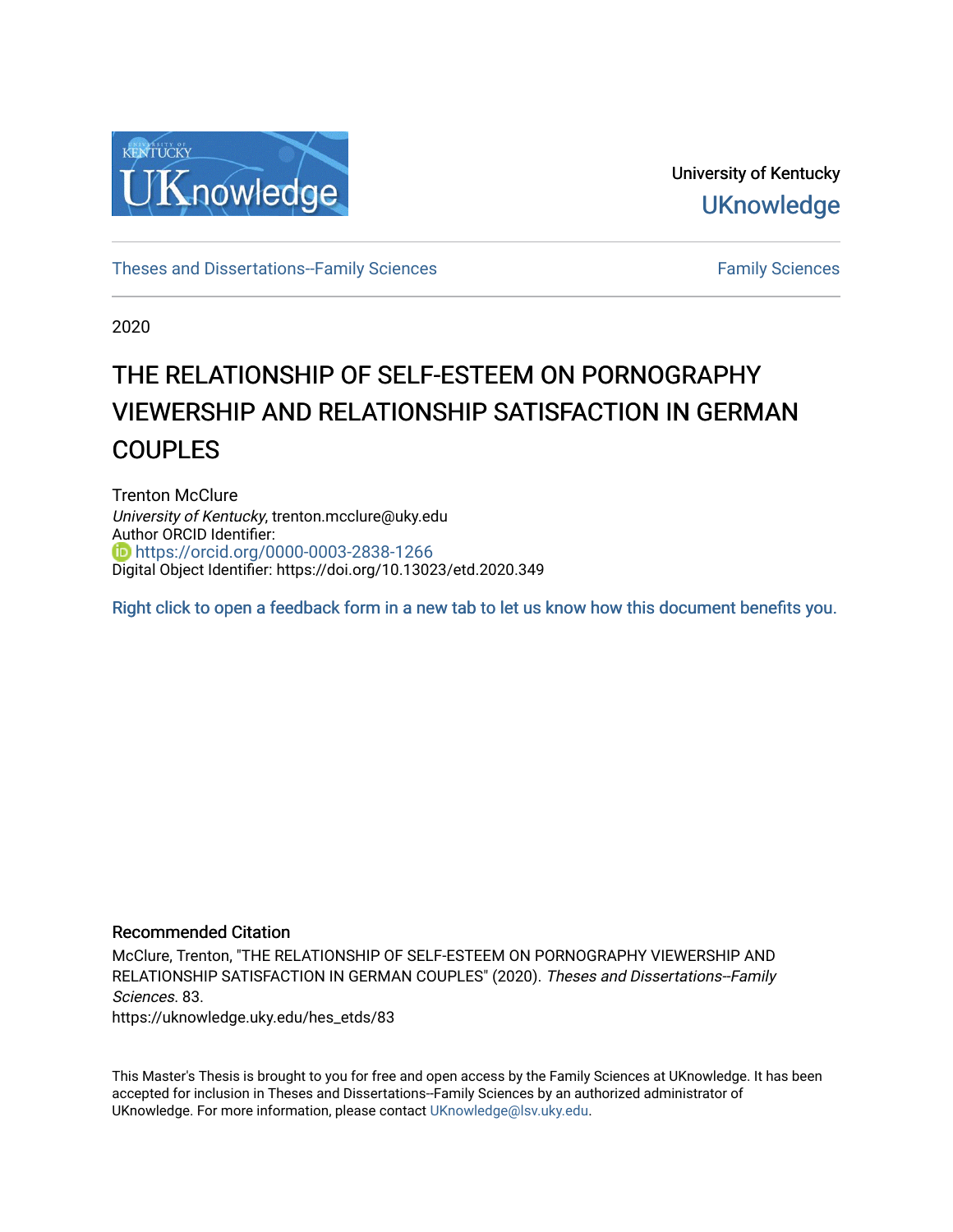# STUDENT AGREEMENT:

I represent that my thesis or dissertation and abstract are my original work. Proper attribution has been given to all outside sources. I understand that I am solely responsible for obtaining any needed copyright permissions. I have obtained needed written permission statement(s) from the owner(s) of each third-party copyrighted matter to be included in my work, allowing electronic distribution (if such use is not permitted by the fair use doctrine) which will be submitted to UKnowledge as Additional File.

I hereby grant to The University of Kentucky and its agents the irrevocable, non-exclusive, and royalty-free license to archive and make accessible my work in whole or in part in all forms of media, now or hereafter known. I agree that the document mentioned above may be made available immediately for worldwide access unless an embargo applies.

I retain all other ownership rights to the copyright of my work. I also retain the right to use in future works (such as articles or books) all or part of my work. I understand that I am free to register the copyright to my work.

# REVIEW, APPROVAL AND ACCEPTANCE

The document mentioned above has been reviewed and accepted by the student's advisor, on behalf of the advisory committee, and by the Director of Graduate Studies (DGS), on behalf of the program; we verify that this is the final, approved version of the student's thesis including all changes required by the advisory committee. The undersigned agree to abide by the statements above.

> Trenton McClure, Student Dr. Donald Bruce Ross, Major Professor Dr. Hyungsoo Kim, Director of Graduate Studies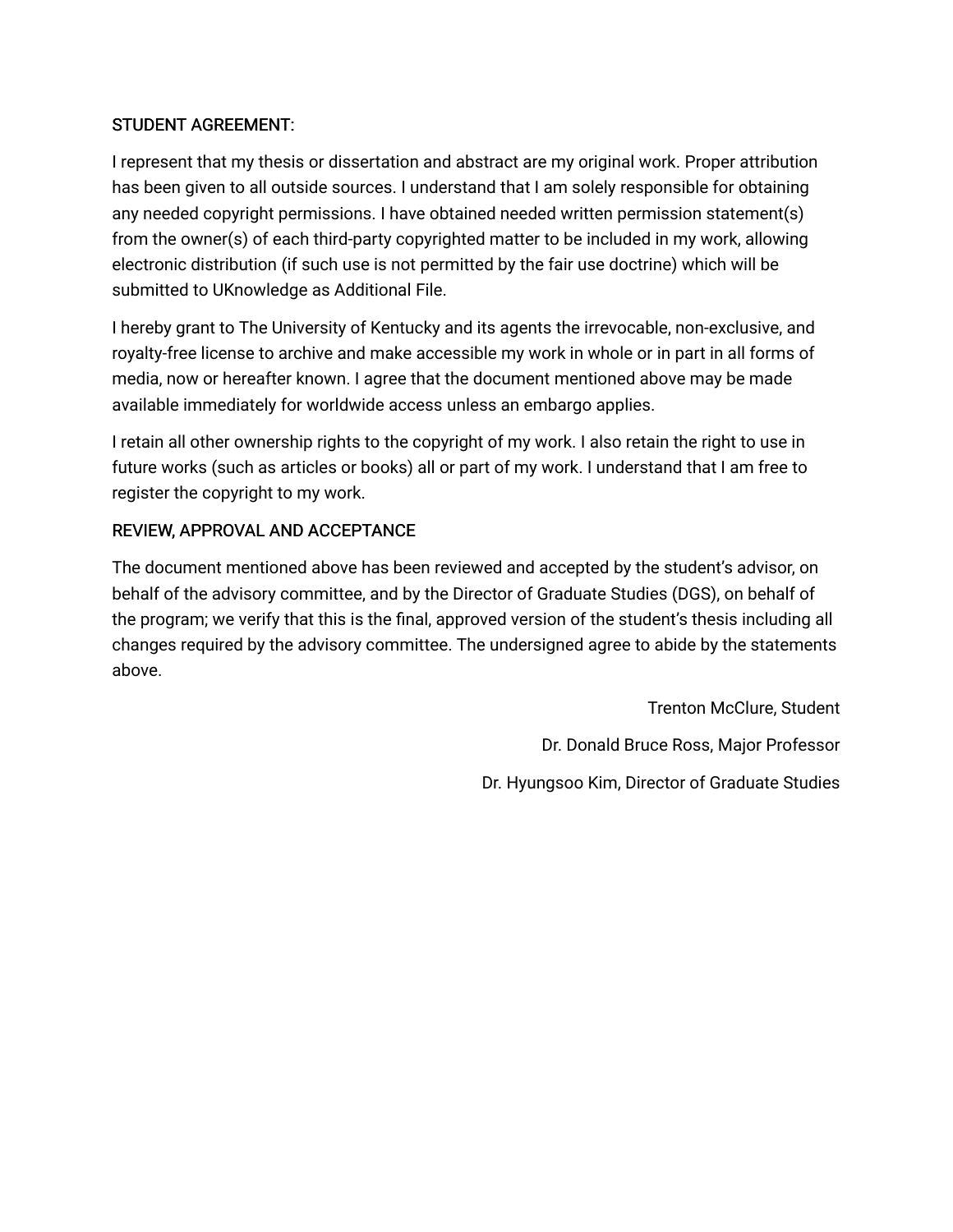# THE RELATIONSHIP OF SELF-ESTEEM ON PORNOGRAPHY VIEWERSHIP AND RELATIONSHIP SATISFACTION IN GERMAN COUPLES

## THESIS  $\overline{\mathcal{L}}$  , and the state of the state of the state of the state of the state of the state of the state of the state of the state of the state of the state of the state of the state of the state of the state of the stat

A thesis submitted in partial fulfillment of the requirements for the degree of Master of Science in Family Sciences in the College of Agriculture, Food and Environment at the University of Kentucky

By Trenton McClure Lexington, Kentucky Co- Directors: Dr. Donald Bruce Ross, Assistant Professor of Family Sciences and Dr. Nathan Wood, Associate Professor of Family Sciences

> Copyright © Trenton McClure 2020 https://orcid.org/0000-0003-2838-1266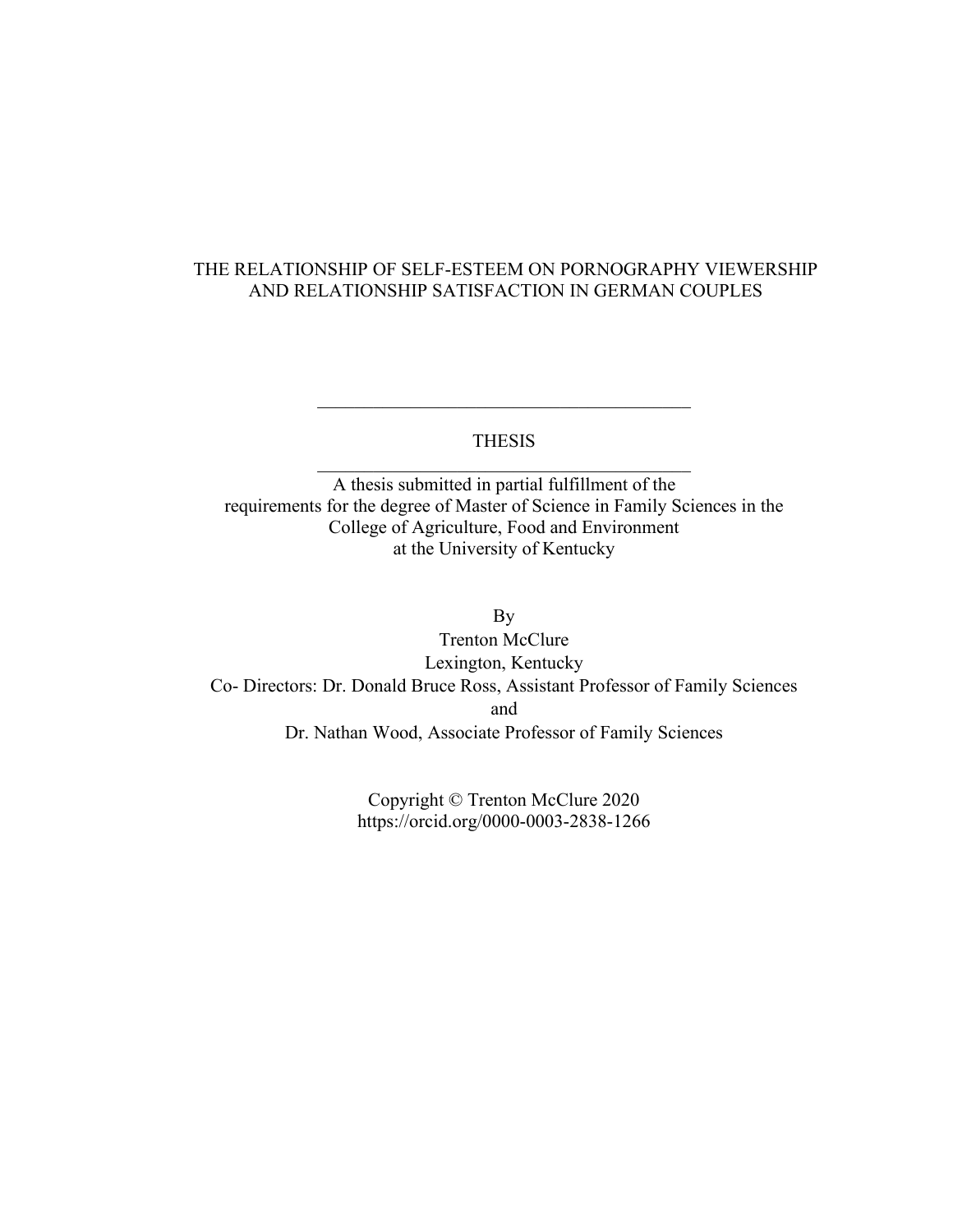## ABSTRACT OF THESIS

## THE RELATIONSHIP OF SELF-ESTEEM ON PORNOGRAPHY VIEWERSHIP AND RELATIONSHIP SATISFACTION IN GERMAN COUPLES

The current study aimed to examine the relationship between husbands' and wives' perceptions of self-esteem and relationship satisfaction as mediated through the frequency of pornography viewership at the individual and dyadic level. Using the VSA model, this study utilized the pairfam dataset, which is a nationally representative German sample. Data from 369 participants were analyzed using three structural equation models; a combined male and female anchor model, a male only anchor model, and a female only anchor model. This current study found that males' and females' self-esteem was significantly related to higher levels of relationship satisfaction for themselves and for their partner. Males frequency of viewing pornography with their partner was associated with an increase in relationship satisfaction for their partner. Frequency of individually viewing pornography for females was found to be associated with a decrease in relationship satisfaction for their partner. Female self-esteem was associated with higher frequency of viewing pornography together with their partner. Overall, varying definitions of what pornography may be, the perceptions of pornography being viewed in the relationship, and the impact it has on couple relationships were explored.

KEYWORDS: Pornography, Self-esteem, Relationship Satisfaction

Trenton McClure

07/22/2020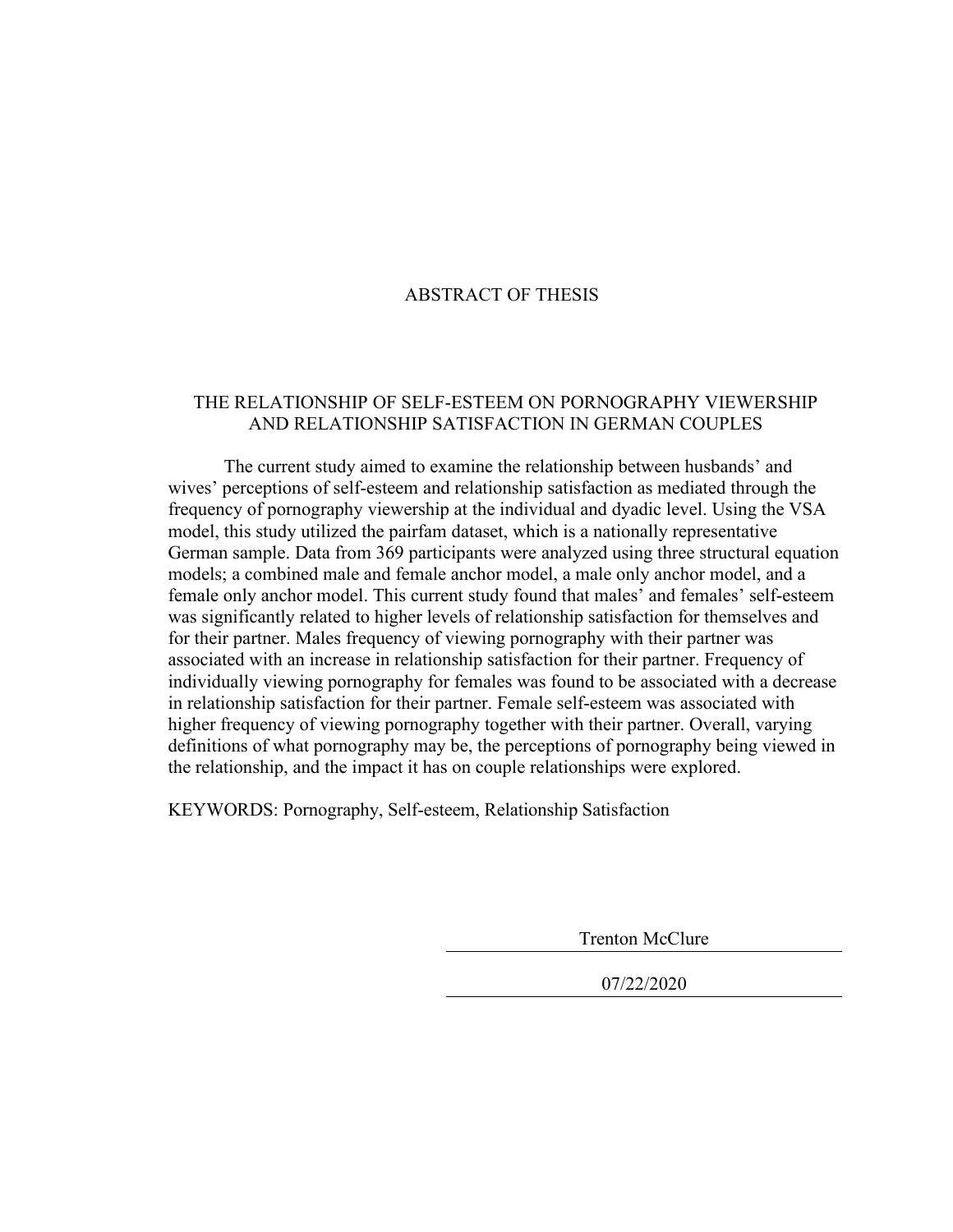# THE RELATIONSHIP OF SELF-ESTEEM ON PORNOGRAPHY VIEWERSHIP AND RELATIONSHIP SATISFACTION IN GERMAN COUPLES

By Trenton McClure

> Donald Bruce Ross, PhD Co-Director of Thesis

Nathan Wood, PhD Co-Director of Thesis

Hyungsoo Kim, PhD Director of Graduate Studies

07/22/2020

Date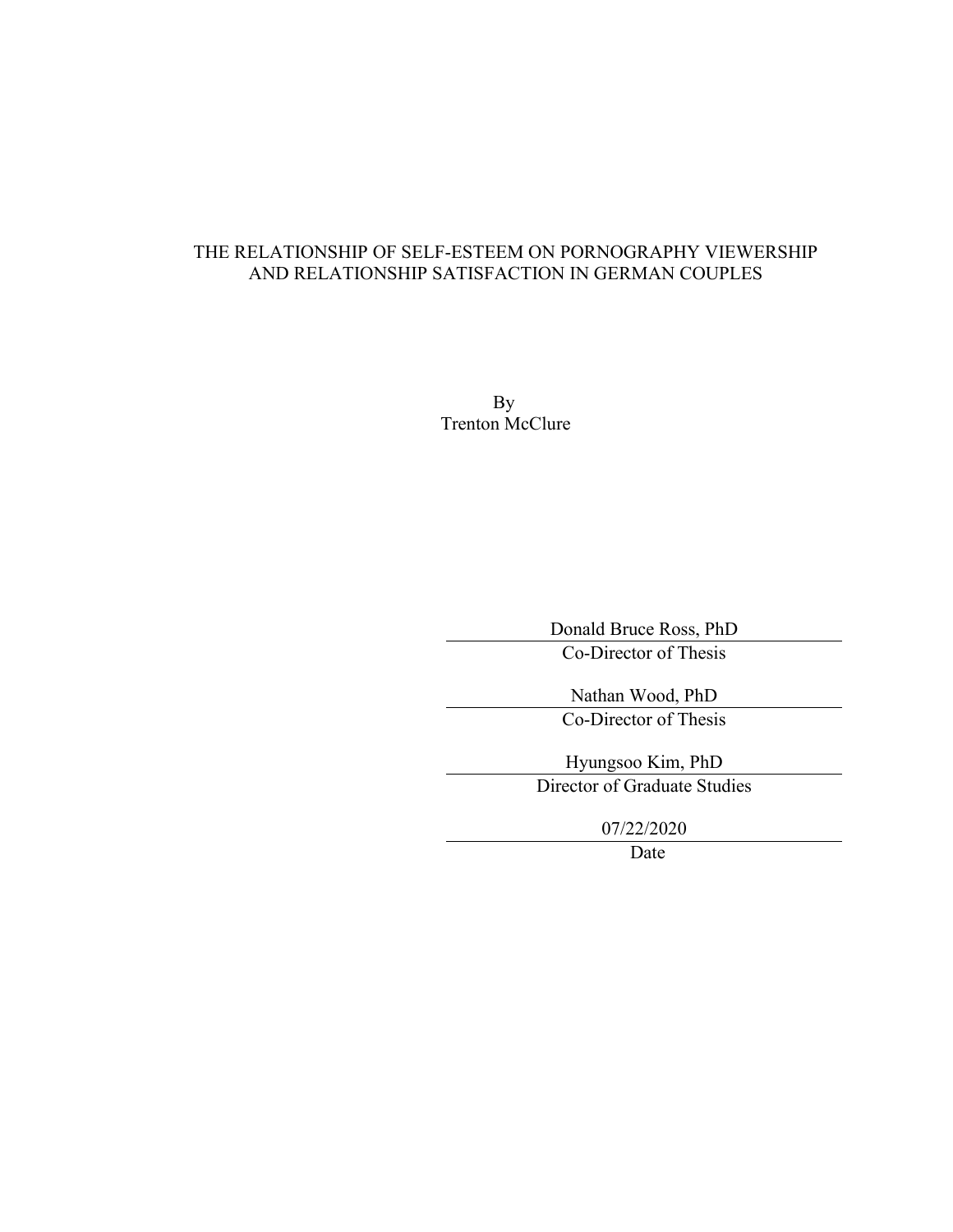#### ACKNOWLEDGMENTS

<span id="page-5-0"></span>This thesis was made possible through the support, training, and patience of my committee. Bruce Ross, Nathan Wood, and Kristen Mark repeatedly shared their scholarly and professional insight with me and provided the guidance I needed for this paper. They were continually helpful with their recommendations, selflessly sacrificed their time with their family and other academic endeavors to help, and always supported me on this paper. I am grateful for their patience as I worked through my inadequacies and self-doubt while trying to write my thesis and grow professionally in this academic field.

I also received support from others outside my Thesis Committee. My wife, Whitney McClure, stood by my side through the highs and lows, the stress, and the late nights of working on my thesis. She encouraged me while never doubting my potential as a scholar, a husband, and she managed to take care of our family at the same time. I also want to acknowledge and thank the creators of the German Panel Analysis of Intimate Relationships and Family Dynamics. I would not have been able to conduct this study without them.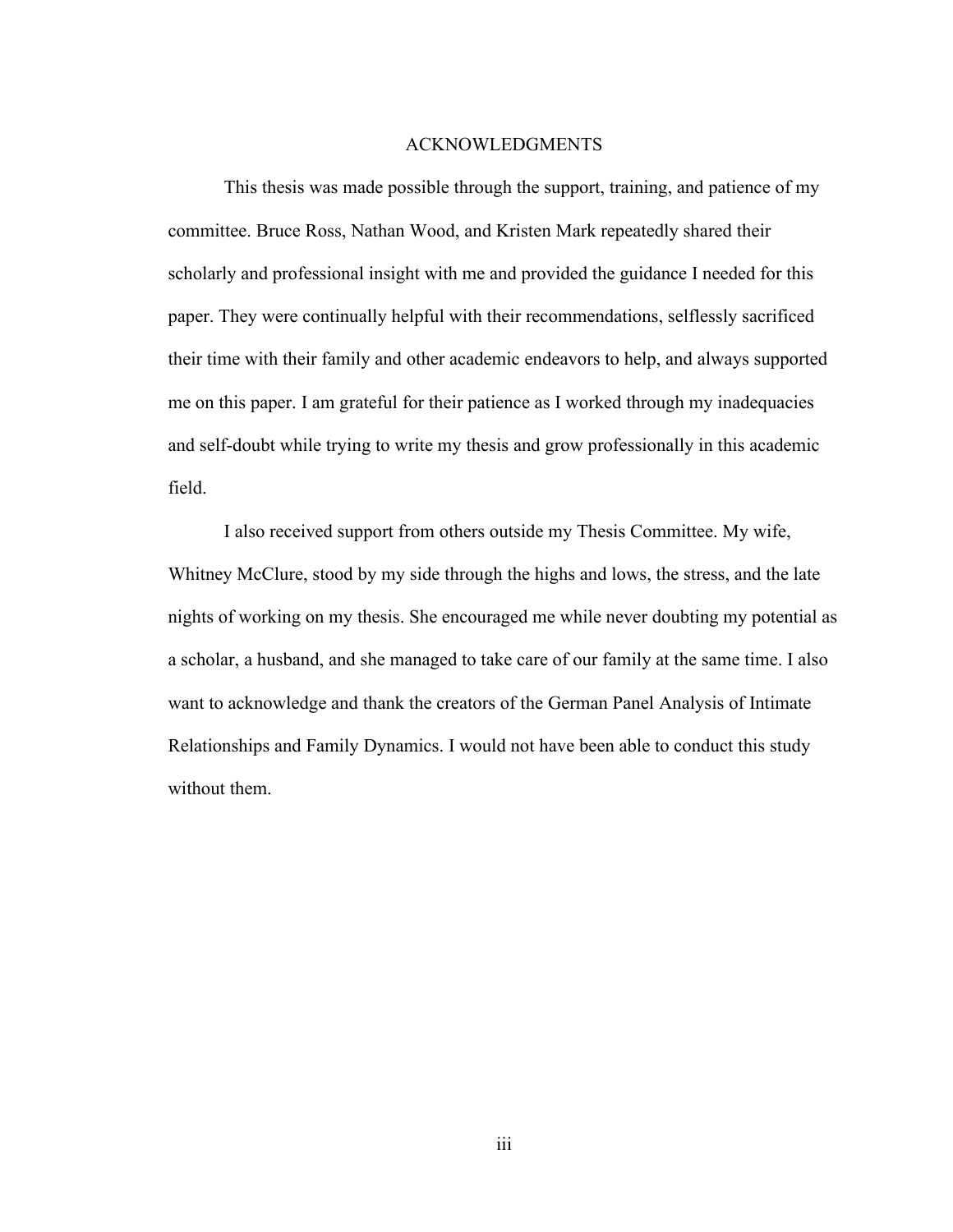# TABLE OF CONTENTS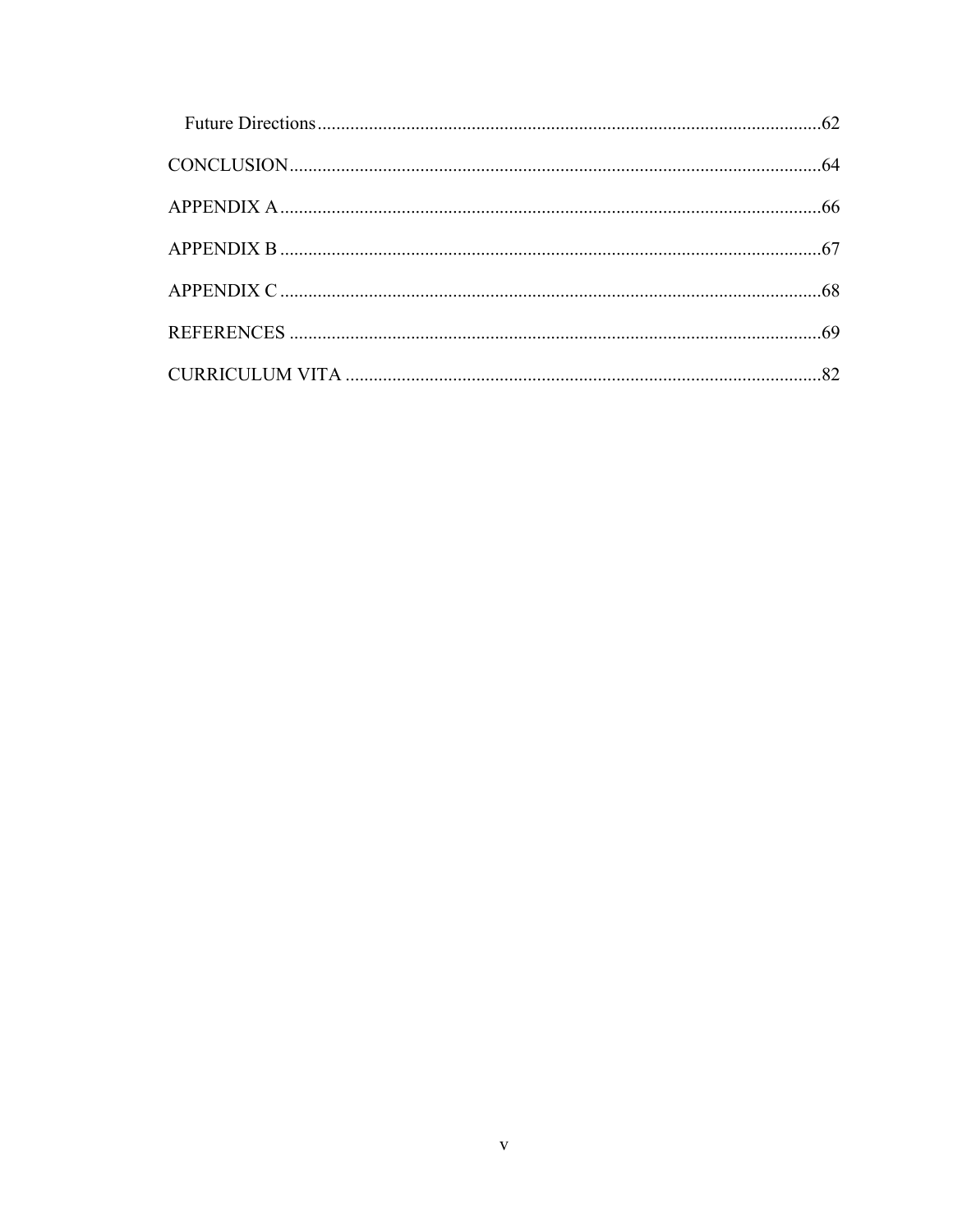# LIST OF TABLES

| Table 1: Demographic Characteristics for Male and Female Anchors31     |  |
|------------------------------------------------------------------------|--|
| Table 2: Independent T-Test for Male and Female Anchors and Partners35 |  |
| Table 3: Male and Female Anchors Frequency of Viewing Pornography 36   |  |
| Table 4: Correlations for Male and Female Anchors and Partners37       |  |
|                                                                        |  |
|                                                                        |  |
|                                                                        |  |
|                                                                        |  |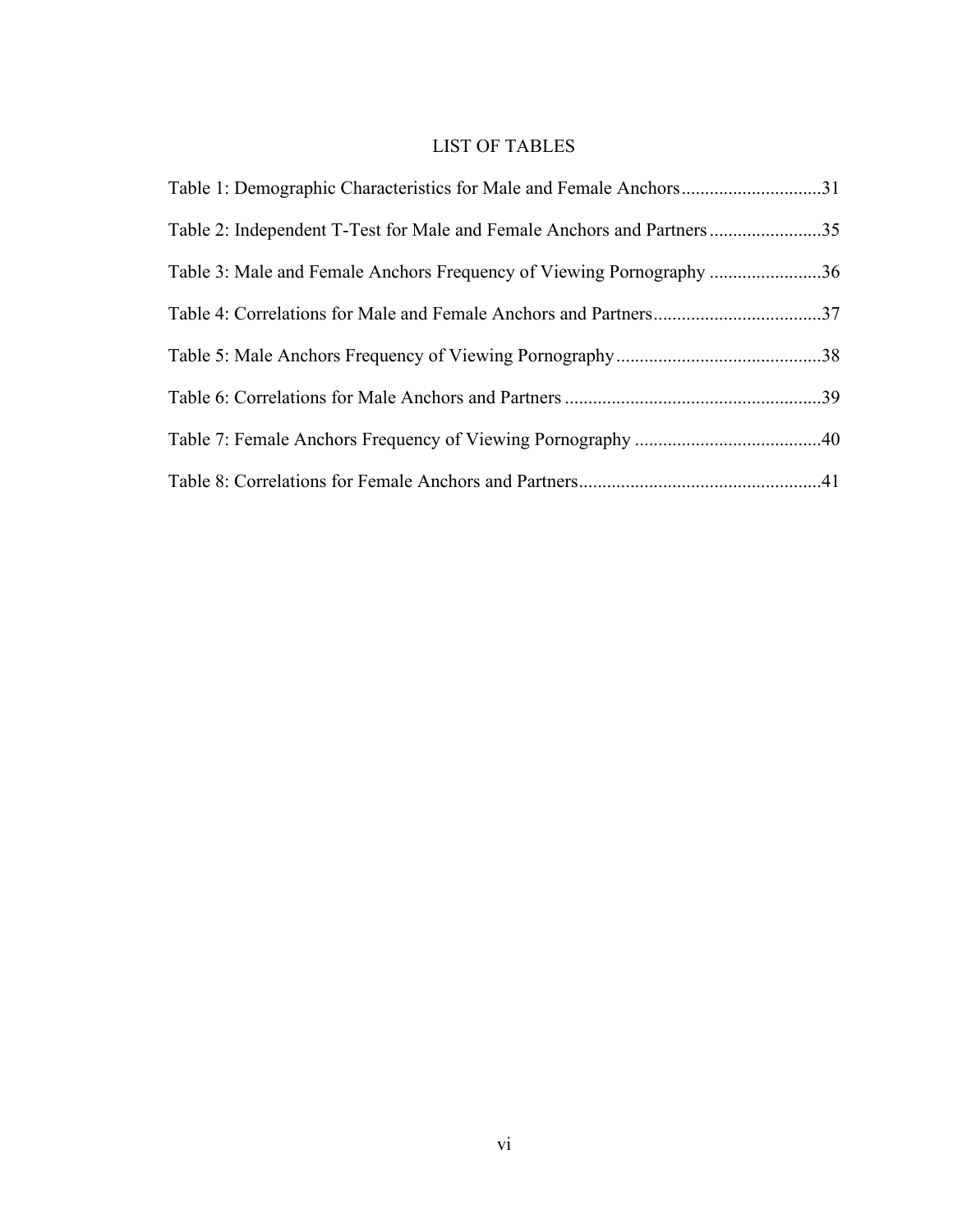# LIST OF FIGURES

| Figure 1: The Vulnerability-Stress-Adaptation Model of Marriage16 |  |
|-------------------------------------------------------------------|--|
|                                                                   |  |
|                                                                   |  |
|                                                                   |  |
|                                                                   |  |
|                                                                   |  |
|                                                                   |  |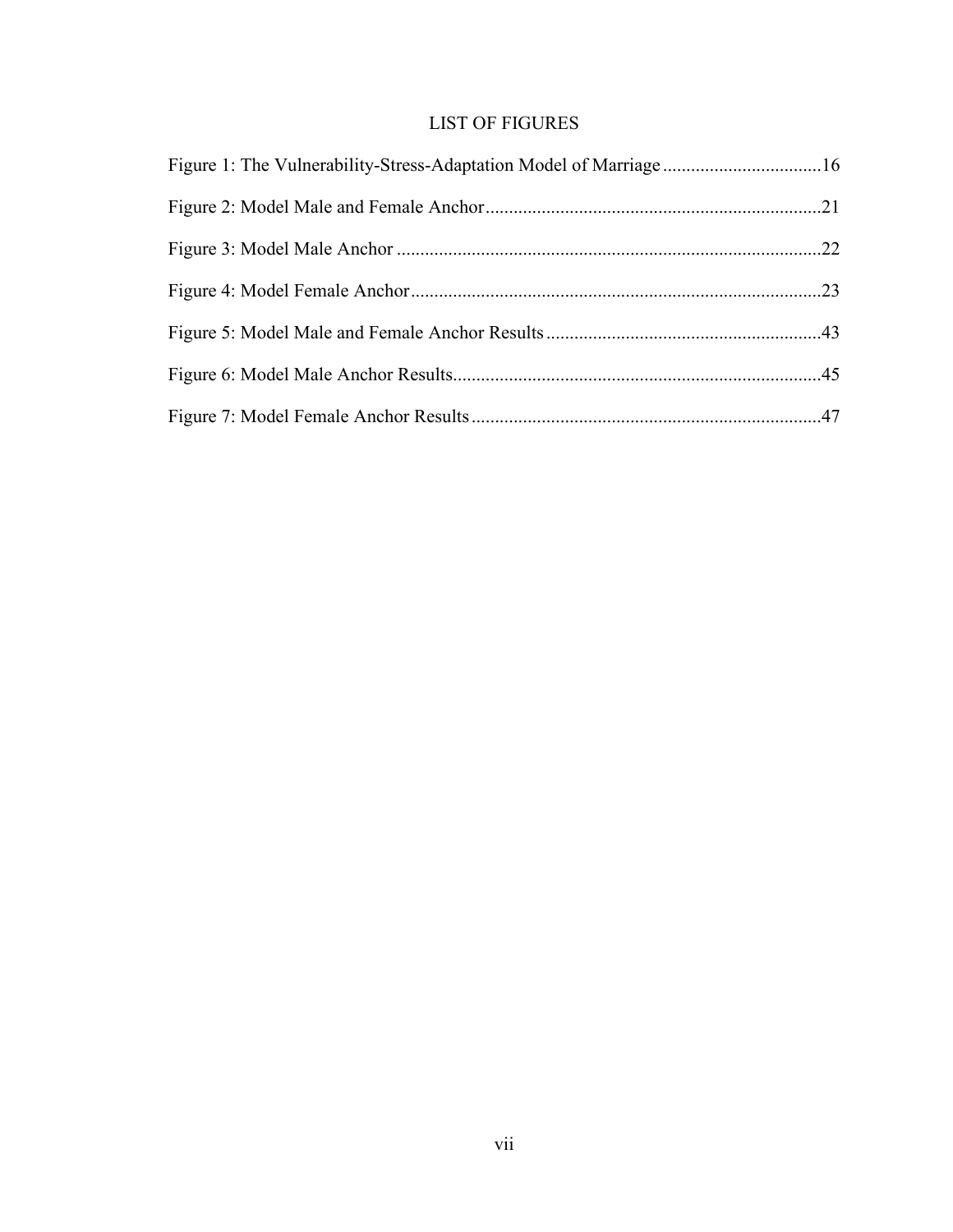# The Relationship of Self-Esteem on Pornography Viewership and Relationship Satisfaction in German Couples

## **Introduction**

Pornography has varying meanings and purposes for the estimated 69.7 million people in the United States that view internet pornography (Borgogna et al., 2018). National surveys indicate that between 55–70% of men and 30–40% of women under 40 years of age report viewing pornography in a given year (Perry & Schleifer, 2018), and up to 87% of young adult men (18–25 years of age) and 34% of young adult women (18– 25 years old) report viewing pornography regularly (Grubbs et al., 2015). Since the internet has made pornography more available in the United States (Manning, 2006), researchers have identified both positive influences (e.g., Griffiths, 2012; Hilton, 2013; Young, 2008) and negative influences (e.g., Campbell & Kohut, 2017; Kohut et al., 2017; Montgomery-Graham et al., 2015) associated with viewing pornography and couple satisfaction. Therefore, this has provided some mixed empirical findings about the influences of pornography. This may be because an individual's perception and usage of viewing pornography will make viewing pornographic material either enticing or distasteful. One such perception of pornography is that pornography use is a form of sexual expression wherein individuals can enhance their understanding of sexuality either for themselves or with a romantic partner (Poulsen et al., 2012). Another perception is that viewing pornographic images and messages will shape the conscious or unconscious expectations of the viewer regarding gender performance, body image, intimacy, and sexual relations in ways that can negatively affect actual and romantic relationships (Perry & Schleifer, 2018).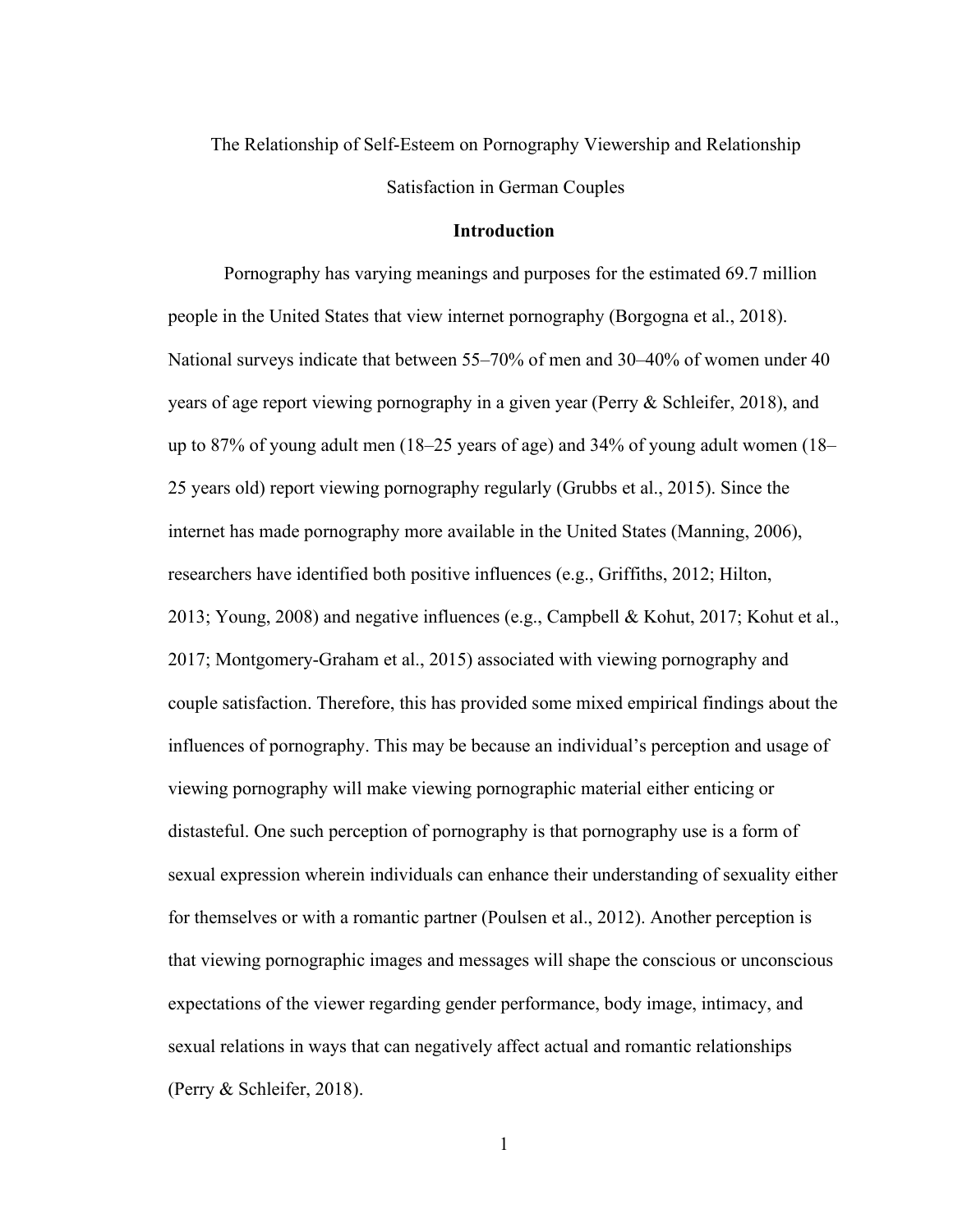Research on pornography continues to experience mixed empirical findings when it comes to relational outcomes and the attitudes of individuals viewing pornography. Some of the controversies behind research on pornography is complicated by the morally charged subject of sexual behaviors in general. For instance, religious individuals tend to strongly disapprove of viewing pornography (Grubbs et al., 2015) and advocate for censoring pornography (Lykke, & Cohen, 2015) but view pornographic material with some frequency (Grubbs et al., 2015). This relationship introduces the concept of moral incongruence, which in general, is the experience of one's behavior and values being misaligned (Grubbs & Perry, 2019). Despite a large number of religious individuals who report disapproval of viewing pornography, they continue to think that their pornography viewership is incongruent with their religious values (Grubbs & Perry, 2019). These incongruent feelings have possibly led religious individuals to report greater levels of depression in daily life (Nelson et al., 2010), lower levels of sexual satisfaction (Perry & Whitehead, 2018), and greater levels of relational distress (Leonhardt et al., 2018; Perry, 2016). Thus, indicating that moral incongruence around viewing pornography for religious individuals may provide another avenue by which the self-perceived effects of viewing pornography may arise (Grubbs & Perry, 2019). Many individuals, not just among religious individuals, experience moral incongruence; which could be a factor explored to help expound on the experience of pornography viewership and individual and relationship outcomes (Grubbs & Perry, 2019). The concept of moral incongruence may help explain both individual and relational distress while viewing pornography for religious and non-religious individuals. A recent study done by Perry (In Press) found that married individuals who were viewing pornography and morally disapproved of it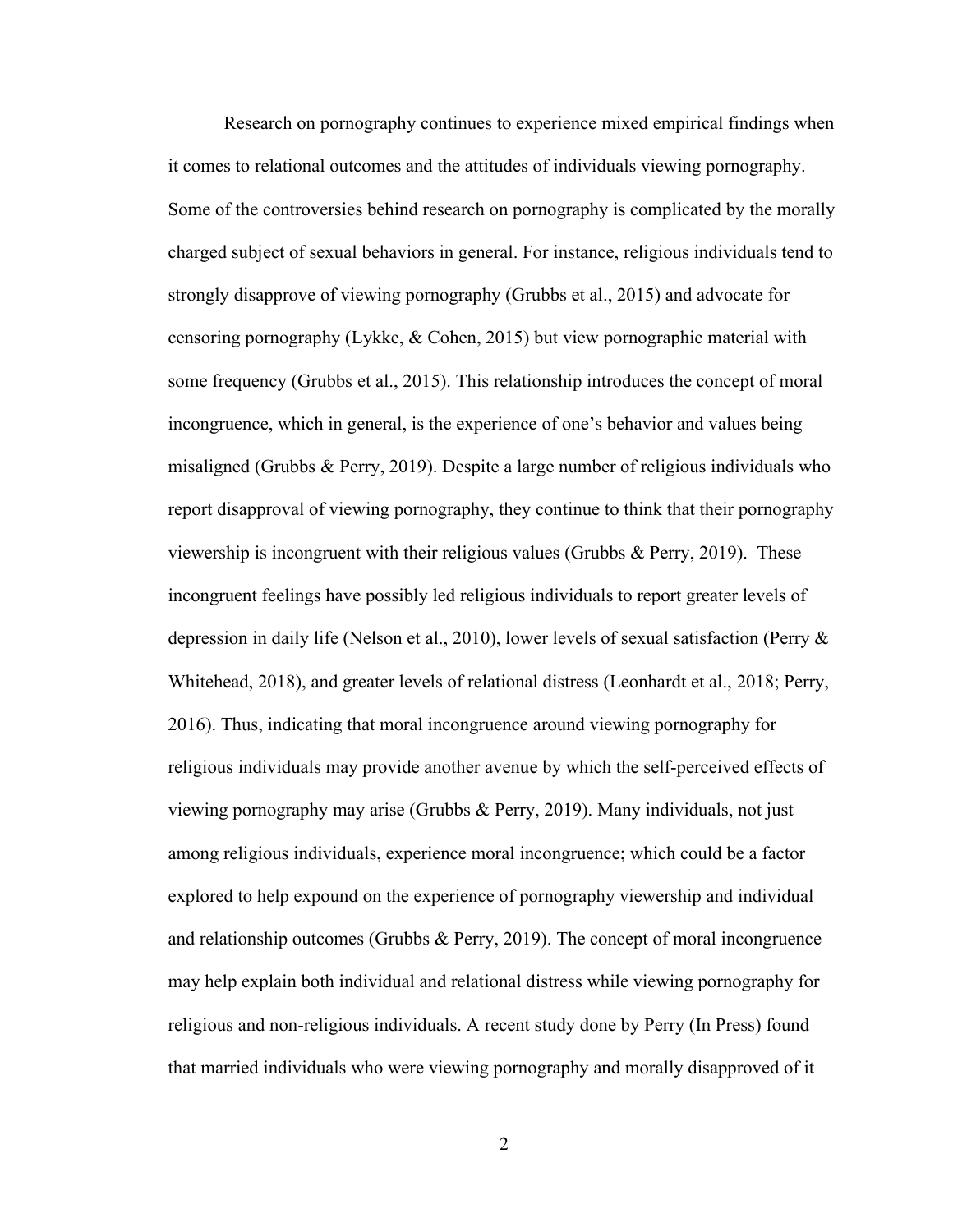reported their marital quality as declining when their frequency of viewing pornography increased. Married individuals in Perry's study who did not disapprove of pornography had their marital quality unrelated to their frequency of viewing pornography. This indicates possible connections between the positive and negative effects of viewing pornography if moral incongruence is accounted for. Thus, moral incongruence could be an important explanatory variable used to identify the differences in positive and negative experiences for individuals rather than trying to draw conclusions strictly from pornography viewership (Grubbs & Perry, 2019).

Gender differences and the perceptions of the impact pornography has on the relationship vary between men and women. Men viewing pornography have generally been associated with negative attitudes and satisfaction for their partners because women tend to report greater negative affection to hypothetical scenarios presented to them of a partner's use of sexual media (Clark & Wiederman, 2000) and when females perceived their partners were frequently viewing pornography, they experienced lower levels of psychological stress and relationship satisfaction (Szymanski et al., 2015). Women's use of pornography has been found to have either a positive or neutral relationship with their partner's satisfaction (Bridges & Morokoff, 2011; Poulsen et al., 2013). Studies have shown that men tend to interpret women's use of sexual media as a positive attempt to enhance the couple's sexual excitement (Clark & Wiederman, 2000). It still needs to be explored why these gender differences exist, but they may be attributed to use of frequency (Wright et al., 2019) and the material being viewed (Kohut et al., 2018).

Numerous studies continue to be devoted to analyzing the positive and negative influences of those personally viewing pornography, the interplay it has in couple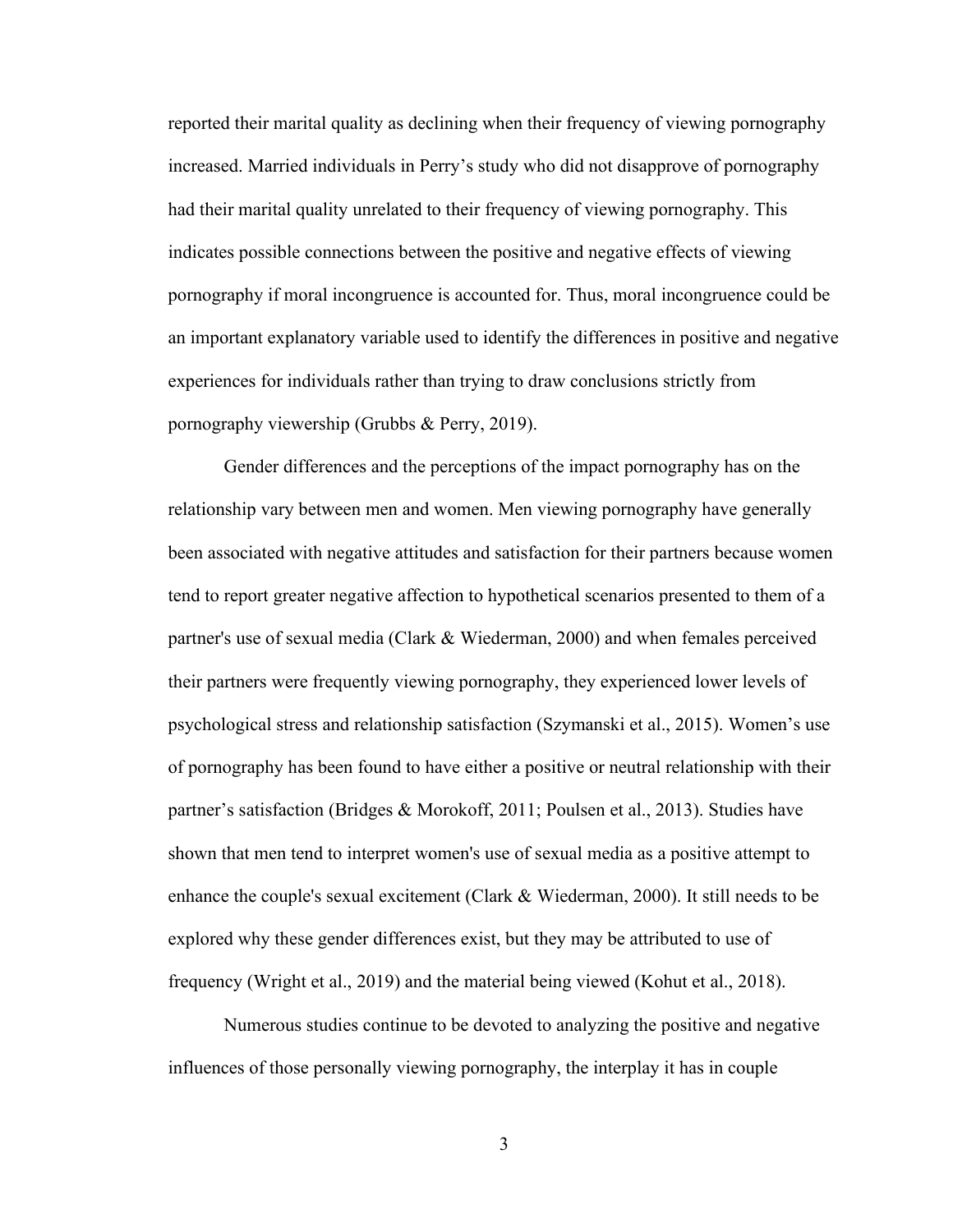relationships, and how these differing outlooks have impacted social policy concerning viewing pornography (Cottle et al., 1989; Newstrom & Harris, 2016; Rasmussen, 2016). Recent studies have reported a collection of perceived positive effects of viewing pornography, which include improved sexual communication, enhanced sexual comfort, and more sexual experimentation (Kohut et al., 2017). A number of other studies have shown an association with a more openness to discuss sexual desires (Daneback et al., 2009), exploring new sexual behaviors (Weinberg et al., 2010), and increased sexual knowledge (Hald et al., 2013).

The rise in viewing pornography has also revealed some potential negative causes and consequences for individuals and relational outcomes. For instance, when women know their male partners are viewing pornography, women tend to be more concerned with their sexual attraction toward their own body and feel the need to perform the same sexual acts their partner is viewing (Zitzman & Butler, 2009) which could potentially be associated with a lower level of self-esteem. Along with sexual performance, women tend to pay more attention to perceived body flaws and engage in social comparison to the often unrealistic physique of women depicted in pornographic material (Bridges et al., 2003). Some women may fear that if they fail to accommodate their partner's sexual desires that he formulates through watching pornography, then they may perceive their self-worth in a negative light (Bridges et al., 2003). Men's pornography use may have indirect effects (lower self-esteem) on their partner and which is related to poor relationship quality and less sexual satisfaction (Stewart & Szymanski, 2012).

With there being varying results in the current field of pornography research, this study will not be aimed to view pornography as either good or bad but will explore how a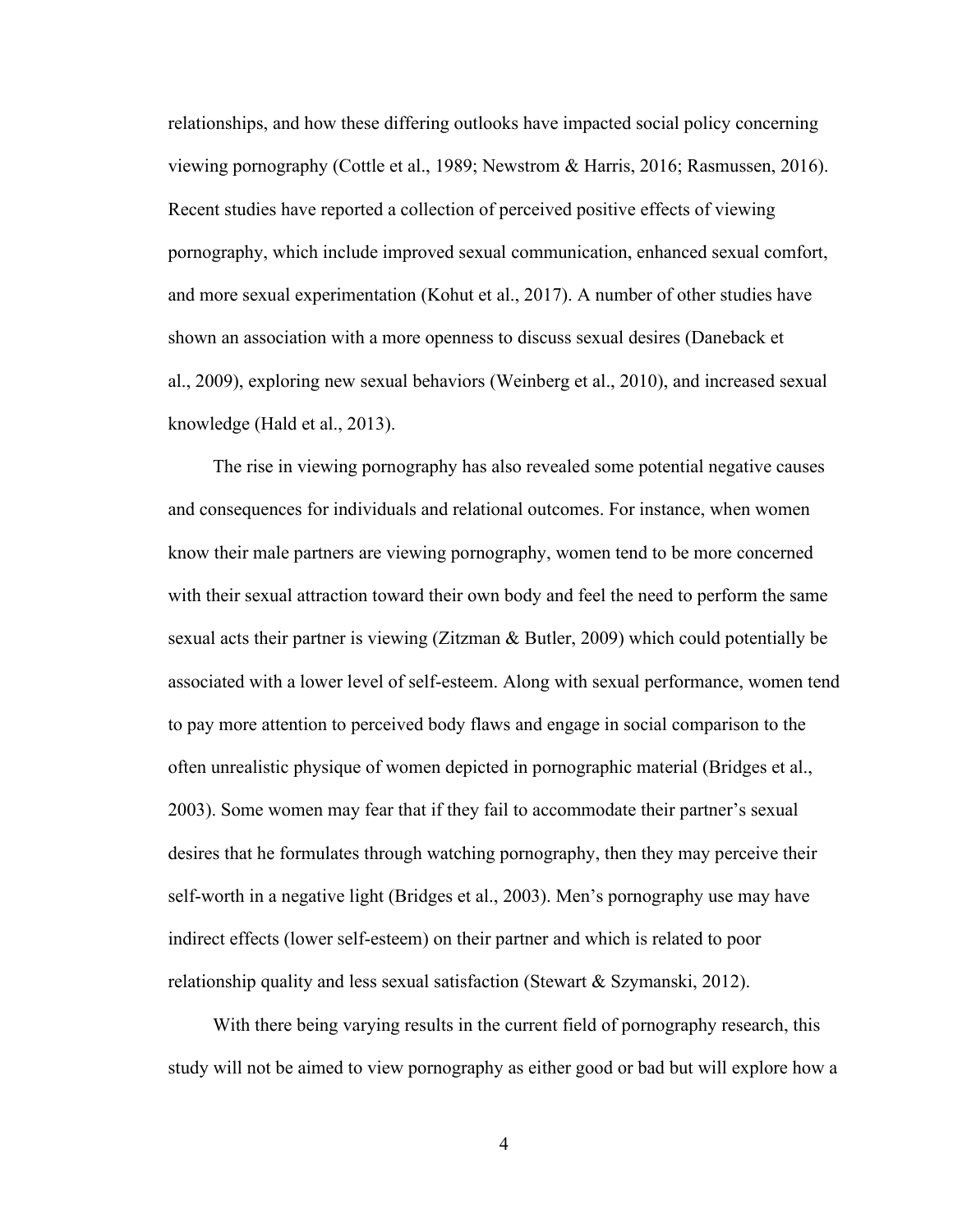<span id="page-14-0"></span>partner's frequency of viewing pornography may influence an individual partner's selfesteem and impact how the relationship satisfaction is perceived. The theoretical framework that is guiding this study is the vulnerability-stress-adaptation model developed by Karney and Bradbury (1995). The theoretical framework of vulnerabilitystress-adaptation provides the context needed to help explain how adaptive processes and enduring vulnerabilities within romantic relationships account for variations in marriage stability and satisfaction. The vulnerability-stress-adaptation model examines fluctuations within marriages because of the interplay between adaptive process, enduring vulnerabilities, and related stressors. Therefore, by examining the current literature on pornography and applying the vulnerability-stress-adaption model, this study will examine the varying definitions of what pornography may be, the impact viewing pornography may have on self-esteem and couple relationships, and how couples may apply adaptive processes in their relationship to achieve the desired level of marital satisfaction.

## **Literature Review**

#### **History and Evolution of Pornography**

The word "pornography" made its first appearance in the Oxford English Dictionary in 1857 (Thauvette, 2012). Before pornography could cement its place in the Oxford English Dictionary, terms like "bawdy" and "erotic" were being used to describe sexually revealing artwork and poems (Thauvette, 2012). The words "bawdy" and "erotic" have moved freely in historical periods and are what has shaped the early understanding of sexuality; with "bawdy" capturing the essence of sexual acts with a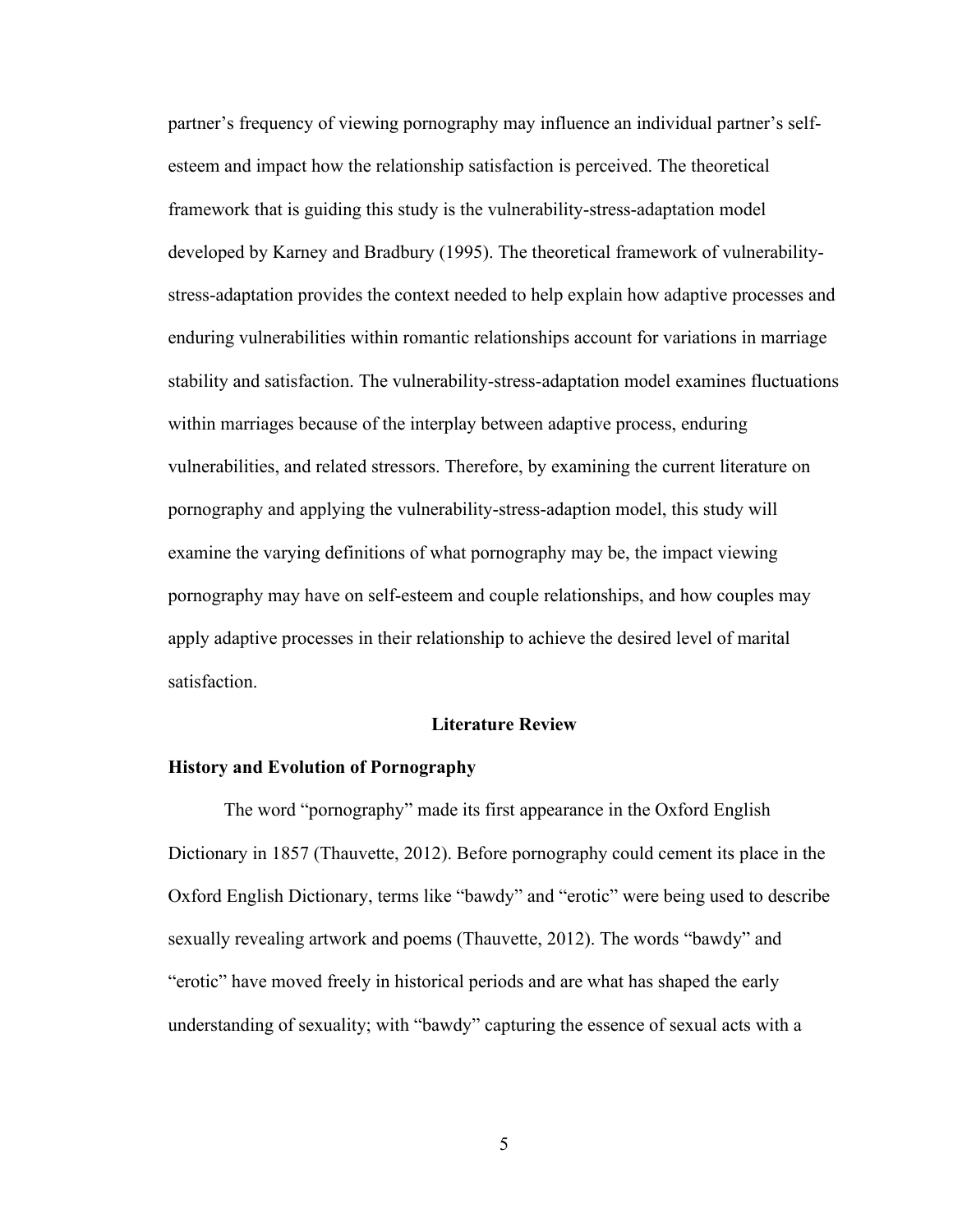connotation of crude, filthy, or lewd and "erotic" representing the sensual and romantic acts of sex (Thauvette, 2012).

Certain historical periods such as the 1880's in England and the 1950's in the United States have created rifts of how individuals define and accept personal relations of sexuality (Rubin, 2010). These struggles that have been expressed between individuals have created laws, social practices, and ideologies that affect how sexuality is experienced (Rubin, 2010). For instance, one such law that has been invoked is the Comstock Act in 1873. This was the first federal anti-obscenity law to be passed in the United States and made it a federal crime to make, advertise, sell, or send through the mail any material deemed obscene (Rubin, 2010). The Supreme Court did begin to whittle down certain regulations regarding the Comstock Act in 1975 but it was still a crime to make, advertise, or sell any sexually explicit material if it has any other purpose besides sexual arousal (Rubin, 2010).

Although research on sexual topics have expanded over the years (Kinsey, 1953), studies examining the effects of pornography consumption were essentially nonexistent before the 1970's (Rasumussen, 2016). It was not until 1969, when the Supreme Court struck down state laws policing the private possession of obscene materials (*Stanley v. Georgia*, 1969), that researchers began to examine pornography's effects (for an in-depth summary of these legal issues, see Funston, 1971). Also, in 1969 the US Commission on Obscenity and Pornography, which was the first government funded research enterprise, was created with the intent to gather empirical findings on the use of pornography and its assumed harms (Kohut et al., 2019).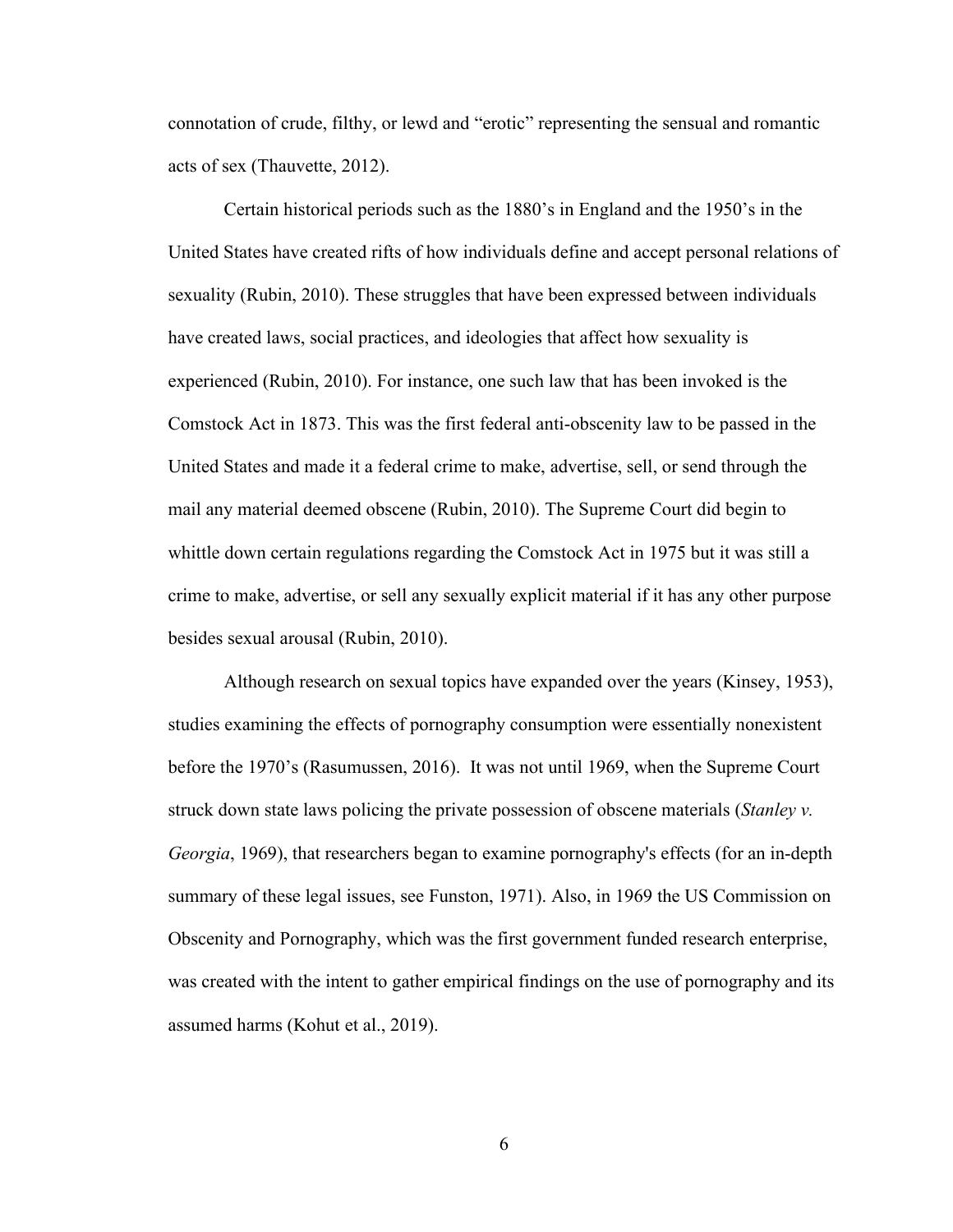#### <span id="page-16-0"></span>**Methodological Approaches of Pornography Research**

Now in 2019, 50 years after the US Commission on Obscenity and Pornography was instituted, recent studies seem to have found that somewhere between 10-99% of men, and 0-88% of women view pornography (Campbell & Kohut, 2017; Hong et al., 2006; O'Reilly et al., 2007). These studies illustrate the intricacies of pornography research and investigating how many people are viewing pornography and how frequently they are viewing. Previous research have identified certain differences in estimates of pornography research across study samples. Some of these differences in study samples that have been shown to suppress or facilitate individuals in seeking out pornography are in relation to age (Wright, 2013; Wright et al., 2013), sexual orientation (Træen et al., 2006), religiosity (Perry, 2016, 2018; Rasmussen & Bierman, 2016, 2017), and social desirability (Rasmussen et al., 2018).

 Another factor that likely explains some of the variation in pornography studies are the considerable differences in how "viewing pornography" is conceptualized. This variability with how viewing pornography is empirically understood and assessed has become a serious impediment for this field of study and continues to be an unresolved barrier (Kohut et al., 2019). There are also diverse terms that are frequently used to refer to or searched for concerning pornography studies and the differences in terminology can be obscured (Kohut et al., 2019).

## **Definition of Pornography and Varying Interpretations**

Derived from a Greek term for "writing about whores"  $(porno = "whore", graphy = "writing"), the word's modern application has been$ interpreted inconsistently among many (Short et al., 2012) and has led some to abandon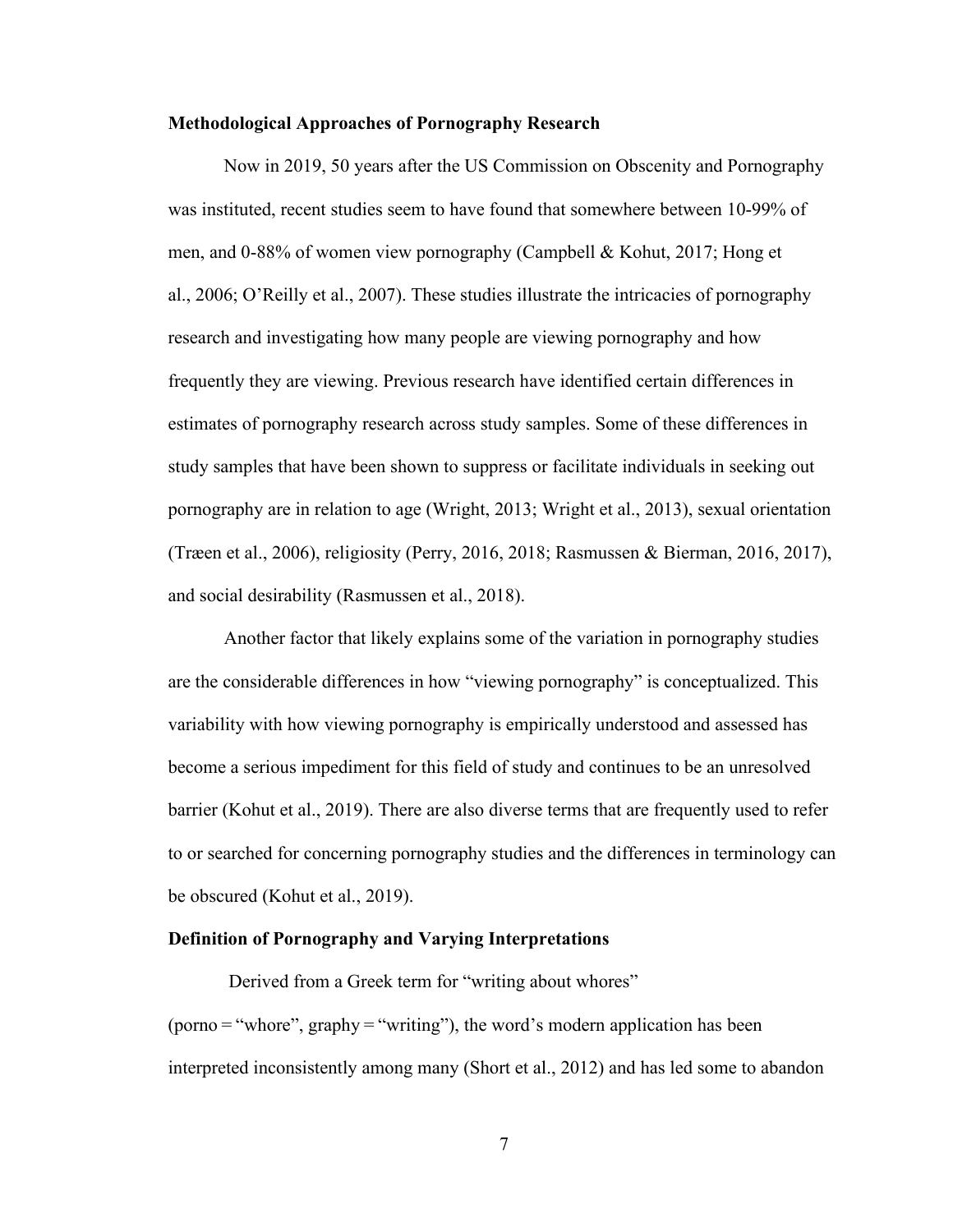the term in favor of the phrase "sexually explicit materials" (Peter & Valkenburg, 2010). Referring to either pornography or sexually explicit materials have created an element of ambiguity with these two terms and their interpretation. Most empirical research on defining pornography have two approaches; an emphasis on structure of pornography, and function of pornography (Kohut et al., 2019). The structural definition of pornography is focused on illustrating the nature and content of the pornography being viewed, while the definition of functional pornography focus on the intent and function of viewing.

Some definitions of pornography have been operationalized as the viewing of sexually explicit material used or intended to increase personal sexual arousal (Maddox et al., 2011) but this definition still has varying applications and interpretations among individuals. Images of nudity often portray a consensus of pornography because viewing images of exposed bodies verify to many the image's explicitness (Thauvette, 2012). To some, the images of nudity may not classify as pornography because it is not intended to or is creating any personal sexual arousal (Maddox et al., 2011). Pornography can be understood as any material intended to create or enhance sexual feelings or thoughts for the viewer and simultaneously be containing explicit exposure/descriptions of the genitals and provide clear and explicit sexual acts, such as vaginal intercourse, anal intercourse, oral sex, or masturbation (Hesse & Pedersen, 2017). Being able to create a definitive term of what pornography is has been an issue and is a common critique and limitation of many pornography studies (Kohut et al., 2019; Manning, 2006). Another common issue on pornography studies is that conceptual definitions of pornography vary among academics and layperson's; which presents challenges in studying and conducting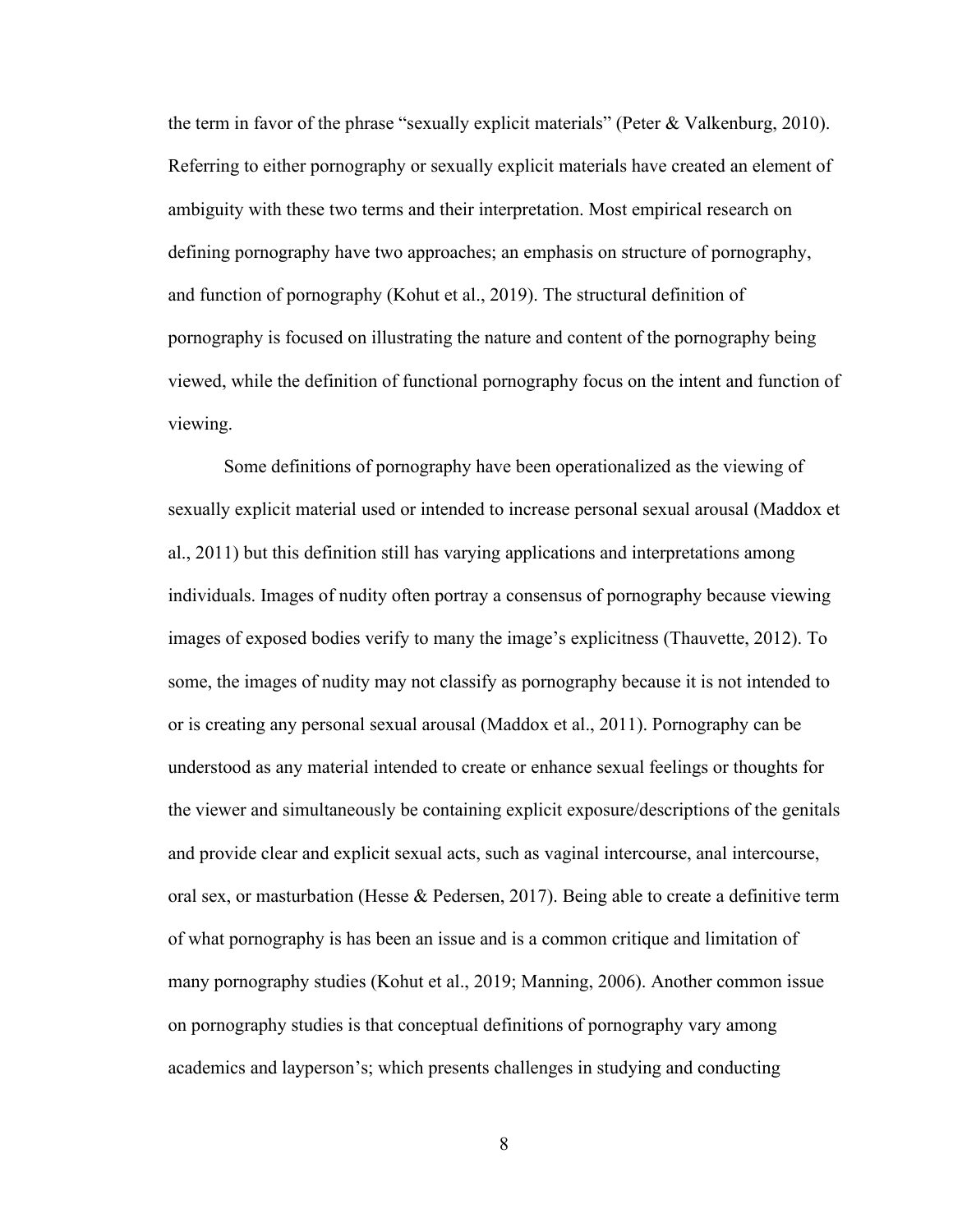<span id="page-18-0"></span>empirical research on pornography and what pornography represents (Kohut et al., 2019). Furthermore, the topic and discussion of what pornography is comes with a wide range of meanings which is not only dependent on cultural, social, and historical contexts but also on individuals' own experiences and beliefs (Ciclitira, 2002).

### **Self-Esteem**

Self-esteem is an evaluation of our worthiness as individuals, level of confidence in ourselves, and the self-perception that we are an inherently good and a valuable person (Neff, 2011). Self-esteem comes from thinking we are good at certain attributes that have significance to us, but not good with attributes we do not personally value. Self-esteem will fluctuate based on how the individual perceives their worth or unworthiness. Previous research has debated if self‐esteem is truly a fundamental human need, but it has been shown to have an important influence on relationship satisfaction, health, occupation, and other important life outcomes (Orth et al., 2012). For this study, the possible relationships between self-esteem impacting viewership of pornography and relationship satisfaction will be examined.

Previous research has found that self-esteem and relationship satisfaction have been positively correlated (Orth et al., 2012). Meaning that individuals with a higher level of self-esteem are willing to express more relationship building behaviors and individuals with low self-esteem show more dysfunctional relationship damaging behaviors. For instance, when there is a perceived threat to self-esteem within a relationship, individuals with a high level of self-esteem are seen more frequently seeking opportunities to enhance their connection with their relationship partner because they expect their actions to be received and believe their partner will be responsive to their needs (Zeigler-Hill et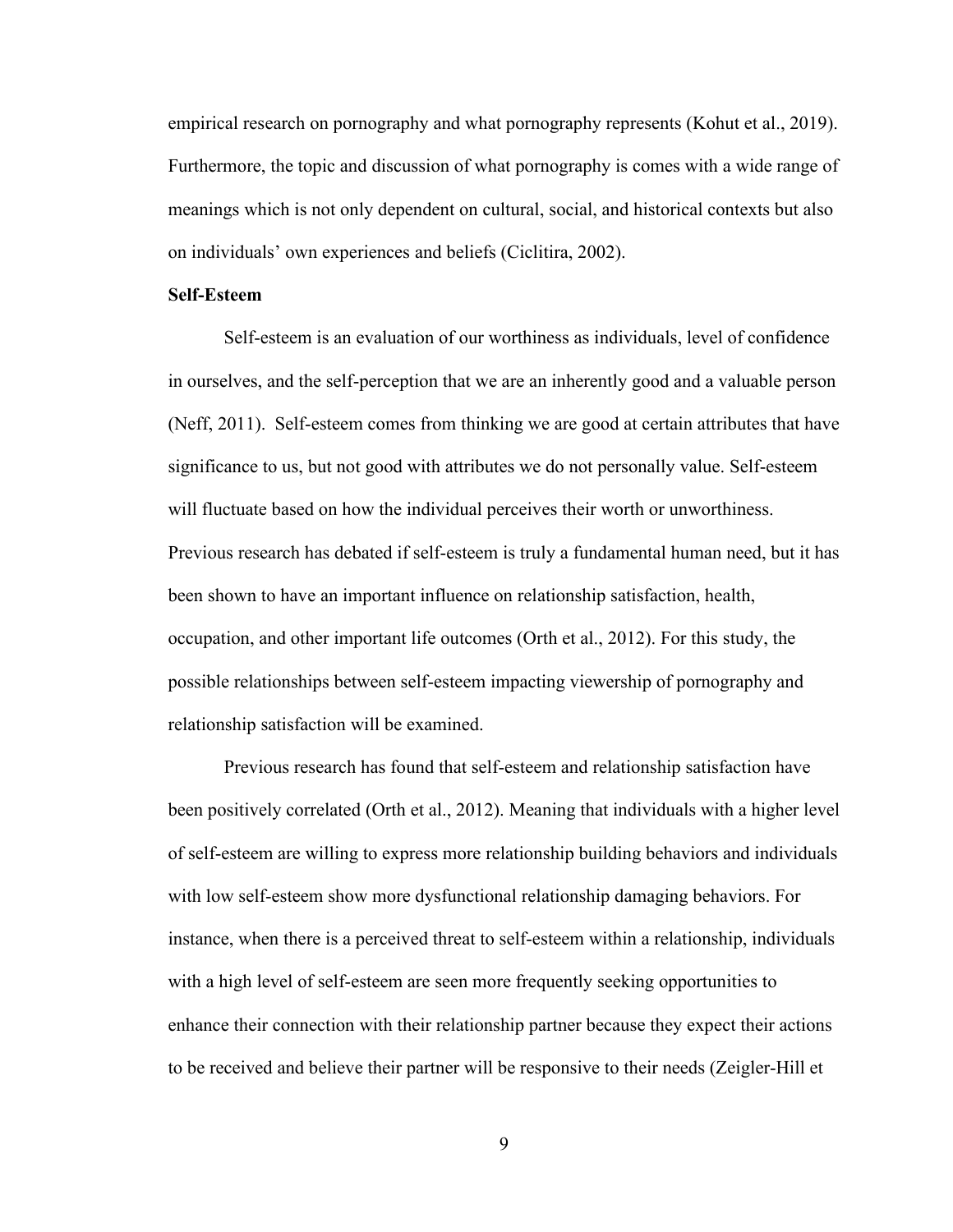<span id="page-19-0"></span>al., 2011). These reciprocal interactions between partners often emphasize the importance of positive qualities partners are seeking in a relationship.

Individuals' self-esteem levels and perception of the relationship may be influenced by how their value may be perceived by their partner. It is believed that feelings of self-worth can stem from the perceptions of how an individual may appear to others. This theoretical perspective of how individuals attach a value of self-worth because of the perceptions of others is known as the 'looking glass self' (Cooley, 1956; Mead, 1934). According to the "looking glass self", an individual's self-esteem level can develop through interactions with others and that projects a reflection of those others' appraisals about oneself. In context with this study, the 'looking glass self' may suggest that individuals who are aware that their partners are using pornography may incorporate perceptions of their self-worth when being compared to the unrealistic physiques of actors being portrayed in pornographic material (Bridges et al., 2003).

#### **Pornography Related to Higher Relationship Satisfaction**

Pornography viewership and positive attitudes toward pornography have been trending up in the last few decades (Price et al., 2016). As more individuals continue to view pornography, research has found that exposure to sexually explicit material enhances sexual knowledge, one's sexuality, perceptions of sexual intercourse, and overall well-being (Hald & Malamuth, 2008). Sexually explicit material has also been reported to assist in sexual and relationship satisfaction (Maddox et al., 2011; Manning, 2006), increase sexual excitement, and expand one's sexual expertise by introducing novel ideas (Olmstead et al., 2013; Weinberg et al., 2010).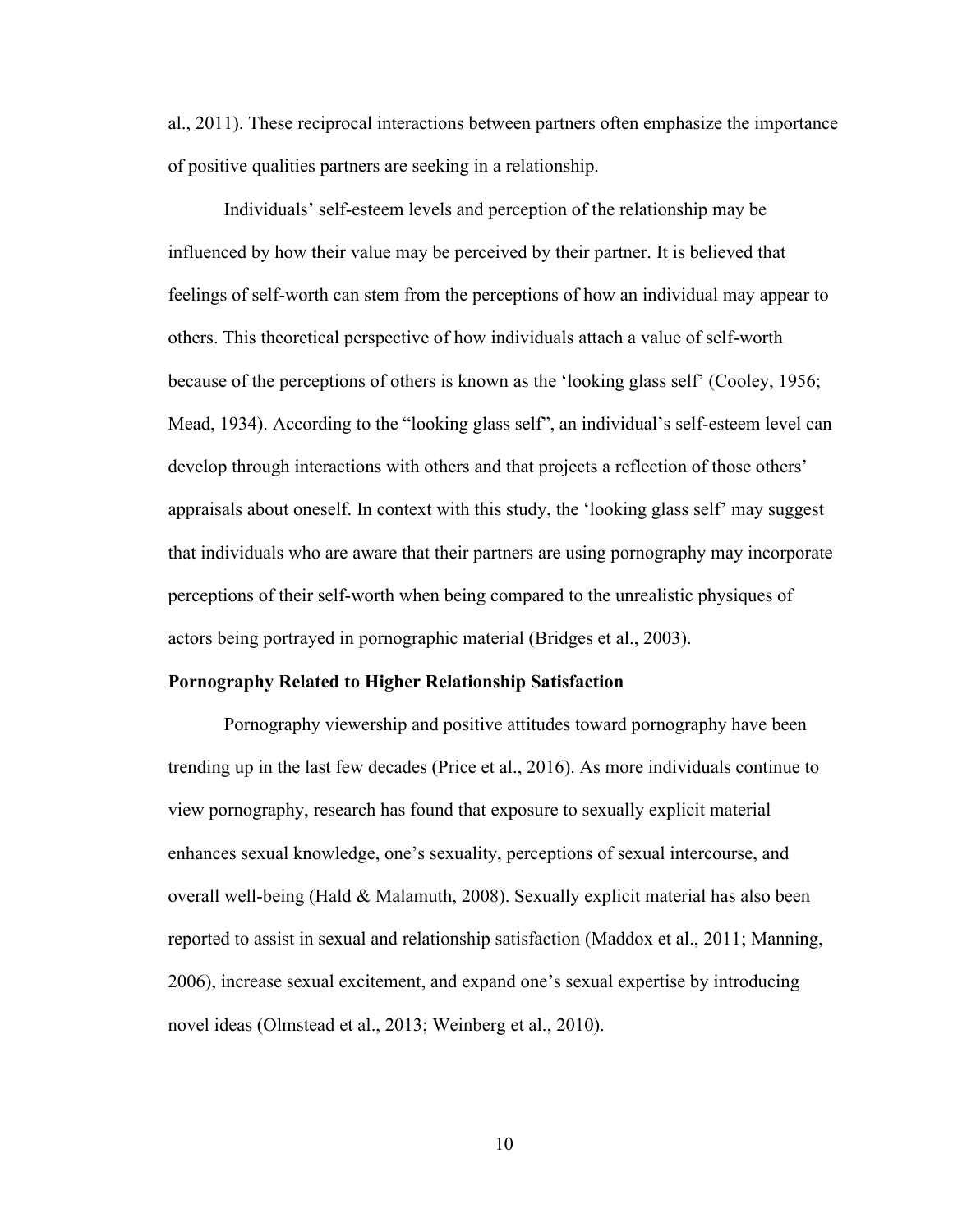Australian pornography subscribers were asked what they felt the effects of pornography were in their own lives (McKee et al., 2008). A majority of subscribers reported that pornography had positive effects which included making viewers feel less restrained about the concept of sex, became more open-minded about sex, became increasingly more tolerant of other peoples' sexualities, giving pleasure, provided sexually educational insight, helped sustained sexual interest in long-term relationships, helped viewers become more attentive to their partner's sexual desires, and helped viewers talk to their partners about sex (McKee et al., 2008). These same perceived benefits were found in a sample of Dutch young adults (Hald & Malamuth, 2008), who revealed that pornography had more positive than negative effects on their attitudes toward sex, their sex life, their attitudes toward the opposite sex and with their life in general; with the effects being greater for men than for women.

Research has also differentiated between when someone views pornography alone compared to with a romantic partner. Previous literature has found varying benefits to viewing pornography alone or together but research suggests pornography use may be less harmful to committed relationships to watch pornography together if it is watched to enhance their sexual experience (Cooper et al., 2002). Regarding measurements of commitment, infidelity, communication, relationship adjustment, and sexual satisfaction, Maddox et al. (2011) found that couples in which both partners viewed pornography only with each other reported similar relationship quality to individuals who never viewed pornography and reported more commitment to the relationship and sexual satisfaction than did solitary viewers. Couples who mutually viewed pornography together reported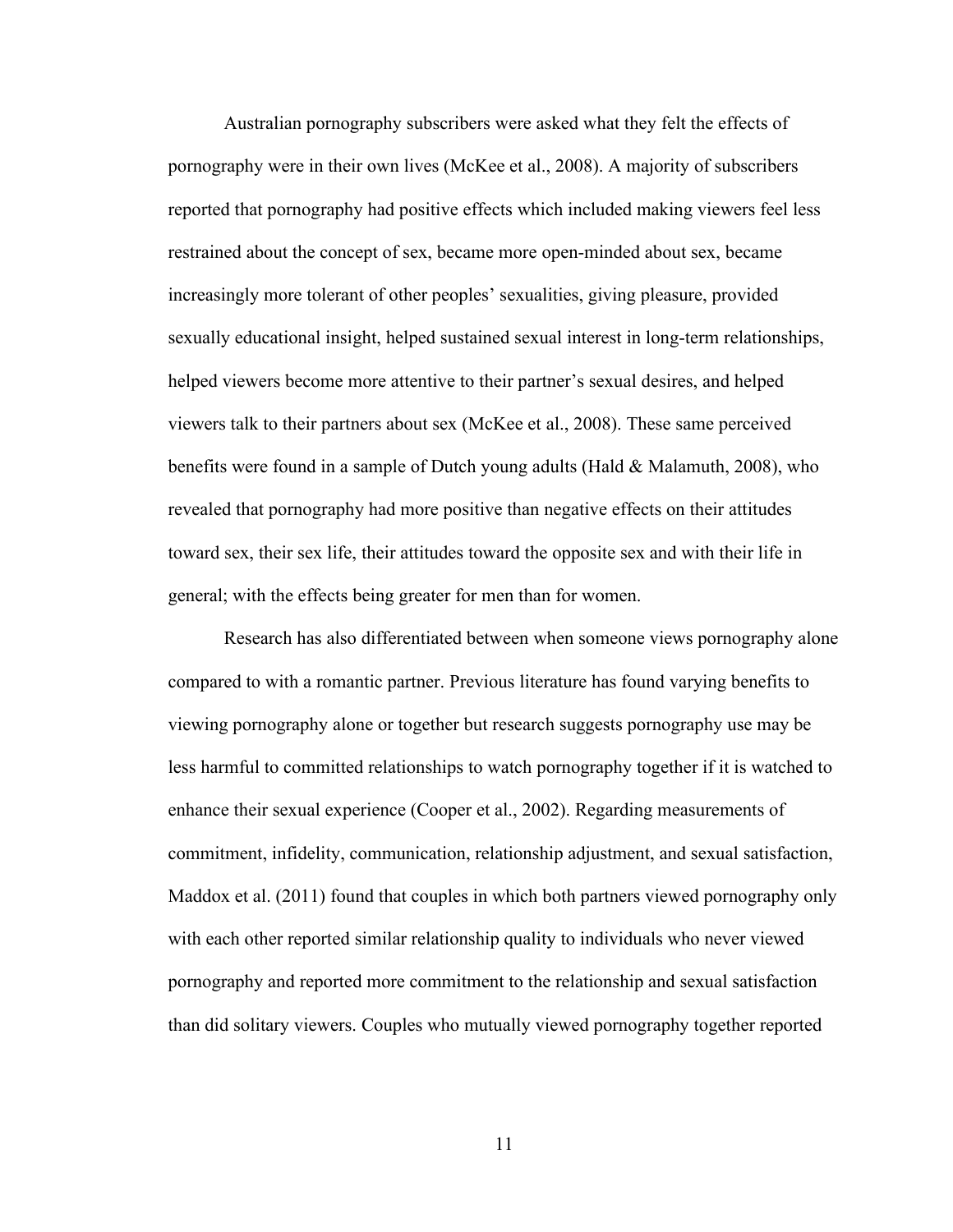<span id="page-21-0"></span>higher dedication to the relationship and sexual satisfaction than did solitary viewers (Maddox et al., 2011).

Women have reported that watching pornography together as a couple was a positive experience (Bridges et al., 2003). Unlike men, who historically prefer to watch sexually explicit material alone (Carroll et al., 2018), women have reported using pornography as coupled with their sexual activity (Albright, 2008; Kohut et al., 2018).

Multiple surveys of women whose companions used pornography have felt that their partner's consumption added variety to their sex lives (Bridges et al., 2003). Additionally, women shared some positive statements regarding their partner's pornography use, such as "My partner's use of pornography leads to variety in our sexual relationship" and "My partner's use of pornography does not affect the intimacy in our relationship" (Bridges et al., 2003). In fact, some women may even view their partner's pornography use as enhancing their sexual relationship (Bridges et al., 2003). Pornography use among women has been associated with positive experiences with sex (Rogala & Tydén, 2003), may increase communication between partners regarding sexual fantasies and desires (Daneback et al., 2009), and can expand women's' sexual horizons (Weinberg et al., 2010).

#### **Pornography Related to Lower Relationship Satisfaction**

Data from the General Social Survey (GSS) displays consistent correlations between pornography consumption (viewing a pornographic video or website in the previous 30 days) and divorce, with the correlational relationship gaining in strength over time (i.e., individuals who viewed pornography were on average 60% more likely to be divorced than those who did not) (Doran  $\&$  Price, 2014). Studies have found that this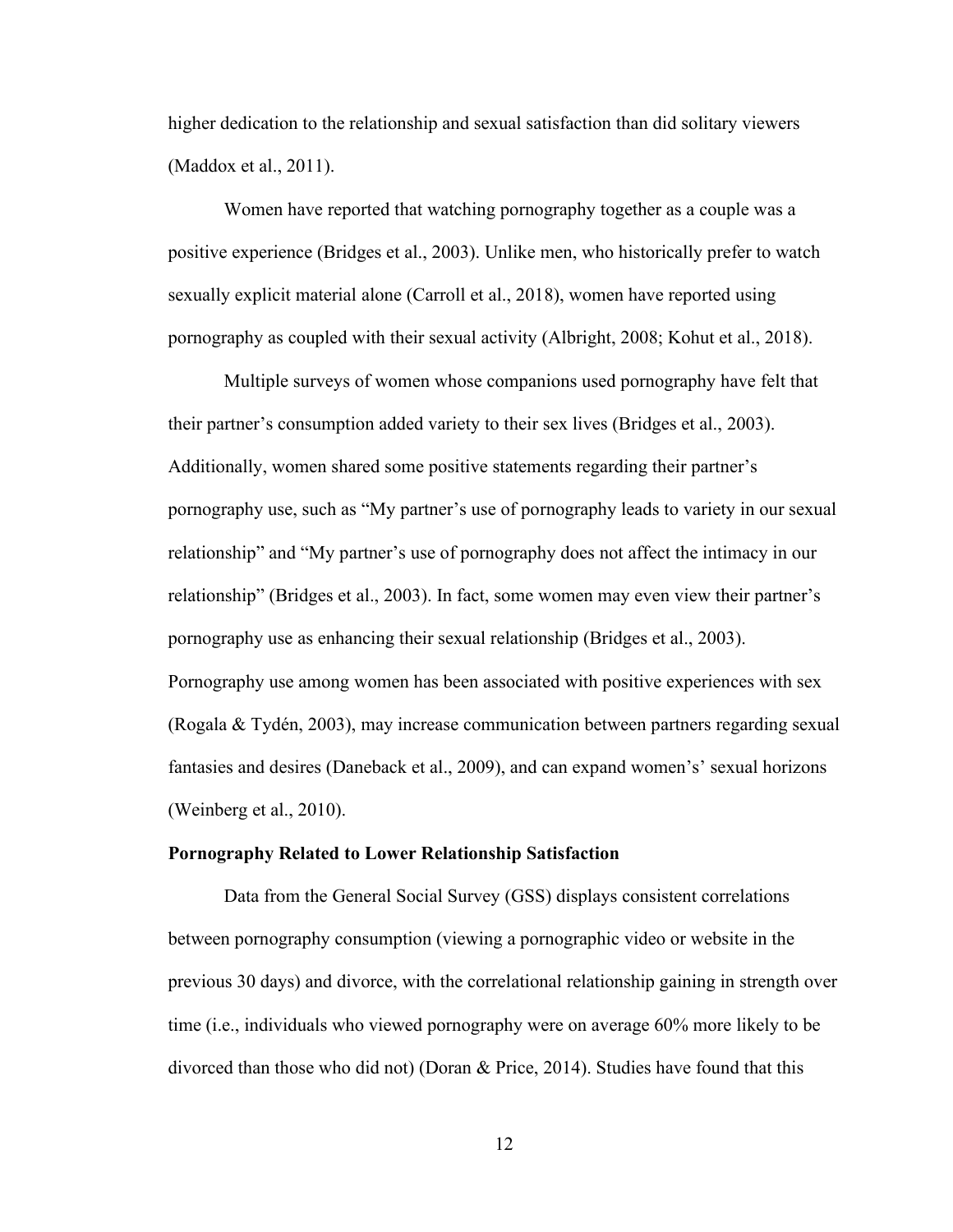correlation between pornography consumption and divorces, describes the probability of divorce doubling for married couples who view pornography (Perry & Schleifer, 2018).

A perception about viewing pornographic images is that it will shape the conscious or unconscious expectations of the viewer regarding gender performance, body image, intimacy, and sexual relations in ways that can negatively affect actual and romantic relationships (Perry & Schleifer, 2018). This perception could influence individuals to believe that viewing pornography is a dishonest and deceptive behavior regarding the couple relationship (Resch & Alderson, 2014). Studies have found that spouses have spent considerable effort hiding and lying about their online activities and that dishonesty triggers hurt and betrayal as much as, or more as, infidelity to the relationship (Resch & Alderson, 2014).

High rates of pornography use have also been associated with greater levels of depression among men, more negative feelings about romantic partners, and engagement in risky sexual behaviors (Willoughby et al., 2016). Other research indicates that both men and women report being less satisfied with their partner's affection, physical appearance, and sexual performance and a higher desire for sexual activity without emotional involvement and commitment (Maddox et al., 2011). Pornography can reduce satisfaction with partners and relationships through compare and contrast effects, reduce commitment by increasing the appeal of alternative relationships, and increase acceptance of infidelity (Rasmussen, 2016).

#### **Theoretical Framework**

A strong amount of spousal support tends to create gratifying marriages which can buffer spouses from psychological distress, negative life events, and any unwanted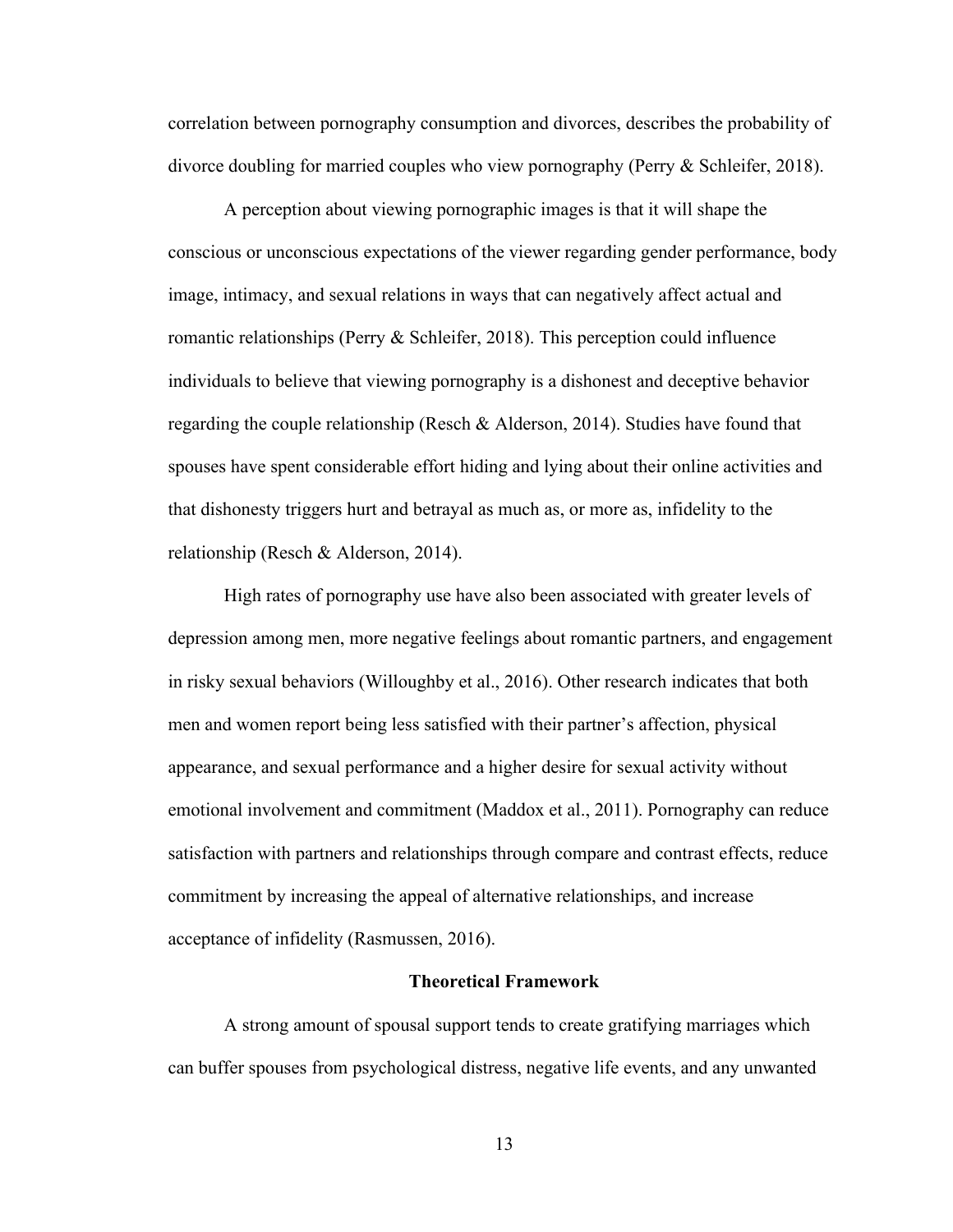<span id="page-23-0"></span>variability within the relationship that could have negative consequences for the physical and emotional well-being of both spouses (Brock & Lawrence, 2008). Even with the support of a spouse, the definition and value of marital satisfaction are fluid throughout relationships and among individuals which creates a unique challenge on how to measure and understand marital satisfaction appropriately. Hence, it must be understood that the idea of what marital satisfaction is will change with time. The reason this may be is that individuals are complex and consist of an array of perceptions that range from specific, concrete, and evaluative (Karney, 2010). With individuals being complex, if a couple desires to stay happily married, they must find a way to adapt, identify, and focus on specific perceptions that will last through the relationship.

Providing a theoretical framework for this study can help further the exploration of marital satisfaction, the effects that viewing pornography may have on marital relationships, and the impact viewing pornography has on individuals and relationships. Thus, the Vulnerability-Stress-Adaptation (VSA) model is the explanatory framework that will be used to help describe how perceptions of marital quality change over time and how couples learn to adapt their perceptions of marital satisfaction. The VSA model (see Figure 1) describes how marital satisfaction changes over time because of adaptive processes within the relationship (e.g., solving problems, explaining each other's behavior, understanding a spouse's perspective) (Karney, 2010). These adaptive processes themselves are facilitated or constrained by a spouse's enduring vulnerabilities (e.g., personality traits, childhood experiences) and the taxing circumstances a spouse may encounter outside the relationship (e.g., workload, financial strains, health problems) (Karney, 2010).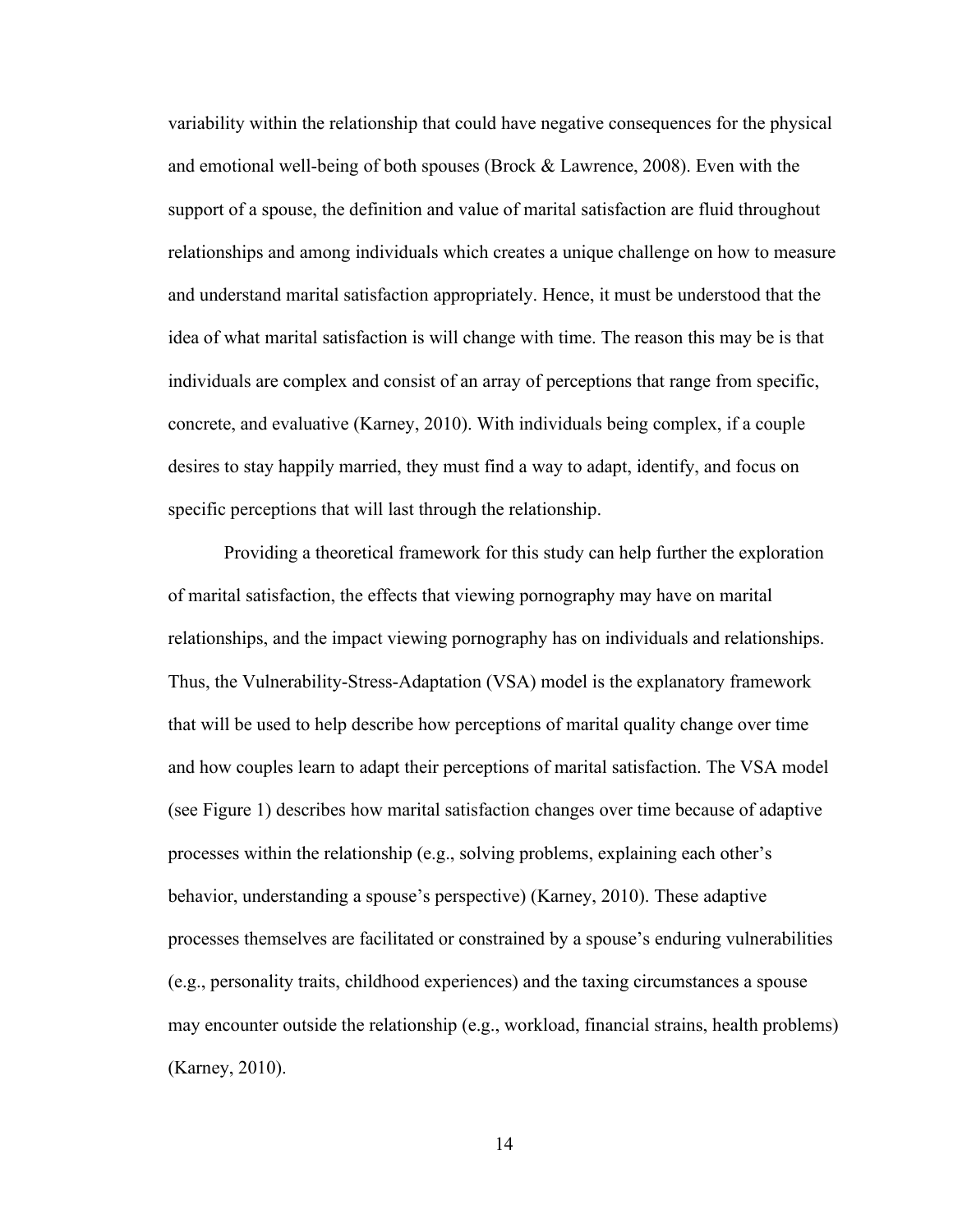In addition to the effects of enduring vulnerabilities and stressful circumstances on marriage, the VSA model suggests that these sources of influence on marital satisfaction, independent as they may seem, are highly interactive with each other. That is, among individuals with enduring vulnerabilities, those who continuously encounter stressful circumstances (in and out of the relationship), will have a hard time maintaining their ideal marital relationship, and the couples most at risk for relationship problems, are couples who struggle with numerous enduring vulnerabilities (Karney, 2010). Previous literature to strengthening marriages and other intimate relationships focuses almost exclusively on adaptive processes, for example teaching couples a set of skills for resolving problems and dealing with disappointments when they arise (Karney, 2010), but this may not be enough. Individuals attempting to rely on adaptive processes, while coping with significant enduring vulnerabilities, may not be able to change their behaviors altogether. Even couples that know perfectly well how to respond to each other effectively may lose their capacity for effective adaptive processes when under stress.

With the VSA model, Karney and Bradbury (1995) have instituted an explanatory framework to account for the variances of adaptive processes, enduring vulnerabilities, and their interplay with each variable. Karney and Bradbury's research has also examined previous theoretical perspectives such as social exchange theory (Thiabaut & Kelly, 1959), behavioral theory, attachment theory (Bowlby, 1969), and crisis theory (Hill, 1949; McCubbin & Patterson, 1982). These theories were integrated into the vulnerability-stress-adaptation model to account for certain gaps the previously listed theoretical perspectives have and explain how marital satisfaction is everchanging within relationships.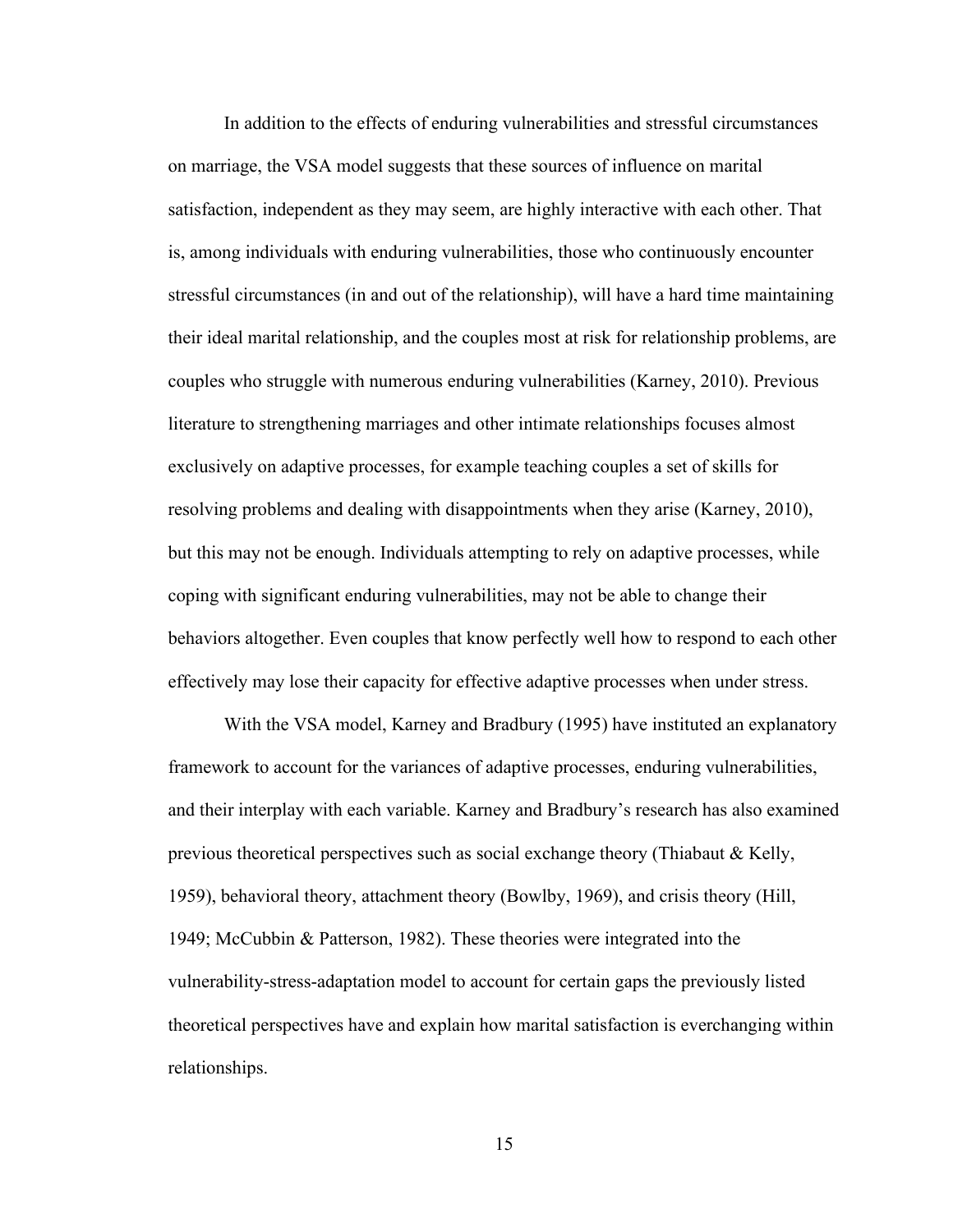<span id="page-25-0"></span>

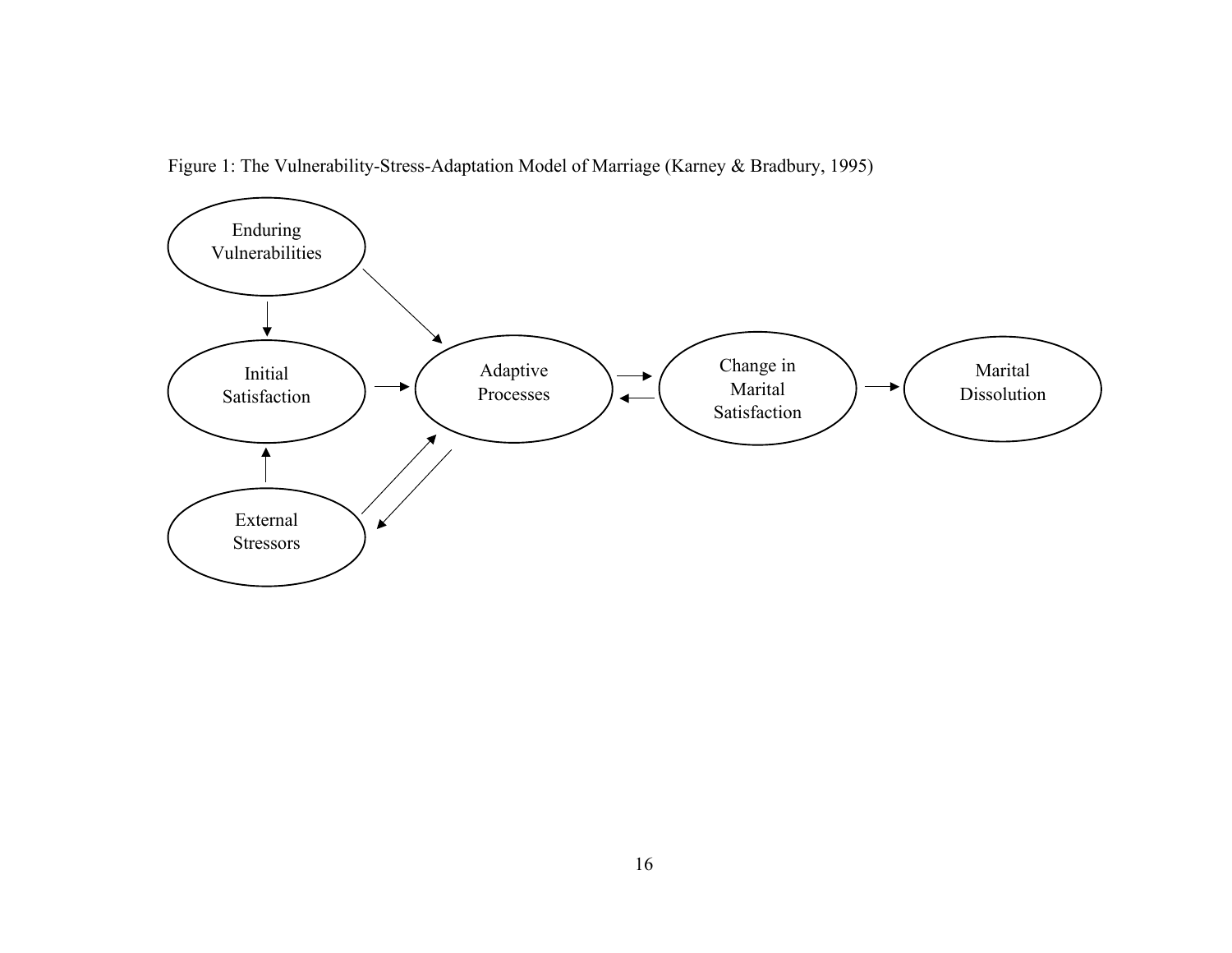The longitudinal association between life stressors and marital outcomes has been researched to a considerable degree, but research also suggests that stressful events affect adaptive processes as well (Karney & Bradbury, 1995). External circumstances that spouses experience also affect how effectively couples adapt and can influence any longitudinal effects of stressful events and marital outcomes. For instance, when the VSA model is applied to this current study it can analyze how an individual, or a couple, views their current level of self-esteem (initial satisfaction) and partner satisfaction and how the variable of viewing pornography (adaptive processes) will interact with existing enduring vulnerabilities and external stressors in the relationship. Once one partner begins an adaptive process in their life, such as viewing pornography, this adaptive process begins interacting with existing enduring vulnerabilities. Viewing pornography may have an impact on the individual, the couple, and certain effects of viewing sexually explicit material may impact the level of satisfaction with the relationship and self-esteem for the individual. Another example of adaptive processes within the relationship may be about a spouse's ability to communicate (adaptive processes) with their partner as to why they started viewing pornography (adaptive processes) and how it makes them feel. It is then possible for a positive change in marital satisfaction to occur if a partner perceives that pornography can increase sexual excitement within the relationship and expand one's sexual competence with certain novel acts that were viewed (Olmstead et al., 2012; Weinberg et al., 2010). Or a negative change in marital satisfaction could occur because a partner believes viewing pornographic images is dishonest in a relationship, which then may subsequently trigger feelings of infidelity in the relationship (Resch & Aldersson,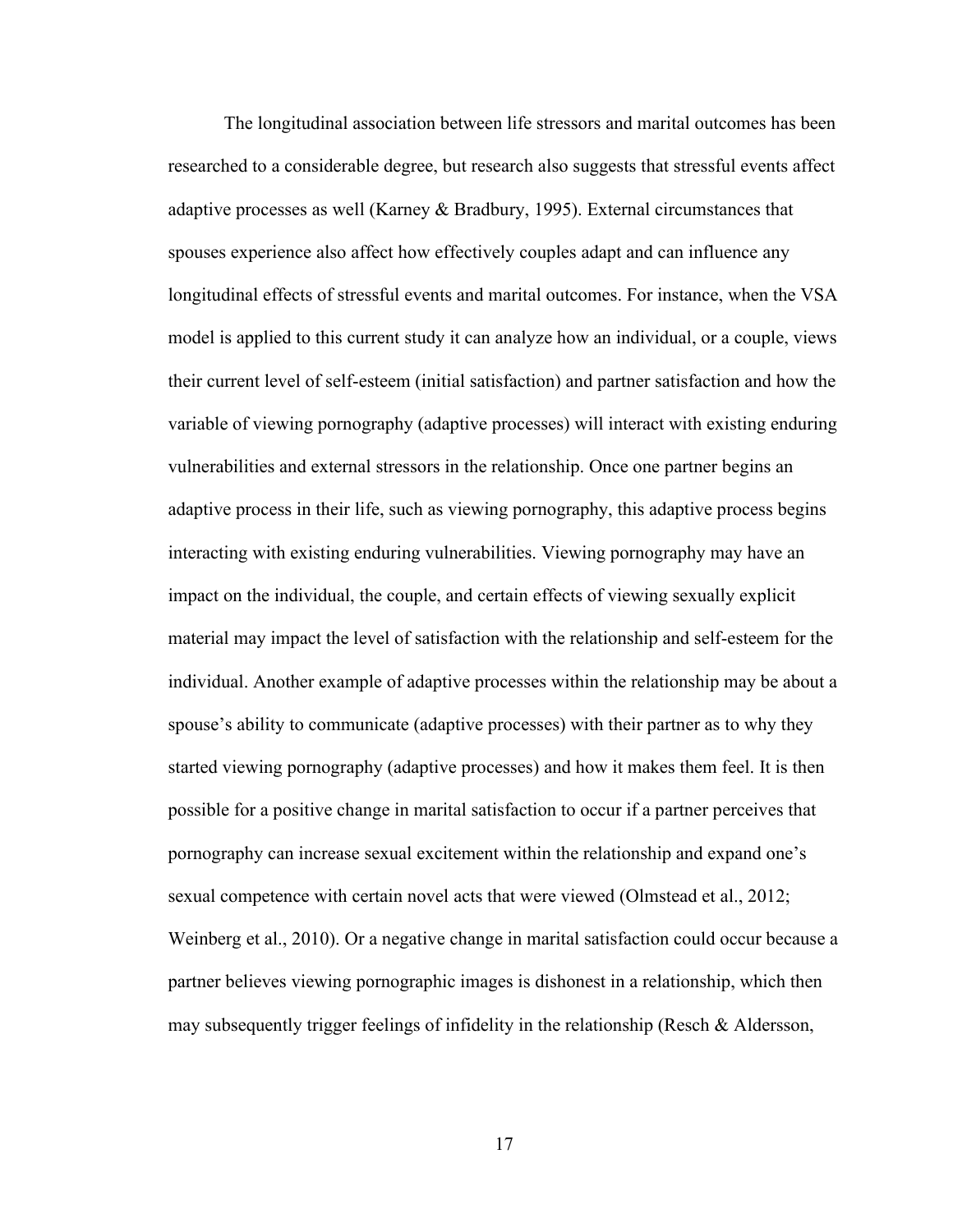2014) and create a belief that viewing pornography will negatively affect the marriage relationship (Perry & Schleifer, 2018).

Another important link in the VSA model, when applying the concept of viewing pornography within a relationship, is the association of how observed adaptive processes come to affect reports of marital quality. The VSA model proposes that both appraisals and negative behavior exhibited towards viewing pornography can provide an exchange between spouses that could create subsequent interactions and impact marital quality (Karney & Bradbury, 1995). Subsequent conversations could ensue and help couples to learn how they may be able to overcome stressful events because they interact with each other. If there is repeated exposure to failures of adaptation within the relationship, marital quality is likely to decline and the probability of marital instability will increase (Karney & Bradbury, 1995).

In summary, the vulnerability-stress-adaptation model accounts for an array of variables within marriage relationships. Variables that factor into marriage stability such as broad demographic variables and enduring vulnerabilities are also accounted for and help explain observed sequences in marital interactions. Adaptive processes also help explain the effects that enduring vulnerabilities have on marriage relationships, thus, mediating the effects of stress and vulnerability on marital outcomes. This framework helps account for variations in marital outcomes and stability, both between and within couples, by focusing on the interaction between stress and vulnerability and the effect on adaptive processes. This framework can account for both change and stability in marital satisfaction and when changes in marital satisfaction are likely to occur. The vulnerability-stress-adaptation model can be the needed framework for this study and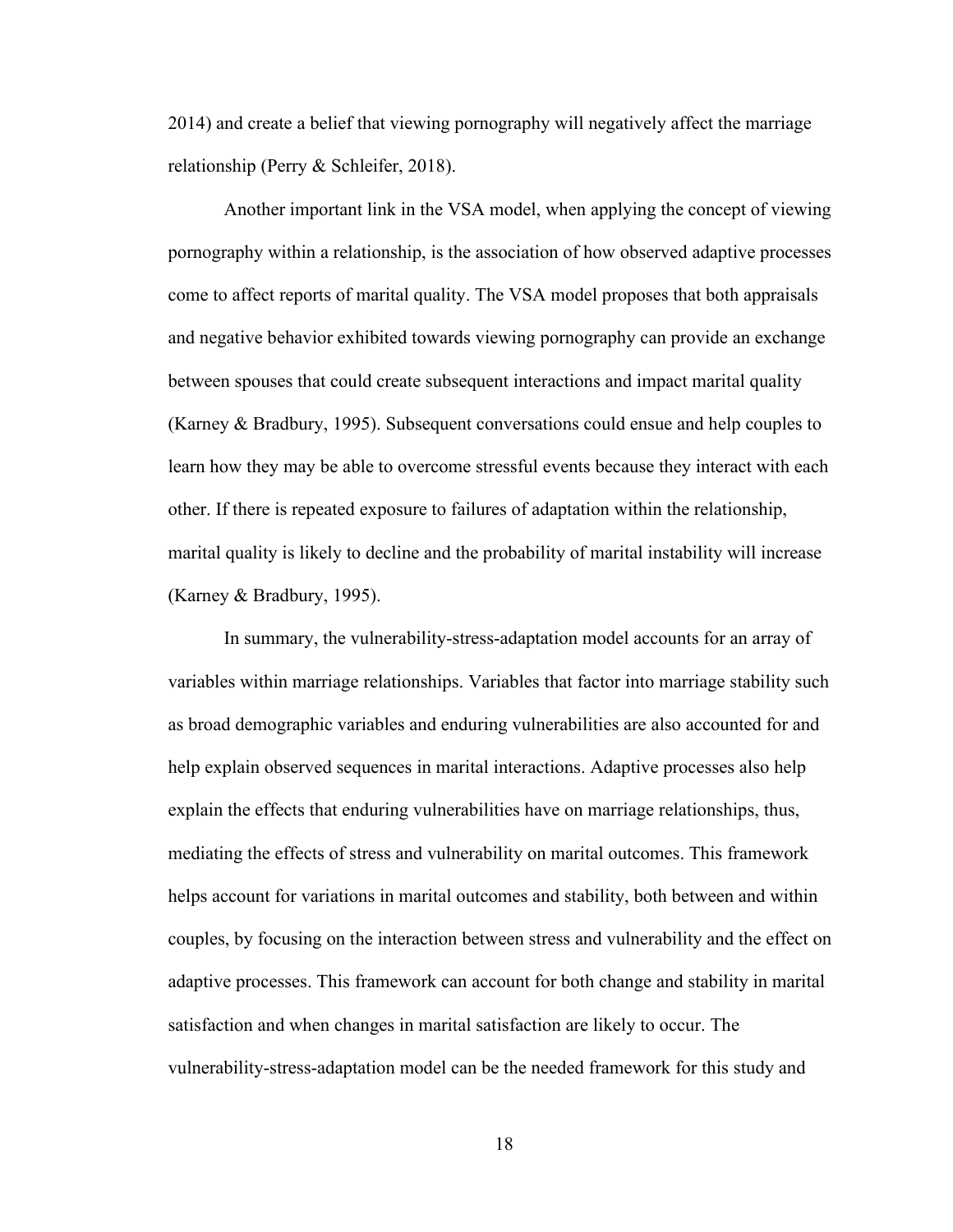<span id="page-28-0"></span>provide the necessary guidance to help portray how some individuals may turn to pornography as an adaptive process for their life and relationship and how viewing pornography may impact self-esteem and relationship satisfaction.

#### **The Current Study**

The current study aims to examine the relationship between husbands' and wives' perceptions of self-esteem and relationship satisfaction as mediated through the frequency of pornography viewership at the individual and dyadic level. As evident by the research literature, self-esteem has been shown to be significantly associated with relationship satisfaction (Orth et al., 2012). What is less known, however, is how the viewership of pornography, both individually and as a couple, may mediate this association and ultimately what impact it may have on the couples' perception of relationship satisfaction. The theoretical framework of vulnerability-stress-adaptation guides the current study of analysis by providing the needed context to help explain how adaptive processes and enduring vulnerabilities within couples account for variations in marriage stability and satisfaction. The vulnerability-stress-adaptation model accounts for fluctuation within marriages because of the interplay between adaptive process, enduring vulnerabilities, and related stressors. Therefore, varying definitions of what pornography may be, the perceptions of pornography being viewed in the relationship, and the impact it has on couple relationships will vary based on the individual's actions, intent, and adaptability to sustain marriage stability when viewing pornography.

The current study will utilize three longitudinal, structural equation models; a combined male and female anchor model (Figure 2), a male anchor only model (Figure 3), and a female anchor only model (Figure 4) for this analysis. Each anchor in their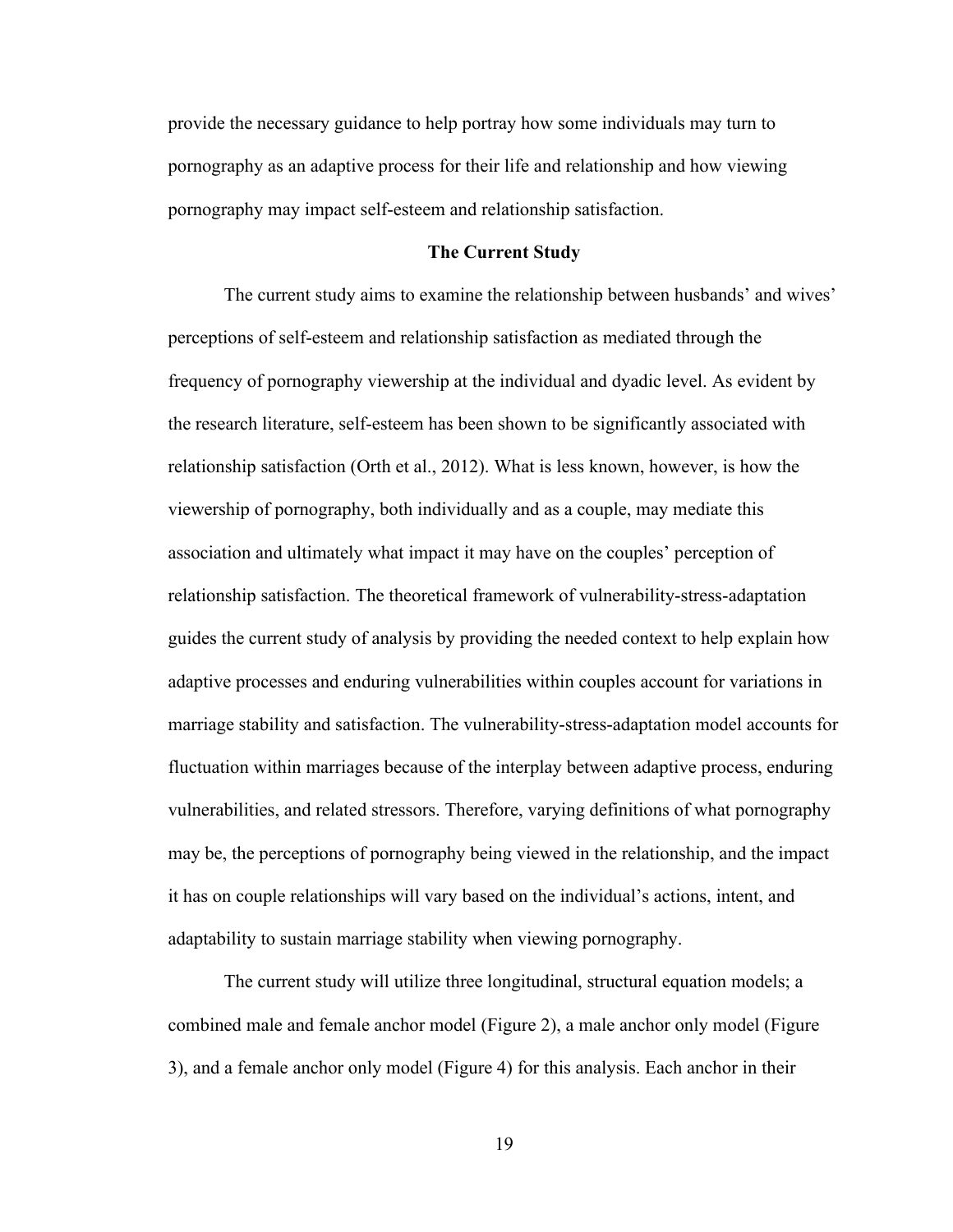respective samples will be viewed dyadically, with their partner, to examine if there are any reciprocal processes between the couple. Examining these associations dyadically will allow for a better understanding of how both spouses view the quality of the relationship and if viewing pornography impacts that quality. Dyadic data analysis proposes that each member of the dyad influences their partner in their behavioral, emotional, and cognitive characteristics. Consequently, partners cannot be considered independent from one another due to reciprocal influence and interactions (Fitzpatrick et al., 2016). Thus, through the three structural equation models being utilized in this study, it will allow for an analysis of any potential reciprocal processes that each actor (male or female) in these models may have on themselves and their partner with viewing pornography and relationship satisfaction.

Research Question 1. Will husbands' and wives' level of self-esteem be related to their own frequency of viewing pornography?

Research Question 2. Will husbands' and wives' frequency of viewing pornography be associated with their own and their partner's perception of relationship satisfaction?

Research Question 3. Will husbands' and wives' level of self-esteem be related to the frequency of viewing pornography together as a couple?

Research Question 4. In turn, will the frequency of viewing pornography together as a couple be associated with husbands' and wives' perception of relationship satisfaction?

Research Question 5. Will husbands' and wives' self-esteem be related to their own and their partner's perception of relationship satisfaction?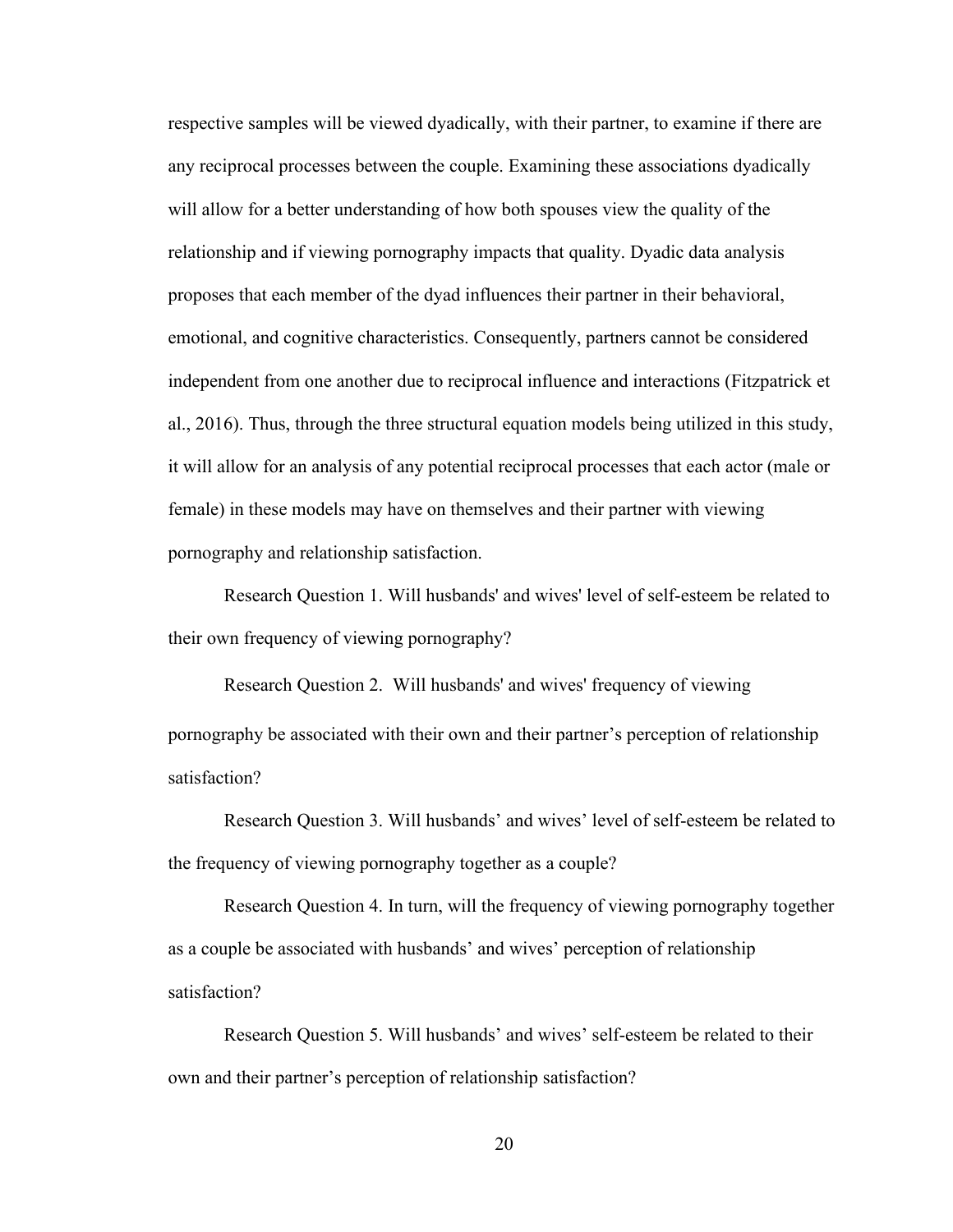FIGURE 2: Model Male and Female Anchor

<span id="page-30-0"></span>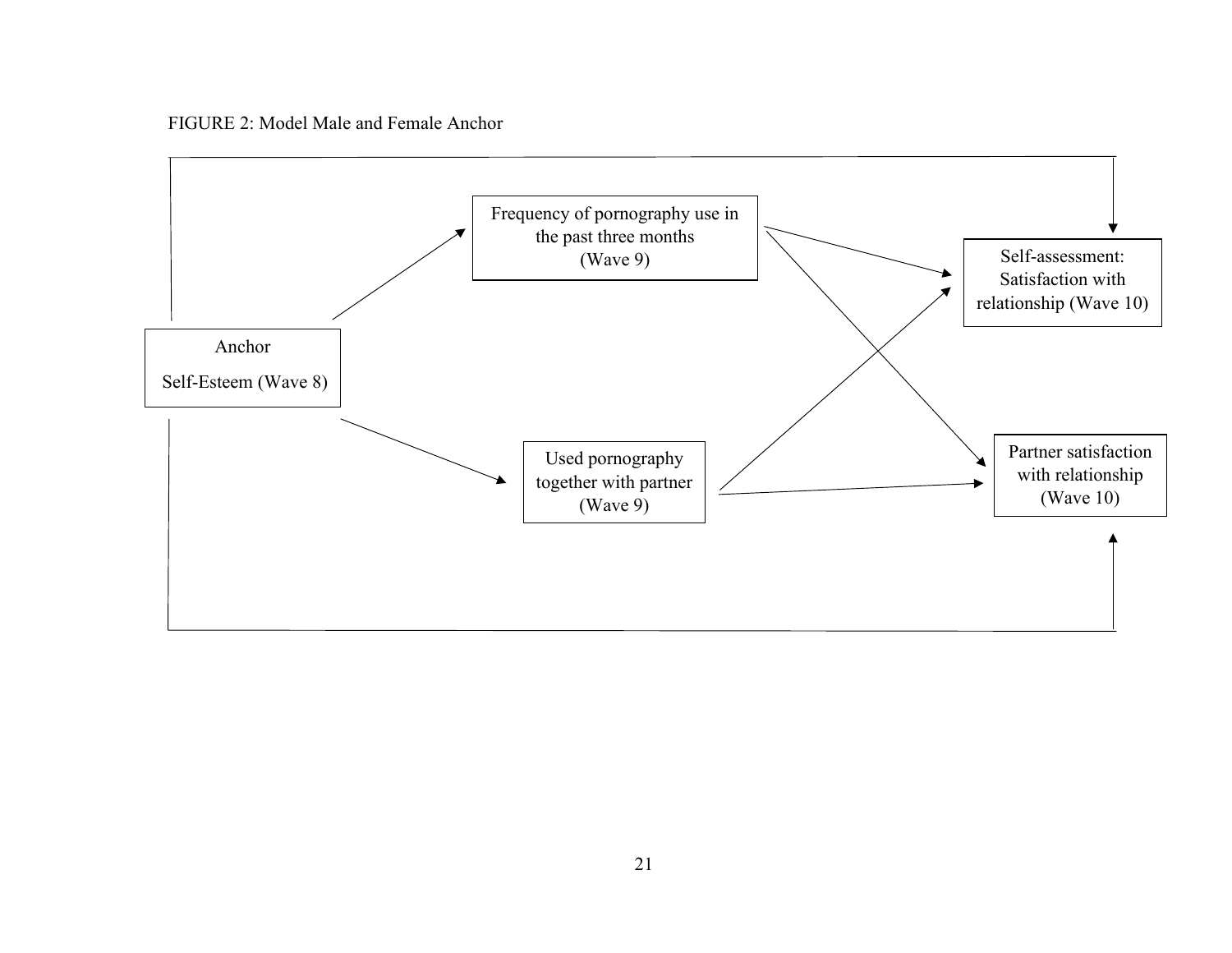FIGURE 3: Model Male Anchor

<span id="page-31-0"></span>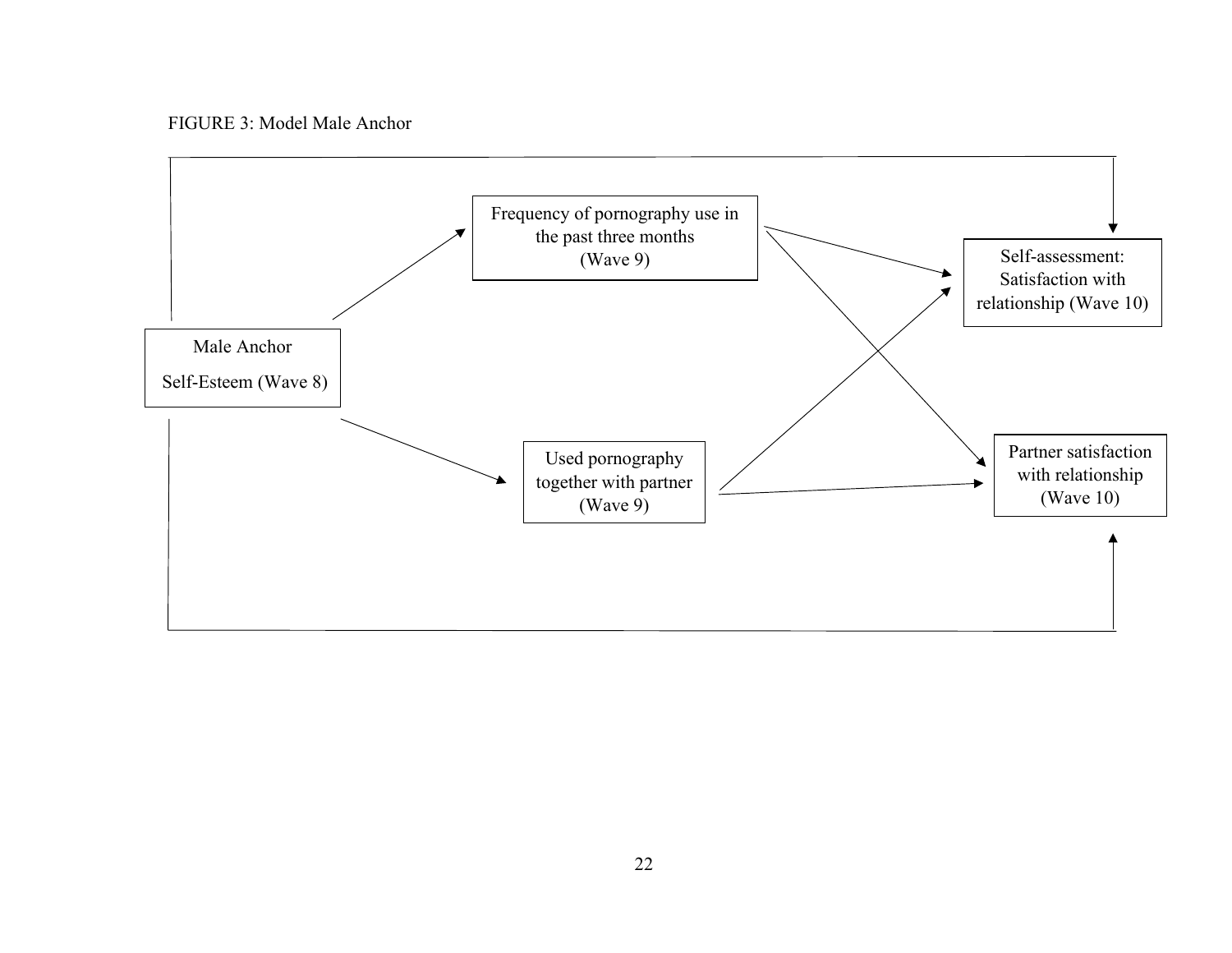FIGURE 4: Model Female Anchor

<span id="page-32-0"></span>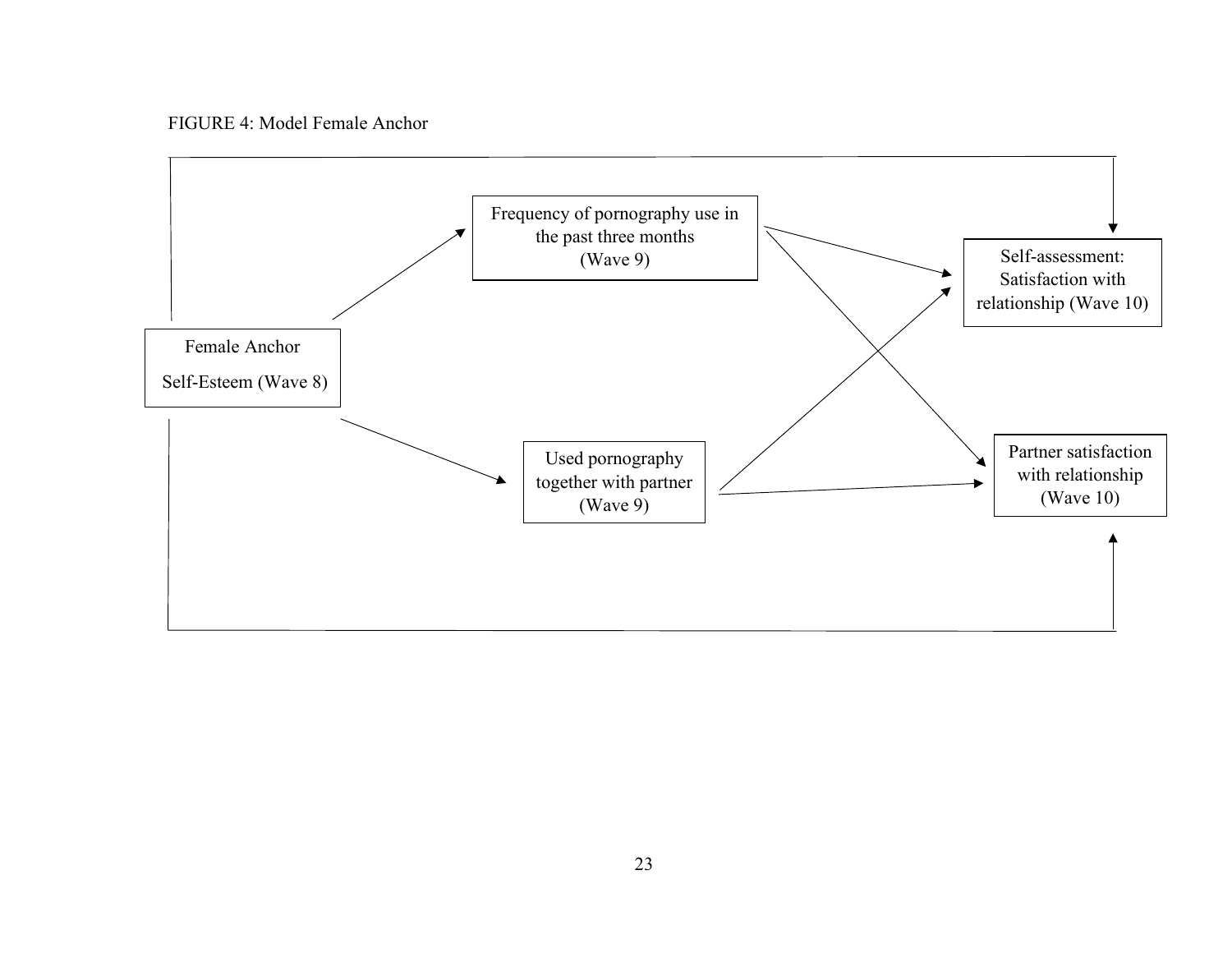#### **Method**

## <span id="page-33-0"></span>**Participants**

Data for this paper comes from the German Panel Analysis of Intimate Relationships and Family Dynamics (pairfam), coordinated by Josef Brüderl, Sonja Drobnič, Karsten Hank, Bernhard Nauck, Franz Neyer, and Sabine Walper. Pairfam is funded as a long-term project by the German Research Foundation (DFG) (Huinink et al., 2011; Brüderl et al., 2019). Pairfam was initially started with the intent to provide an empirical basis for improving how to understand the everchanging family dynamics and couples. The creators of the pairfam dataset firmly believe that progress in family research depends on the unifying expertise of various disciplines, integrating theoretical models, and using longitudinal approaches with representative data (Huinink et al., 2011; Brüderl et al., 2019). Pairfam aims to not only analyze how families are affected by an economic or social-structural standpoint but to also focus on other aspects such as psychological factors. This pairfam data covers the age span from adolescence to late adulthood and multiple generations of individuals, which allows for a distinct investigation into developmental issues, differing pathways regarding relationship development, and conjoined influences among family members. To overcome part of the current challenges with researching families, pairfam aimed to address challenges such as descriptive demands, individual perspectives on linked lives, cross-domain effects, selection and adaptation across the life course, and multilevel context and social embeddedness. By focusing on these challenging domains when it comes to family research, pairfam could than conduct thorough research on four conceptual issues, (1)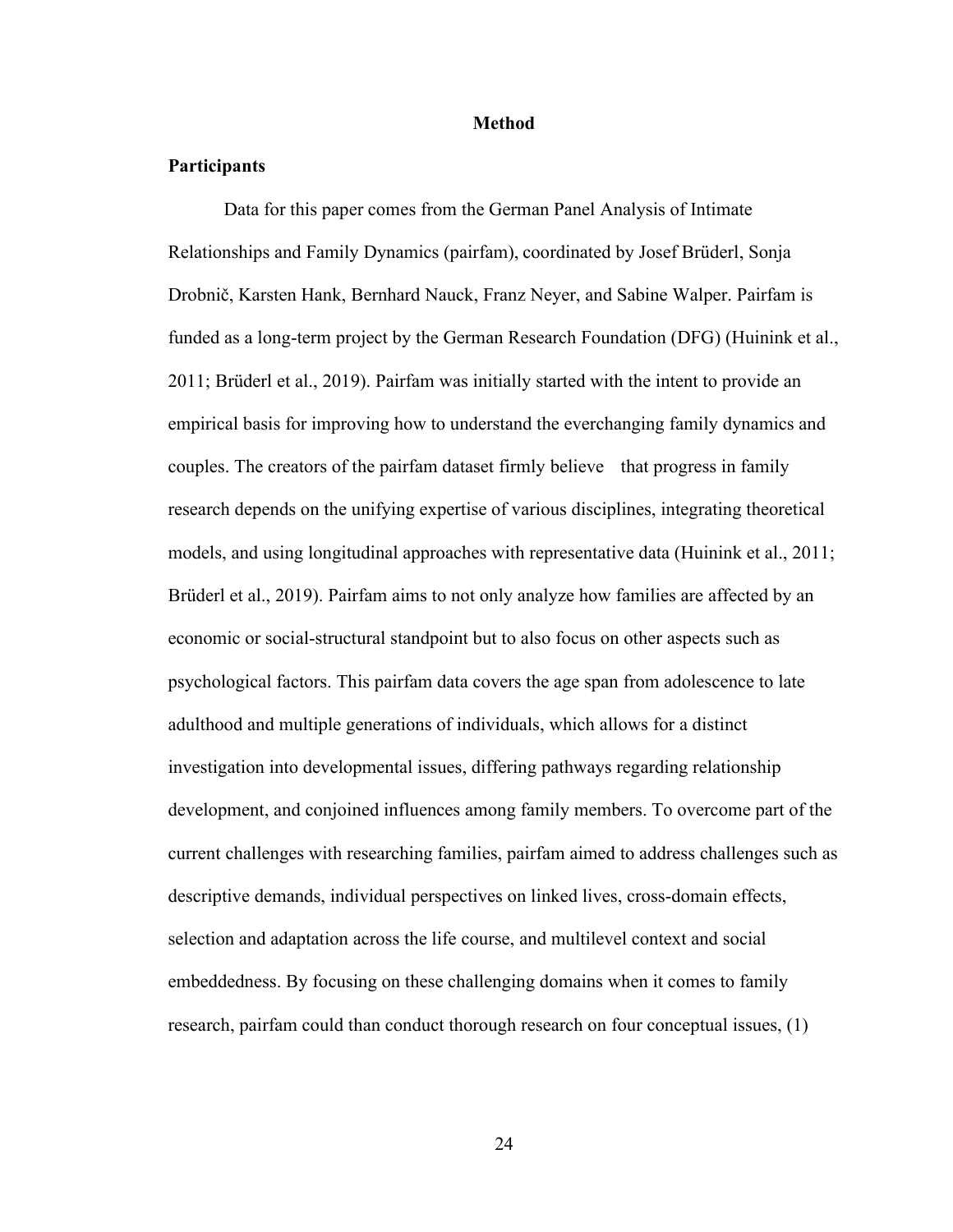couple dynamics and partnership stability, (2) childbearing, (3) parenting and child development, and (4) intergenerational relationships.

To obtain reliable and long-term data on the development of families and generational relationships, pairfam followed a multi-cohort approach with a so-called anchor person at the center of each familial unit. Each anchor person was selected randomly from private households in Germany and born in three cohorts 1971-73, 1981- 83, 1991-93. Each anchor person, their partners, parents, and children are interviewed on a yearly basis. The pairfam data started with a total of 12,402 anchors, parents, and children, (plus their 3,743 partners) who were randomly selected to be interviewed for this dataset and each interview process was conducted in Waves (Huinink et al., 2011; Brüderl et al., 2019). A total of 10 Waves have been administered, with the first Wave being conducted in 2008/09 (Huinink et al., 2011; Brüderl et al., 2019) with the intent of continuing to run the study till 2022.

The current study will utilize a subset of male and female anchors who identified as heterosexual married cohabitating couples (married and living within the same residence) during Wave's 1-10. Data for the age of anchors for this current study were collected during Wave 1 and ranged from 24-47 (*M* = 30.95). This study also only used anchors who have reported using pornography in the last 3 months. Anchors who have or are currently viewing pornography answered a simple "yes" or "no" question to assess if they view any pornographic material (see Appendix B). The use of pornography question was stated as such: "Have you watched pornographic films or looked at pornographic pictures online, in videos, on television, or on your mobile phone in the past 3 months? Pornography includes any display whose main goal is to depict persons engaging in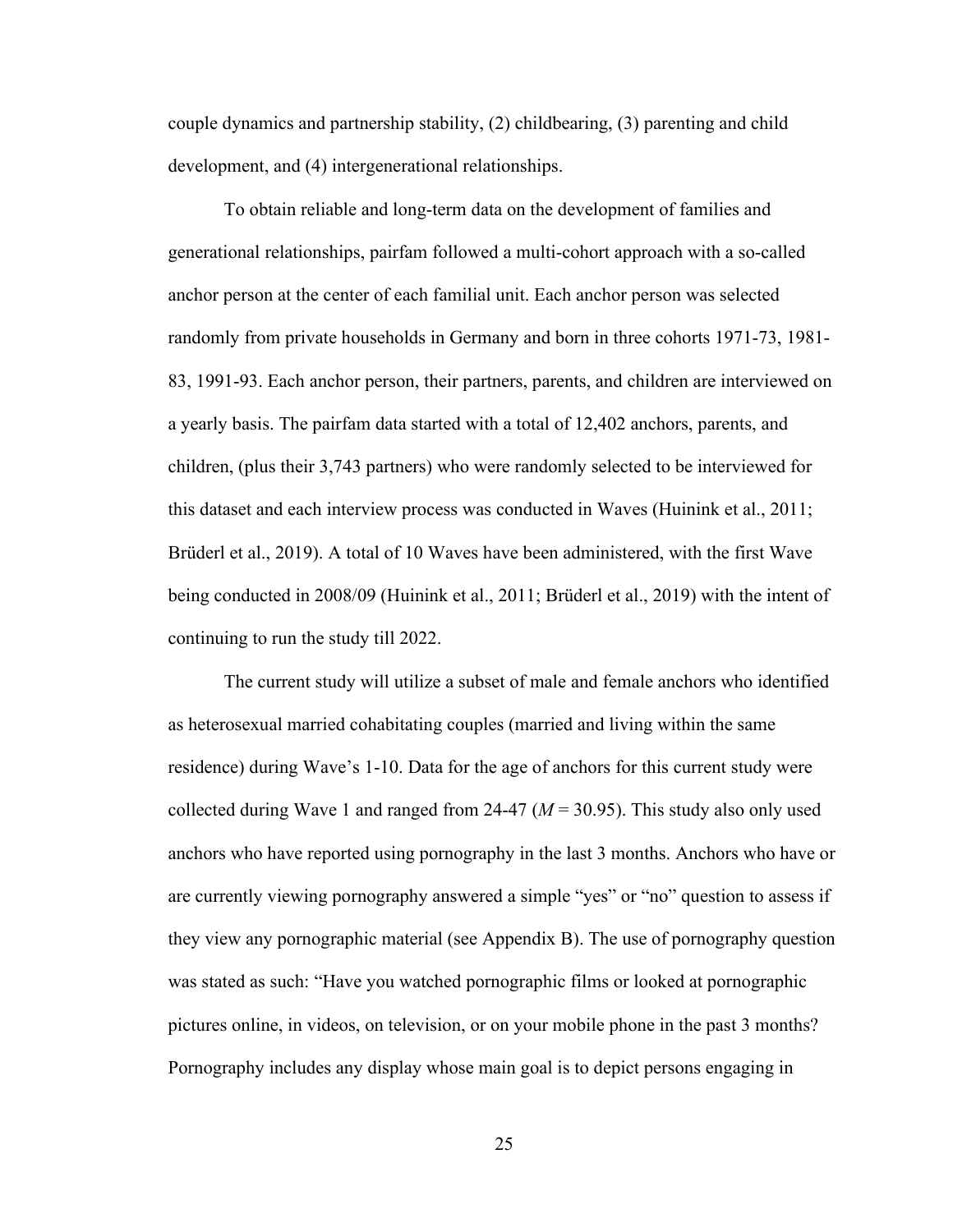<span id="page-35-0"></span>sexual activities." (Huinink et al., 2011; Brüderl et al., 2019). Since this is a dichotomous variable it was not used for the analysis of this current study but was used for identifying participants who have viewed pornography. A total of 369 married cohabitating couples (296 males, 73 females) who reported that they have or are viewing pornography during Waves 9 were used for this current study. Demographic characteristics for both the anchor and partner in this study were filtered by age, ethnicity, length of the relationship and religious denomination obtained at the time of the interview. Other variables were identified to possibly to see if they had an impact on the current study such as frequency and desire of sexual frequency, sexual communication, sexual satisfaction, and sexual competence. These variables were identified to see if any possible relationships would affect the results of the anchor's and partner's self-esteem. These variables are not presented in the current models because they did not fit well with the model of fit indices. **Procedure**

This study utilized participant data from pairfam as a secondary dataset. Data used for this study comes from the anchors who self-identified as married cohabitating (married and living within the same residence) respondents and self-reported viewing pornography within the past three months. All the data used in this study came from the same pairfam dataset but responses were separated into a combined anchor dataset, male anchor only dataset, and female only anchor dataset during the analysis portion. Data for all married cohabitating anchors which responded during Waves 1, 8, 9, and 10 were used in this study. The reasoning for choosing anchors from the previously listed waves is because pairfam introduced questions regarding pornography usage during Waves 8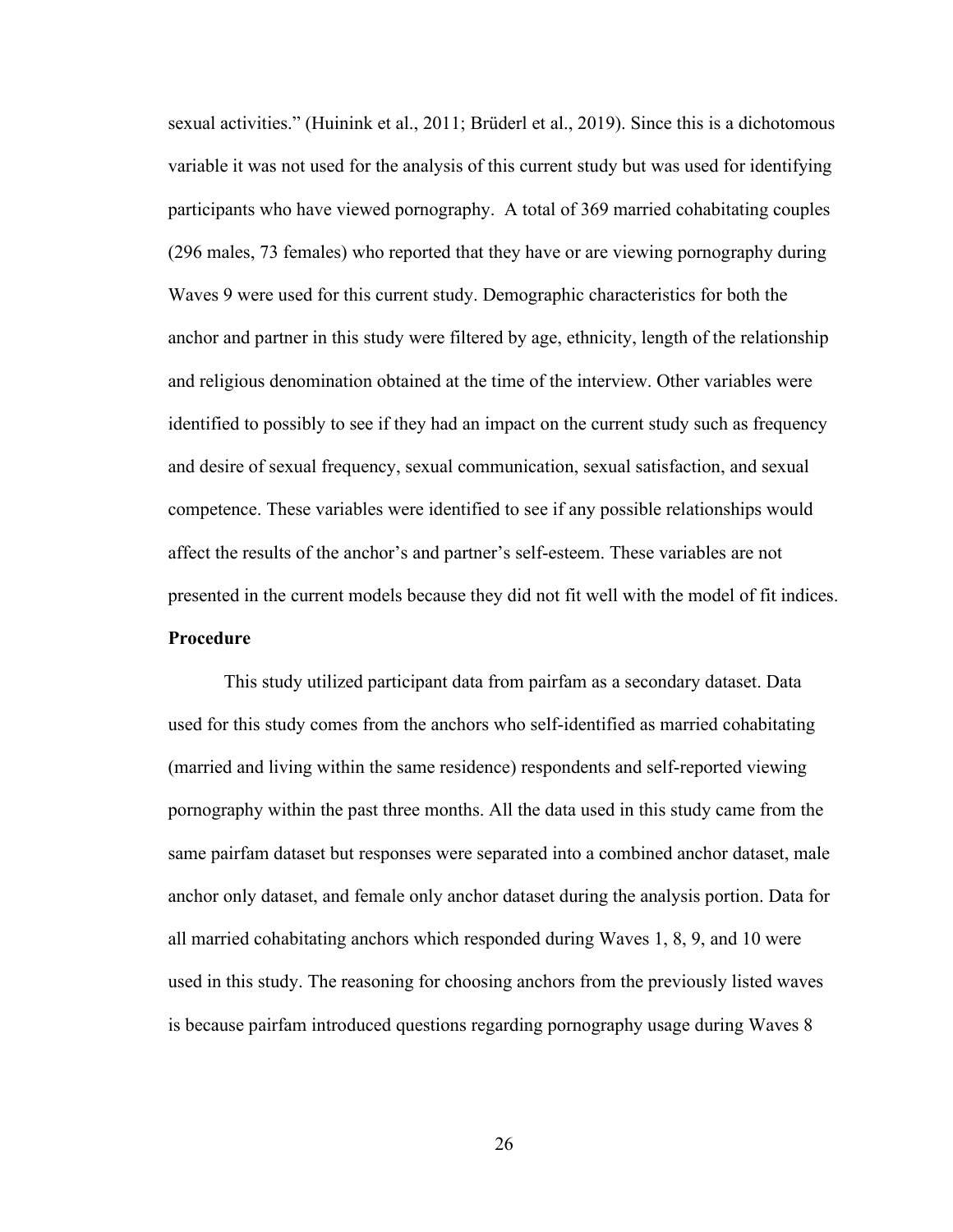and 9. Any form of sensitive or identifying information from respondents was kept confidential during the data collection process.

### **Measurements**

**Self-esteem.** This measurement was assessed by an adapted version of the Self-Esteem Scale (Rosenberg, 1965). Responses collected in Wave 8 were used for this study. Respondents were asked to rate their level of self-esteem on three items from the original 10-item scale with response options ranging from "Not at all" (1) to "Absolutely" (5) on a Likert scale (Huinink et al., 2011; Brüderl et al., 2019; Rosenberg, 1965). Questions used to analyze self-esteem were "Sometimes I believe I am worthless", "I like myself just the way I am", and "All in all, I am pleased with myself" (Huinink et al., 2011; Brüderl et al., 2019). Higher scores indicated higher levels of self-esteem. The measure for self-esteem had good internal consistency for the combined anchors dataset ( $\alpha$  = .801) the male anchor dataset ( $\alpha$  = .752) and for the female anchor dataset ( $\alpha$  = .894) (see Appendix A).

**Frequency of pornography use.** Two items were used to assess the frequency of watching pornographic material and they were gathered in Wave 8 but responses collected in Wave 9 were used for this study for longitudinal purposes (see Appendix B). The first item pertained to the frequency of viewing pornography in the past month and included all of the male and female anchors individually for those who answered yes to viewing pornography in the previous item. Responses regarding the frequency of pornography use questions ranged from "Once per month or less" (1) to "Daily" (6) on a Likert scale, with higher scores indicating a greater frequency of viewing. The second item assessed pornography use as a couple together (Huinink et al., 2011; Brüderl et al.,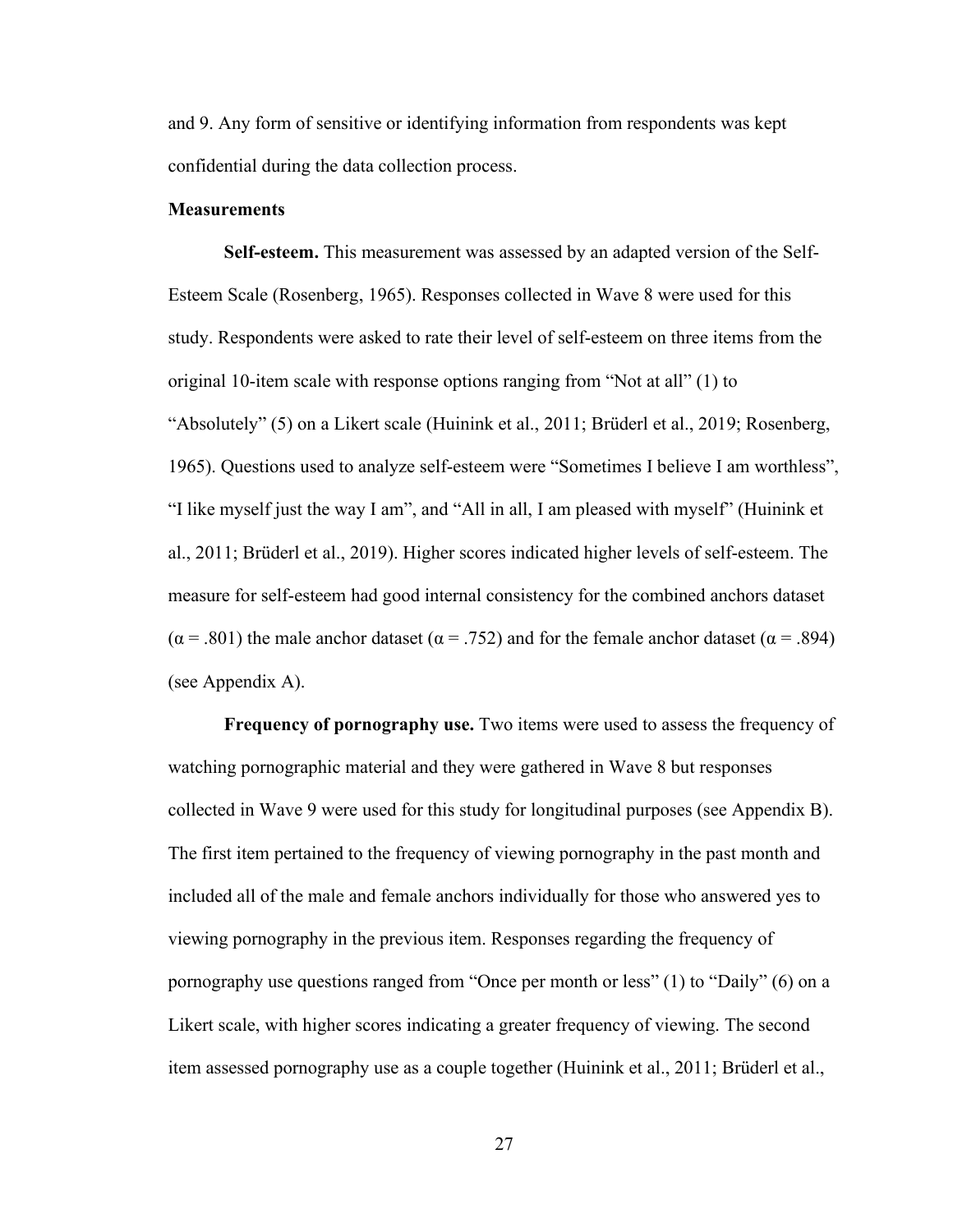2019). Respondents who are in a relationship and view pornography together with their partner within the past three months had their answer responses range from "Always with my partner" (1) to "Always without my partner" (5) on a Likert scale, with higher scores indicating a greater frequency of viewing alone. Responses from the second item were reverse-coded, which now indicate that lower scores represent individuals are mostly watching by themselves.

**Relationship satisfaction.** Participants responded to a 2-item questionnaire to assess their satisfaction with their current relationship by asking questions regarding the perceived quality of the relationship (Huinink et al., 2011; Brüderl et al., 2019) (see Appendix C). The items on satisfaction were asked to all participants who were in a relationship. The items were taken from the German version of the Relationship Assessment Scale (RAS) from Sander and Böcker (1993). Relationship quality questions were administered in Waves 1-10, but only the respondent's answers in Waves 10 were used. Questions regarding respondents' satisfaction with the relationship were stated as "All in all, how satisfied are you with your relationship?" with responses ranging from "Very Dissatisfied" (0) to "Very Satisfied" (10) on a Likert scale, with a higher score indicating a higher level of satisfaction with the relationship. Questions regarding respondents' partners' perceived satisfaction with the relationship were stated as such: "What do you think: how satisfied is [name of current partner] with your relationship?" with responses ranging from "Very Dissatisfied" (0) to "Very Satisfied" (10) on a Likert scale with a higher score indicating a higher level of perceived satisfaction within the relationship. Pearson correlations for the combined anchors dataset ( $r = .397$ ,  $p < .001$ ), the male only dataset ( $r = .378$ ,  $p < .001$ ), and the female only dataset ( $r = .479$ ,  $p < .001$ )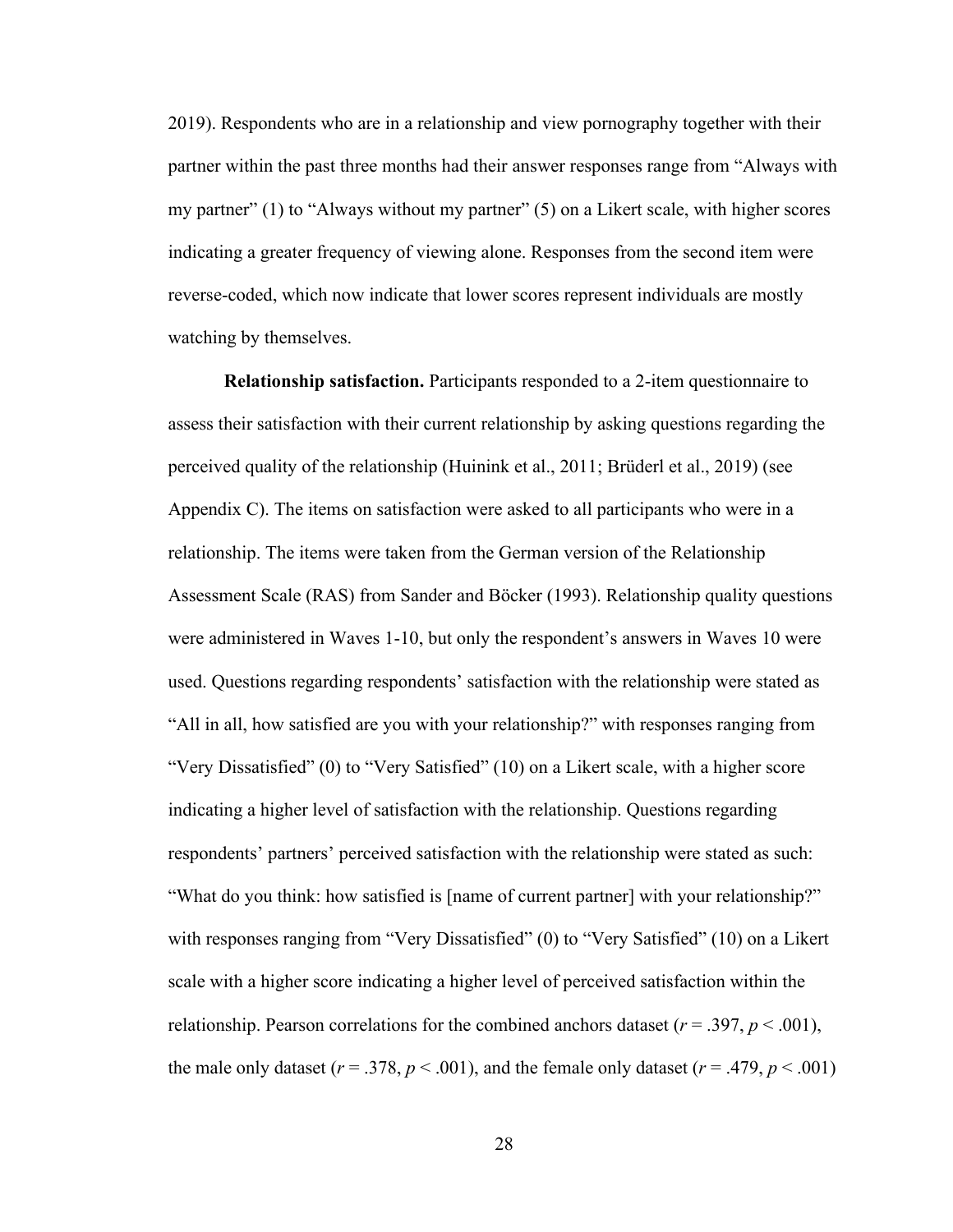yielded a positive relation between anchors reported self-assessment of the relationship satisfaction and partners' reported satisfaction with the relationship.

**Demographic variables.** Participant age, race, marriage/relationship length, and religiosity, were accounted for in all models as demographic variables. Participant age was assessed as using a categorical item, which increased in five-year increments and ranged from 24-47 years of age. The age of the anchor's partner was also assessed using a categorical item, which increased in 9-year increments and ranged from 24-63. Respondents indicated their race by selecting from 5 categorical options. Religiosity was assessed by respondents indicating from 7 categorical options, followed by the frequency of church attendance.

### **Analytic Strategy**

The current study utilized three longitudinal, structural equation models; a combined anchor only model (Figure 2), a male anchor only model (Figure 3), and a female anchor only model (Figure 4) to assess the association between perceived level of self-esteem and relationship satisfaction individually and dyadically for both husbands and wives. This relationship was further tested through the mediating role of individual and dyadic frequencies of viewing pornographic material. The pairfam dataset was used and divided into a combined anchor only dataset, male anchor only dataset, and female anchor only dataset and utilized for the respective structural equation models. This was due to the restrictions of the data and the collection process. Independent *t*-tests were utilized to compare the means of the male and female anchors and the current study variables to determine if any of the sample means were significantly different. Preliminary analyses examined a bi-variate correlation matrix of all study variables. Data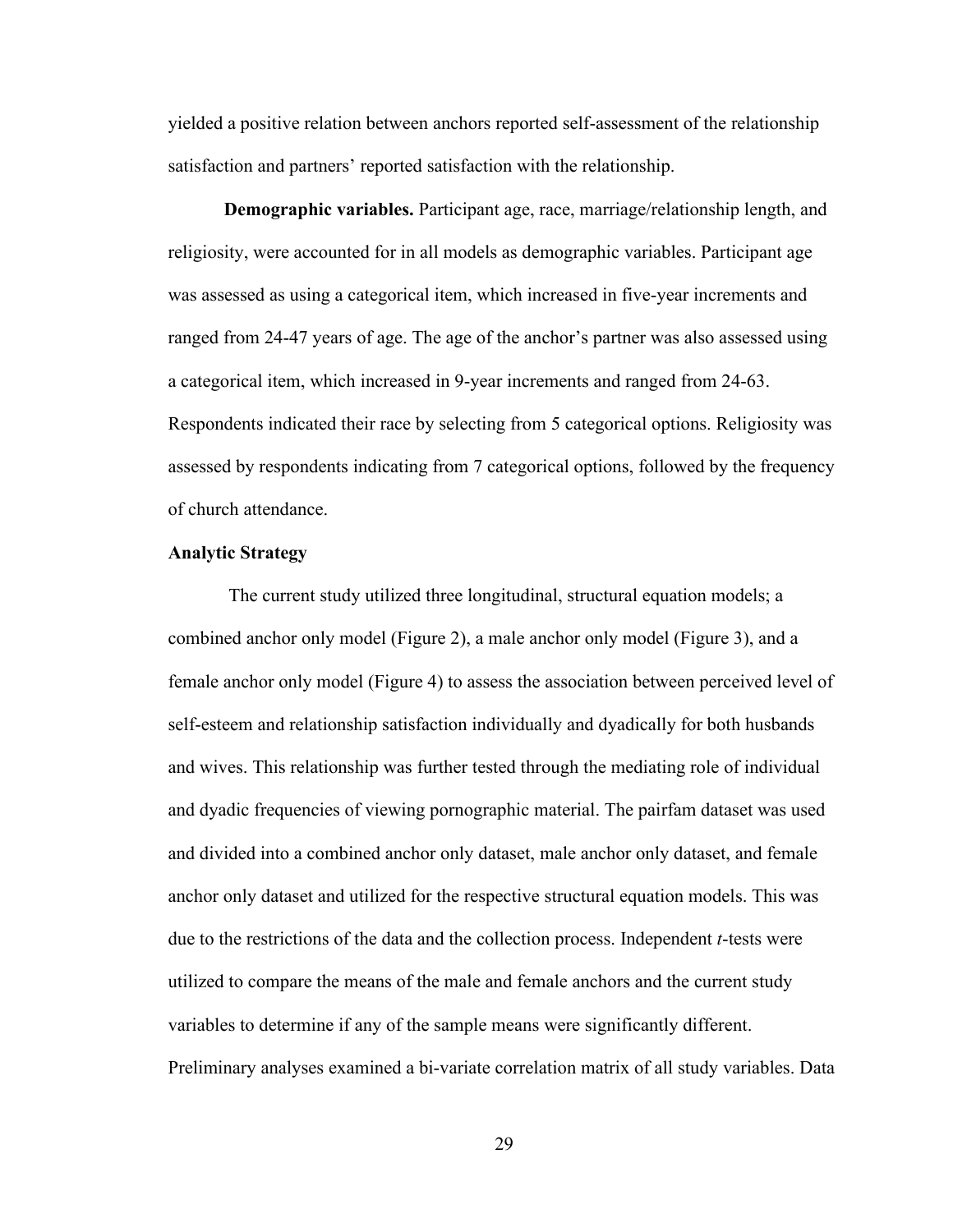was collected with SPSS 25 and analyses were run through AMOS 25.0 (Arbuckle, 2014) to obtain estimates. Full information maximum likelihood (FIML) was used to account for missing data. FIML is preferable to other methods because it allows all available data to be utilized when estimating model parameters and standard errors (Enders, 2001). Standardized coefficients were reported in analyzes. A range of fit indices were used to assess the goodness-of-fit, including the Chi-square statistic/degrees of freedom ratio, comparative fit index (CFI), and the root mean square error approximation (RMSEA). CFI values that are greater than 0.95 and RMSEA values that are less than 0.08 are considered as acceptable model of fit (Hu & Bentler, 1999). A  $\chi$ 2/ df ratio below 3.0 indicates acceptable model fit (Carmines & McIver, 1981).

Existing research has shown that standardized coefficients may be biased in dyadic analyses when comparing for actor and partner effects simultaneously (Kenny et al., 2006), therefore, unstandardized coefficients were reported. Another purpose for using unstandardized coefficients is to avoid possible biases of variances in dyadic analyses with standardized coefficients because this can likely affect the standard error of the test statistic, making the test of statistical significance and the accompanying p-value and degrees of freedom biased.

#### **Results**

The purpose of the current study was aimed to examine the relationship between husbands' and wives' perceptions of self-esteem and relationship satisfaction as mediated through the frequency of viewing pornography. It is important to note that this study utilized the pairfam dataset to examine the differences between male and female anchors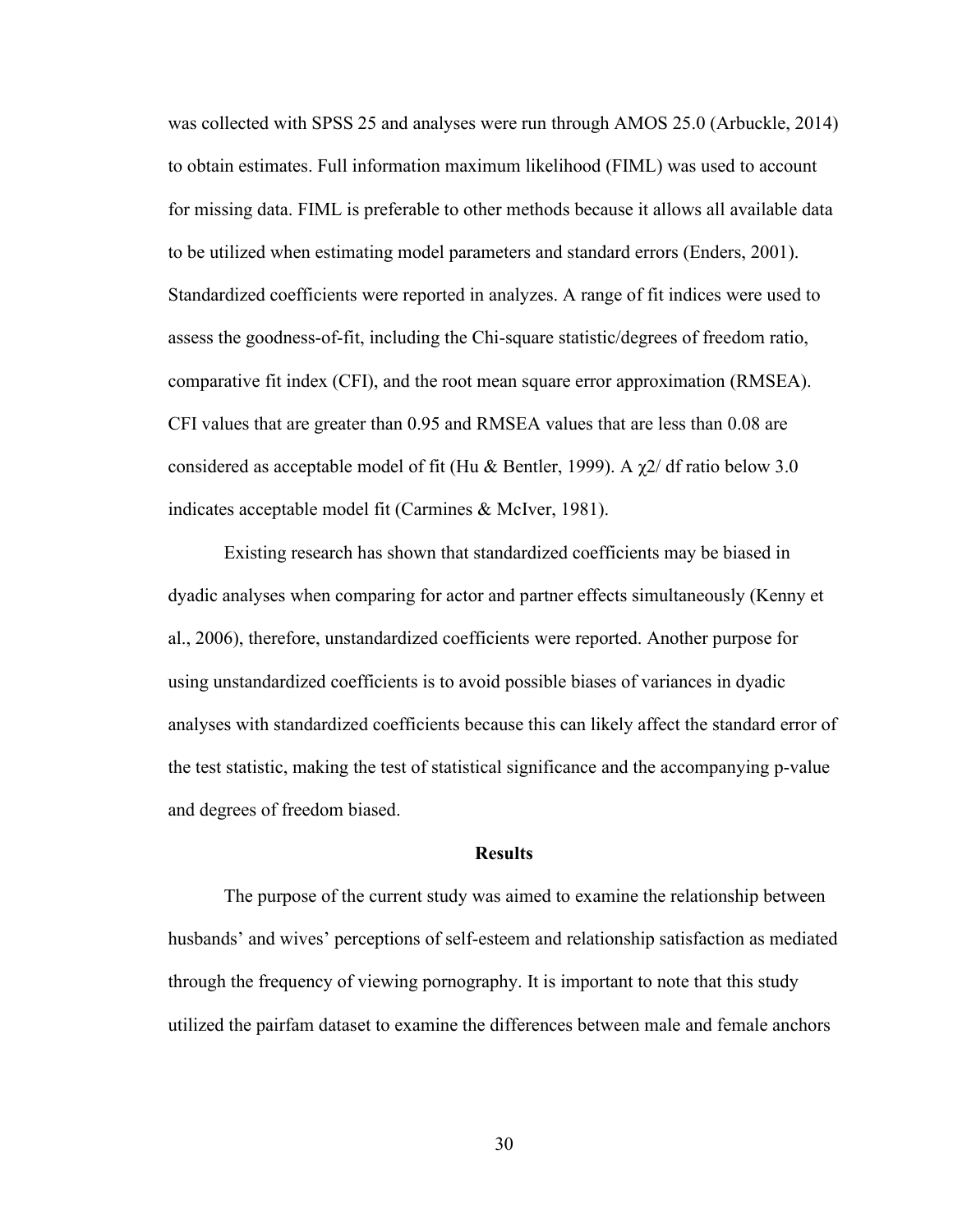and how they may differ between the study variables. Therefore, any references to male or female anchors are to represent husbands and wives, respectively.

The ensuing results will describe the analysis of the three path analysis models used for the combined anchors (Figure 2), male only anchors (Figure 3), female only anchors (Figure 4), and their respective partners. Each model contains the preliminary analyses of demographic characteristics for the male and female anchors and their partners. Independent t-tests, means, standard deviations, skewness, and range for the study variables was conducted to evaluate the differences between male and female anchors and their partners. Descriptive frequencies of pornography viewership and a correlation table for each dataset are also presented below. Proceeded by descriptions of the three structural equation models and analysis of the previously stated hypothesis.

## **Preliminary Analyses**

Table 1 presents the demographic characteristics among the study variables in the model for the combined male and female anchors for this study. Table 1 helps portray how the total population in this sample (n=369) responded to reports of viewing pornography and the impact that may have had on their satisfaction with the relationship.

| o<br>. .              |     |               |
|-----------------------|-----|---------------|
| Characteristic        | N   | $\frac{0}{0}$ |
| <b>Age of Anchor</b>  |     |               |
| 24-29                 | 7   | 1.9           |
| $30 - 35$             | 174 | 47.1          |
| $36-41$               | 3   | 0.8           |
| 42-47                 | 185 | 50.2          |
| <b>Age of Partner</b> |     |               |
| 24-33                 | 78  | 23.4          |
| 34-43                 | 173 | 51.9          |

**Table 1: Demographic Characteristics for Male and Female Anchors**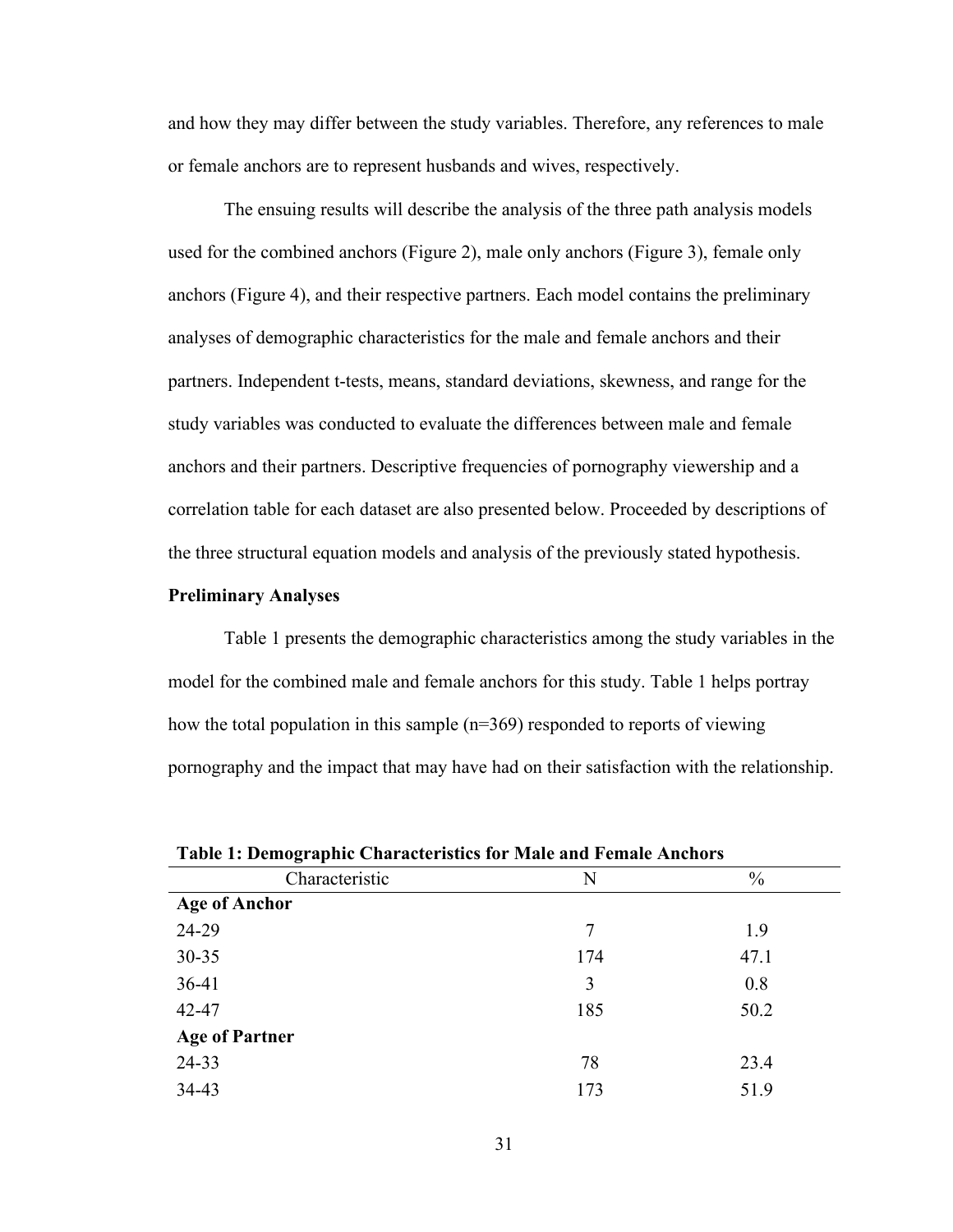| Characteristic                         | $\mathbf N$    | $\frac{0}{0}$ |
|----------------------------------------|----------------|---------------|
| 44-53                                  | 83             | 24.9          |
| 54-63                                  | $\mathbf{1}$   | 0.3           |
| <b>Gender of Anchor</b>                |                |               |
| Male                                   | 296            | 80.2          |
| Female                                 | 73             | 19.8          |
| <b>Length of Relationship</b>          |                |               |
| $0-5$ years                            | 98             | 26.3          |
| $5-10$ years                           | 111            | 29.9          |
| $10-15$ years                          | 75             | 20.4          |
| $15-20$ years                          | 46             | 12.5          |
| $20-25$ years                          | 13             | 3.5           |
| <b>Ethnicity</b>                       |                |               |
| German Native, no migration background | 291            | 79.5          |
| Ethnic-German Immigrant (Aussiedler)   | 17             | 4.6           |
| Half-German                            | 25             | 6.8           |
| Turkish background                     | 6              | 1.6           |
| Other non-German background            | 27             | 7.4           |
| <b>Religiosity</b>                     |                |               |
| Christian, Roman Catholic              | 106            | 29.1          |
| Christian, German Protestant           | 125            | 34.3          |
| Islam                                  | $\overline{7}$ | 1.9           |
| Judaism                                | 3              | $\cdot$ 8     |
| Other Christian denomination or group  | 9              | 2.5           |
| No religion                            | 114            | 31.3          |
| Frequency of church/religious          |                |               |
| ceremonies                             |                |               |
| More than once a week                  |                | 3             |
| Once a week                            | 11             | 3             |
| One to three times a month             | 23             | 6.3           |
| Several times a year                   | 67             | 18.4          |
| Seldom                                 | 148            | 40.7          |
| Never                                  | 114            | 31.3          |

**Table 1: Demographic Characteristics for Male and Female Anchors Continued**

*Note*: Valid percentages were given to account for certain missing values.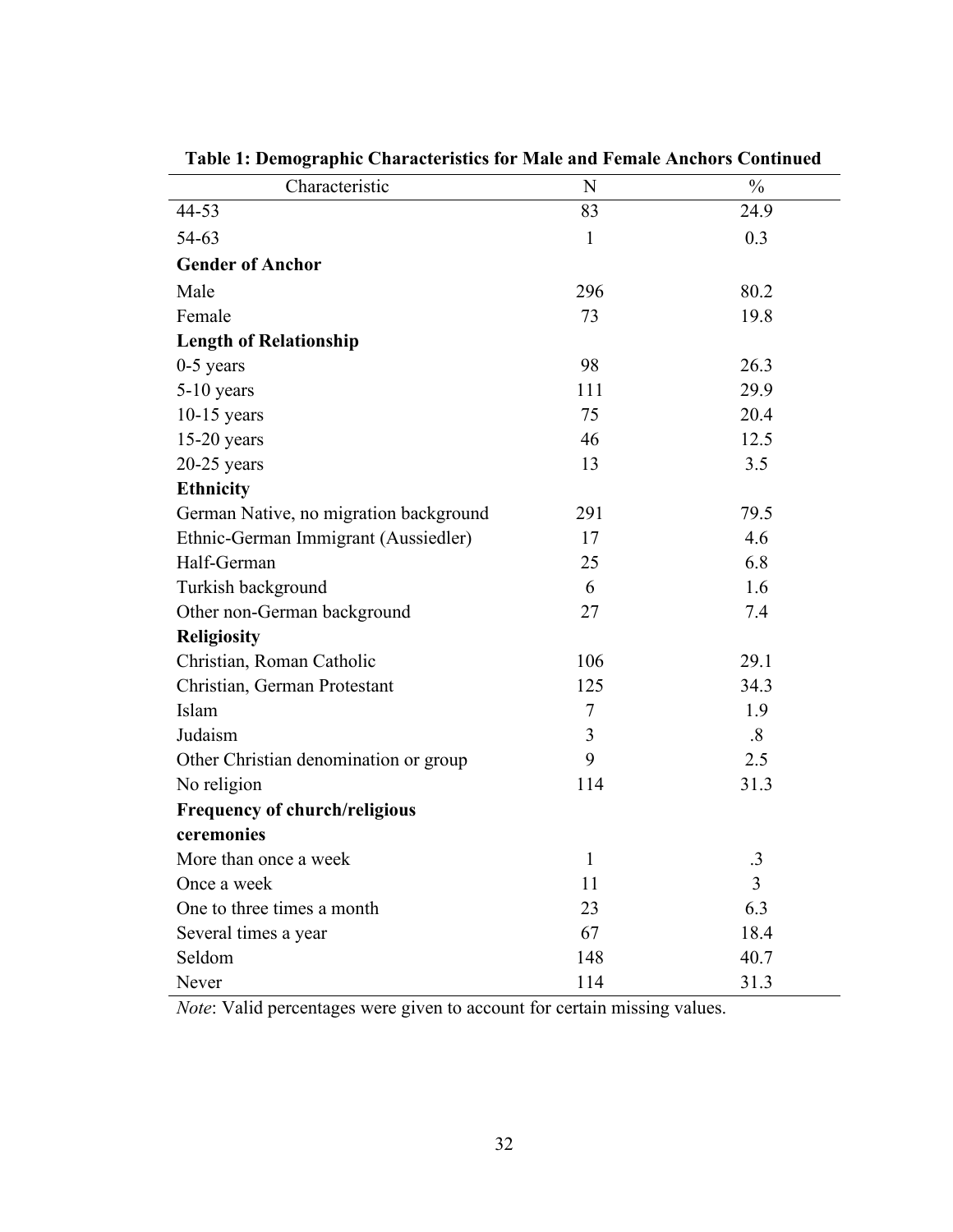An independent samples t-test was conducted to compare the mean difference between the study variables and the male and female anchors (See Table 2). The first independent sample t-test conducted was to compare the reported levels of self-esteem and differences in means for male and female anchors. There was a statistically significant difference between the mean scores of self-esteem for male anchors (*M*=4.0034, *SD*=.70323) and female anchors (*M*=3.7215, *SD*=.98760); *t*(90.786)=2.299, *p*=.024. These findings suggest there was a significant difference in means between male and female anchors reports of self-esteem in the sample. The average self-esteem report was .282 higher for male anchors as compared to female anchors.

The next independent sample t-test conducted was to compare the reported levels of frequency of viewing pornography in the past three months and differences in means for male and female anchors. There was a statistically significant difference between the mean scores of frequency of viewing pornography for male anchors (*M*=2.89, *SD*=1.346) and female anchors (*M*=1.46, *SD*=.651); *t*(137.926)=11.290, *p* < .001. These findings suggest there was a significant difference in means between male and female anchors reports of frequency of viewing pornography in the sample. The average frequency of viewing pornography report was 1.43 higher for male anchors as compared to female anchors.

The following independent sample t-test was used to analyze the reported levels of frequency of viewing pornography with a partner and differences in means for male and female anchors. There was a statistically significant difference between the mean scores for frequency of viewing pornography for male anchors (*M*=1.3527, *SD*=.79325) and female anchors (*M*=2.7021, *SD*=1.71838); *t*(49.886)=-5.275, *p* < .001. These findings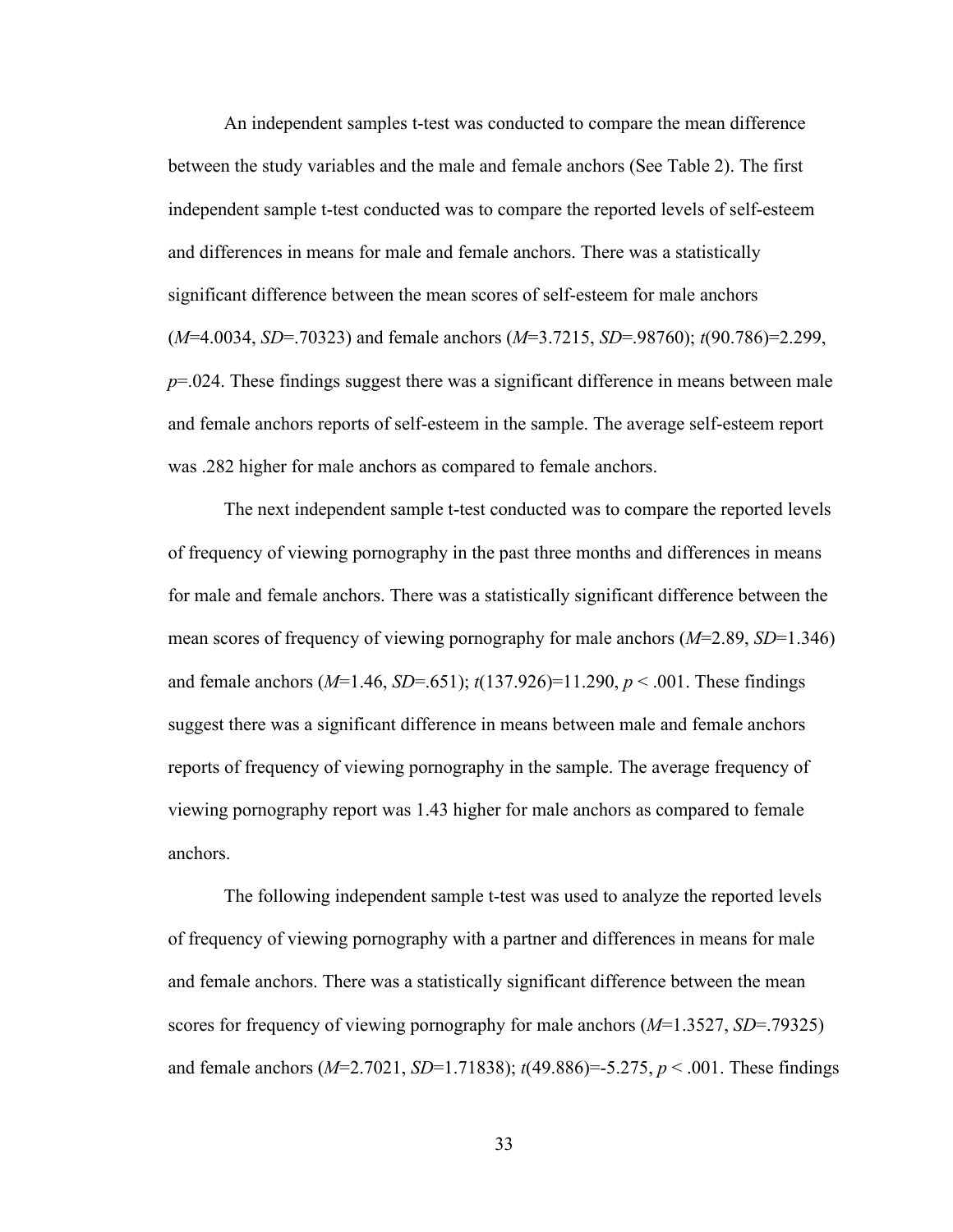suggest there was a significant difference in means between male and female anchors reports of frequency of viewing pornography with their partner in the sample. The average frequency of viewing pornography with a partner report was 1.35 higher for female anchors as compared to male anchors.

The next independent sample t-test was conducted to view the reported levels of satisfaction with the relationship for anchors and any differences in means for male and female anchors. There was not a statistically significant difference between the mean scores of relationship satisfaction for male anchors (*M*=7.47, *SD*=2.005) and female anchors  $(M=7.77, SD=2.170)$ ;  $t(366)=-1.111, p=.267$ . These results suggest that the difference in reported levels of satisfaction with the relationship for anchors is more likely a product of chance for male and female anchors in this study.

The last independent sample t-test was used to view the reported levels of satisfaction with the relationship for the anchor's partner and if there were any differences in the means for male and female partners. There was not a statistically significant difference between the mean scores of relationship satisfaction for male partners (*M*=7.65, *SD*=2.034) and female partners (*M*=7.80, *SD*=1.938); *t*(271)=-.475, *p*=.636. These results suggest that the difference in reported levels of satisfaction with the relationship for partners is more likely a product of chance for male and female partners in this study.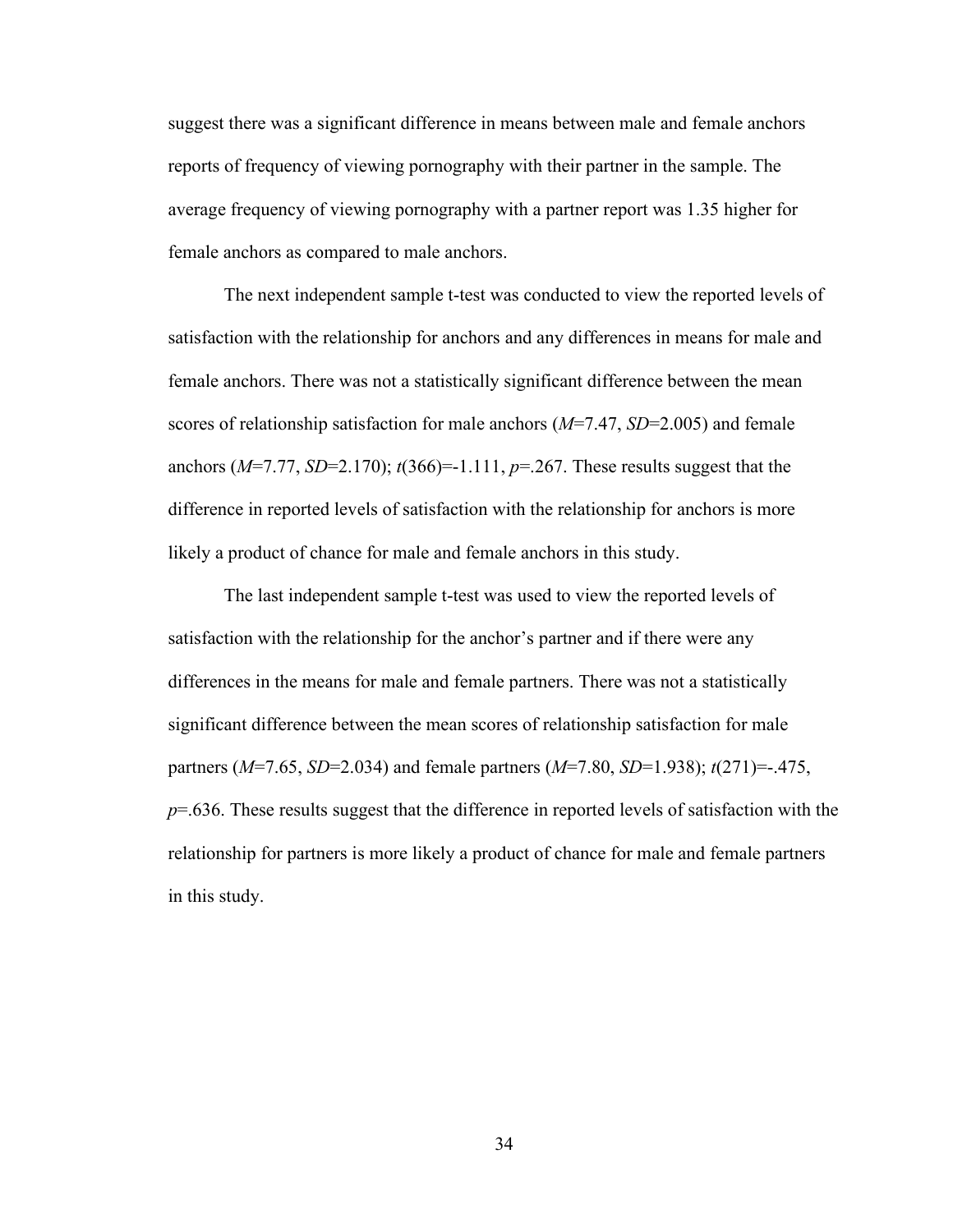| <b>Study Variables</b>       | Male Anchor |           | Female Anchor |           | t(40)    | p      | Cohen's<br>d |
|------------------------------|-------------|-----------|---------------|-----------|----------|--------|--------------|
|                              | Mean        | <b>SD</b> | Mean          | <b>SD</b> |          |        |              |
| <b>SE</b>                    | 4.0034      | .70323    | 3.7215        | .98760    | 2.299    | .024   | 90.786       |
| Freq of P. use in past 3 mo. | 2.89        | 1.346     | 1.46          | .651      | 11.290   | < 0.01 | 137.926      |
| Use of P. with partner       | 1.3527      | .79325    | 2.7021        | 1.71838   | $-5.275$ | < 0.01 | 49.886       |
| SA: Sat. with rel.           | 7.47        | 2.005     | 7.77          | 2.170     | $-1.059$ | .292   | 104.481      |
| Partner sat. with rel.       | 7.65        | 2.034     | 7.80          | 1.938     | $-.489$  | .626   | 75.194       |

**Table 2: Independent T-Test for Male and Female Anchors and Partners**

*Note: SE* self-esteem, *Freq* frequency, *P* pornography, *SA* self-assessment, *Sat* satisfaction, *Rel*  relationship. Mean parameter values for each of the analyses are shown for the male anchors (*n* = 296) and female anchors (*n* = 73), as well as the results of *t* tests (assuming unequal variance not assumed) comparing the parameter estimates between the study variables.

Table 3 provides the descriptive frequencies of both male and female anchors and how often they were viewing pornography on an individual level. Also, the combined reports from the anchors within this study indicated that at least 4.6% of both male and female anchors reported as always viewing pornography with their partner with 54.7% reporting that they always watch pornography without their partner present.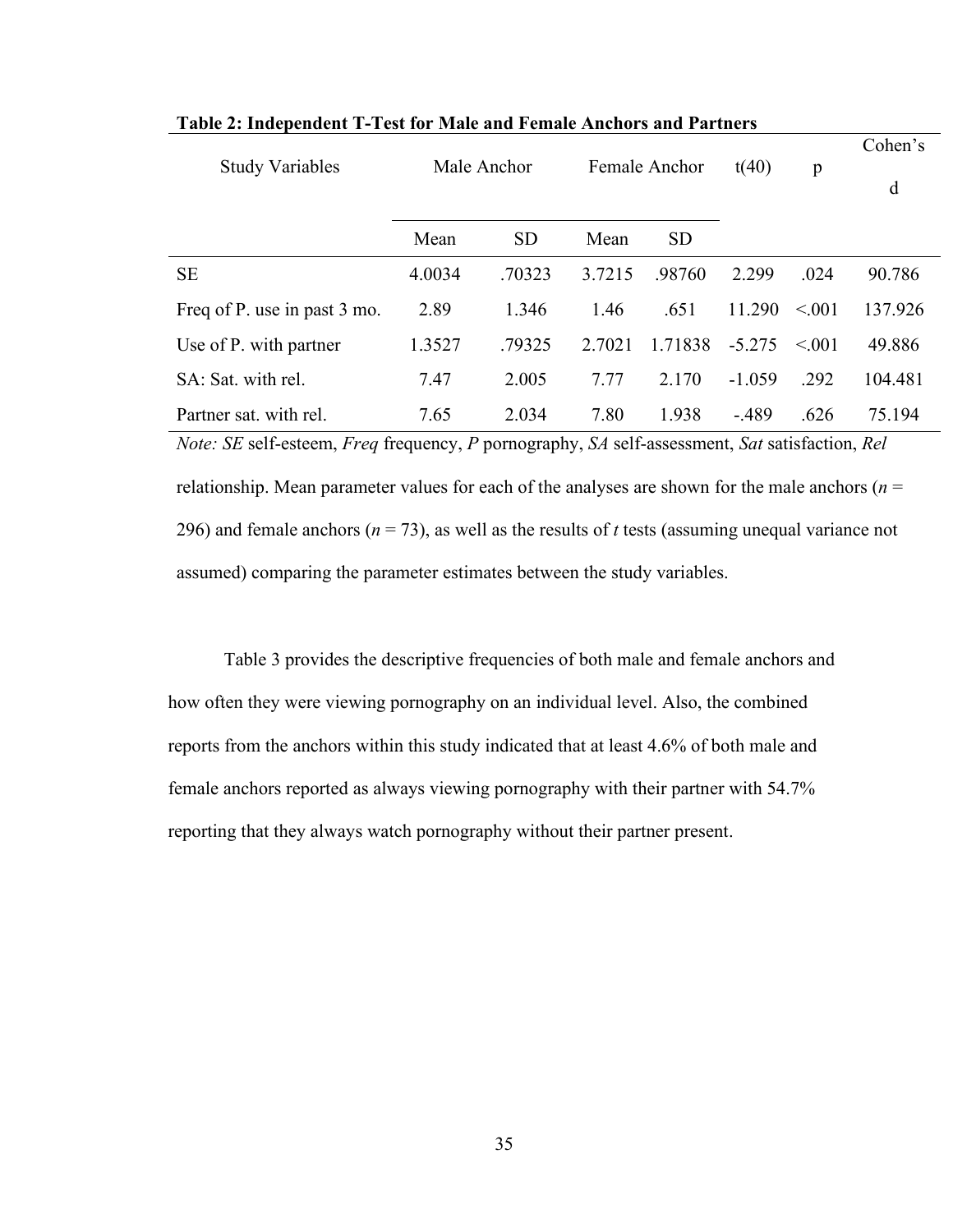| Tuble of trail and I charge intended I requestly of a retaing I of hoge up it |               |
|-------------------------------------------------------------------------------|---------------|
| Frequency                                                                     | $\frac{0}{0}$ |
| 77                                                                            | 20.9          |
| 69                                                                            | 18.7          |
| 73                                                                            | 19.8          |
| 44                                                                            | 11.9          |
| 31                                                                            | 8.4           |
| 5                                                                             | 1.4           |
| 63                                                                            | 17.1          |
| 2                                                                             | .5            |
| 5                                                                             | 1.4           |
| 369                                                                           | 100           |
|                                                                               |               |

**Table 3: Male and Female Anchors Frequency of Viewing Pornography**

The demographic characteristics and correlations were started by combining both male and female anchors to examine any potential correlations between the anchors and the study variables (See Table 4). Means, standard deviations skewness, and range among the study variables were also presented in Table 4. Examination of the distributions revealed that male and female anchor relationship satisfaction and the anchor's partner's relationship satisfaction had a negative skewness of -1.625 and -1.458, respectively; which indicates that most of the participants reported higher levels of satisfaction. Use of pornography with a partner had a positive skewness of 2.138, indicating that the majority of male and female anchors reported higher levels of frequently viewing pornography individually.

It was found that male and female anchors' self-esteem was significantly and positively associated with how they perceived their relationship satisfaction to be (*r* = .138, *p* = .008) and how the male and female anchor's partner viewed their relationship satisfaction as well ( $r = .156$ ,  $p = .010$ ). Male and female anchors who reported viewing pornography in the past three months were found to be significantly and negatively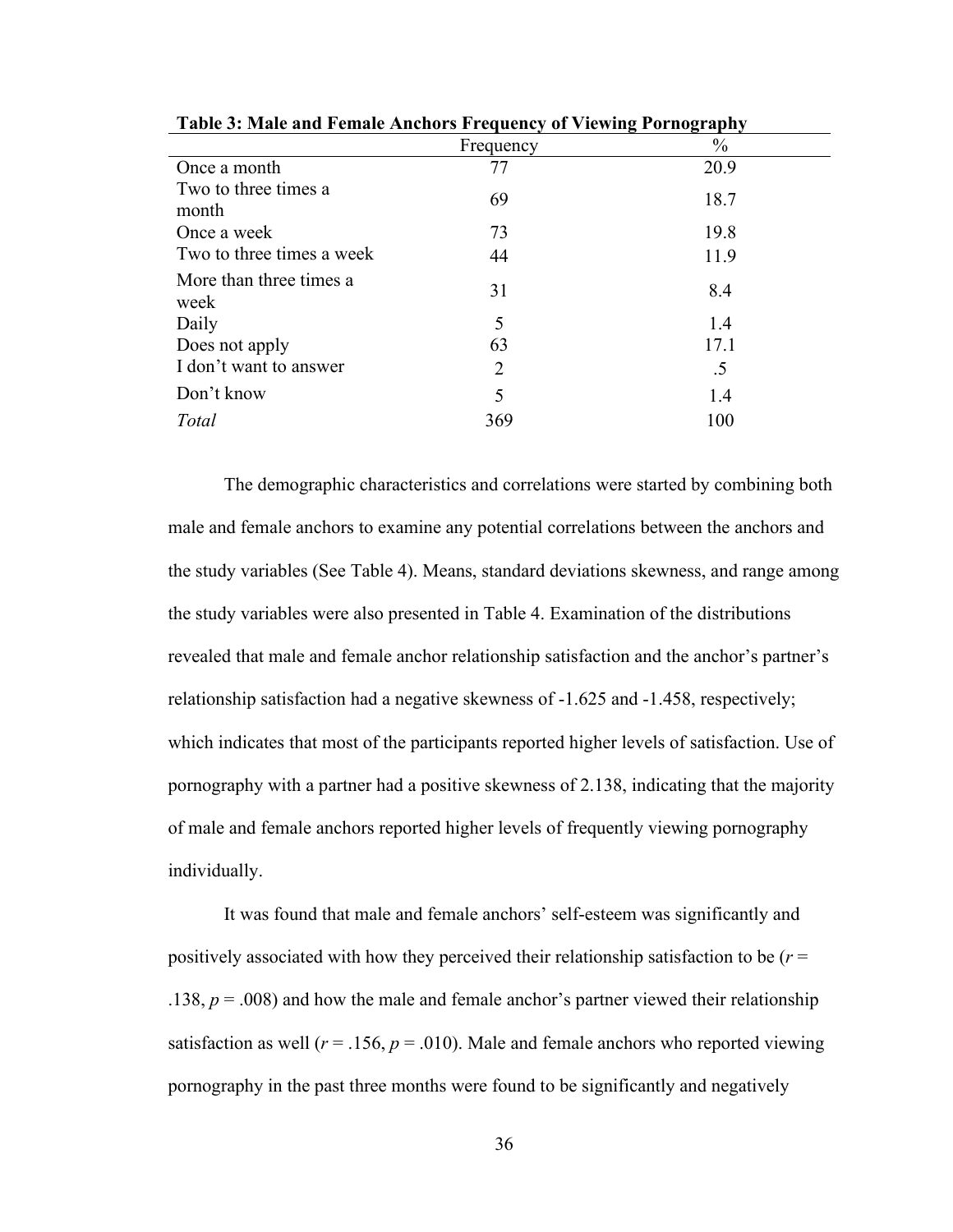related to them viewing pornography frequently with the anchor's partner  $(r = -.272, p <$ .001). It was also found that male and female anchors use of viewing pornography with their partner was significantly and positively associated with how the male and female anchor's viewed their relationship satisfaction ( $r = .151$ ,  $p = .011$ ) and how the anchor's partner perceived their relationship satisfaction ( $r = .152$ ,  $p = .025$ ). Male and female anchor's self-evaluation of their relationship satisfaction was significantly and positively related to how their partner assessed their relationship satisfaction  $(r = .397, p < .001)$ .

|                                 |          | $\overline{2}$ | 3       | $\overline{4}$ | 5        | 6       |
|---------------------------------|----------|----------------|---------|----------------|----------|---------|
| 1.SE                            |          |                |         |                |          |         |
| 2. Freq of P. use in past 3 mo. | .110     |                |         |                |          |         |
| 3. Use of P. with partner       | .114     | 272***         |         |                |          |         |
| 4. SA: Sat. with rel.           | $.138**$ | $-.099$        | $.151*$ |                |          |         |
| 5. Partner sat. with rel.       | $.156**$ | $-.099$        | $.152*$ | $.397***$      |          |         |
| 6. Age of Anchor                | .042     | $-.088$        | .032    | $-.081$        | $-.084$  |         |
| Mean                            | 3.9476   | 2.66           | 1.5729  | 7.53           | 7.68     | 30.95   |
| <i>SD</i>                       | 0.77453  | 1.365          | 1.11760 | 2.039          | 2.014    | 5.435   |
| <b>Skewness</b>                 | $-0.952$ | .428           | 2.138   | $-1.625$       | $-1.458$ | $-.243$ |
| Range                           | $1 - 5$  | $1-6$          | $1 - 5$ | $0 - 10$       | $0 - 10$ | 16-38   |

**Table 4: Correlations for Male and Female Anchors and Partners**

*SE* self-esteem, *Freq* frequency, *P* pornography, *SA* self-assessment, *Sat* satisfaction, *Rel .*relationship

\* Correlation is significant at the 0.05 level (2-tailed).

\*\* Correlation is significant at the 0.01 level (2-tailed).

It became necessary to distinguish any differences between how male and female anchors would answer the pairfam dataset. In the sample of male anchors, only 1.4% of respondents indicated that they always viewed pornography with their partner and 62.2% of male anchors reported viewing pornography without their partner. Table 5 provides the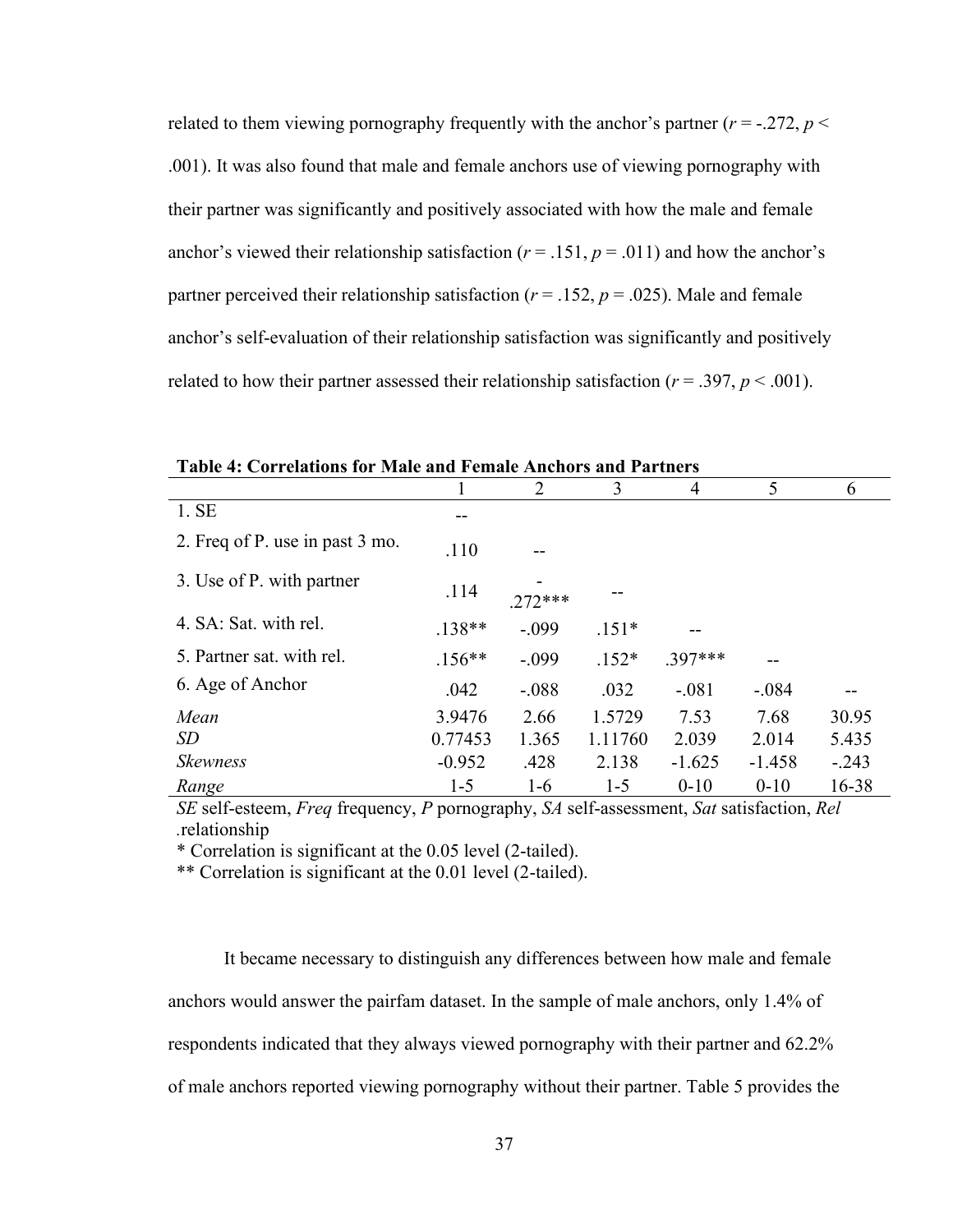descriptive frequencies of male anchors and how often they were viewing pornography on an individual level.

|                                 | Frequency | $\frac{0}{0}$ |
|---------------------------------|-----------|---------------|
| Once a month                    | 47        | 15.9          |
| Two to three times a month      | 55        | 18.6          |
| Once a week                     | 69        | 23.3          |
| Two to three times a week       | 44        | 14.9          |
| More than three times a<br>week | 31        | 10.5          |
| Daily                           | 5         | 1.7           |
| Does not apply                  | 41        | 13.9          |
| I don't want to answer          | 2         | .7            |
| Don't know                      | 2         | .7            |
| <b>Total</b>                    | 296       | 100           |

**Table 5: Male Anchors Frequency of Viewing Pornography**

Table 6 contains the demographic characteristics and correlations for all male anchors. Means, standard deviations skewness, and range among the study variables were also presented in Table 6. Examination of the distributions revealed that male anchor satisfaction with relationship satisfaction and the male anchor's partner's relationship satisfaction had a negative skewness of -1.549 and -1.444, respectively; which indicates that most of the male anchors reported higher levels of satisfaction. Male anchor viewing of pornography with a partner had a positive skewness of 2.918, indicating that the majority of male anchors reported higher levels of frequently viewing pornography individually.

Male anchors' self-esteem was found to be significantly and positively associated with how they viewed their relationship satisfaction ( $r = .123$ ,  $p = .034$ ) and how their partner viewed their own relationship satisfaction ( $r = .148$ ,  $p = .027$ ). It was also found that male anchors' frequency of viewing pornography was significantly and negatively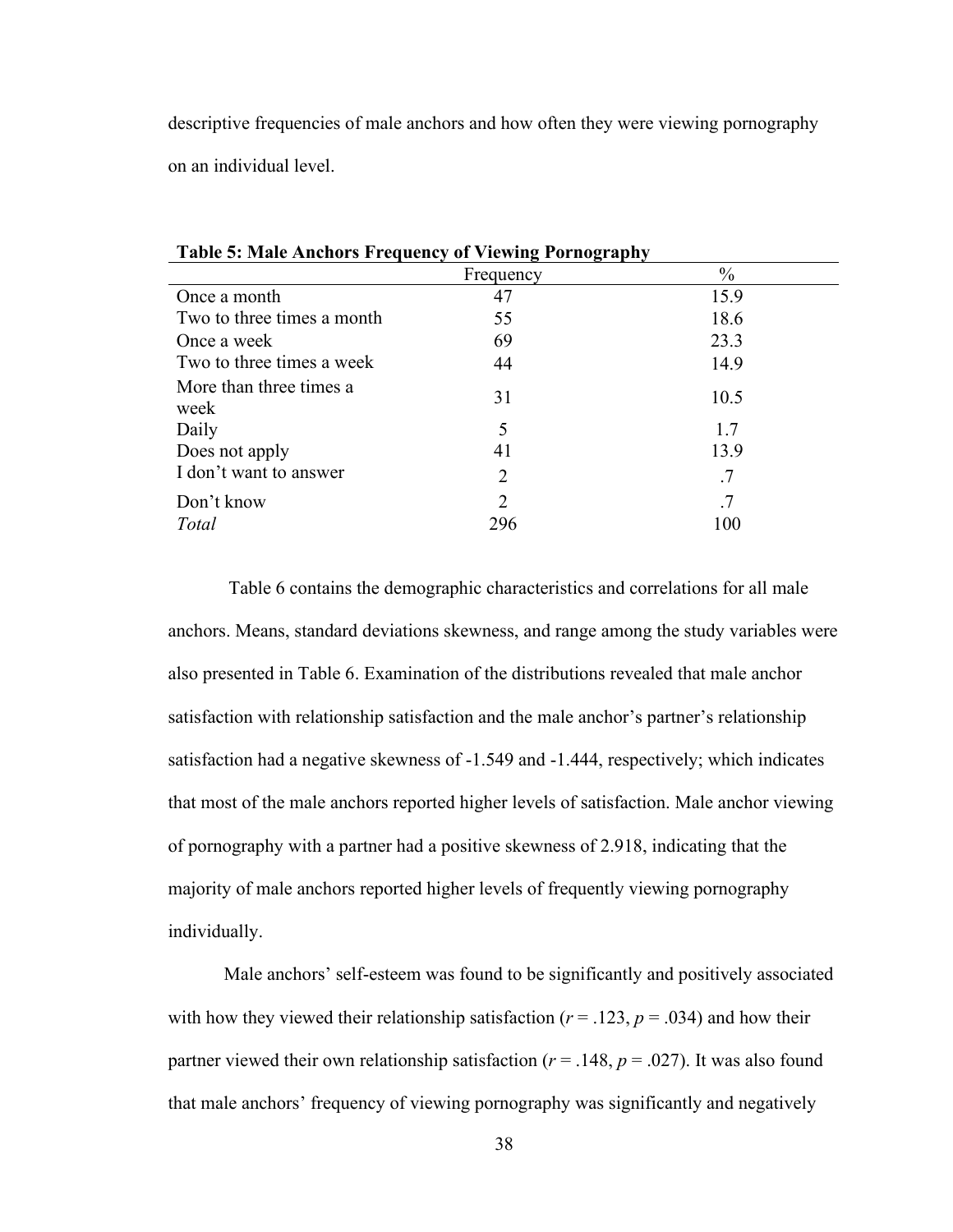connected with the amount of pornography watched with their partner ( $r = -135$ ,  $p =$ .037). Male anchors' frequency of viewing pornography was significantly and negatively associated with the age of the anchor  $(r = -125, p = .049)$ . Male anchors' frequency of viewing pornography with their partner was significantly and positively associated with how their partner perceived their relationship satisfaction ( $r = .182$ ,  $p = .013$ ). Male anchors' self-assessment of their relationship satisfaction was significantly and positively connected with their partner's perception of their relationship satisfaction ( $r = .378$ ,  $p <$ .001).

|                                 | 1       | $\overline{2}$ | 3       | 4         | 5        | 6       |
|---------------------------------|---------|----------------|---------|-----------|----------|---------|
| 1. SE                           | --      |                |         |           |          |         |
| 2. Freq of P. use in past 3 mo. | .093    |                |         |           |          |         |
| 3. Use of P. with partner       | .109    | $-.135*$       |         |           |          |         |
| 4. SA: Sat. with rel.           | $.123*$ | $-.093$        | .116    |           |          |         |
| 5. Partner sat. with rel.       | $.148*$ | $-.065$        | $.182*$ | $.378***$ |          |         |
| 6. Age of Anchor                | .048    | $-.125*$       | .044    | $-.083$   | $-.096$  |         |
| Mean                            | 4.0034  | 2.89           | 1.3527  | 7.47      | 7.65     | 31.22   |
| <i>SD</i>                       | .70323  | 1.346          | .79325  | 2.005     | 2.034    | 5.349   |
| <b>Skewness</b>                 | $-.905$ | .245           | 2.918   | $-1.549$  | $-1.444$ | $-.279$ |
| Range                           | $1 - 5$ | $1-6$          | $1-5$   | $0 - 10$  | $0 - 10$ | 16-38   |

**Table 6: Correlations for Male Anchors and Partners**

*SE* self-esteem, *Freq* frequency, *P* pornography, *SA* self-assessment, *Sat* satisfaction, *Rel .*relationship

\* Correlation is significant at the 0.05 level (2-tailed).

\*\* Correlation is significant at the 0.01 level (2-tailed).

In the sample of female anchors for this study, 17.8% of respondents indicated that they always viewed pornography with their partner and 24.7% of female anchors reported viewing pornography without their partner. Table 7 provides the descriptive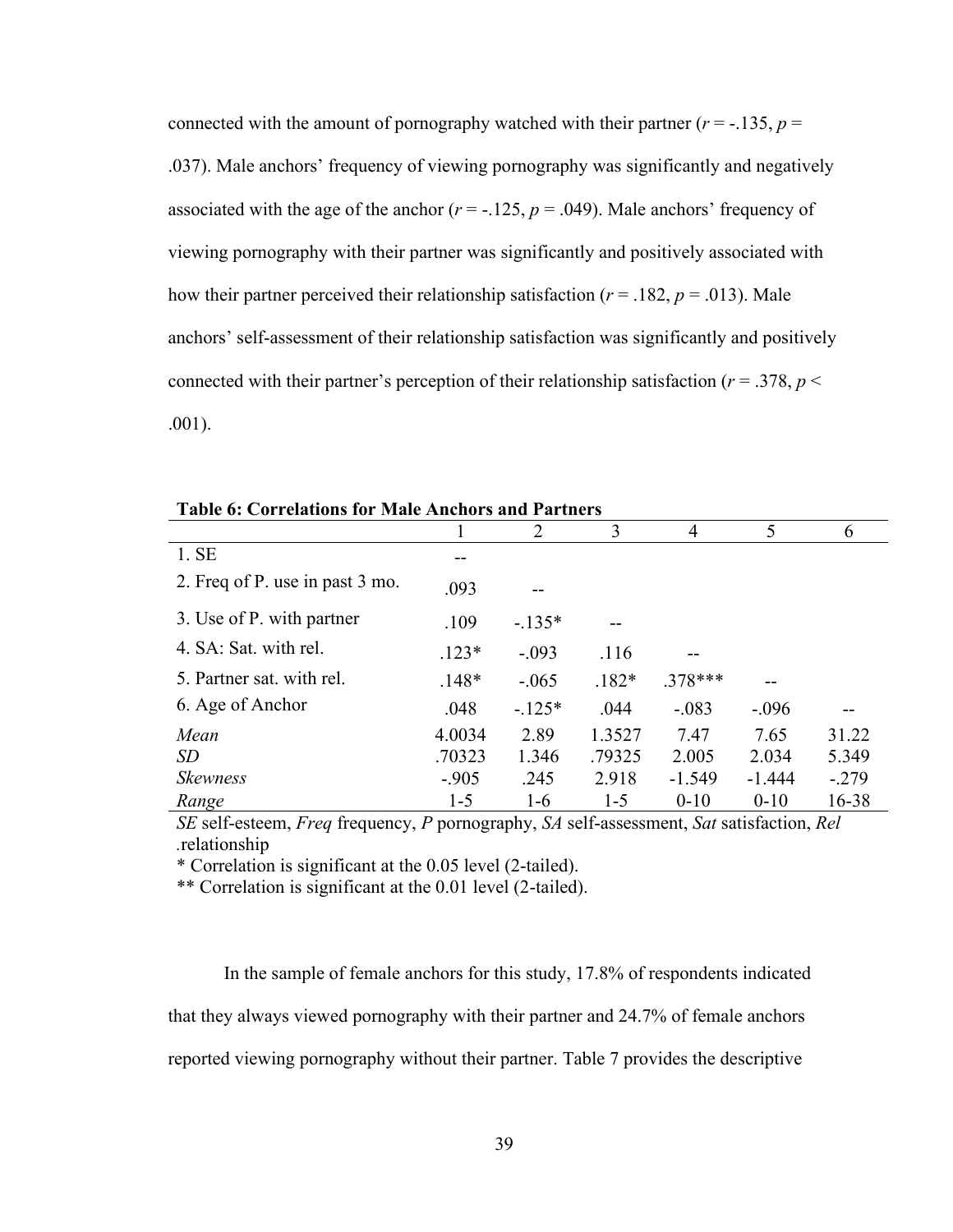frequencies of female anchors and how often they were viewing pornography on an individual level.

| <b>Table 7: Female Anchors Frequency of Viewing Pornography</b> |           |      |  |  |
|-----------------------------------------------------------------|-----------|------|--|--|
|                                                                 | Frequency | $\%$ |  |  |
| Once a month                                                    | 30        | 41.1 |  |  |
| Two to three times a<br>month                                   | 14        | 19.2 |  |  |
| Once a week                                                     | 4         | 5.5  |  |  |
| Does not apply                                                  | 22        | 30.1 |  |  |
| Don't know                                                      |           | 4.1  |  |  |
| Total                                                           | 73        | 100  |  |  |

Table 8 contains the demographic characteristics and correlations for all female anchor respondents. Means, standard deviations skewness, and range among the study variables were also presented in Table 8. Examination of the distributions revealed that female anchor satisfaction with relationship satisfaction and the anchor's partner's relationship satisfaction had a negative skewness of -1.401 and -1.517, respectively; which indicates that most of the female anchors reported higher levels of satisfaction. Female anchors use of pornography within the past three months had a positive skewness

of 1.126 indicating that the majority of female anchors reported lower levels of frequently viewing pornography within the past three months.

Female anchors' self-esteem was found to be significantly and positively related to how frequently they viewed pornography with their partner ( $r = .373$ ,  $p = .010$ ). A female anchors' frequency of viewing pornography was significantly and negatively related to how their partner viewed their relationship satisfaction ( $r = -.490, p = .004$ ). It was also found that female anchors' self-assessment of their relationship satisfaction was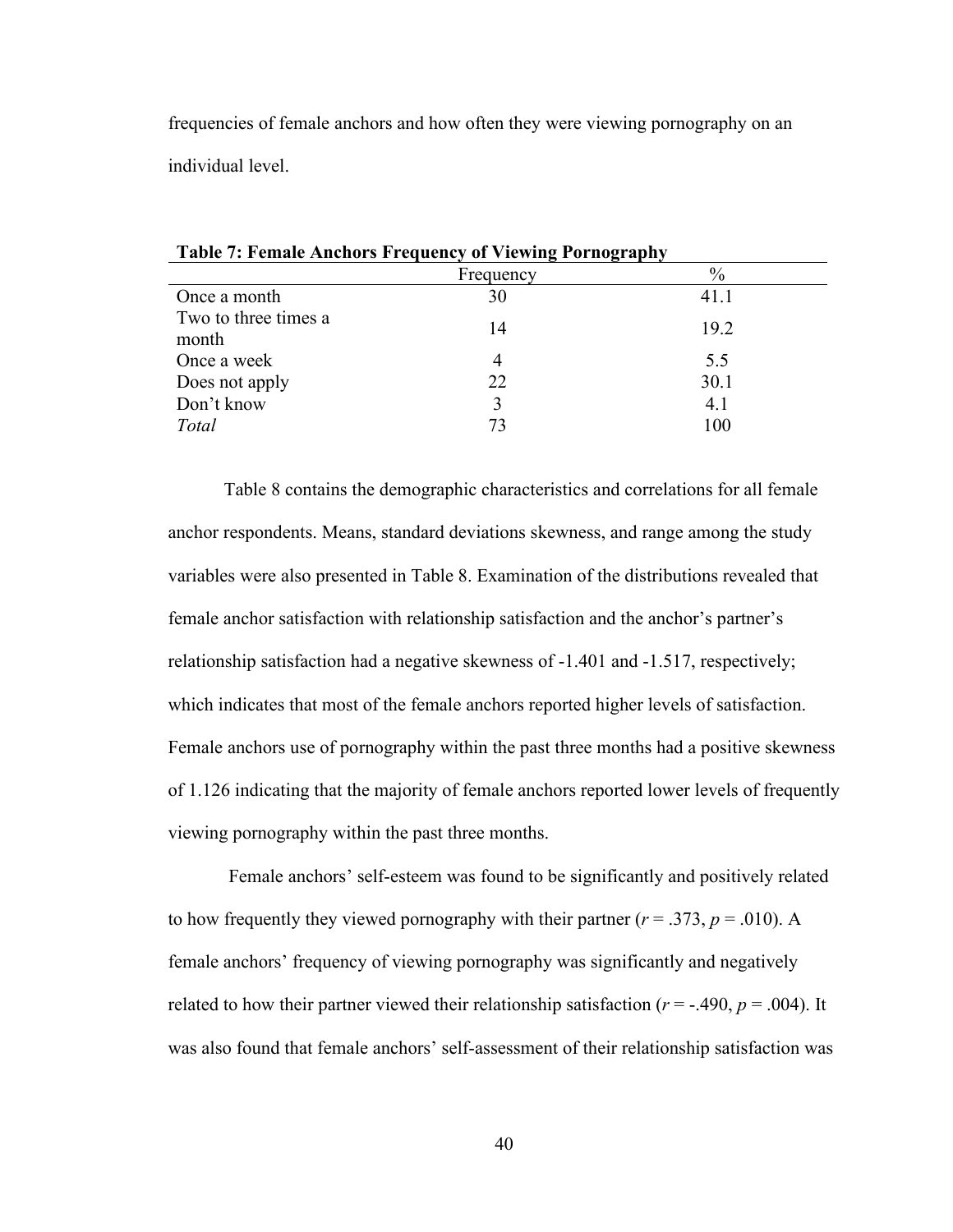significantly and positively associated with how their partner viewed their relationship satisfaction ( $r = .479$ ,  $p < .001$ ).

| <b>Table 8: Correlations for Female Anchors and Partners</b> |          |           |         |          |          |         |  |  |
|--------------------------------------------------------------|----------|-----------|---------|----------|----------|---------|--|--|
|                                                              |          | 2         | 3       | 4        | 5        | 6       |  |  |
| 1. SE                                                        | --       |           |         |          |          |         |  |  |
| 2. Freq of P. use in past 3 mo.                              | $-.148$  |           |         |          |          |         |  |  |
| 3. Use of P. with partner                                    | $.373**$ | $-.185$   |         |          |          |         |  |  |
| 4. SA: Sat. with rel.                                        | .218     | $-.089$   | .194    |          |          |         |  |  |
| 5. Partner sat. with rel.                                    | .226     | $-.490**$ | .029    | $.479**$ |          |         |  |  |
| 6. Age of Anchor                                             | $-.026$  | .015      | .138    | $-.052$  | $-.019$  |         |  |  |
| Mean                                                         | 3.7215   | 1.46      | 2.7021  | 7.75     | 7.32     | 29.84   |  |  |
| <i>SD</i>                                                    | .98760   | .651      | 1.71838 | 1.834    | 2.025    | 5.672   |  |  |
| <b>Skewness</b>                                              | $-.675$  | 1.126     | .352    | $-1.401$ | $-1.517$ | $-.068$ |  |  |
| Range                                                        | $1 - 5$  | $1-6$     | $1-5$   | $0 - 10$ | $0 - 10$ | 17-38   |  |  |

*SE* self-esteem, *Freq* frequency, *P* pornography, *SA* self-assessment, *Sat* satisfaction, *Rel .*relationship

\* Correlation is significant at the 0.05 level (2-tailed).

\*\* Correlation is significant at the 0.01 level (2-tailed).

# **Structural Equation Modeling**

This study utilized three structural equation models; a combined male and female anchor model, a male only anchor model, and a female only anchor model. Figure 5 presents the results of the structural equation model analysis and model fit of the association between both male and female anchors' self-esteem and relationship satisfaction, as well as the mediating role of viewing pornography. Model fit indices suggested the model for both male and female anchors fit the data reasonably well  $(\chi^2(2, \chi^2))$ 369) =2.337, *p*=.311; RMSEA=0.021; 95% CI [.000, .108]; CFI=0.996; TLI=0.957). χ2/df=1.169.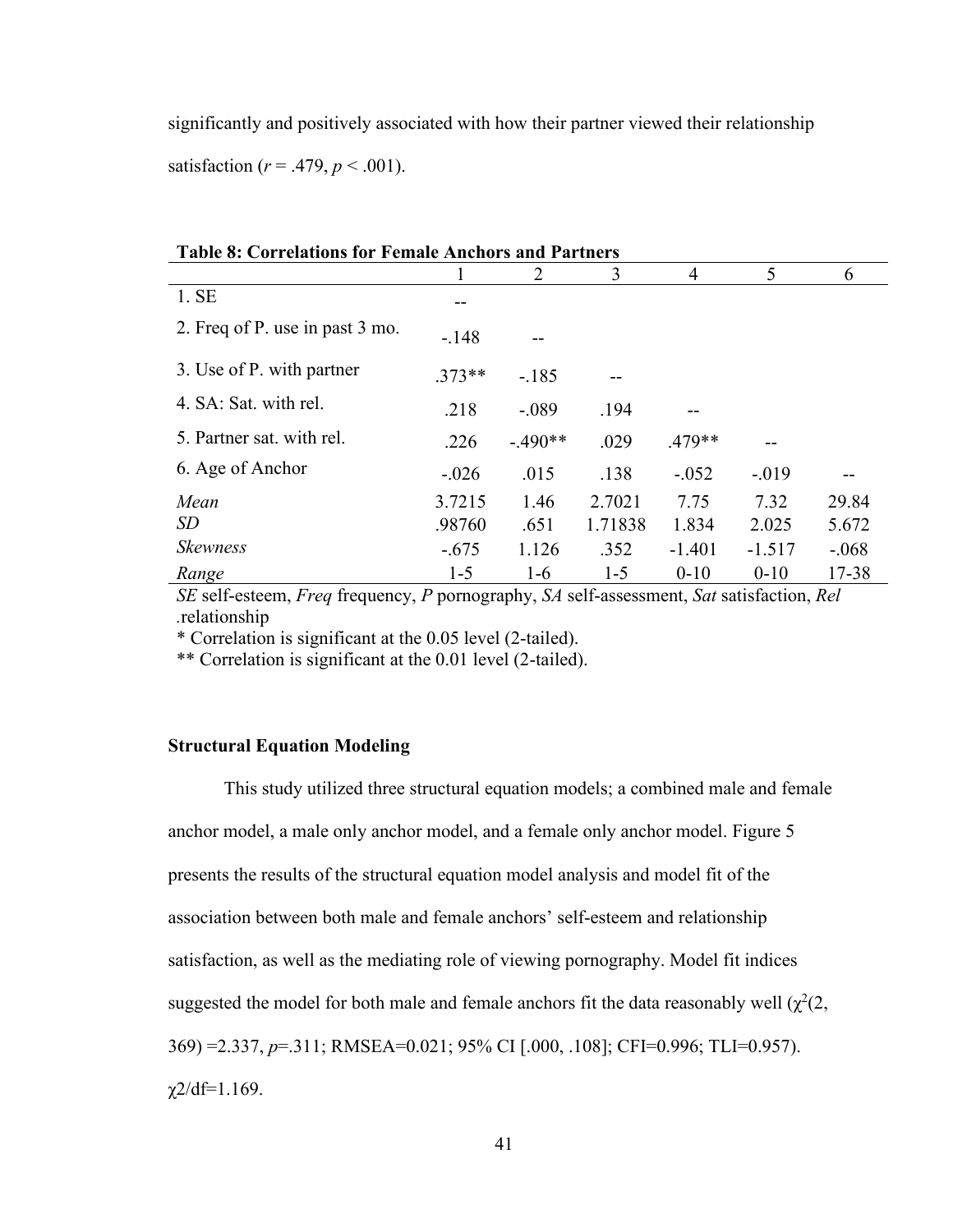It was found that there was a significant and positive association between male and female anchors' self-esteem and the male and female anchors' self-assessment of relationship satisfaction ( $β = .134, p = .01$ ). As well as a significant and positive association for male and female anchors' self-esteem and the relationship satisfaction the male and female anchor's partner perceived ( $\beta$  = .138,  $p$  = .020). Male and female anchors' self-esteem was also found to be significantly and positively related to viewing pornography together with the male and female anchors' partner ( $β = .131, p = .025$ ). It was also found that when male and female anchors reported viewing pornography together with their partner that it was significantly and positively associated with how the partner perceived the relationship satisfaction to be ( $\beta$  = .143, *p* = .035).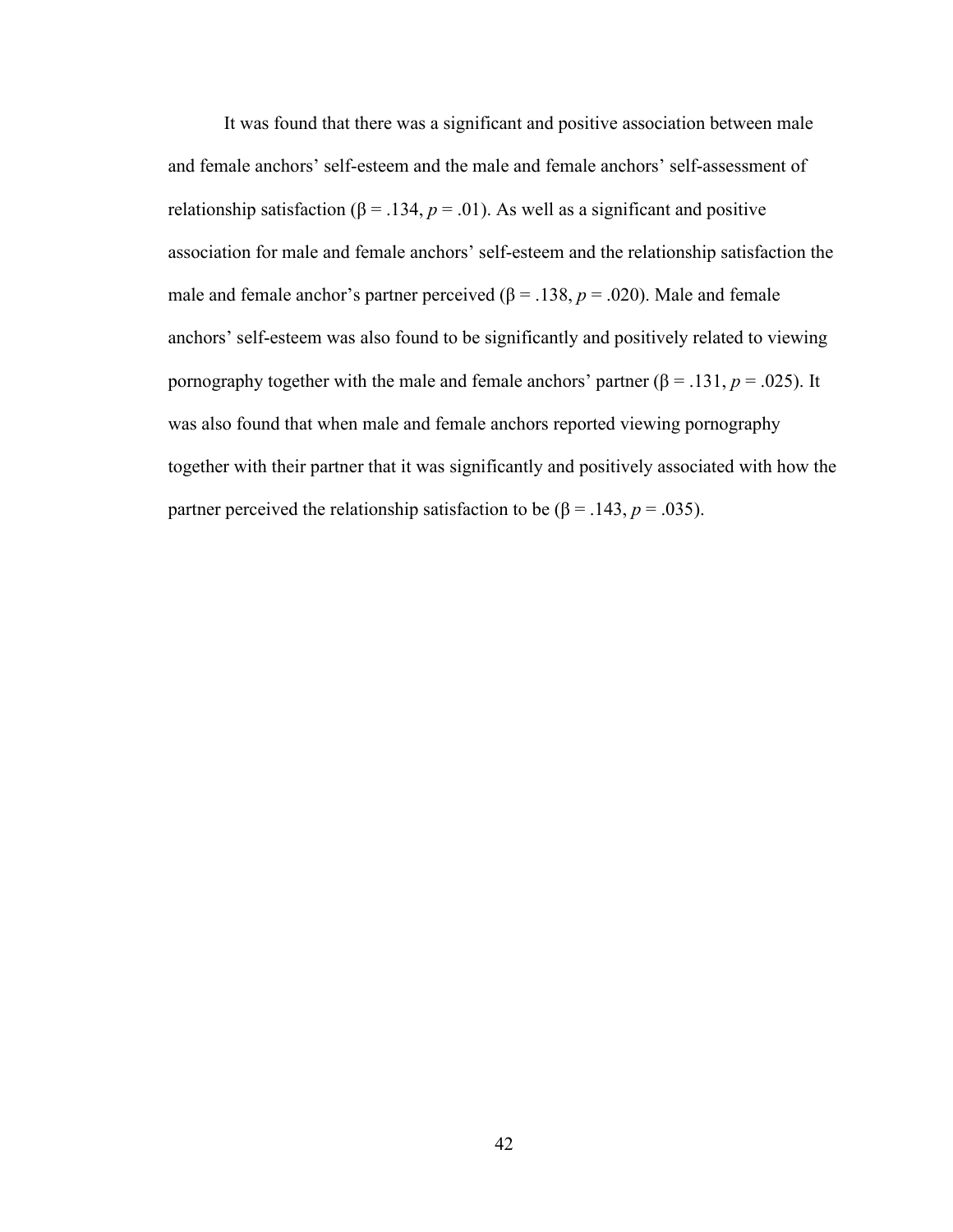FIGURE 5: Model Male and Female Anchor Results



Note: *p*\* < .05; \*\* *p* < .01; \*\*\**p* < .001

Model fit indices: (χ<sup>2</sup>(2, 369) =2.337, p=.311; RMSEA=0.021; 95% CI [.000, .108]; CFI=0.996; TLI=0.957). χ<sup>2</sup>/df=1.169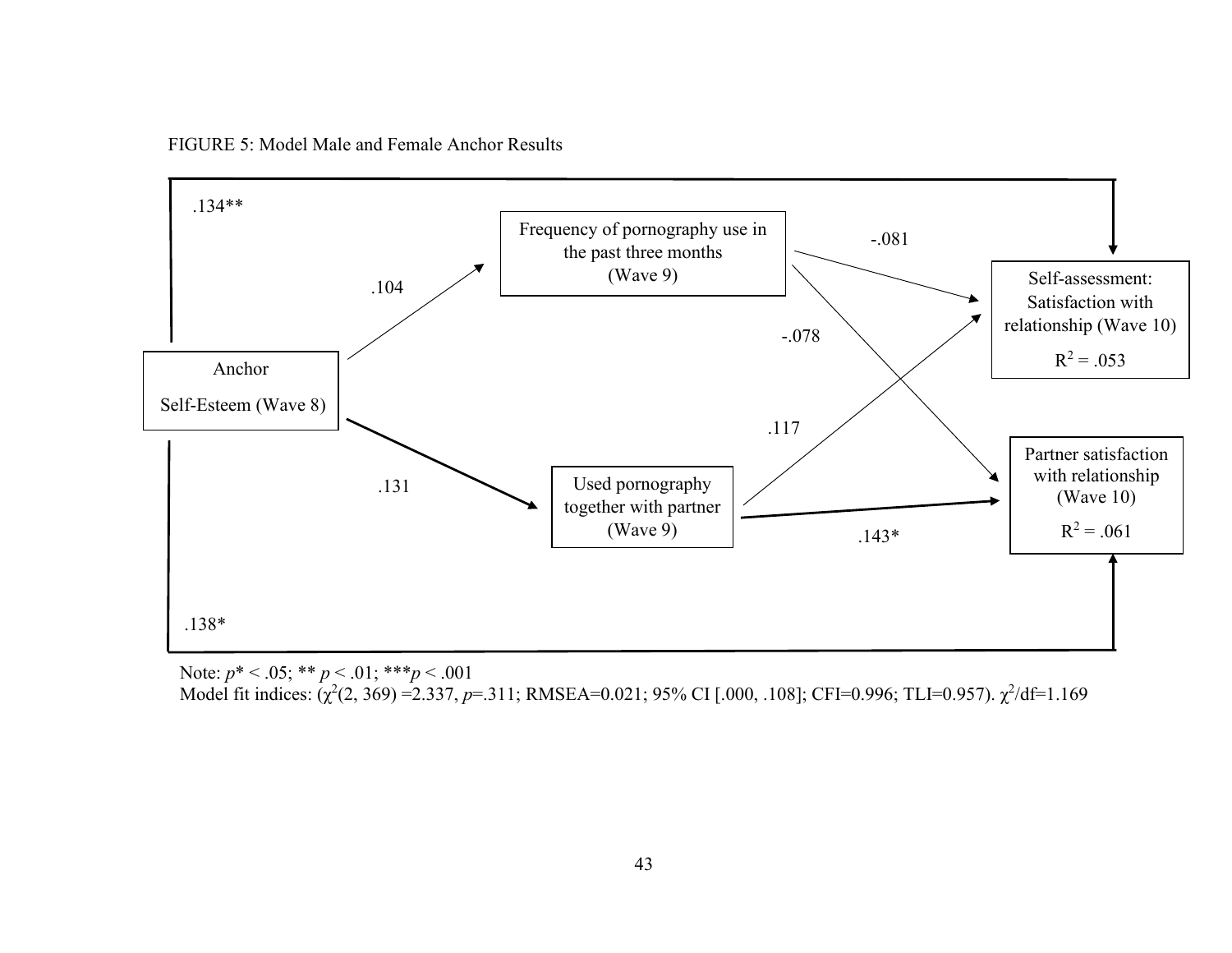Figure 6 presents the results of the structural equation model analysis and model fit of the association for male anchors' self-esteem and relationship satisfaction, as well as the mediating role of viewing pornography. Model fit indices suggested the model for male anchors fit the data reasonably well  $(\chi^2(2, 296) = 4.109, p = .128; RMSEA = 0.060;$ 95% CI [.000, .143]; CFI=0.955; TLI=0.526).  $\chi^2$ /df=2.055.

It was found that there was a significant and positive link between male anchors' self-esteem and the male anchors' self-assessment of the relationship satisfaction ( $\beta$  = .123,  $p = .033$ ) and how their partner perceived the relationship satisfaction (β = .134,  $p =$ .039). It was also found that male anchors' who were viewing pornography with a partner was positively associated with how the male anchor perceived the relationship satisfaction to be (β = .163, *p* = .022).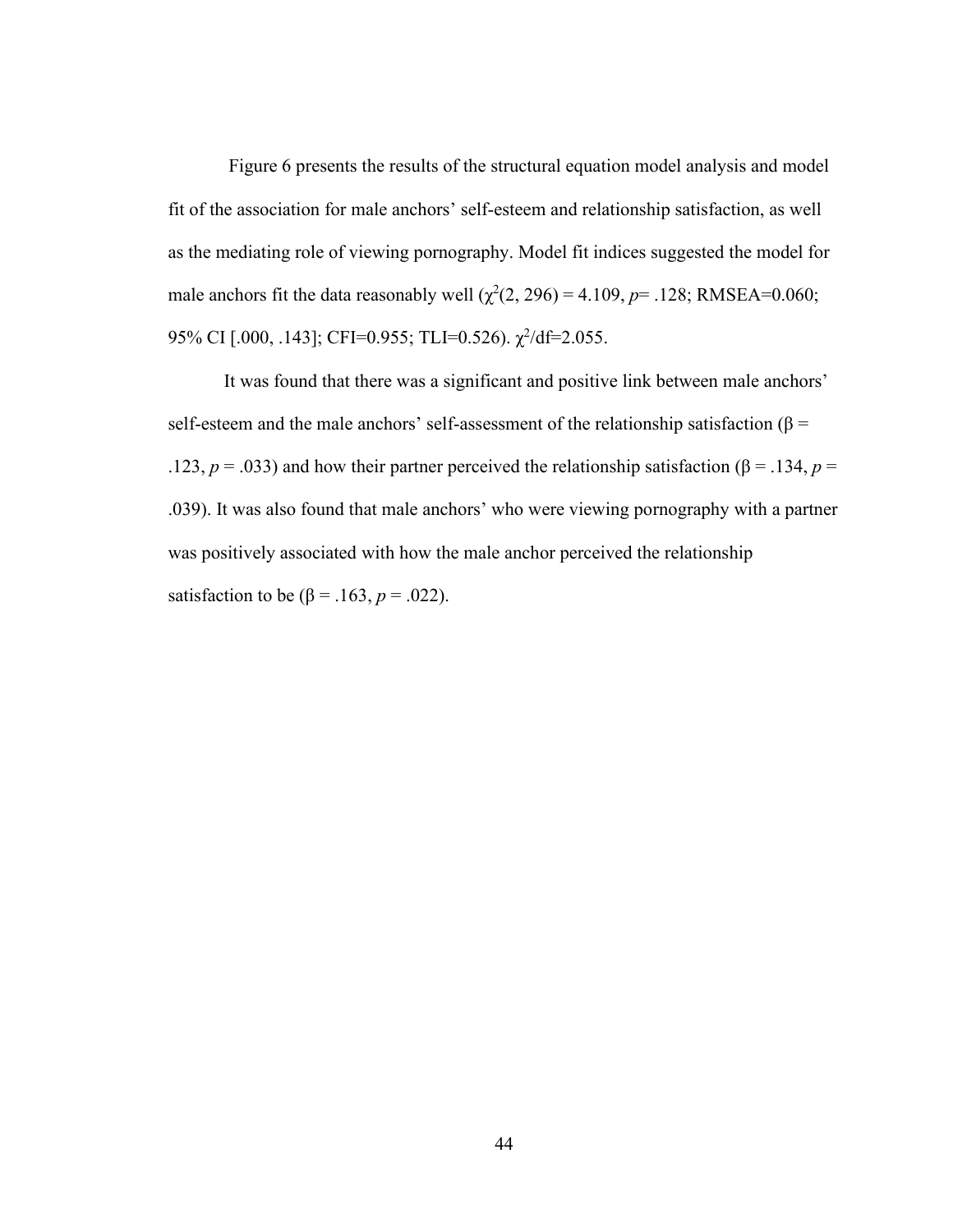FIGURE 6: Model Male Anchor Results



Note: *p*\* < .05; \*\* *p* < .01; \*\*\**p* < .001

Model fit indices: (χ<sup>2</sup>(2, 296) = 4.109, p= .128; RMSEA=0.060; 95% CI [.000, .143]; CFI=0.955; TLI=0.526). χ<sup>2</sup>/df=2.055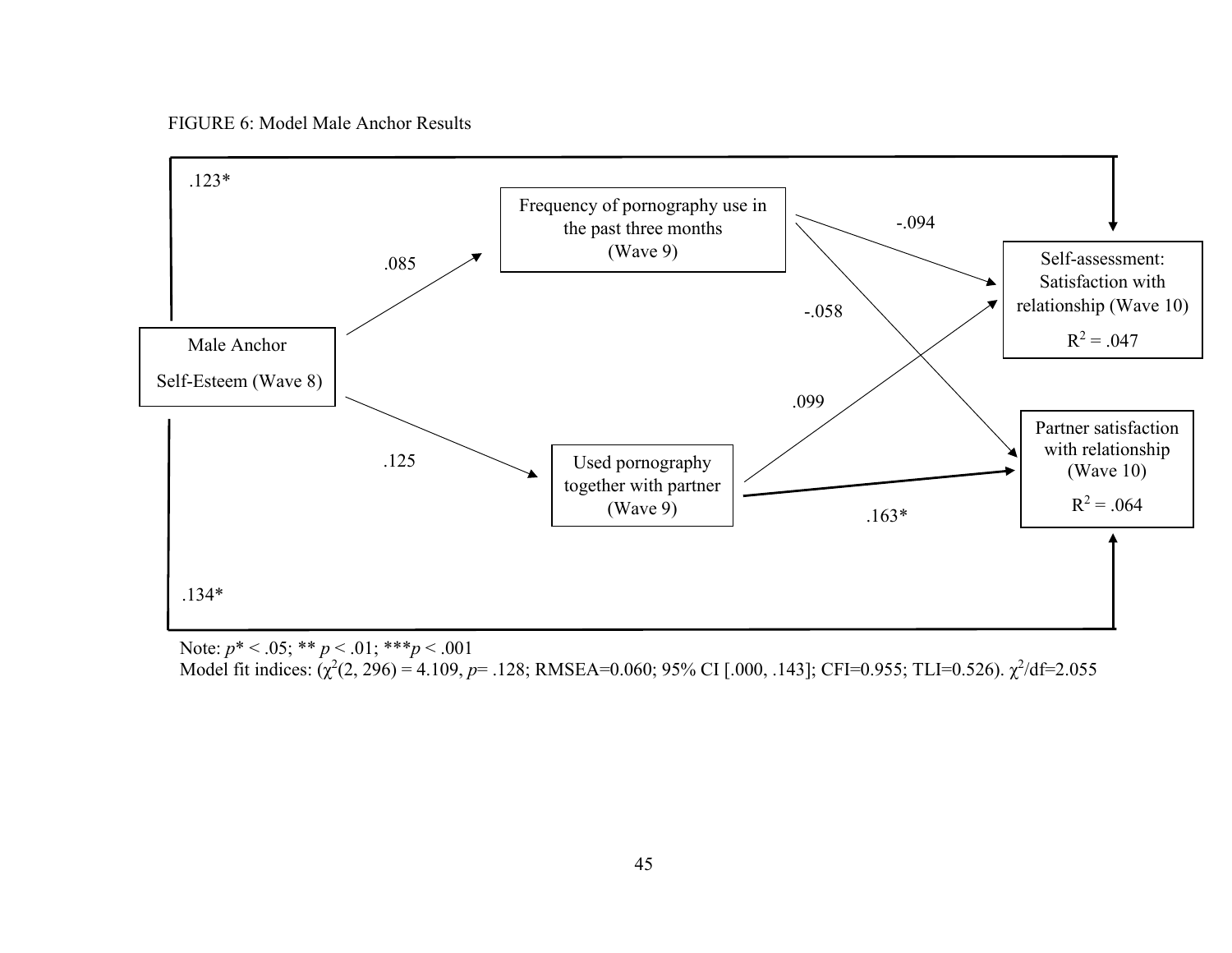Figure 7 presents the results of the structural equation model analysis and model fit of the association for female anchors' self-esteem and relationship satisfaction, as well as the mediating role of viewing pornography. Model fit indices suggested the model for female anchors fit the data reasonably well  $(\chi^2(2, 73) = .703, p = .704; RMSEA = 0.000;$ 95% CI [.000, .171]; CFI=1.000; TLI=1.901).  $\chi^2/df=351$ . It is important to note that when an RMSEA =  $0.0$ , a TLI is above 1.0, and the CFI = 1.0, this indicates that something may be wrong with the model. Based off of this current study and previous literature stated, the reason why something may be wrong with the model for the female anchors in this study is because of a small sample size or it could be due also to nonlinear relationships. Results from the t-tests indicated that measures of self-esteem and pornography viewership are significantly different between male and female anchors. This could indicate that the current model works for male anchors (or mostly male anchors in the combined model), but not at all for female anchors. Perhaps there really is no connection between porn, self-esteem, and relationship satisfaction for women but there is for men? Perhaps this is due to less viewership or maybe interest in porn?

Female anchors' self-esteem was significantly and positively related to them viewing pornography with their partner ( $\beta$  = .409,  $p$  = .002). It was also found that female anchors frequency of viewing pornography within the past three months was significantly and negatively associated with their partner's perception of relationship satisfaction ( $\beta = .480, p \leq .001$ ).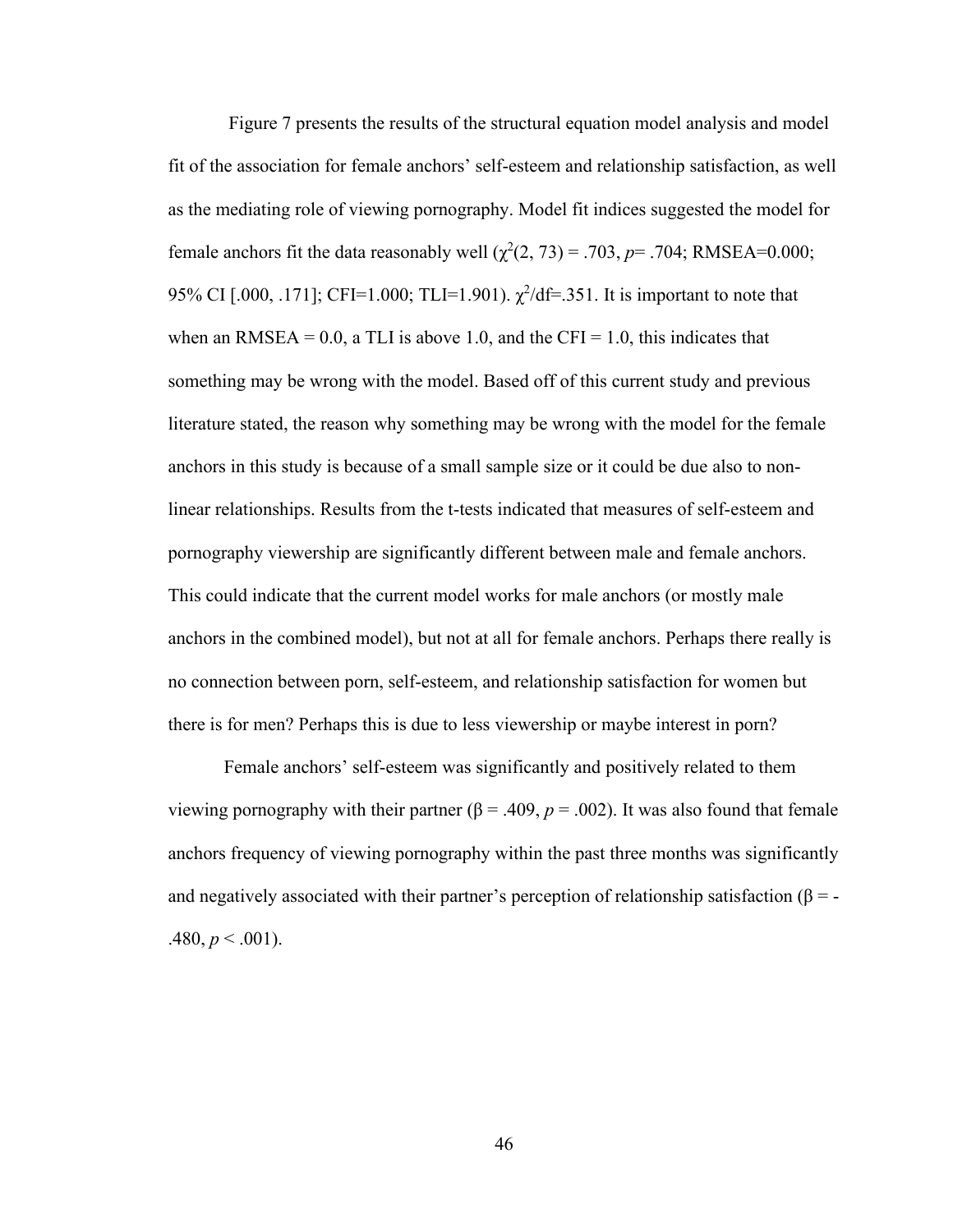FIGURE 7: Model Female Anchor Results



Note: *p*\* < .05; \*\* *p* < .01; \*\*\**p* < .001

Model fit indices: (χ<sup>2</sup>(2, 73) = .703, p= .704; RMSEA=0.000; 95% CI [.000, .171]; CFI=1.000; TLI=1.901). χ<sup>2</sup>/df=.351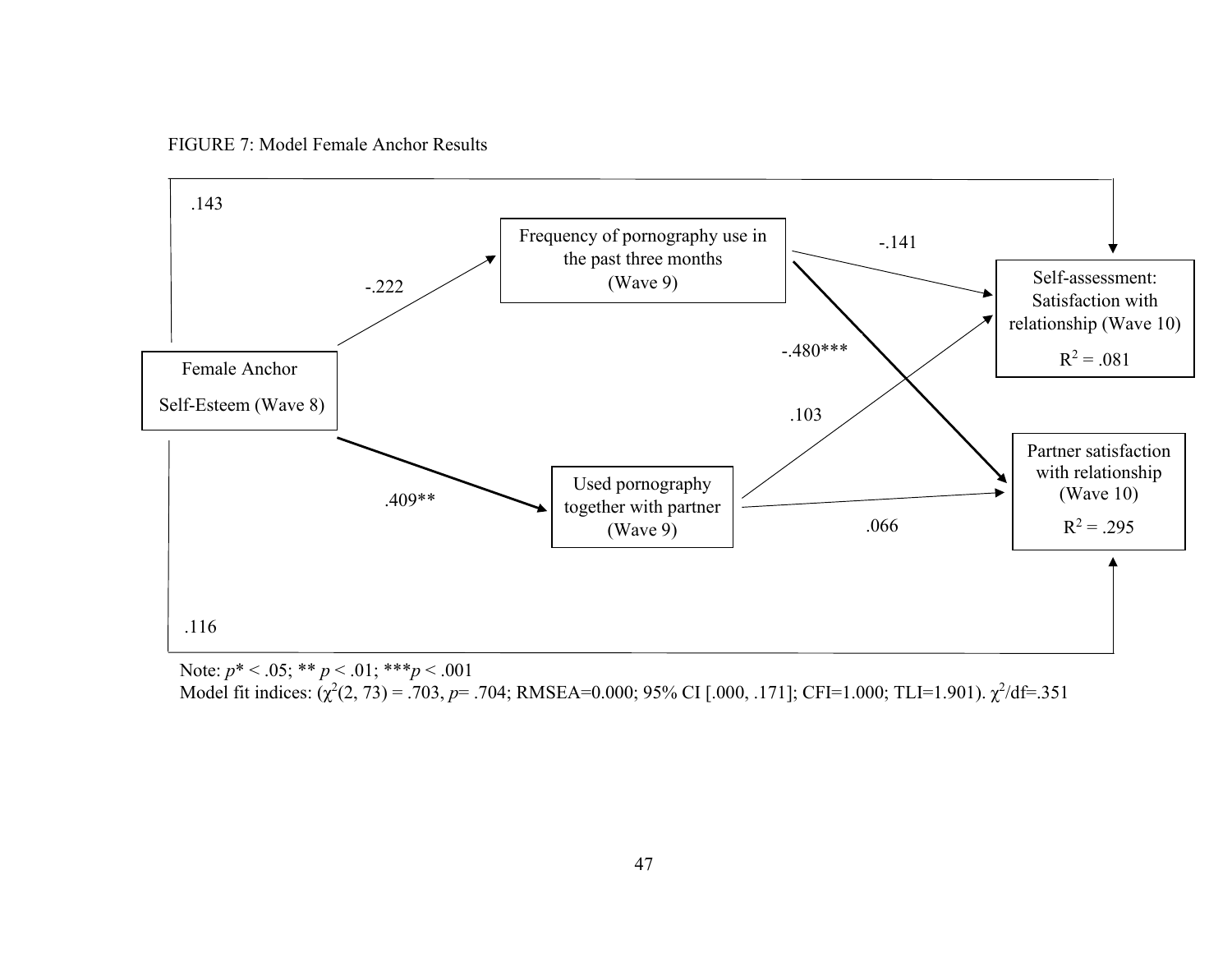Regarding the research questions stated earlier in this study, Research Question 1, was interested in knowing if husbands' and wives' level of self-esteem would be related to their own frequency of viewing pornography? In this case, the path analysis models showed that male and female anchors' perceived level of self-esteem was not significantly related to their frequency of viewing pornography ( $\beta$  = .104, *p* = .071) and was not significant when the path analysis was viewed individually ( $\beta$  = .085, *p* = .176 for male anchors,  $β = -.222$ ,  $p = .105$  for female anchors, respectively).

In turn, Research Question 2 wanted to examine if husbands' and wives' frequency of viewing pornography would be associated with their own and their partner's perception of relationship satisfaction. The combined male and female anchor path analysis model revealed that male and female anchors' frequency of viewing pornography was not significantly connected with their own perception of the relationship satisfaction ( $\beta$  = -.081,  $p$  = .172), or how their partner perceived their relationship satisfaction ( $\beta$  = -.078,  $p$  = .246). When the anchors were separated into their own path analysis, it was found that male anchor's frequency of viewing pornography was not significantly associated with their perception of the relationship satisfaction ( $\beta$  = -.094, *p* = .132), and male anchor's frequency of viewing pornography was not significantly related to their partners' perception of the relationship satisfaction ( $\beta$  = -.058, *p* = .410). Likewise, female anchor's frequency of viewing pornography was not significantly related to their perception of the relationship satisfaction ( $\beta$  = -.141, *p* = .315) but their frequency of viewing pornography was significantly and negatively related to their partners' perception of the relationship satisfaction (β = -.480,  $p < .001$ ).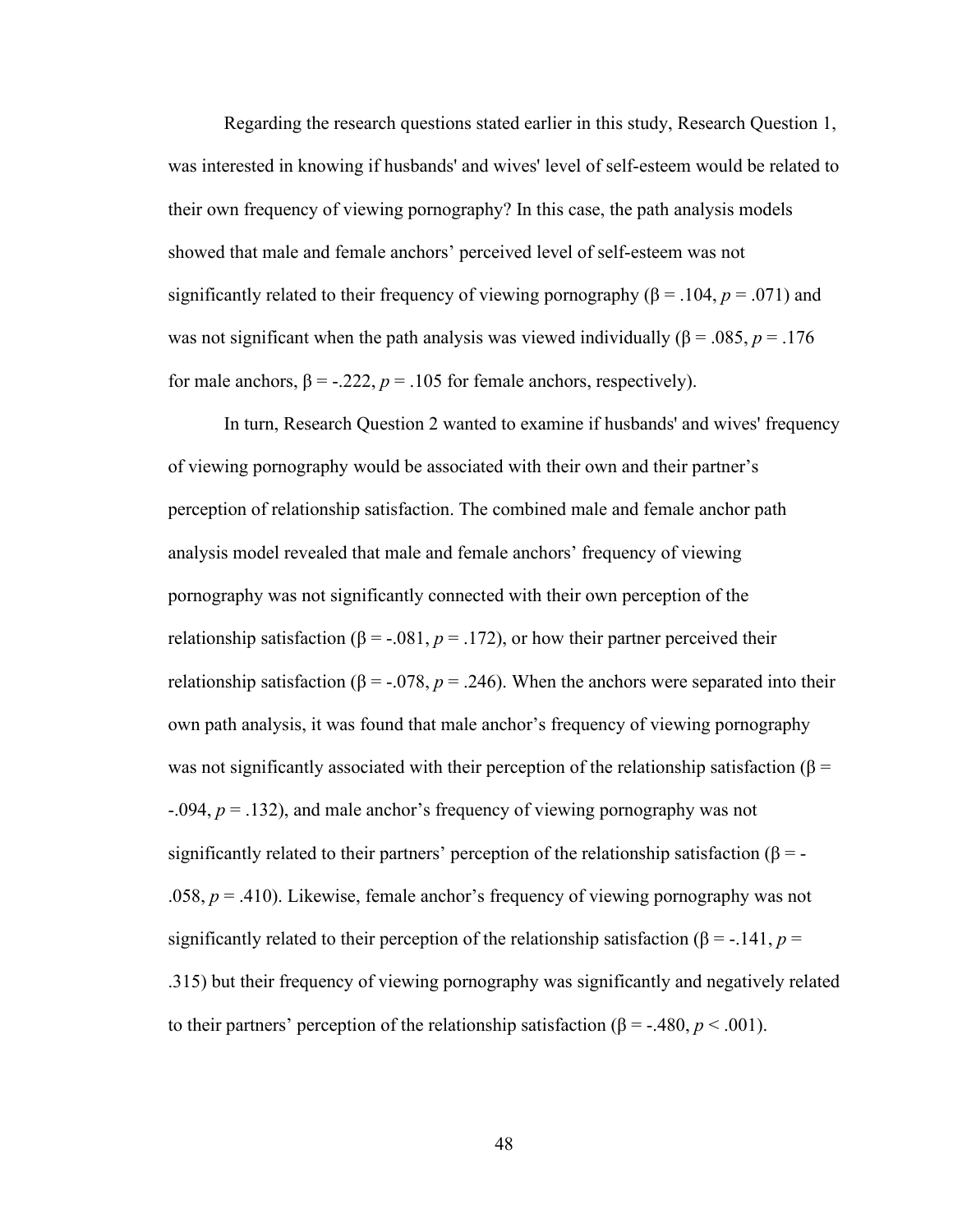Research Question 3 wanted to find if husbands' and wives' level of self-esteem would be related to the frequency of viewing pornography together as a couple. The path analysis for the male and female anchors revealed that the reported level of self-esteem was significantly and positively associated with the frequency of viewing pornography together as a couple ( $\beta$  = .131 *p* = .025). When the male and female anchors were examined within their own path analysis models it was found that male anchor's perceived level of self-esteem was not significantly related to the frequency of viewing pornography as a couple ( $\beta$  = .125,  $p$  = .051) but it was found that female anchors' level of self-esteem was significantly and positively related to the frequency of viewing pornography together as a couple ( $β = .409, p = .002$ ).

Research Question 4 was then examined, which looked at how the frequency of viewing pornography together as a couple would be associated with husbands' and wives' perception of relationship satisfaction. The path analysis model for the male and female anchor's revealed that viewing pornography as a couple was not significantly related with the male and female anchor's perception of the relationship satisfaction (β = .117,  $p = .053$ ). It was found that male anchors' self-reported frequency of viewing pornography together as a couple was not significantly associated with the male anchors' perception of relationship satisfaction (β = .099, *p* = .123). Female anchor's reported frequency of viewing pornography as a couple was also found to be not significantly associated with the female anchor's perception of relationship satisfaction ( $\beta$  = .103, *p* = .509).

Research Question 5 examined if husbands' and wives' self-esteem would be related to their own and their partner's perception of relationship satisfaction. The path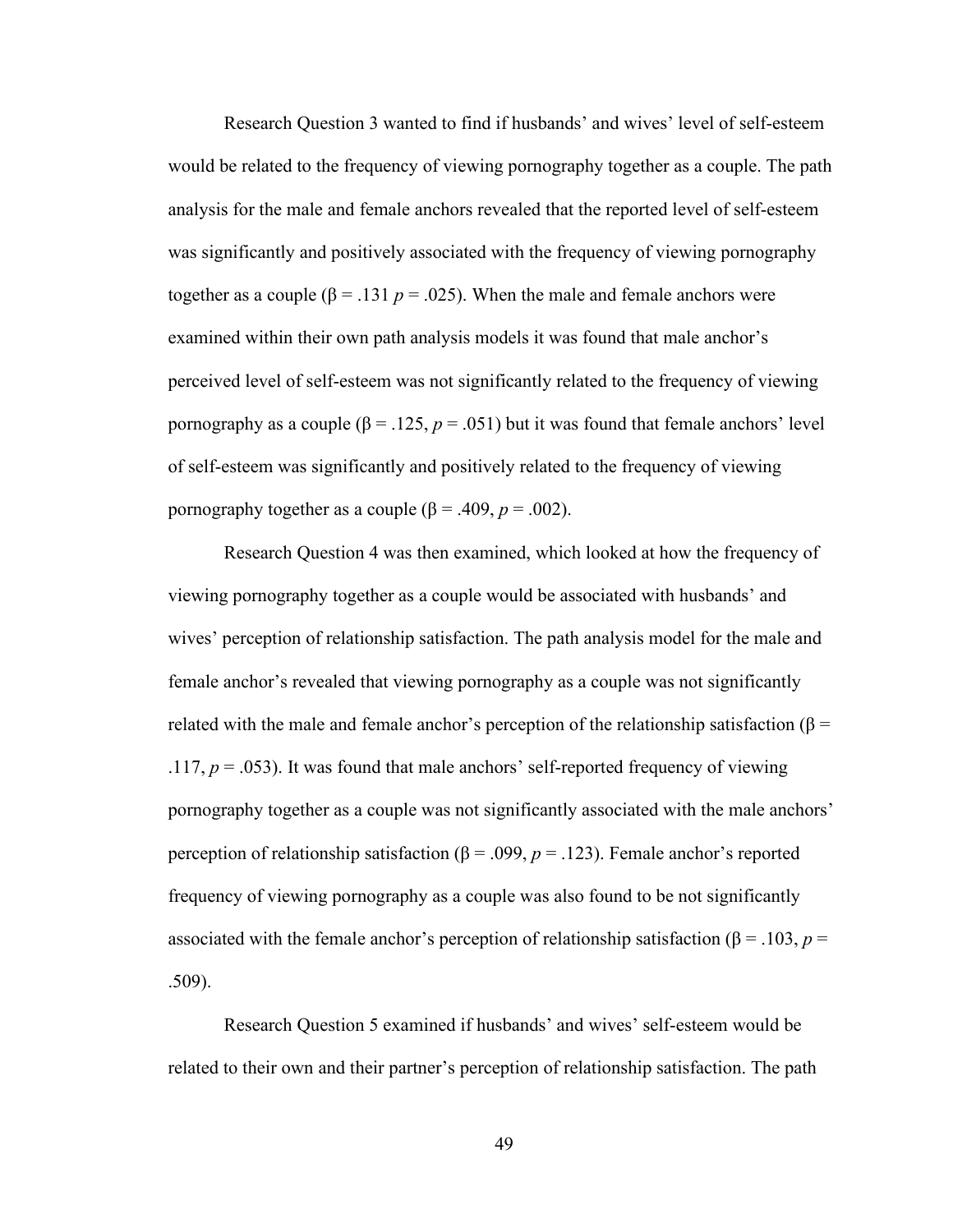analysis model for the combined male and female anchors revealed that the perceived level of self-esteem was in fact significantly and positively related to their own (β = .134,  $p = .010$ ) and their partner's ( $\beta = .138$ ,  $p = .020$ ) perception of the relationship satisfaction. When the male and female anchors path analysis were examined individually, it revealed that male anchors' perceived level of self-esteem was significantly and positively connected to their own perception of the relationship satisfaction ( $\beta$  = .123,  $p$  = .033) and was significantly and positively related to their partner's perception of the relationship satisfaction (β = .134,  $p = .039$ ). However, female anchors' perceived level of self-esteem was not associated with their perception of the relationship satisfaction ( $\beta$  = .143,  $p$  = .277) or to their partner's perception of the relationship satisfaction ( $\beta$  = .116, *p* = .410).

## **Discussion**

The current study was aimed to examine the relationship between husbands' and wives' perceptions of self-esteem and relationship satisfaction as mediated through the frequency of viewing pornography. Using existing data from the pairfam dataset, the three path analysis models used for this study identified a few relationships between the study variables and each research question. Research Question 1 examined if husbands' and wives' level of self-esteem would be related to their own frequency of viewing pornography. When this research question was applied to the combined anchors path analysis model, the results were not significant. When the male and female anchors was separated into their own path analysis models, the perceived level of self-esteem was found to be not significant as well and not a strong predictor on the frequency of viewing pornography on an individual. These results indicate that the participants within this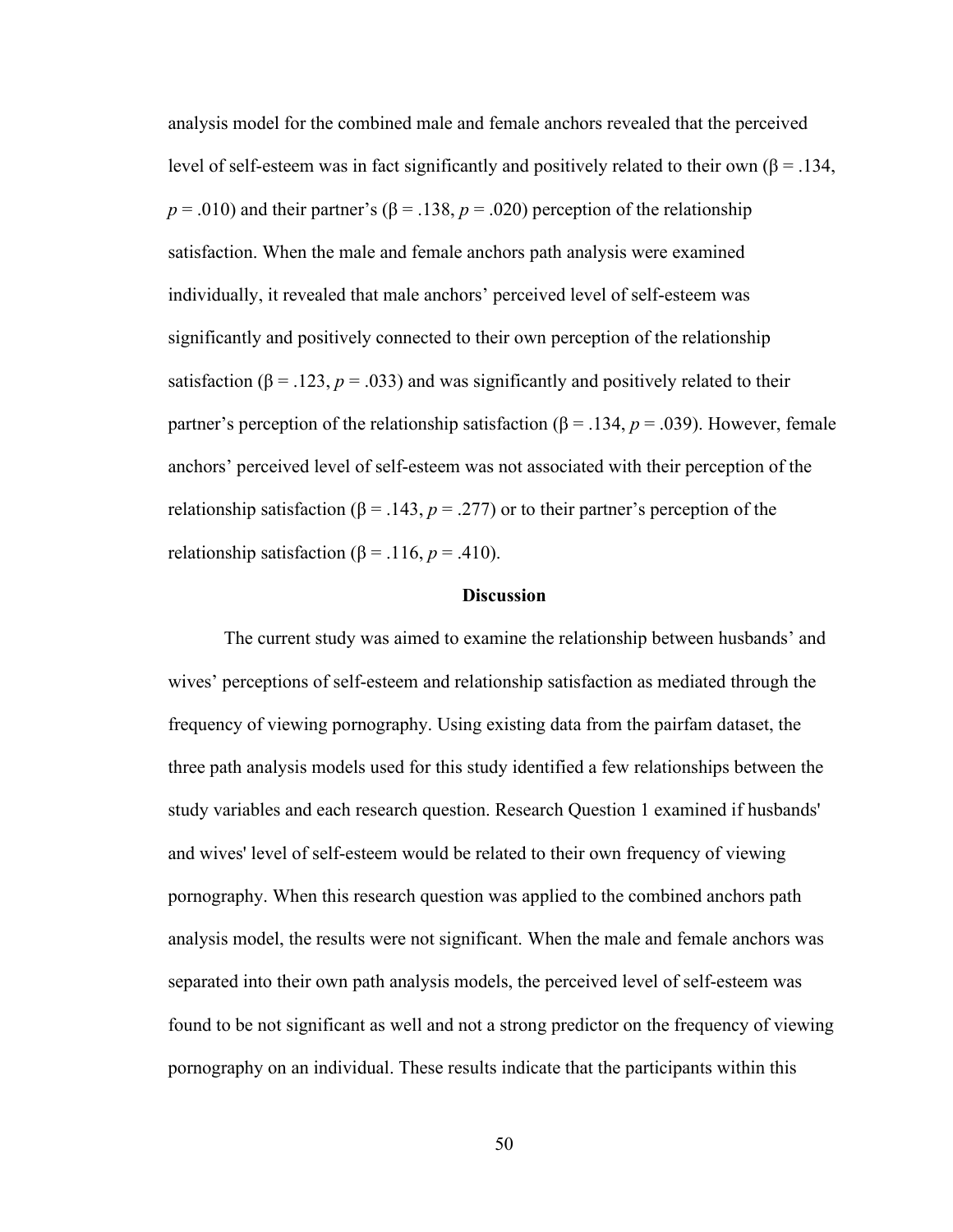study did not have their level of self-esteem influence their frequency of viewing pornography. These results may be affected as findings indicated data was negatively skewed for the female anchors in the direction of reporting low frequency of pornography viewership. Additionally, a larger sample of females could provide greater detail into the relationship between this construct and self-esteem.

Research Question 2 of the current study was aimed at examining if husbands' and wives' frequency of viewing pornography would be associated with their own and their partner's perception of relationship satisfaction. Before discussing the implications of this research question, previous research literature has found that viewing pornography has been shown to assist in sexual and relationship satisfaction (Maddox et al., 2011; Manning, 2006), enhance sexual knowledge, and overall well-being (Hald & Malamuth, 2008); as well as, experience negative feelings about romantic partners (Willoughby et al., 2016), and being less satisfied with their partner's affection, physical appearance, and sexual performance (Maddox et al., 2011). Therefore, looking at the combined anchors path analysis model, the results for male and female anchors individual frequency of viewing pornography was found not to be significantly associated with their own or their partner's perception of relationship satisfaction.

The results from the path analysis model for male anchors show that male anchors' frequency of viewing pornography was not significantly related to their level of satisfaction with the relationship or impacting how satisfied their partner's relationship satisfaction. The responses from the male anchors within this study suggests that there was no significant relationship between male viewership of pornography and the level of satisfaction within the relationship.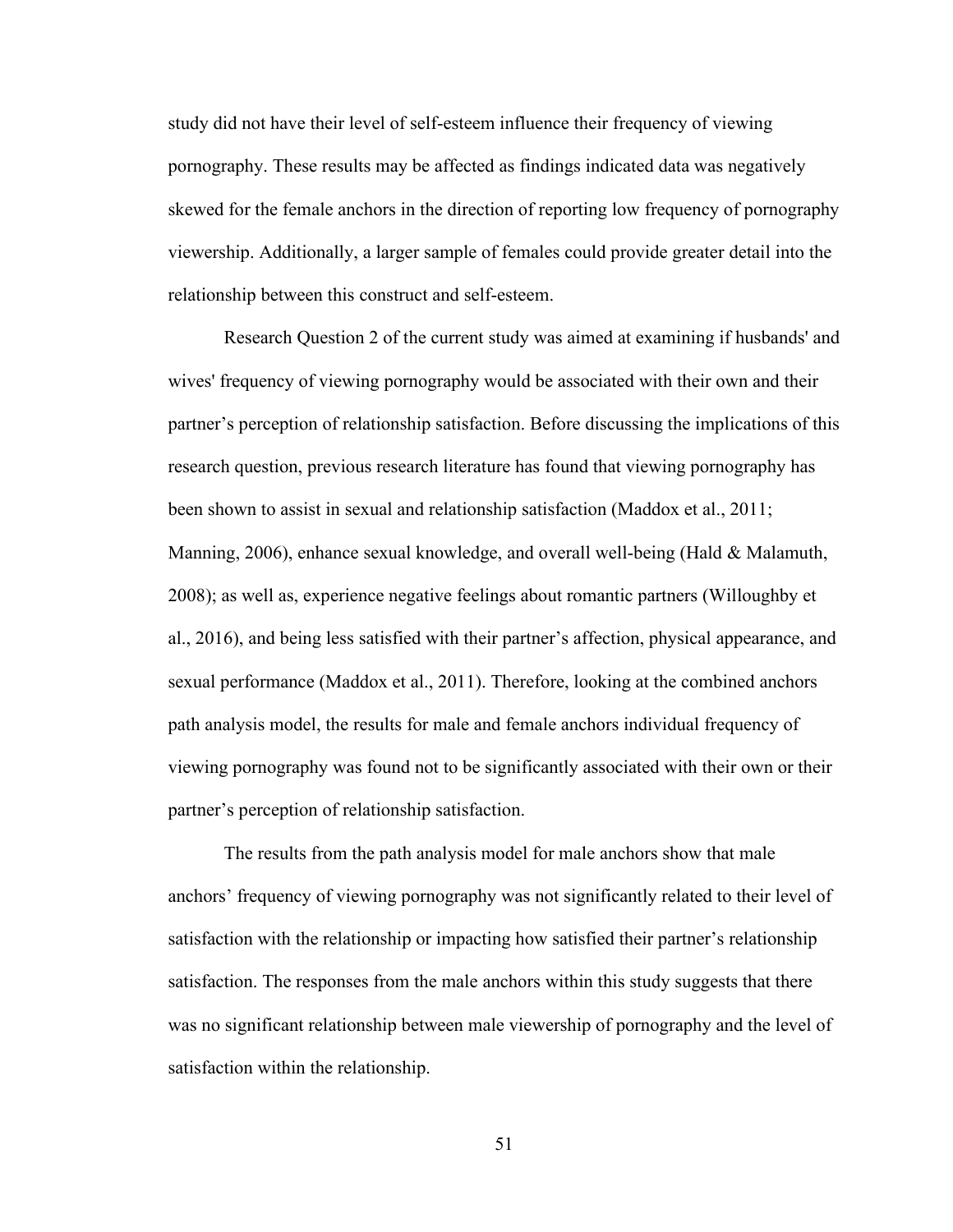A recent study conducted by Kohut et al. (2017) collected open-ended questions from 430 individuals who were in committed relationships where at least one partner was viewing pornography and the majority of the responses indicated that there were no negative impacts of viewing pornography on themselves, their partners, or in their relationships. These responses from the participants in Kohut's study could indicate the possibility that there are no perceived positive or negative impacts of viewing pornography on couples. While the findings of Kohut's study may not be generalizable from that study alone, it could provide the insight needed to understand why the frequency of viewing pornography was not significantly related to relationship satisfaction for the anchor or for their partner when the male and female combined model and the male anchor model were analyzed.

On the other hand, female anchor's frequency of viewing pornography was also not significantly related to their perception of how they viewed their relationship, but their frequency of viewing pornography was significantly and negatively related to their partners perceived level of relationship satisfaction. The previously reported skewness levels indicate that most of the female anchors in this study are not viewing pornography on a frequent basis and their partner's reported high levels of relationship satisfaction. It could be assumed that despite female anchor's frequency of viewing pornography that the partners of female anchors would indicate a high level of relationship satisfaction. Previous literature has even been stated how women's use of pornography has either a positive or neutral relationship with their partner's satisfaction (Bridges & Morokoff, 2011; Poulsen et al., 2013) and men tend to interpret women's use of sexual media as a positive attempt to enhance the couple's sexual excitement (Clark & Wiederman, 2000).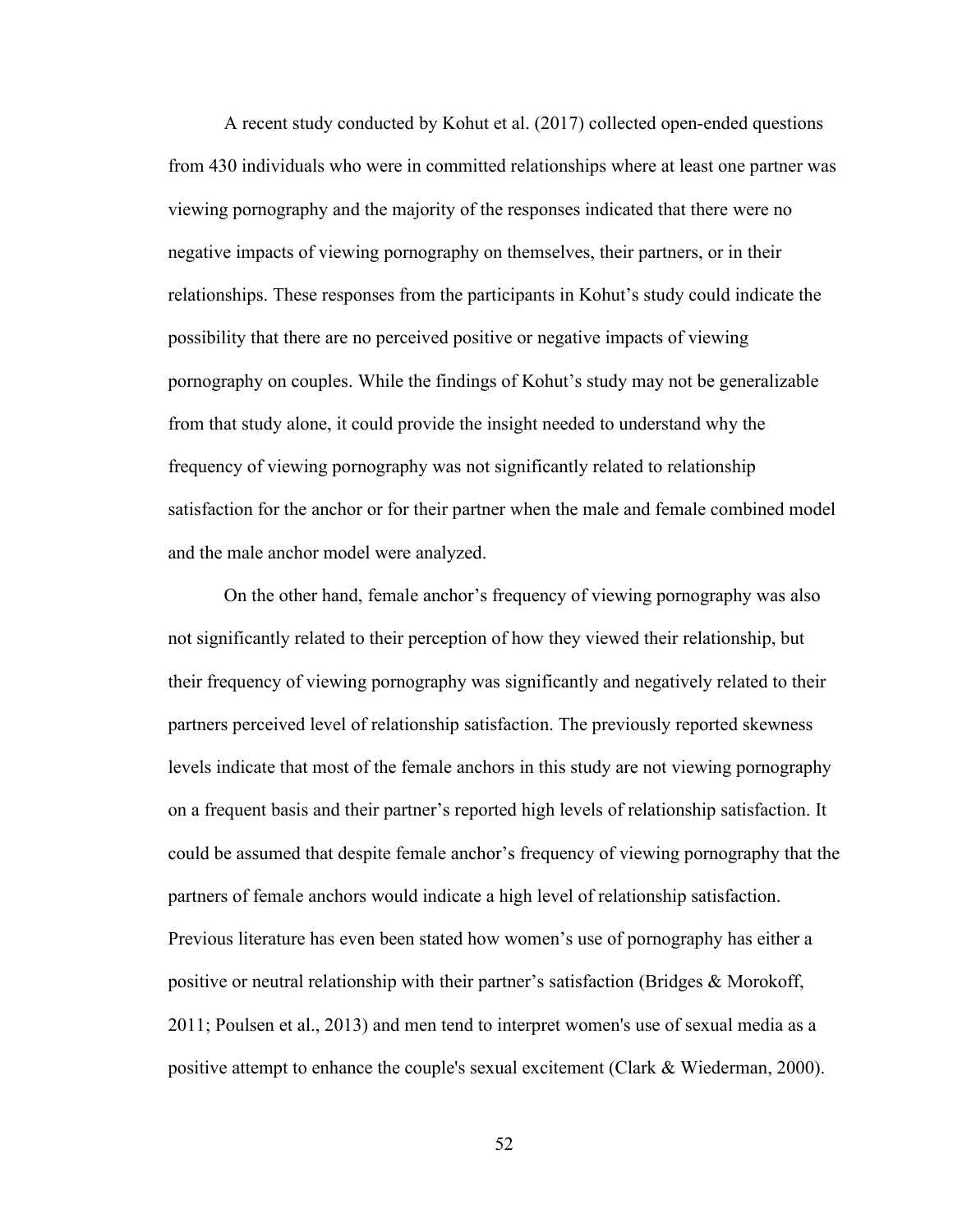Despite previous research that has been stated, the female anchors within this study still found that as their individual viewership of pornography increased, their partner's satisfaction decreased. One possible explanation is that as individuals, or a partner, is viewing pornography it could influence the conscious or unconscious expectations of the viewer regarding gender performance, body image, intimacy, and sexual relations in ways that could negatively affect actual and romantic relationships (Perry & Schleifer, 2018). If conscious or unconscious expectations are being formulated by the pornography the female anchors are viewing, those expectations could be passed on to the partner and negatively impacting the relationship.

Research Question 3 was aimed at analyzing if husbands' and wives' level of selfesteem would be related to the frequency of viewing pornography together as a couple. The combined anchors path analysis model indicated that the male and female anchors' self-esteem was indeed significantly and positively associated with the amount of pornography they viewed with their partner. This suggests that male and female anchors within this study did view pornography more frequently with their partners when the anchors indicated a higher level of self-esteem.

It was previously stated that out of the 369 anchors from this study that 17.8% of female anchors reported as always viewing pornography with their partner, compared to the 1.4% of male anchors who reported as always viewing pornography with their partner. The percentage differences between male and female anchors who reported as always viewing pornography with their partner may have influenced the results for Research Question 3 and the analysis of the combined male and female anchor model. Now, when the male and female anchors were examined individually, male anchors'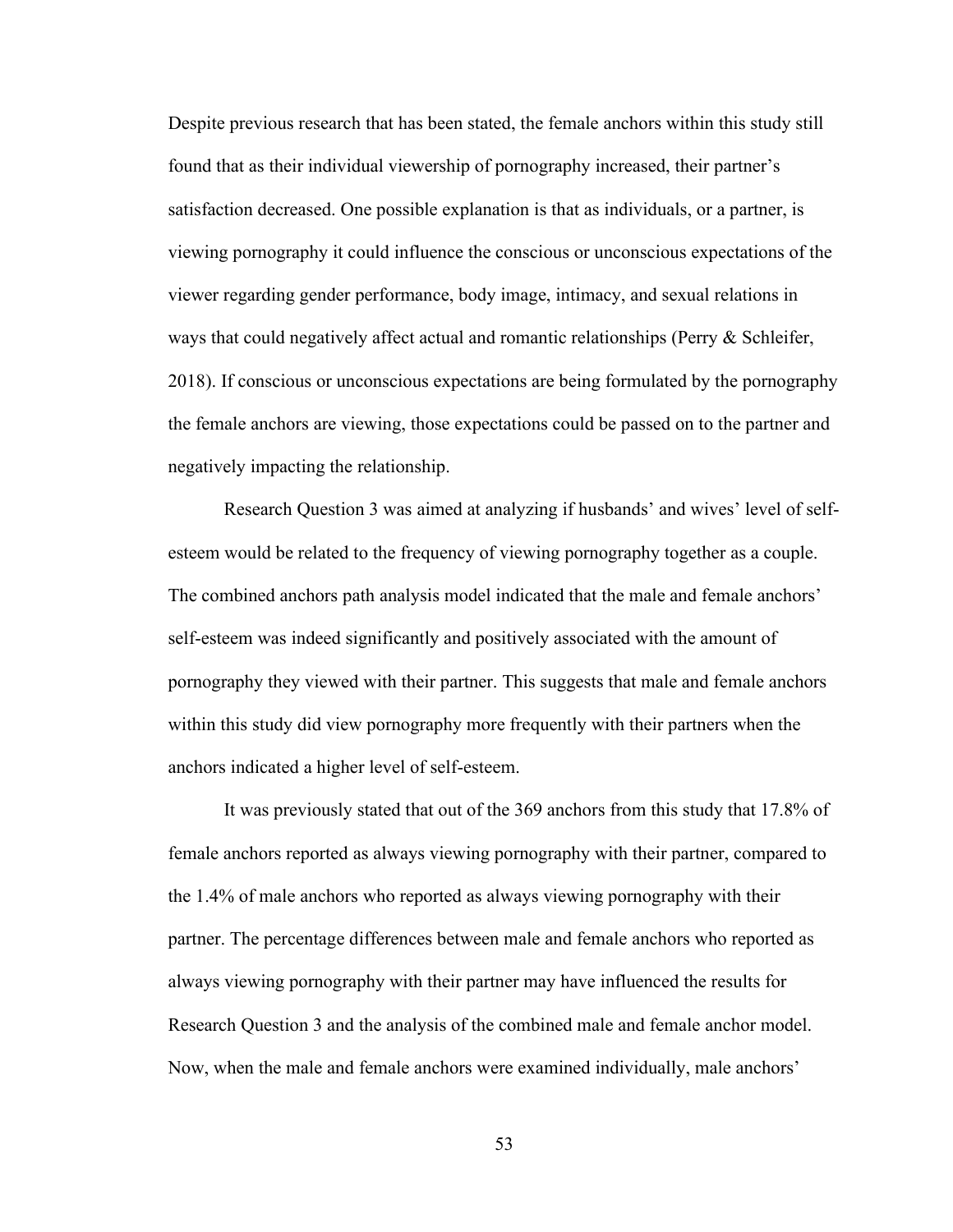perceived level of self-esteem was not significantly related to the frequency of viewing pornography as a couple but it was found that the female anchors' level of self-esteem was significantly and positively related to how frequently pornography was viewed together as a couple. Even though male anchors perceived level of self-esteem was not significantly related to frequency of viewing pornography as a couple, female anchors' reported self-esteem in the current study has significantly and positively related to reported frequency of pornography usage together. The findings indicate, then, that as female anchors' s self-esteem increases, then they are more likely to increase their frequency of viewing pornography together as a couple. This may provide evidence for why the path analysis model for the combined male and female anchor was found to be significantly and positively related between self-esteem and frequency of viewing pornography as a couple. Therefore, it was found that self-esteem was not related to the frequency of viewing pornography with a partner for the male anchors within this study, but female anchors self-esteem was related to the frequency of viewing pornography with their partner.

Research Question 4 examined how the frequency of viewing pornography together as a couple would be associated with husbands' and wives' perception of relationship satisfaction. The combined anchors path analysis model indicated that the results were not significantly related to the perception that male or female anchors had with their relationship satisfaction. Not surprisingly then, when the individual male and female anchors path analysis models were analyzed, it produced similar results as the combined dataset and found that male and female anchors self-reported frequency of viewing pornography together as a couple was also not significantly associated with their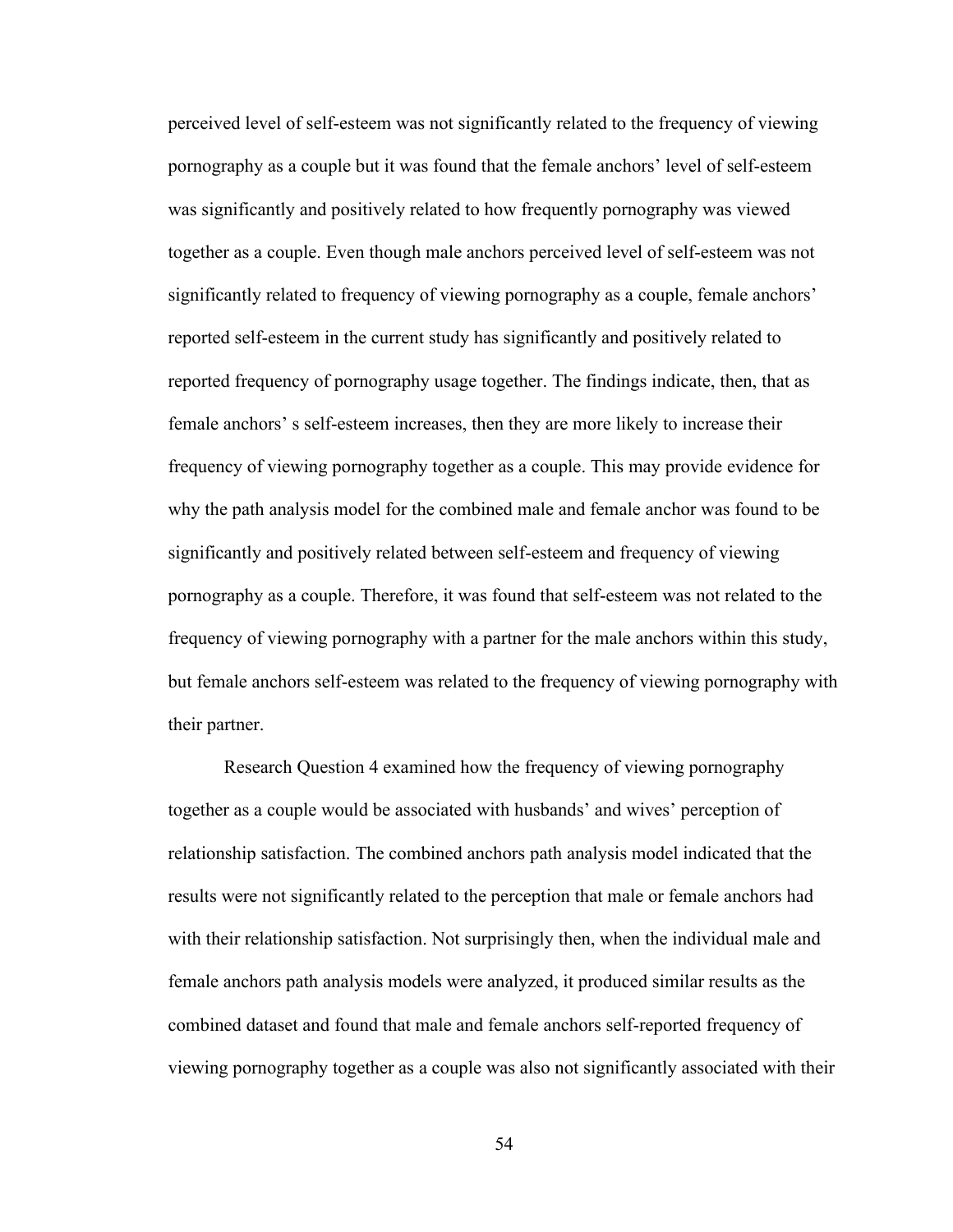partner's perception of the relationship satisfaction. Previously reported skewness levels indicated as well that the majority of the male and female anchors reported high levels of relationship satisfaction and lower levels of frequently viewing pornography as a couple. Which could possibly indicate that despite the frequency of viewing pornography with a partner, that it had little to no impact on relationship satisfaction for couples within this study. Previous literature has indicated that couples who mutually viewed pornography together reported higher dedication to the relationship and sexual satisfaction than did solitary viewers (Maddox et al., 2011). Recent research has also shown that viewing pornography together can create fewer problems for couples than using it with the spouse absent (Doran & Price, 2014) but the varying benefits to viewing pornography together may be dependent on if it is being watched with the intent to enhance a couple's sexual experience (Cooper et al., 2002). If not, then mutual consumption does still garner risks (Maddox et al., 2011). Despite previous findings on the perceived benefits and harms of viewing pornography together as a couple, the level of relationship satisfaction was not significantly affected for the participants in this study.

Research Question 5 examined if husbands' and wives' self-esteem would be related to their own and their partner's perception of relationship satisfaction. This was supported by the data. Even before the analysis was run for the path analysis model, the majority of the male and female anchors and their partner's in this study reported high levels of relationship satisfaction. The combined male and female anchors dataset indicated that the results were significantly and positively connected to both the male and female anchor's relationship satisfaction and how their partner viewed the relationship satisfaction. Conversely, the path analysis for the individual male and female models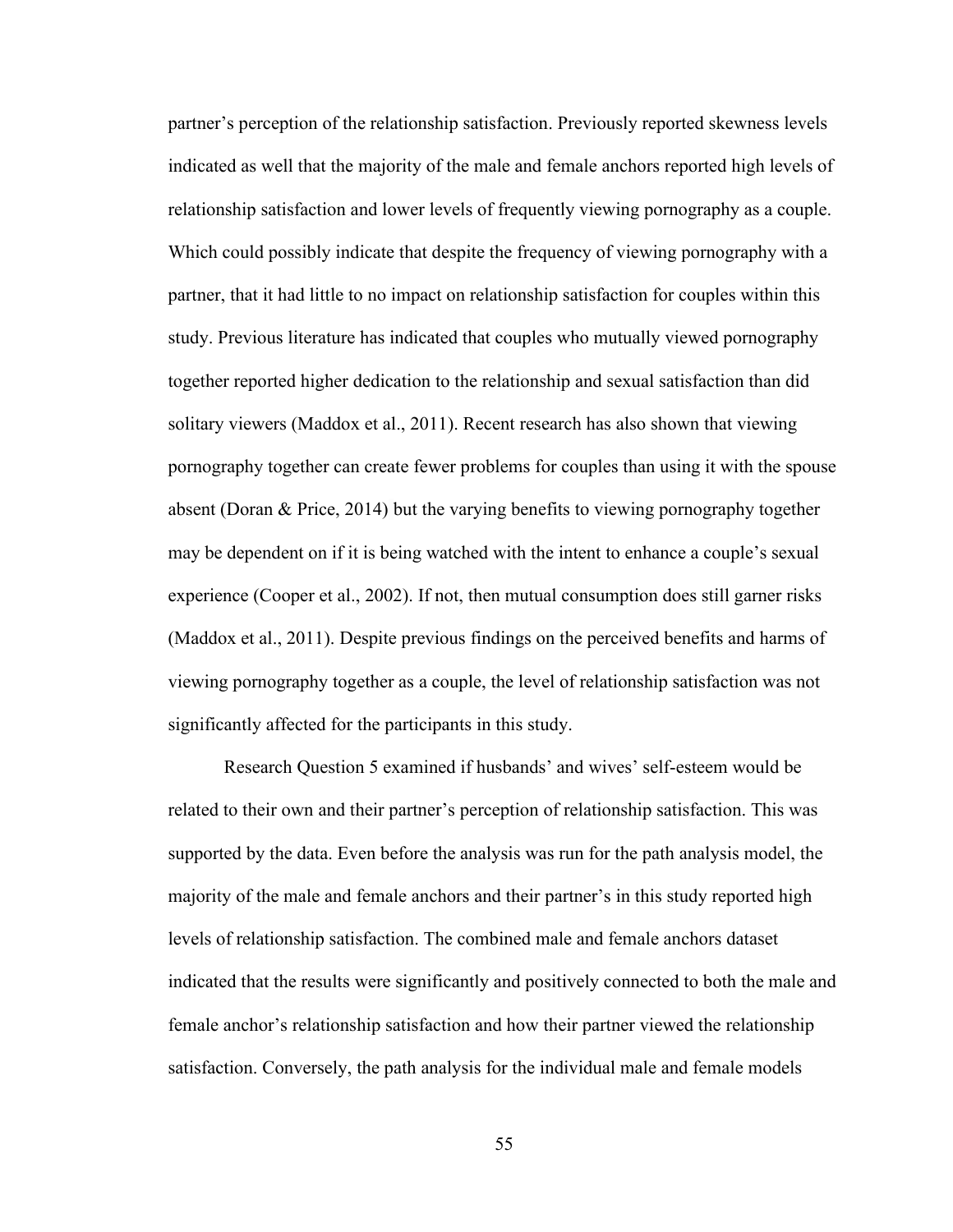revealed that male and female anchors perceived level of self-esteem was significantly and positively connected to their own perception of the relationship satisfaction and was significantly related to their partner's perception of the relationship satisfaction. The three path analysis models resulted in a significant association for both the anchors' and partners' relationship satisfaction and was in unison with how the anchors' partners viewed the relationship satisfaction. A possible explanation for these connections is that self-esteem and relationship satisfaction have been positively associated in past literature (Orth et al., 2012), thus, the male and female anchors within this current study provides evidence to support that self-esteem has been shown to be related to satisfaction within the relationship for both partners.

## **Limitations**

Although the results of this study provide potential findings of a correlation between husbands' and wives' perceptions of self-esteem and relationship satisfaction as mediated through the frequency of viewing pornography, there are still some natural limitations with this dataset and analysis. Most of the references included in this current study are using populations from the United States. Therefore, perceptions, frequency of viewing pornography, and the potential affects that viewing pornography may have on individuals and relationships are cited from individuals living in the United States. The population for the pairfam dataset is a German population. While this German population has furthered the research about viewing pornography, future studies are needed to be replicated with a nationally representative sample from the United States for comparative reasons and for greater generalizability of results.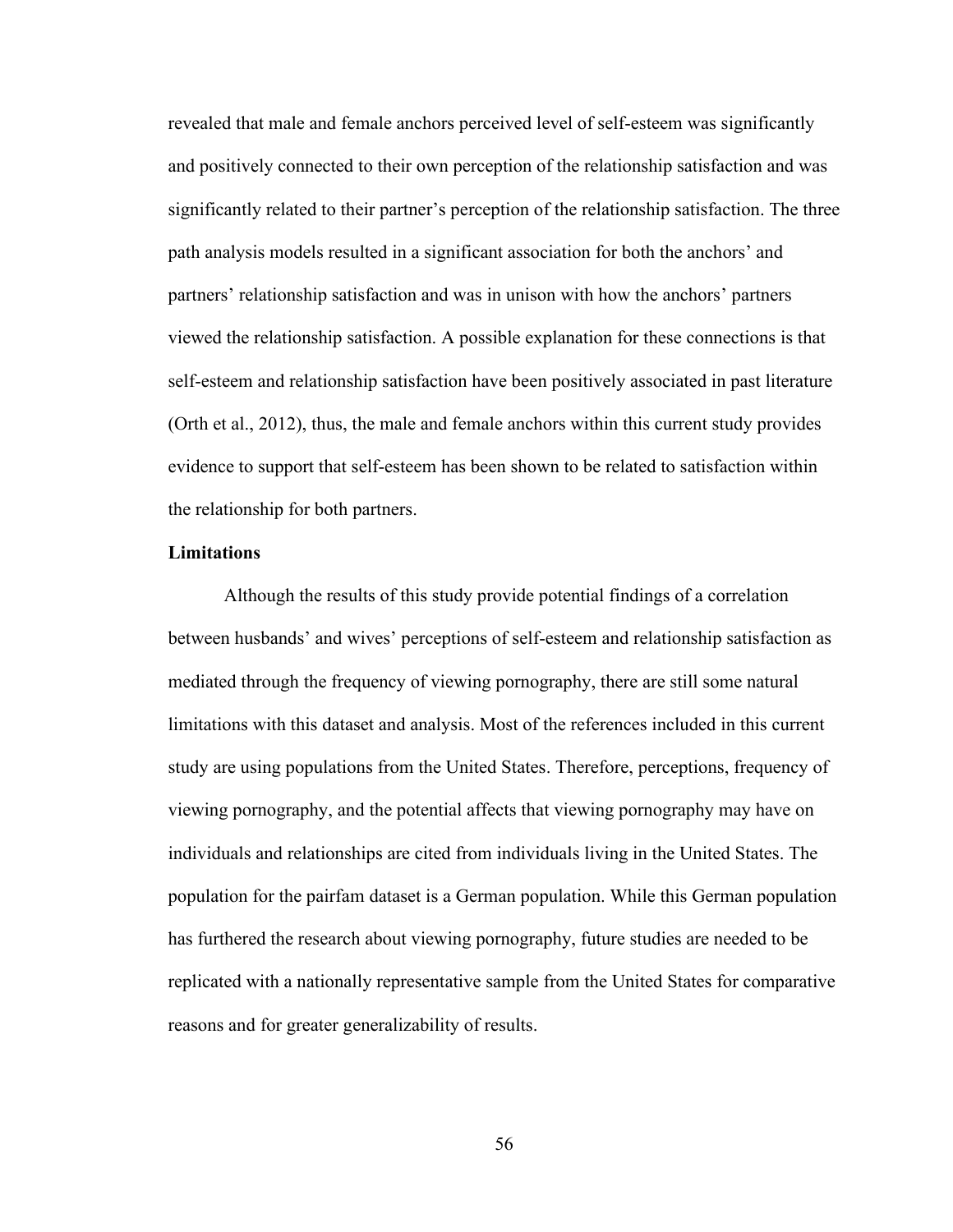Even though the model for the combined, male, and female anchors were structured the same, the model of fit indices for the female anchor only model may not necessarily have been a good fitting model. When the  $RMSEA = 0.0$ , the TLI is above 1.0 and the CFI = 1.0, this indicates that something may be incorrect with the model. Given the other two models fit reasonably well, the female anchor only model of fit indices was most likely impacted due to a small sample size. It may also indicate that the model could contain strongly non-linear relationships or variables. It is unclear why this difference may be here but based off of the theory and research that has been provided to support this model, the model of fit indices was likely affected because of the smaller sample size.

There are also a few limitations within this study using the pairfam dataset when it comes to an evaluation of husbands' and wives' perception of self-esteem and frequency of viewing pornography. Over half of the partners from married heterosexual anchors in Wave 8 did not answer questions regarding how they perceived their level of self-esteem. This provided insufficient data and could not be used to appropriately assess the effect that an anchor's self-esteem may influence their partner's self-esteem and viceversa. Therefore, the data was insufficient, and that variable was needed to stay out of the model.

Another limitation within this current study is questions regarding viewing pornography and the frequency of viewing pornography were not asked until Wave 8. Therefore, the data does not report when participants started viewing pornography and if the anchors were viewing pornography before Wave 8. An assumption is having to be made that anchors' pornography usage was either non-existent or did not affect their level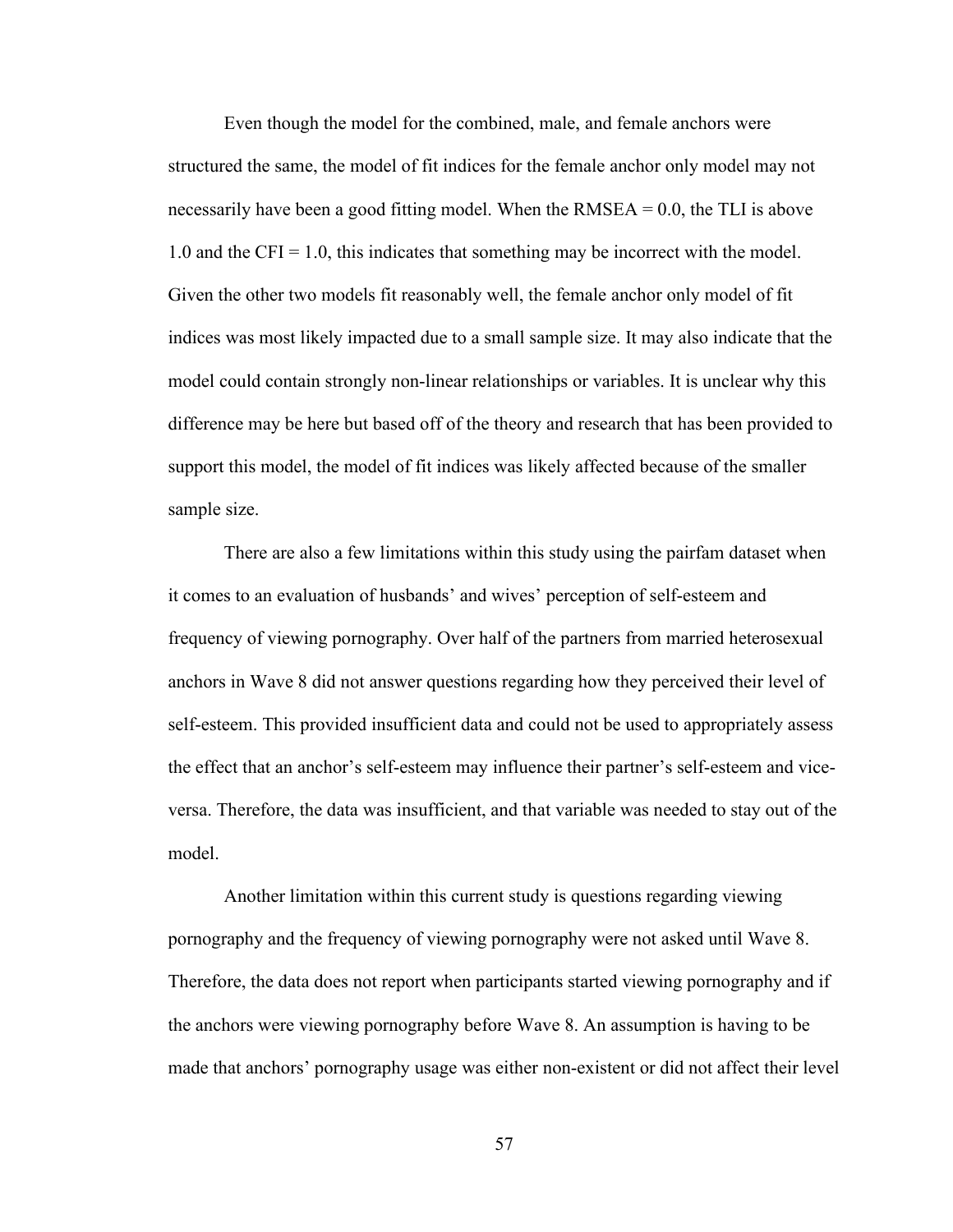of self-esteem, or relationship satisfaction before Wave 8 in the present sample. Potential implications of knowing when anchors started viewing pornography would allow for a more accurate longitudinal study. This would allow the analysis of this study to examine how perceived levels of self-esteem and relationship satisfaction were before the anchors started viewing pornography and compare it to future waves.

All of the measures for the study variables are self-reported, which introduces the potential for bias if respondents are not inclined to reveal their true pornography usage. Measures regarding self-esteem and relationship satisfaction were self-reported measures as well. Participants in the pairfam dataset may have self-indicated that they perceive their self-esteem and relationship satisfaction to be high, when in reality, a more thorough standardized scale to measure those variables may have revealed otherwise.

The definition of pornography given in the pairfam data was simply regulated to, "Pornography includes any display whose main goal is to depict persons engaging in sexual activities." This description given in the pairfam data is focused on description of imagery. Most research on pornography has operationalized pornography as the intent of viewing sexually explicit material used or intended to increase personal sexual arousal (Maddox et al., 2011). Sexually explicit materials can include images of nudity which often portray a consensus of pornography because viewing images of exposed bodies verifies to many the image's explicitness (Thauvette, 2012). To some, the images of nudity may not classify as pornography because it is not intended to or is creating any personal sexual arousal. For many, pornography can also be any material containing explicit exposure/descriptions of the genitals and provide clear and explicit sexual acts, such as vaginal intercourse, anal intercourse, oral sex, or masturbation (Hesse  $\&$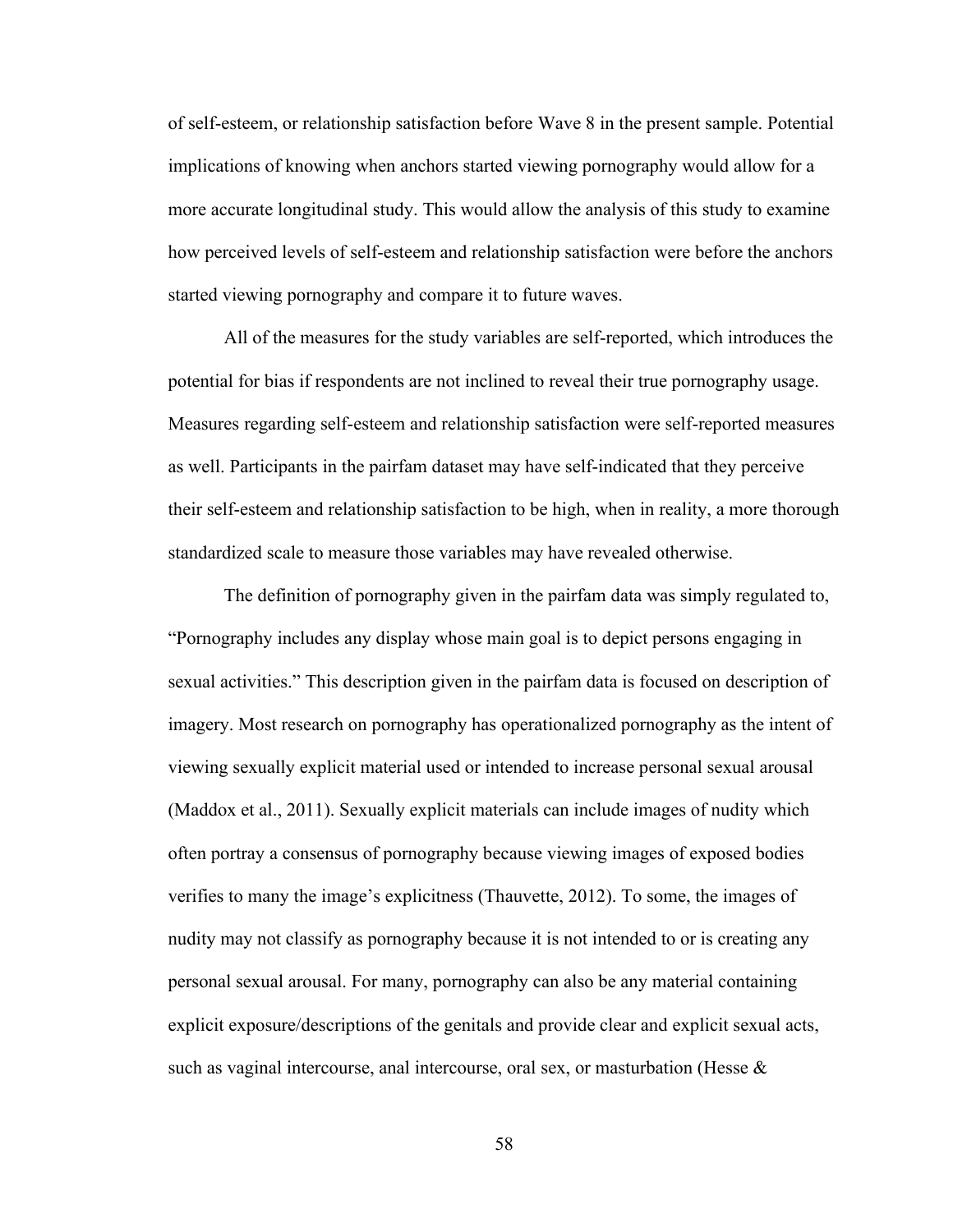Pedersen, 2017). Being able to create a definitive term of what pornography is, description and intent of pornography being viewed, has been an issue and continues to be a common critique and limitation for pornography studies (Kohut et al., 2019; Manning, 2006), and for this current study.

### **Implications**

These limitations notwithstanding, the current study has contributed to the literature on pornography use and romantic relationship satisfaction in several important ways. This current study aimed to examine the relationship between husbands' and wives' perceptions of self-esteem and relationship satisfaction as mediated through the frequency of viewing pornography at the individual and dyadic level. By using the three longitudinal structural equation models, the responses given by the male and female anchors and their partners in the pairfam data has furthered the research examining the relationship between an individual and their partner on how they each perceive their level of self-esteem, frequency of viewing pornography, and relationship satisfaction.

**Research implications.** The utilization of the pairfam dataset extends the existing literature when examining the effects that pornography has on relationship satisfaction and using dyadic data. The longitudinal nature of the pairfam dataset allowed for analysis of how the anchor's assessment of relationship satisfaction was impacted by the perception of their self-esteem with the mediating factor of viewing pornography. Wave 8 (collected in 2015/16), Wave 9 (collected in 2016/17), and Wave 10 (collected in 2017/18) were used in this study and allowed for a longitudinal analysis to see how the temporal ordering between study variables may impact each other. This study was able to expand upon previous research by including additional or more detailed questions in the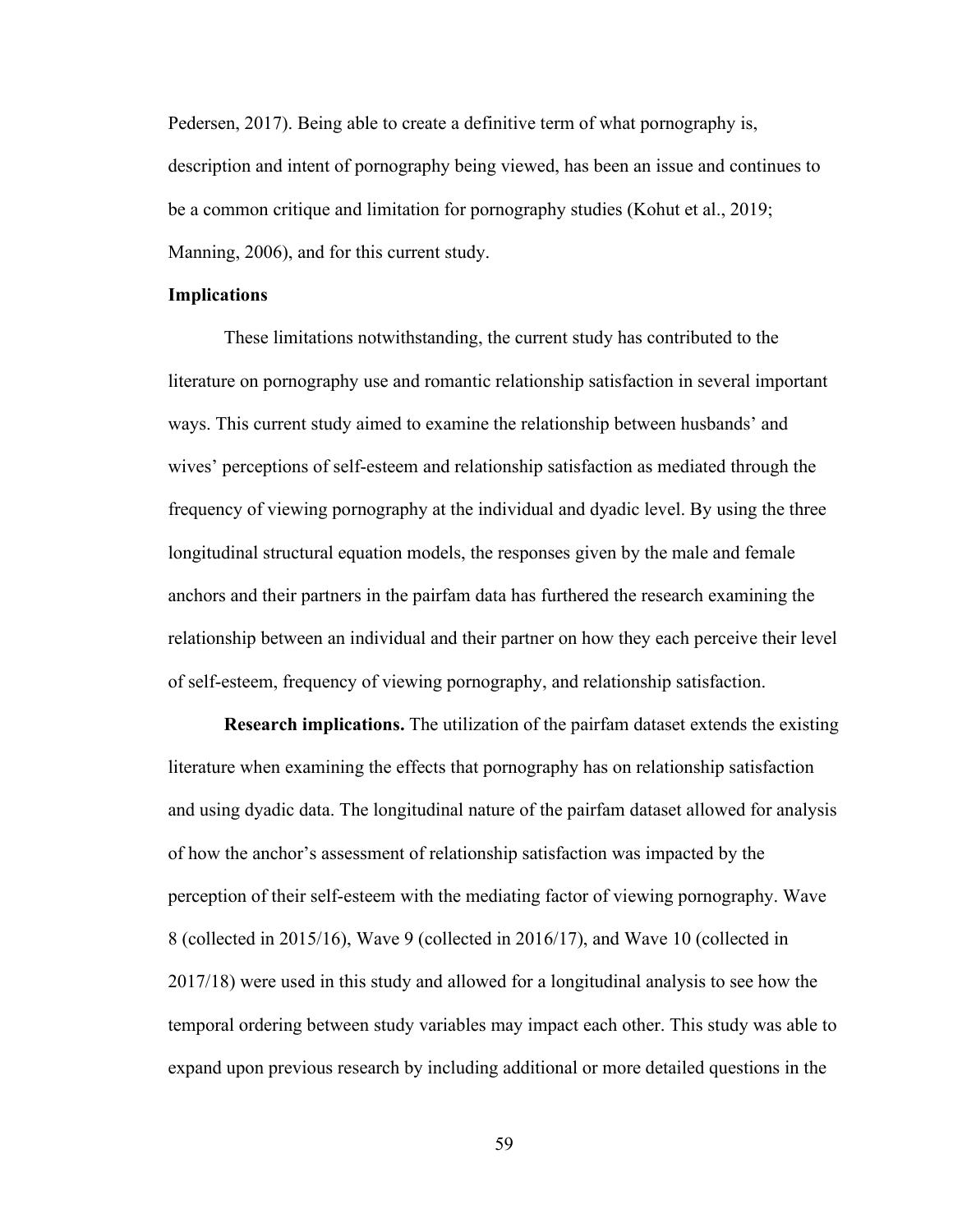analysis. The pairfam dataset furthers the work of studies on pornography by not only asking questions about if an individual has viewed pornography but includes questions about how frequently pornography is being viewed in solitary or as a couple.

**Theoretical implications.** While the three analytical models for this study accounted for variations of self-esteem and relationship satisfaction, the VSA model provided the explanatory insight into the interactive processes that couples employ regularly. All three analytical models of this study discussed the impact that self-esteem has on relationship satisfaction when it is mediated through the frequency of pornography viewership. The interactive processes between self-esteem and relationship satisfaction are an excellent example of how adaptive processes are illustrating the potential changes in marital satisfaction.

For instance, the research for this current study found that husbands' and wives' evaluation of self-esteem was significantly associated with their own and their partners assessment of relationship satisfaction. When the VSA model is applied to this finding, it can help explain how self-esteem for one spouse may influence the level of relationship satisfaction for themselves and for their partner. The VSA model proposes that as an individual's level of self-esteem interacts with the constant flow of adaptive processes, potential stressors, and any preexisting enduring vulnerabilities, it can influence a new level of relationship satisfaction. It can be then be assumed that these interactive processes could influence a change in marital satisfaction or marital dissolution based on the theoretical structure of the VSA model and the association between self-esteem and relationship satisfaction.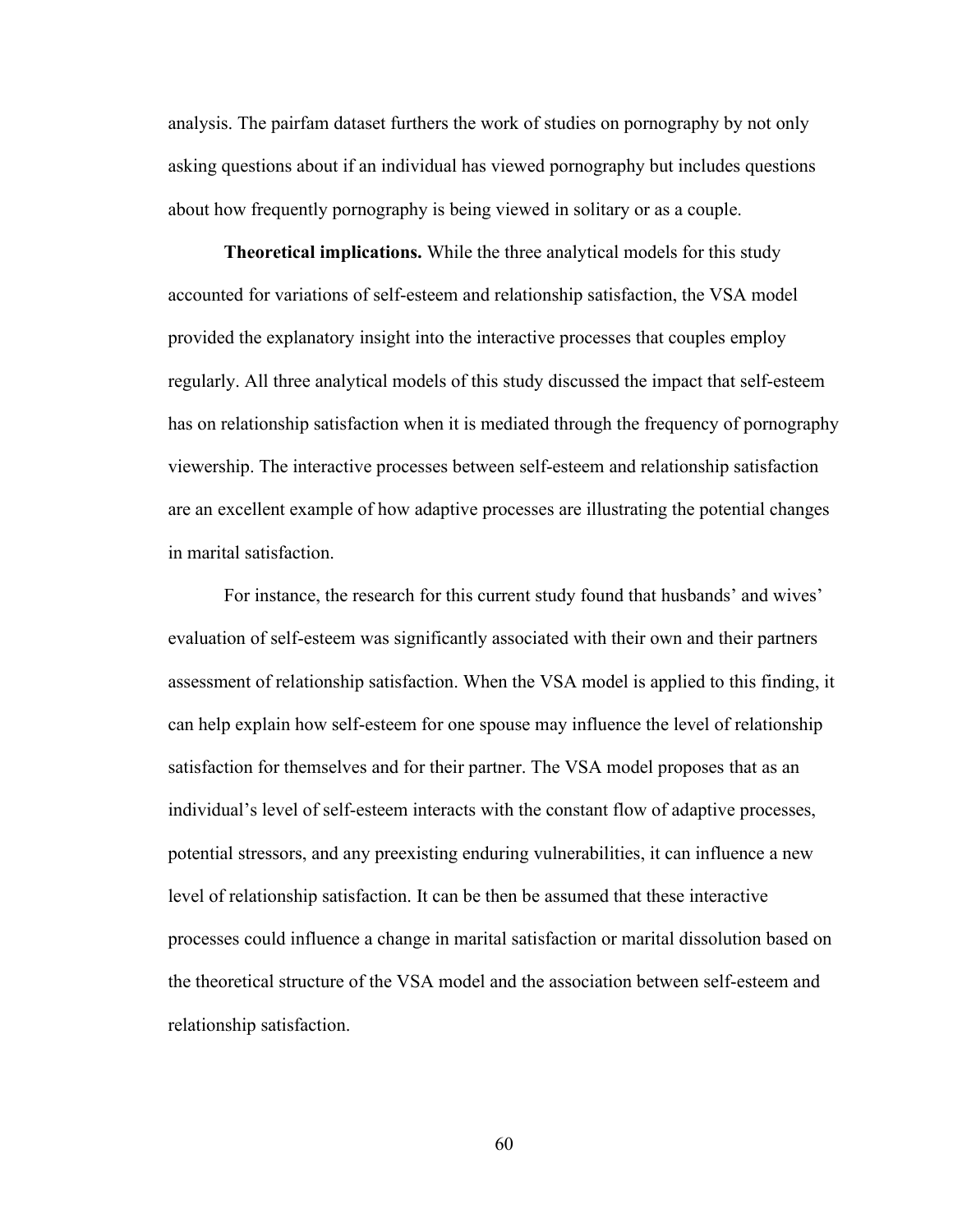**Relationship education implications.** The results from this study add to the existing literature on the effects that self-esteem may have on relationship satisfaction. Previous research on self-esteem has been shown to have an important influence on relationship satisfaction, health, and other important life outcomes (Orth et al., 2012). Relationship educators can apply the findings within this study to discuss self-esteem and relationship satisfaction with their clients. For instance, as the data from the male and female anchor combined model suggests, to increase partner relationship satisfaction, that as self-esteem increases so does viewing pornography as a couple, which in turn increases partner satisfaction. As the female anchors from this current study reported higher levels of self-esteem, it was associated with a higher frequency of viewing pornography together with their partner. Relationship educators can use this finding to illustrate the potential connection that self-esteem may have on the frequency of viewing pornography with a partner and the potential impact it might have on relationship satisfaction. These findings, along with previous empirical research have already indicated that viewing pornography with a partner can help assist in sexual and relationship satisfaction (Maddox et al., 2011; Manning, 2006) and relationship educators can use this information to help strengthen couple relationships.

Relationship educators will need to keep in mind that, from the results of this study, the female participants who were viewing pornography frequently as an individual had their partners indicate lower levels of relationship satisfaction. This association is not casual but important to remember for relationship educators because research suggests that couples who mutually view pornography together experience higher dedication to the relationship and sexual satisfaction than did solitary consumers (Maddox et al., 2011).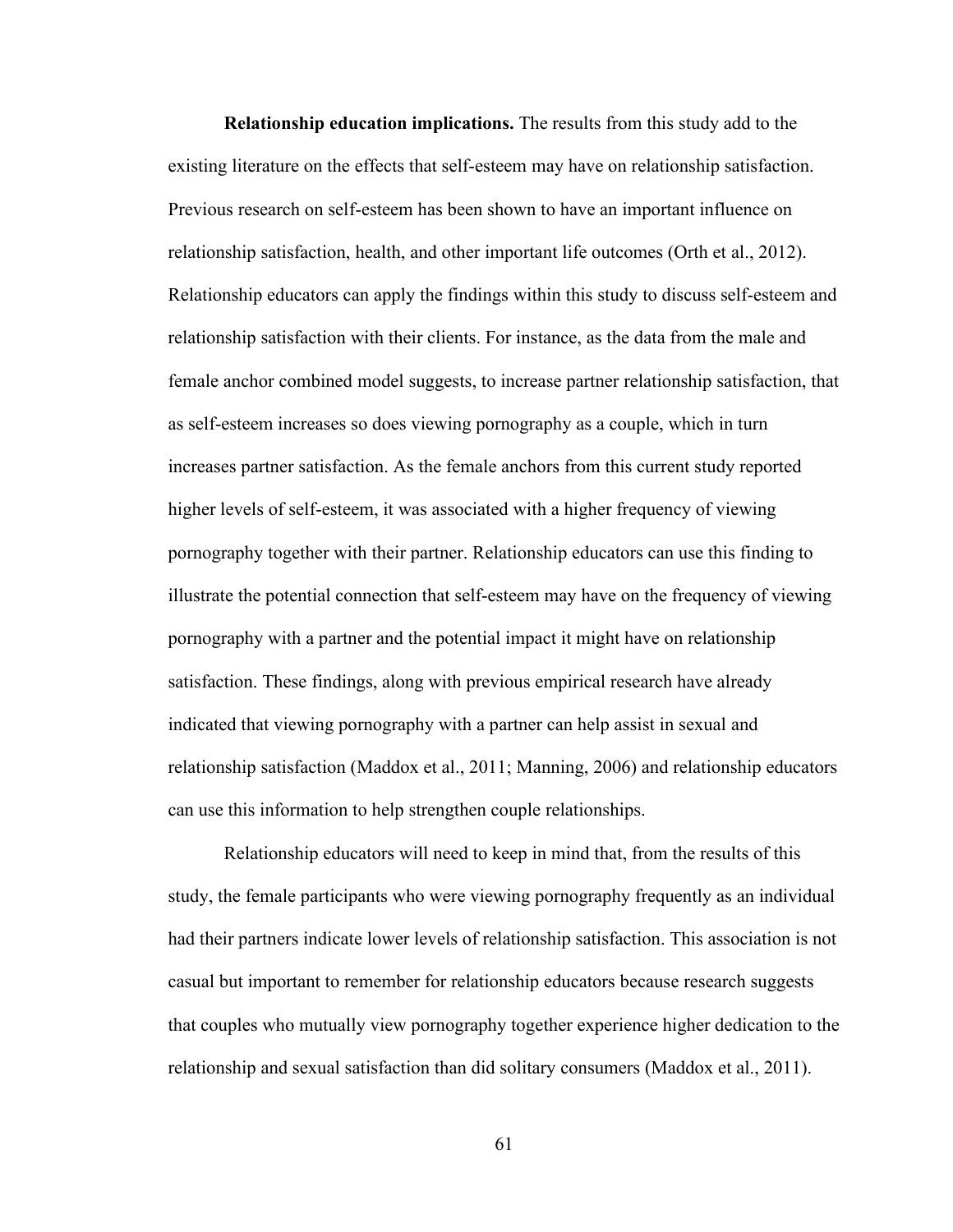Lastly, male's frequency of viewing pornography with their partner was associated with an increase in relationship satisfaction for their partner. Relationship educators can then recall previous empirical findings that indicate how viewing pornography has been reported to assist in sexual and relationship satisfaction (Maddox et al., 2011; Manning, 2006), increase sexual excitement, and expand one's sexual expertise by introducing novel ideas (Olmstead et al., 2012; Weinberg et al., 2010). Overall, relationship educators should remember and be mindful of the potential role that moral incongruence may have on individuals and relationships when it is associated with viewing pornography and relationship outcomes (Grubbs & Perry, 2019). It is important to remember that how an individual perceives viewing pornography (positively or negatively) may impact how it affects relationship outcomes. The morally charged nature of the topic of pornography should not be ignored and relationship educators should keep the concept of moral incongruence in mind because it may provide the necessary information needed for relationship educators to assess if they should, or should not, recommend any of these suggestions to enhance relationship satisfaction through viewing pornography (Grubbs & Perry, 2019).

## **Future Directions**

The current study is not a nationally representative sample of the United States. It was able to use the pairfam data to examine how the relationships between husbands' and wives' perceptions of self-esteem and relationship satisfaction was mediated through the frequency of viewing pornography at the individual and dyadic level but with a nationally represented German population. Doran and Price (2014) have also recognized that further studies about viewing pornography are needed to be replicated with a nationally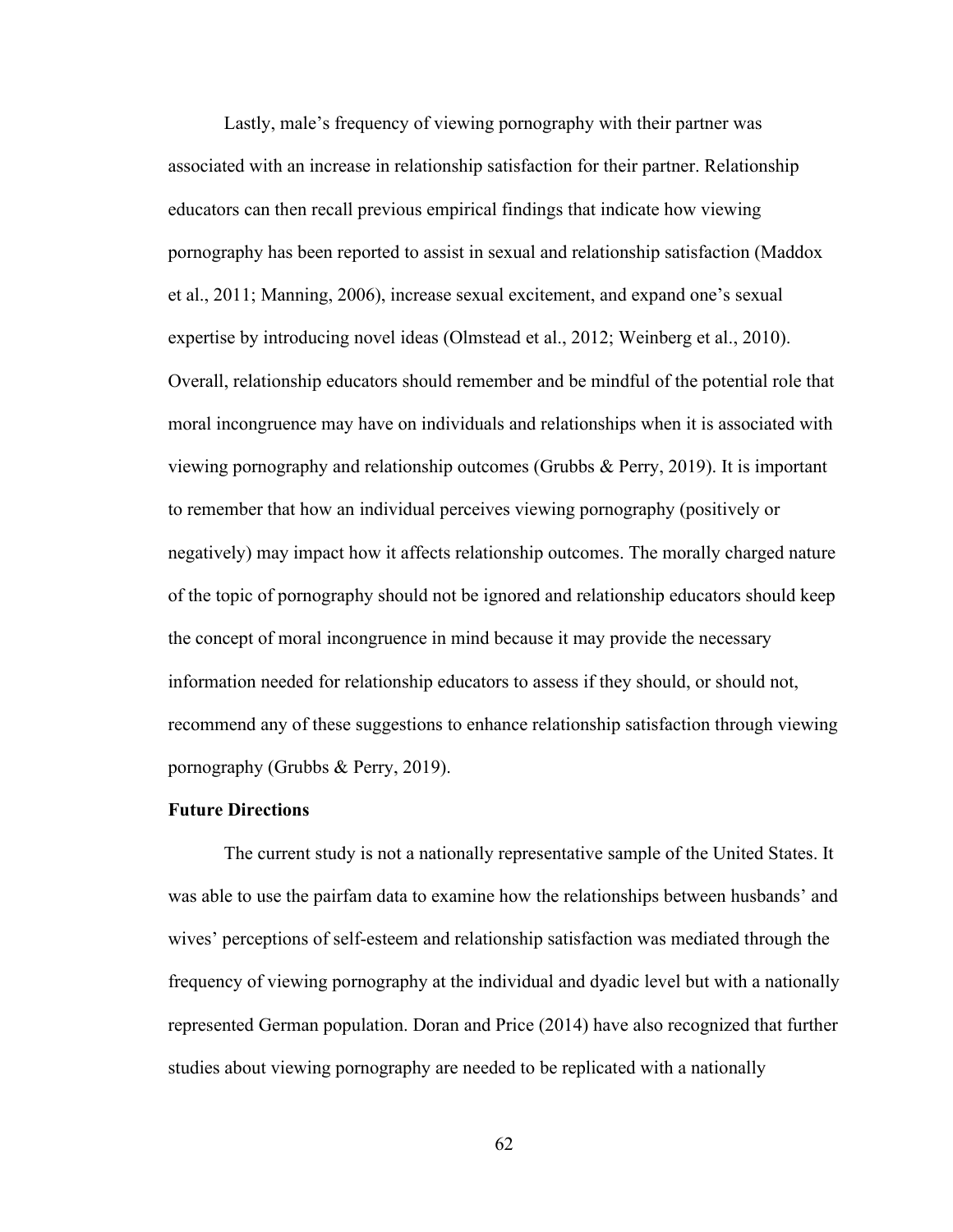representative dataset for the United States. Being able to conduct this same research but with a representative sample of the United States would further the research on pornography by utilizing comparative studies and for creating greater generalizability of results.

Another future direction this current study could follow is what was previously stated as a limitation regarding the definition of pornography. The definition used in the pairfam data was simple and focused on the intent of the viewer; thus, creating some potential ambiguity for participants on the content of the material they are determining as pornography. This means that gathering descriptions of the pornographic material being viewed, and the intent of the viewer, is needed to research what pornography is and its potential ensuing effects. Special attention will also need to be made for the diverse terms of pornography listed by future participants and the differences in terminology will need to be acknowledged (Kohut et al., 2019). Pornography in this study was also only measured by asking participants if they have viewed and how frequently they view pornography. No attempt was made to identify what form of pornography was being viewed and why it was being viewed.

Future attempts at defining and researching pornography could include aspects if moral incongruence is occurring for the viewer because moral incongruence might be an important variable for individuals and their interpretation of pornography (Grubbs  $\&$ Perry, 2019). It would also be intriguing to know if the anchor's spouse knew their partner was watching pornography and if that would impact future studies. Significantly more correlations could be explored through that data and used to analyze how that may have impacted both the anchor and partner's level of satisfaction within the relationship.

63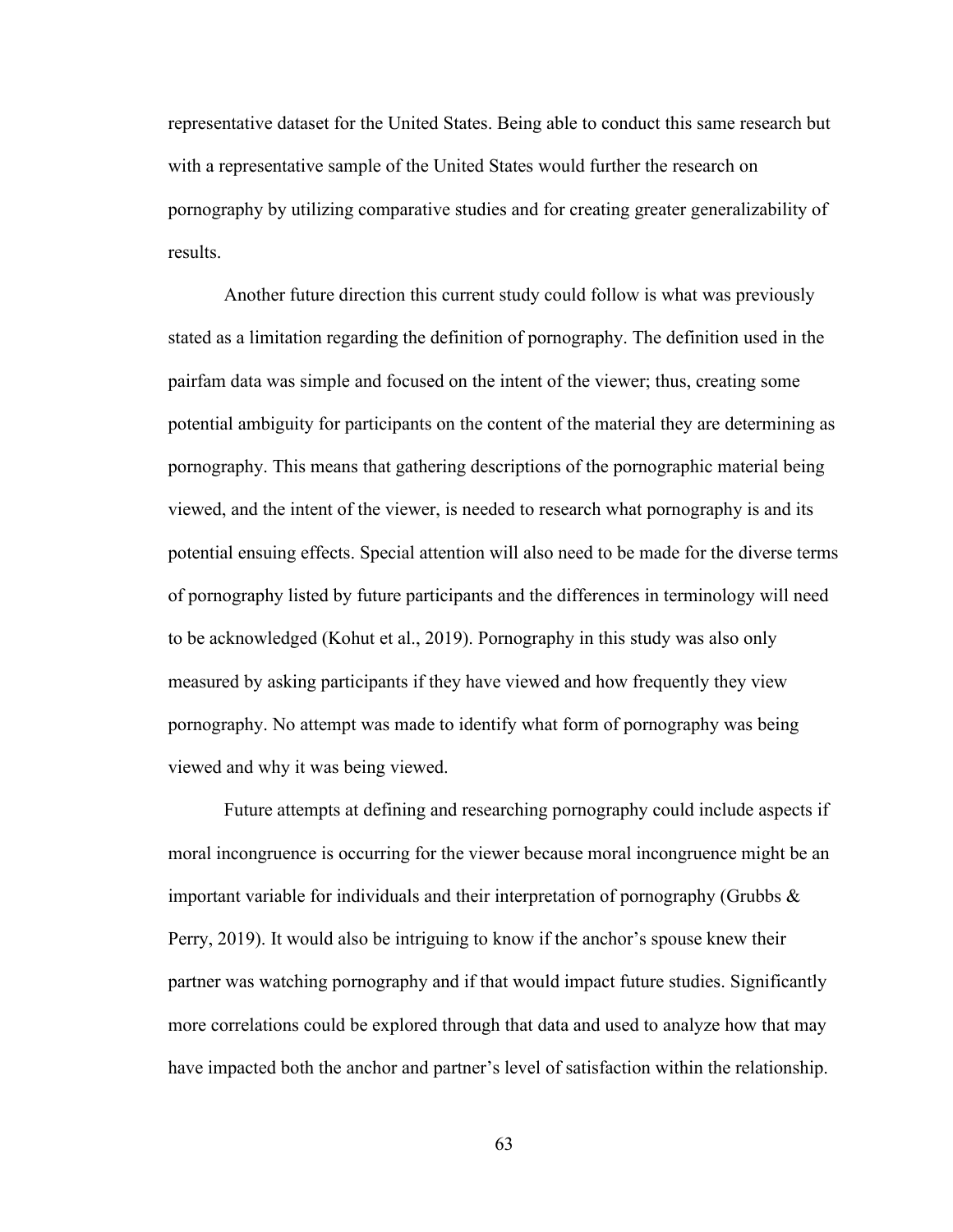Future studies could lean on other theoretical work to explore the associations between self-esteem and relationship satisfaction with viewing pornography being the mediating factor. Yucel and Gassanov (2010) used the interpersonal exchange model of sexual satisfaction as a theoretical framework for their analysis of infidelity, pornography consumption, and marital satisfaction. The interpersonal exchange model of sexual satisfaction emphasizes the rewards and costs of sexual relationships and how that may have a reciprocal effect on relationships and sexual satisfaction (Yucel & Gassanov, 2010).

#### **Conclusion**

The current study aimed to examine the relationship between husbands' and wives' perceptions of self-esteem and relationship satisfaction as mediated through the frequency of pornography viewership at the individual and dyadic level. Using the vulnerability-stress-adaption model, this study utilized the pairfam dataset which is a nationally representative German sample. Data from 369 participants were analyzed using three structural equation models; a combined male and female anchor model, a male only anchor model, and a female only anchor model. This current study found that from the combined male and female anchor model, and the male anchor model, that males' and females' self-esteem was significantly related to higher levels of relationship satisfaction for themselves and for their partner. Males frequency of viewing pornography with their partner was associated with an increase in relationship satisfaction for their partner. Frequency of individually viewing pornography for females was found to be associated with a decrease in relationship satisfaction for their partner. The male and female combined model, and the female anchor model revealed that female

64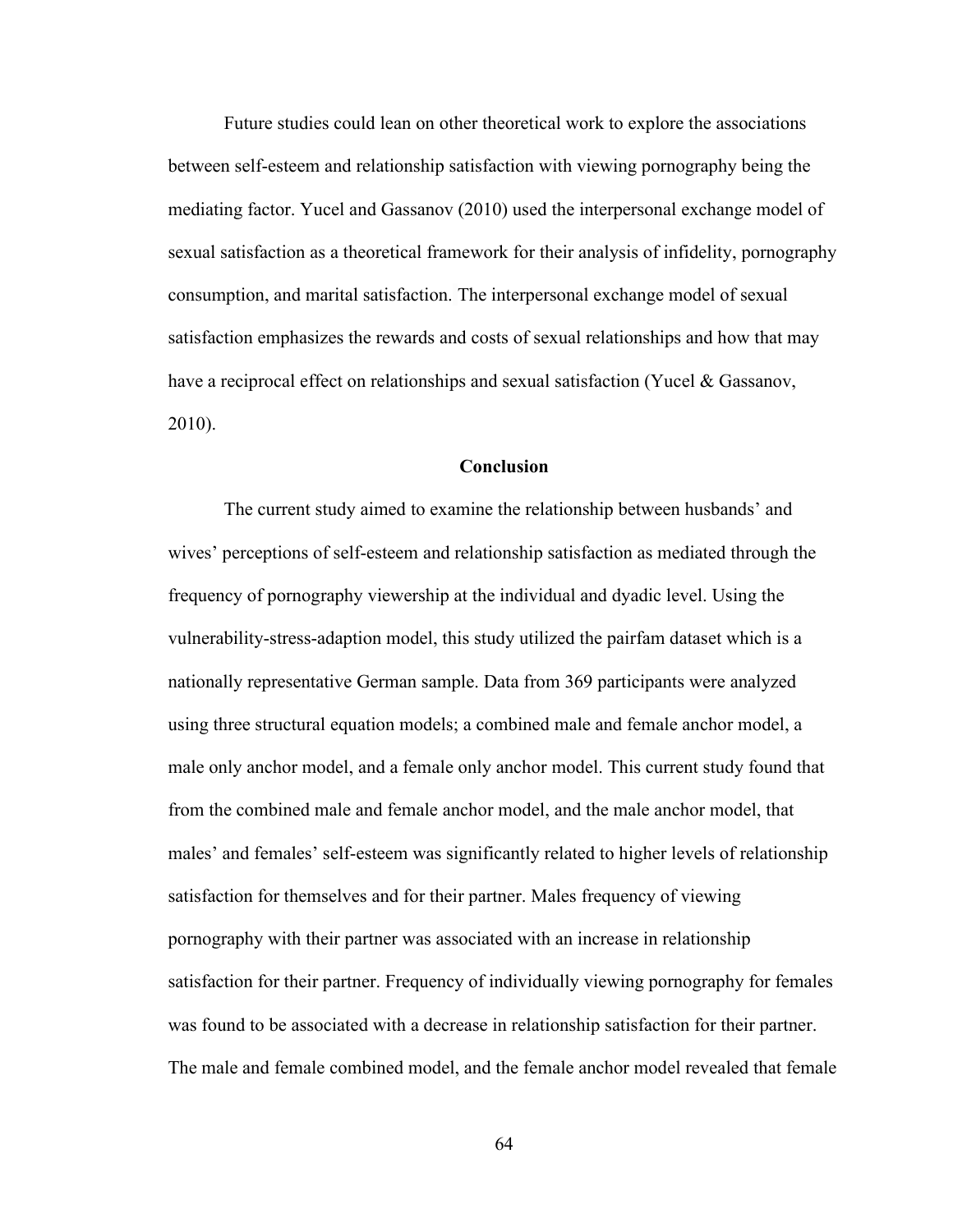self-esteem was associated with higher frequency of viewing pornography together with their partner. Overall, varying definitions of what pornography may be, the perceptions of pornography being viewed in the relationship, and the impact it has on couple relationships were explored.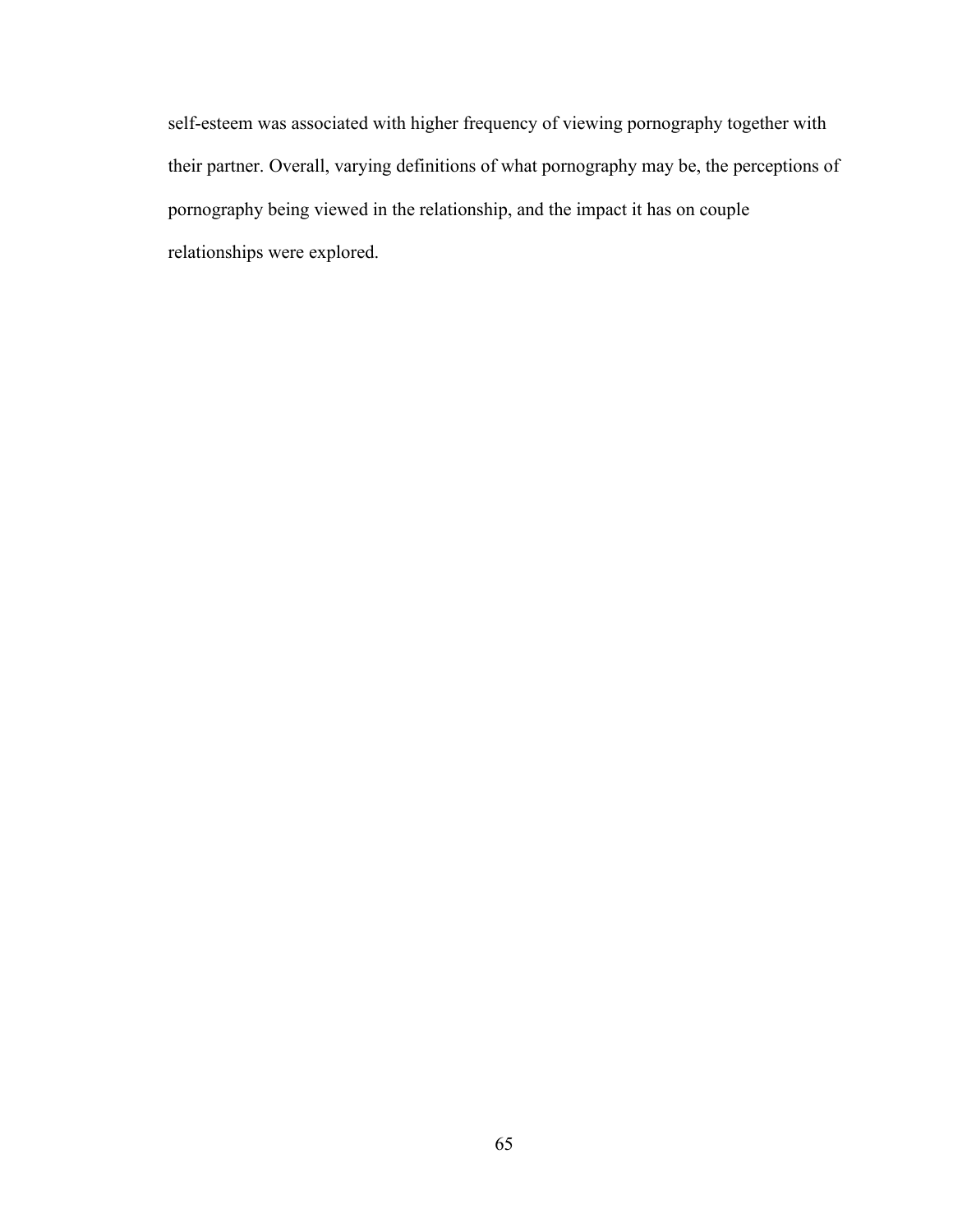| Self-esteem                           |               |
|---------------------------------------|---------------|
| Sometimes I believe I am worthless.   | 1: Not at all |
|                                       | 2:            |
|                                       | 3:            |
|                                       | 4:            |
|                                       | 5: Absolutely |
| I like myself just the way I am.      | 1: Not at all |
|                                       | 2:            |
|                                       | 3:            |
|                                       | 4:            |
|                                       | 5: Absolutely |
| All in all, I am pleased with myself. | 1: Not at all |
|                                       | 2:            |
|                                       | 3:            |
|                                       | 4:            |
|                                       | 5: Absolutely |

### APPENDIX A Self-Esteem Measurement Scale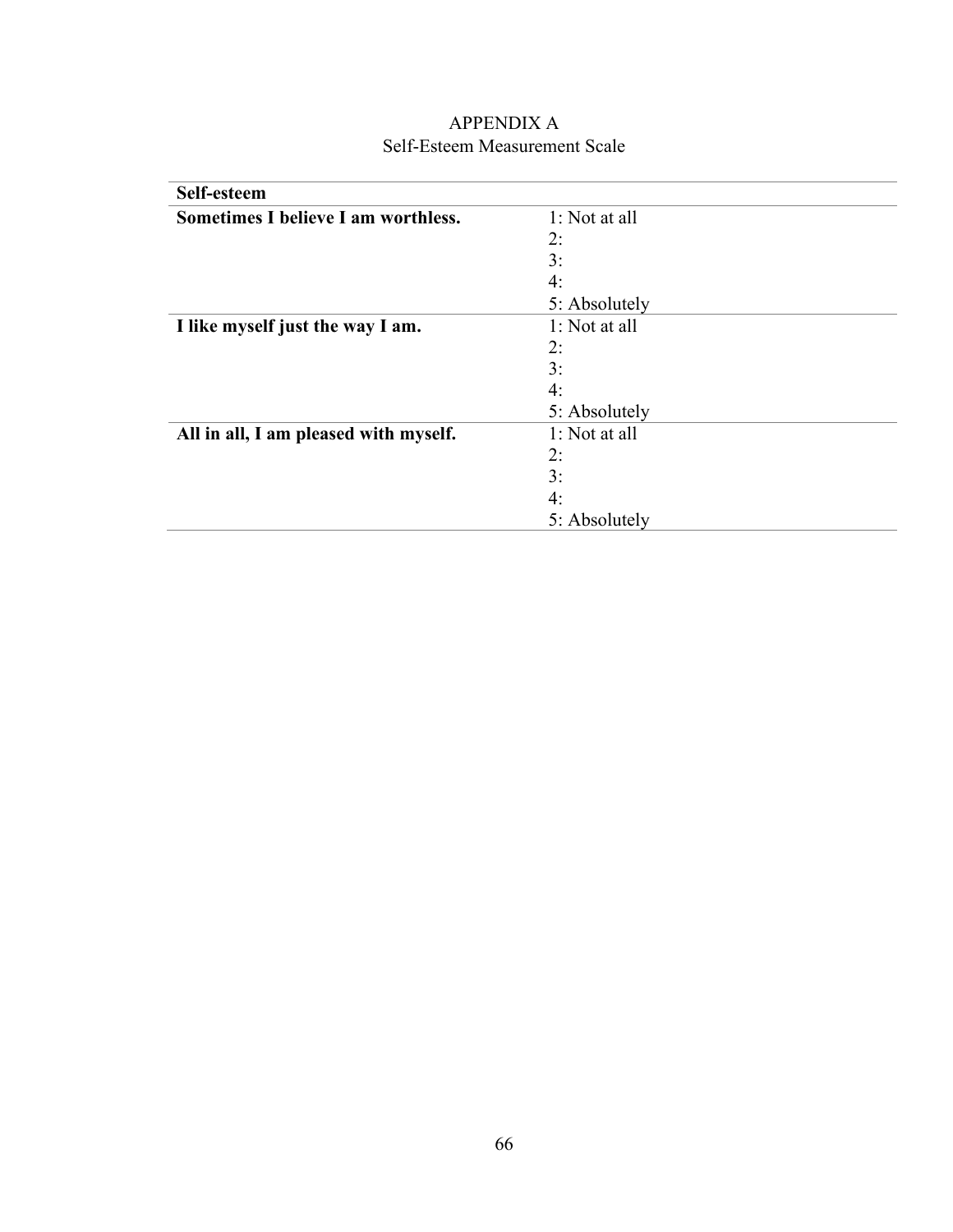## APPENDIX B

# Use of Pornography Measurement Scale

| Use of pornography                                                    |        |
|-----------------------------------------------------------------------|--------|
| Have you watched pornographic films or looked at pornographic         | 1: Yes |
| pictures online, in videos, on television, or on your mobile phone in | 2: No  |
| the past 3 months?                                                    |        |
| Pornography includes any display whose main goal is to depict         |        |
| persons engaging in sexual activities.                                |        |
|                                                                       |        |

| Frequency of pornography use                               |                               |  |
|------------------------------------------------------------|-------------------------------|--|
| How often have you watched pornographic films or looked at | 1: Once per month or less     |  |
|                                                            | $2: 2-3$ times per month      |  |
| pornographic pictures in the past 3 months?                | 3: Once per week              |  |
|                                                            | 4: 2-3 times per week         |  |
|                                                            | 5: More than 3 times per week |  |
|                                                            | 6: Daily                      |  |
|                                                            |                               |  |

| Pornography use with partner             |                                     |  |
|------------------------------------------|-------------------------------------|--|
| How often have you watched pornographic  | 1: Always together with my partner  |  |
|                                          | 2: Predominantly with my partner    |  |
| films or looked at pornographic pictures | 3: Approximately 50/50              |  |
|                                          | 4: Predominantly without my partner |  |
| together with your partner in the past 3 | 5: Always without my partner        |  |
| months?                                  |                                     |  |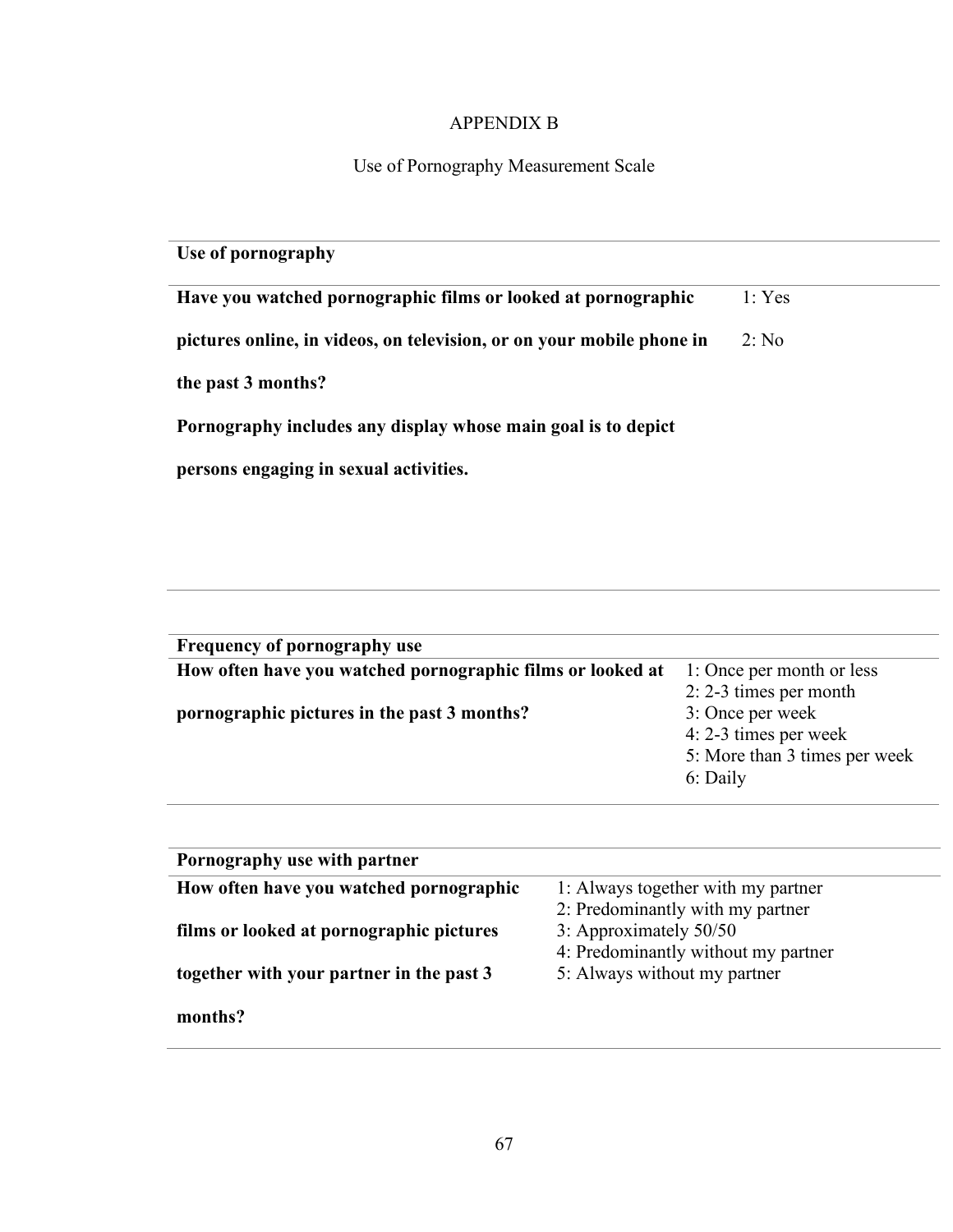### APPENDIX C

# Relationship Satisfaction Measurement Scale

| Respondents satisfaction with relationship  |                      |
|---------------------------------------------|----------------------|
| All in all, how satisfied are you with your | 0: Very dissatisfied |
|                                             | 1:                   |
| relationship?                               | 2:                   |
|                                             | 3:                   |
|                                             | 4:                   |
|                                             | 5:                   |
|                                             | 6:                   |
|                                             | 7:                   |
|                                             | 8:                   |
|                                             | 9:                   |
|                                             | 10: Very Satisfied   |

# **Respondents partner's satisfaction with relationship/perceived**

| What do you think: how satisfied is [name of | 0: Very dissatisfied |  |
|----------------------------------------------|----------------------|--|
|                                              | 1:                   |  |
| current partner] with your relationship?     | 2:                   |  |
|                                              | 3:                   |  |
|                                              | 4:                   |  |
|                                              | 5:                   |  |
|                                              | 6:                   |  |
|                                              | 7:                   |  |
|                                              | 8:                   |  |
|                                              | 9:                   |  |
|                                              | 10: Very Satisfied   |  |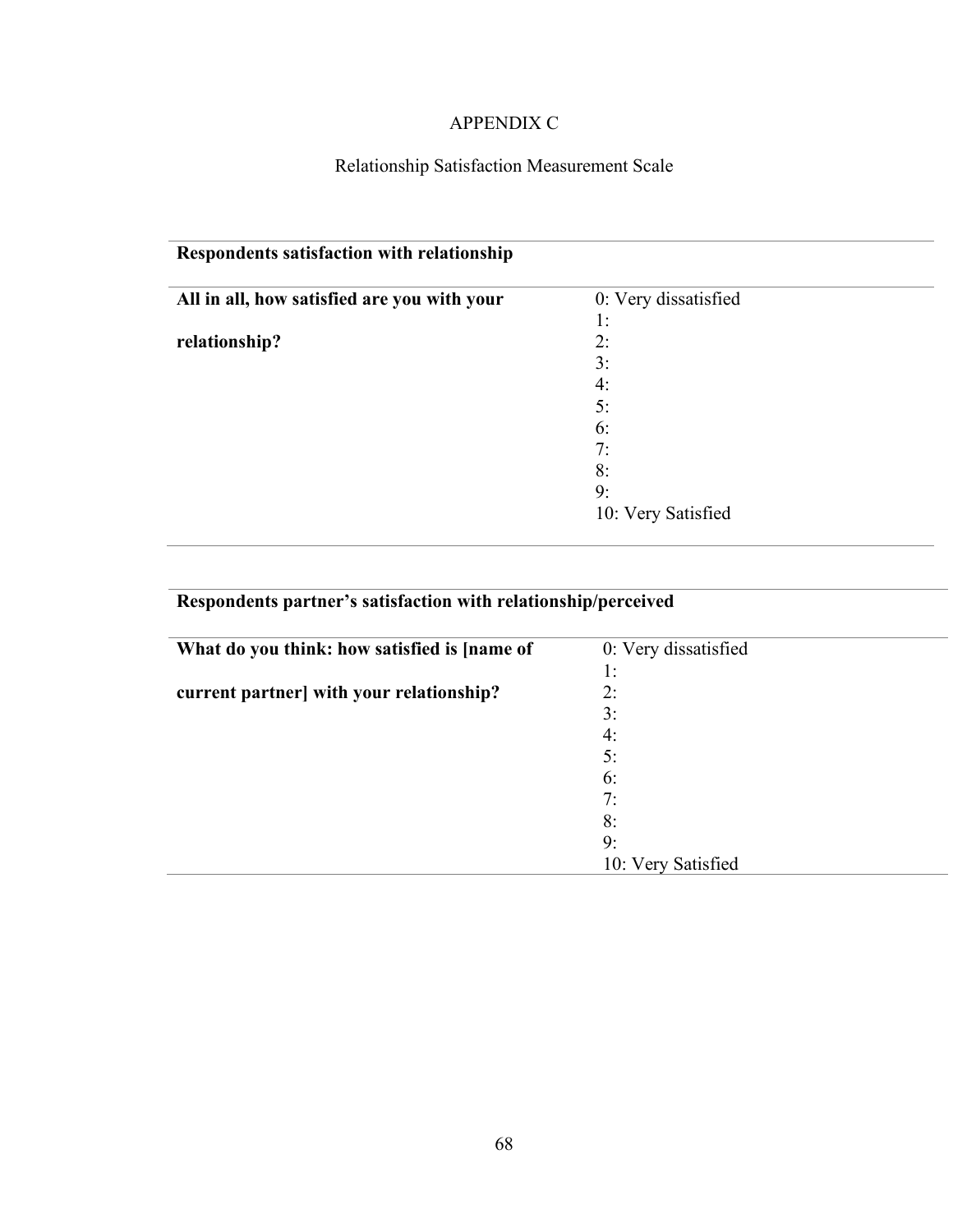#### REFERENCES:

Albright, J. (2008). Sex in America online: An exploration of sex, marital status, and sexual identity in internet sex seeking and its impacts. *The Journal of Sex Research, 45*(2), 175-186. doi: 10.1080/00224490801987481

Arbuckle, J. L. (2014). Amos (version 23.0)[computer program]. *Chicago: IBM SpSS*.

Bridges, A. J., Bergner, R. M., & Hesson-McInnis, M. (2003). Romantic partners use of pornography: Its significance for women. *Journal of Sex & Marital Therapy, 29*(1), 1–14. doi:10.1080/713847097

- Bridges, A., & Morokoff, P. (2011). Sexual media use and relational satisfaction in heterosexual couples. *Personal Relationships, 18*(4), 562-585. Retrieved from https://doi-org.ezproxy.uky.edu/10.1111/j.1475-6811.2010.01328.x
- Borgogna, N., Lathan, E., & Mitchell, A. (2018). Is women's problematic pornography viewing related to body image or relationship satisfaction? *Sexual Addiction & Compulsivity*, doi:10.1080/10720162.2018.1532360

Bowlby, J. (1969). *Attachment and loss*: Vol. I. Attachment. New York: Basic Books.

Brock, R., & Lawrence, E. (2008). A longitudinal investigation of stress spillover in marriage: Does spousal support adequacy buffer the effects? *Journal of Family Psychology, 22*(1), 11-20. doi:10.1037/0893-3200.22.1.11

Brüderl, Josef, Sonja Drobnič, Karsten Hank, Bernhard Nauck, Franz J. Neyer, Sabine Walper, Philipp Alt, Christiane Bozoyan, Petra Buhr, Christine Finn, Madison Garrett, Henriette Greischel, Nicolai Gröpler, Kristin Hajek, Michel Herzig, Bernadette Huyer-May, Rüdiger Lenke, Lara Minkus, Bettina Müller, Timo Peter, Claudia Schmiedeberg, Philipp Schütze, Nina Schumann, Carolin Thönnissen,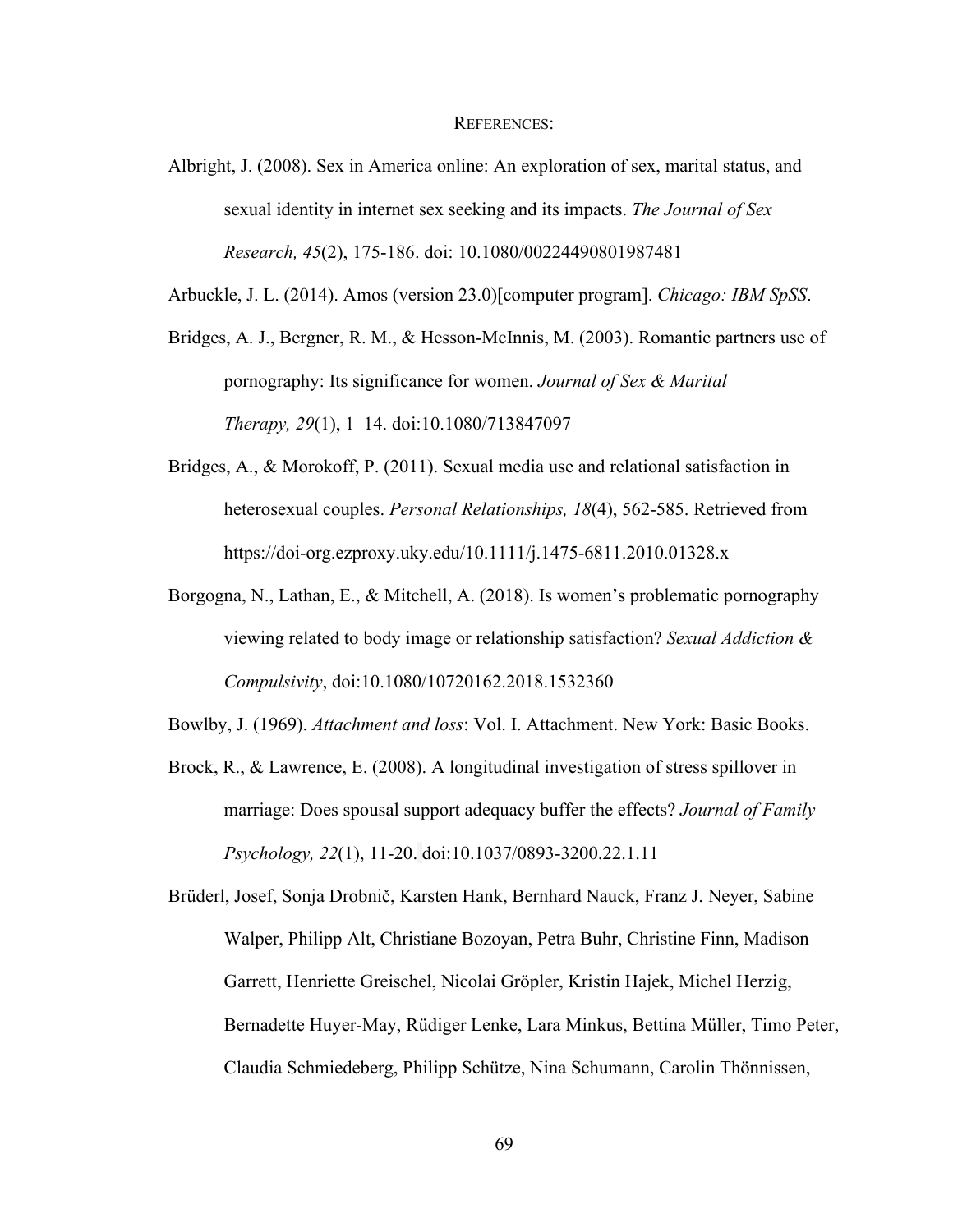Martin Wetzel & Barbara Wilhelm. 2019. The German Family Panel (pairfam). GESIS Data Archive, Cologne. ZA5678 Data file Version 10.0.0, doi:10.4232/pairfam.5678.10.0.0

- Campbell, L., & Kohut, T. (2017). The use and effects of pornography in romantic relationships. *Current Opinion in Psychology, 13,* 6-10. doi:10.1016/j.copsyc.2016.03.004
- Carmines, E. G., & McIver, J. P. (1981). Analyzing models with unobserved variables: Analysis of covariance structures. In G. W. Bohmstedt & E. F. Borgatta (Eds.), *Social measurement* (pp. 65–115). Beverly Hills, CA: Sage
- Carroll, J. S., Padilla-Walker, L. M., Nelson, L. J., Olson, C. D., McNamara Barry, C., & Madsen, S. D. (2008). Generation XXX: Pornography acceptance and use among emerging adults. *Journal of Adolescent Research, 23*(1), 6-30. doi: 10.1177/0743558407306348
- Ciclitira, K. (2002). Researching pornography and sexual bodies. *The Psychologist, 15*(4), 191–194. Retrieved from

http://www.thepsychologist.org.uk/archive/archive\_home.cfm?volumeID=15&edi tionID=79&ArticleID=389

- Clark, C., & Wiederman, M. (2000). Gender and reactions to a hypothetical relationship partner's masturbation and use of sexually explicit media. *The Journal of Sex Research, 37*(2), 133-141. doi: 10.1080/00224490009552030
- Cooper, A., Morahan‐Martin, J., Mathy, R. M., & Maheu, M. (2002). Toward an increased understanding of user demographics in online sexual activities. *Journal of Sex & Marital Therapy, 28*(2), 105–129. doi:10.1080/00926230252851861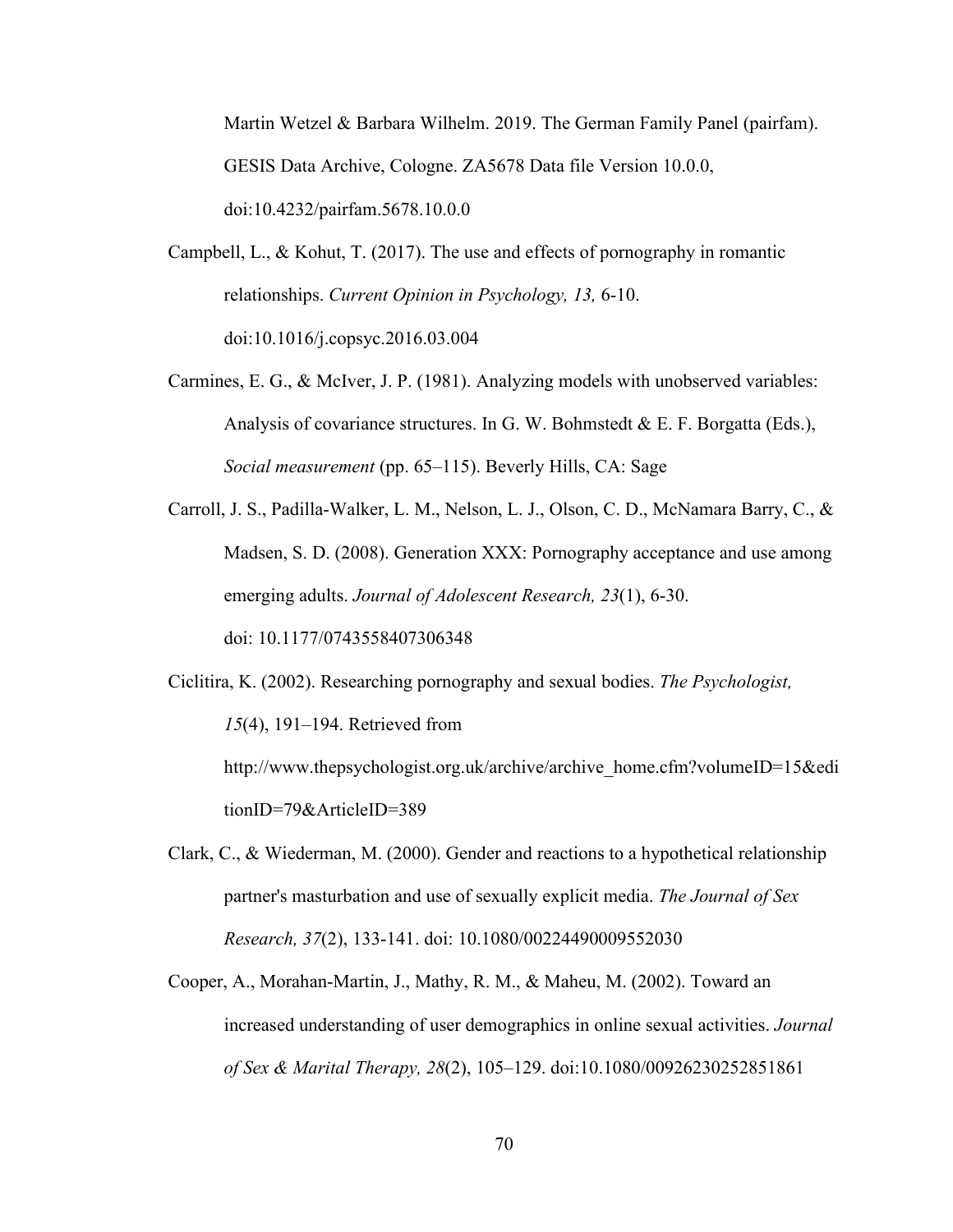Cooley, C. H. (1956). *Human nature and the social order.* New York: Free Press.

- Cottle, C., Searles, P., Berger, R., & Pierce, B. (1989). Conflicting ideologies and the politics of pornography. *Gender & Society, 3*(3), 303-333. doi: 10.1177/089124389003003002
- Daneback, K., Træen, B., & Månsson, S. A. (2009). Use of pornography in a random sample of Norwegian heterosexual couples. *Archives of Sexual Behavior, 38*(5), 746–753. doi:10.1007/s10508-008-9314-4
- Doran, K., & Price, J. (2014). Pornography and marriage. *Journal of Family and Economic Issues, 35*(4)*,* 489–498. doi:10.1007/s10834-014-9391-6
- Enders, C. K. (2001). The impact of nonnormality on full information maximumlikelihood estimation for structural equation models with missing data. *Psychological methods*, *6*(4), 352. doi:10.1037/1082-989X.6.4.352
- Fitzpatrick, J., Gareau, A., Lafontaine, M. F., & Gaudreau, P. (2016). How to use the actor-partner interdependence model (APIM) to estimate different dyadic patterns in mplus: a step-by-step tutorial. *The Quantitative Methods for Psychology, 12*(1), 74–86. Retrieved from http://dx.doi.org/10.20982/tqmp.12.1.p074
- Funston, R. (1971). Pornography and politics: The court, the constitution, and the commission. *Western Political Quarterly, 24*(4), 635–652. doi:10.2307/447102
- Griffiths, M. D. (2012). Internet sex addiction: A review of empirical research. *Addiction Research & Theory, 20*(2), 111-124. doi:10.3109/16066359.2011.588351
- Grubbs, J. B., & Perry, S. L. (2019). Moral incongruence and pornography use: A critical review and integration. *The Journal of Sex Research, 56*(1), 29-37. Retrieved from https://doi.org/10.1080/00224499.2018.1427204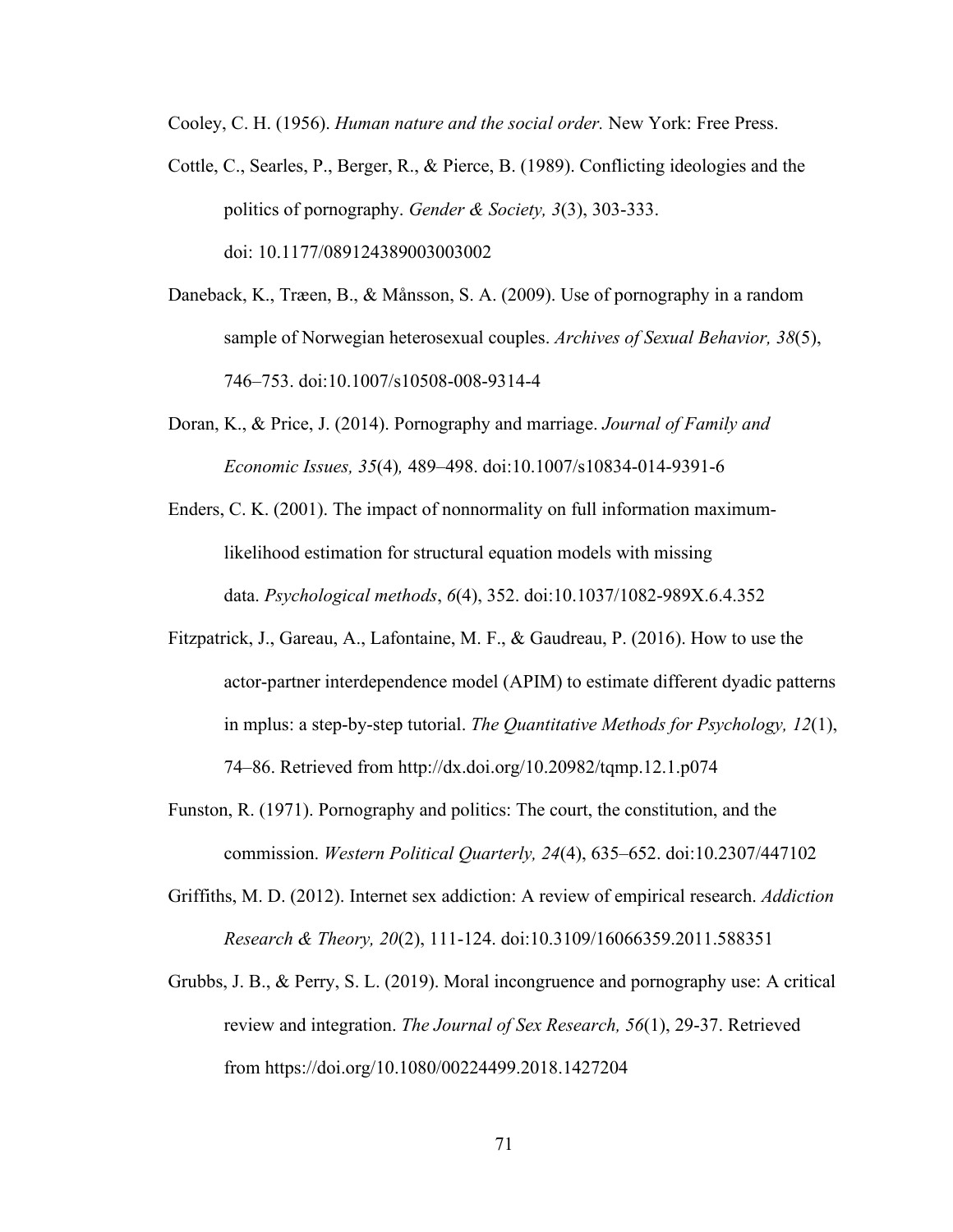- Grubbs, J., Exline, B., Pargament, J., Hook, J., & Carlisle, K. (2015). Transgression as addiction: Religiosity and moral disapproval as predictors of perceived addiction to pornography. *Archives of Sexual Behavior, 44*(1), 125-136. Retrieved from https://doi-org.ezproxy.uky.edu/10.1007/s10508-013-0257-z
- Grubbs, J., Stauner, N., Exline, J., Pargament, K., & Lindberg, M. (2015). Perceived addiction to internet pornography and psychological distress: Examining relationships concurrently and over time*. Psychology of Addictive Behaviors, 29*(4), 1056–1067. doi:10.1037/adb0000114
- Hald, G. M., & Malamuth, N. M. (2008). Self-perceived effects of pornography consumption. *Archives of Sexual Behavior, 37*(4), 614–625. doi:10.1007/s10508- 007-9212-1
- Hald, G., Smolenski, D., & Rosser, B. (2013). Perceived effects of sexually explicit media among men who have sex with men and psychometric properties of the pornography consumption effects scale (PCES). *The Journal of Sexual Medicine, 10*(3), 757-767. doi: 10.1111/j.1743-6109.2012.02988.x
- Hong, Y., Li, X., Mao, R., & Stanton, B. (2006). Internet use among Chinese college students: implications for sex education and HIV prevention. *CyberPsychology & Behavior, 10*(2), 161-169. doi: 10.1089/cpb.2006.9973
- Hesse, C. L., & Pedersen, C. (2017). Porn sex versus real sex: How sexually explicit material shapes our understanding of sexual anatomy, physiology, and behavior. *Sexuality and Culture, 21*(3), 754–775. doi:10.1007/s12119-017-9413-2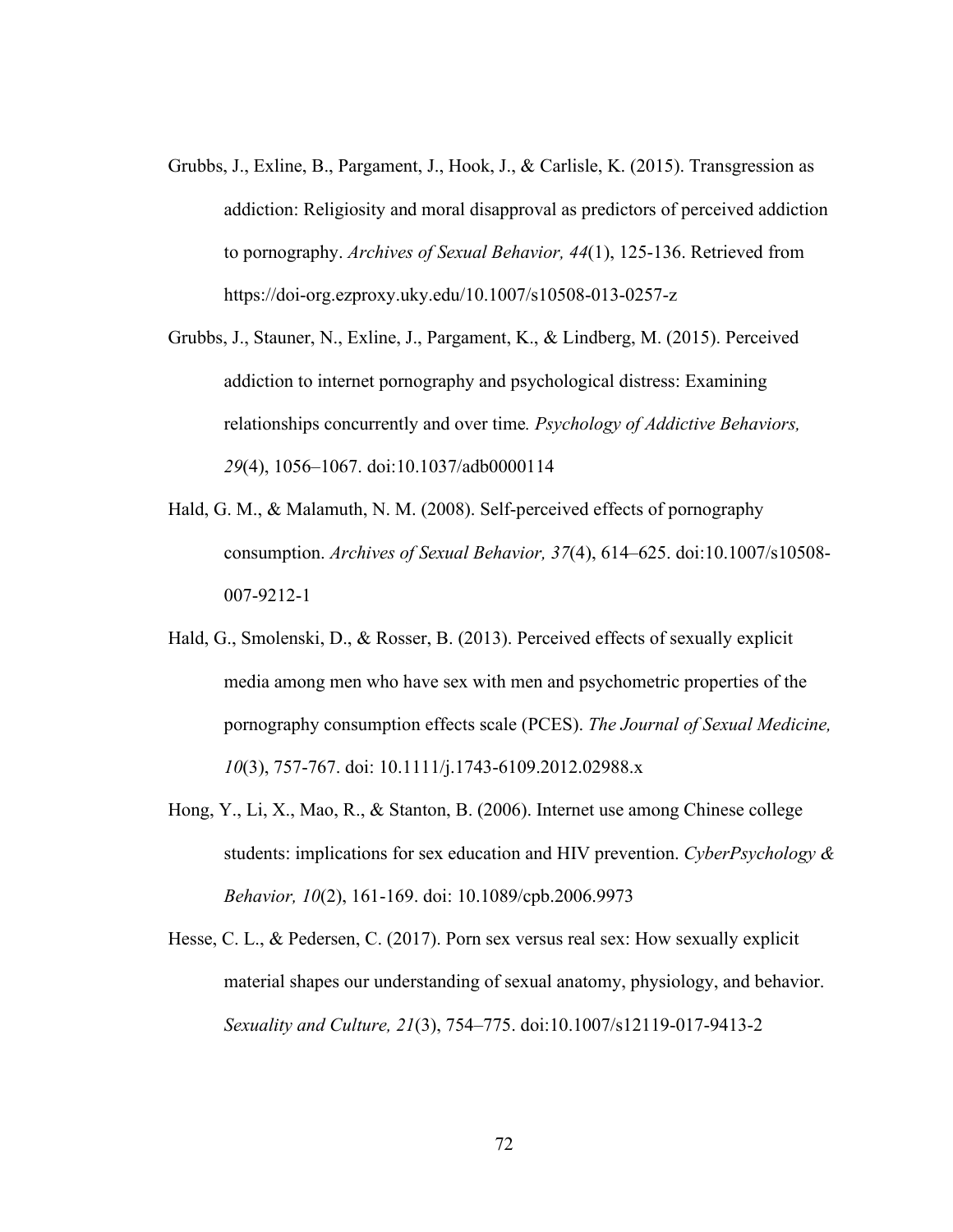- Hill, R. (1949). *Families under stress: Adjustment to the crises of war separation and reunion*. New York, Harper & Brothers [1949].
- Hilton, D. (2013). Pornography addiction a supranormal stimulus considered in the context of neuroplasticity. *Socioaffective Neuroscience & Psychology, 3*(1), 20767. doi:10.3402/snp.v3i0.20767
- Hu, L., & Bentler, P. M. (1999). Cutoff criteria for fit indexes in covariance structure analysis: Conventional criteria versus new alternatives. *Structural Equation Modeling, 6,* 1–55. doi:10.1080/10705519909540118.
- Huinink, J., Brüderl, J., Nauck, B., Walper, S., Castiglioni, L., & Feldhaus, M. (2011). Panel analysis of intimate relationships and family dynamics (pairfam): Conceptual framework and design. ZfF–Zeitschrift für Familienforschung/*Journal of Family Research, 23*(1).
- Karney, B., & Bradbury, T. (1995). The longitudinal course of marital quality and stability: A review of theory, method, and research. *Psychological Bulletin, 118*(1), 3-34. doi:10.1037/0033-2909.118.1.3
- Karney, B. R. (2010). Keeping marriages healthy, and why it's so difficult. *Psychological Science Agenda: Science Briefs.*
- Kenny, D., Kashy, D., & Cook, W. (2006). *Dyadic data analysis* (Methodology in the social sciences). New York: Guilford Press.
- Kinsey, A. C. (1953). *Sexual behavior in the human female*. Bloomington, IN: Indiana University Press.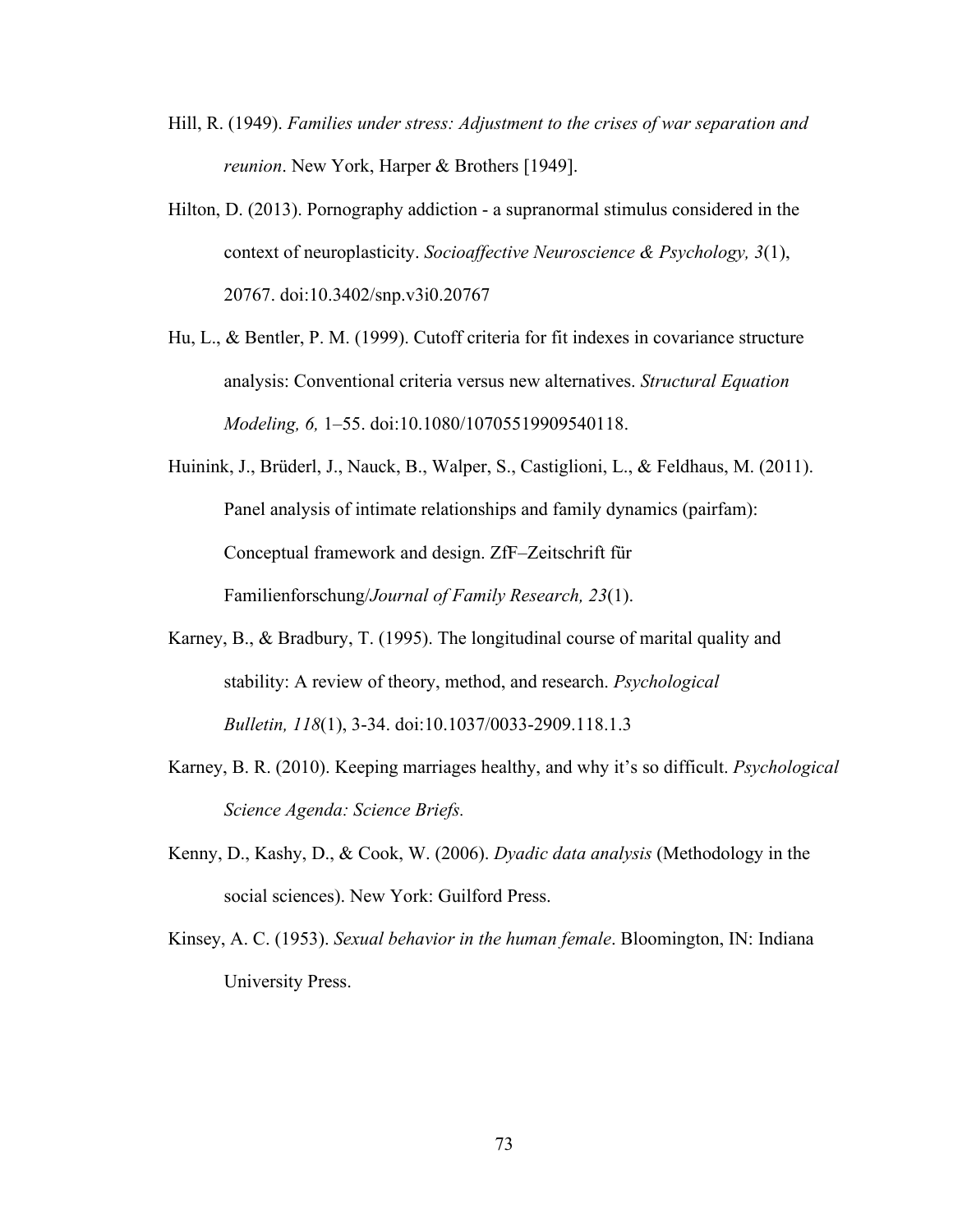- Kohut, T., Balzarini, R. N., Fisher, W. A., & Campbell, L. (2018). Pornography's associations with open sexual communication and relationship closeness vary as a function of dyadic patterns of pornography use within heterosexual relationships. *Journal of Social and Personal Relationships, 35*(4), 655-676. Retrieved from https://doi.org/10.1177%2F0265407517743096
- Kohut, T., Balzarini, R. N., Fisher, W. A., Grubbs, J. B., Campbell, L., & Prause, N. (2019). Surveying pornography use: a shaky science resting on poor measurement foundations. *The Journal of Sex Research*, 1-21. doi:10.1177/0265407517743096
- Kohut, T., Fisher, W. A., & Campbell, L. (2017). Perceived effects of pornography on the couple relationship: Initial findings of open-ended, participant-informed, "bottomup" research. *Archives of Sexual Behavior*, 46, 585–602. https://doi.org/10.1007/s10508-016-0783-6
- Leonhardt, N. D., Willoughby, B. J., & Young-Petersen, B. (2018). Damaged goods: Perception of pornography addiction as a mediator between religiosity and relationship anxiety surrounding pornography use. *The Journal of Sex Research, 55*(3), 357-368. Retrieved from https://doi.org/10.1080/00224499.2017.1295013
- Lykke, L. C., & Cohen, P. N. (2015). The widening gender gap in opposition to pornography, 1975–2012. *Social Currents, 2*(4), 307–323. Retrieved from https://doi.org/10.1177%2F2329496515604170
- Maddox, A. M., Rhoades, G. K., & Markman, H. J. (2011). Viewing sexually-explicit materials alone or together: Associations with relationship quality. *Archives of Sexual Behavior, 40*(2), 441–448. doi:10.1007/S10508-009-9585-4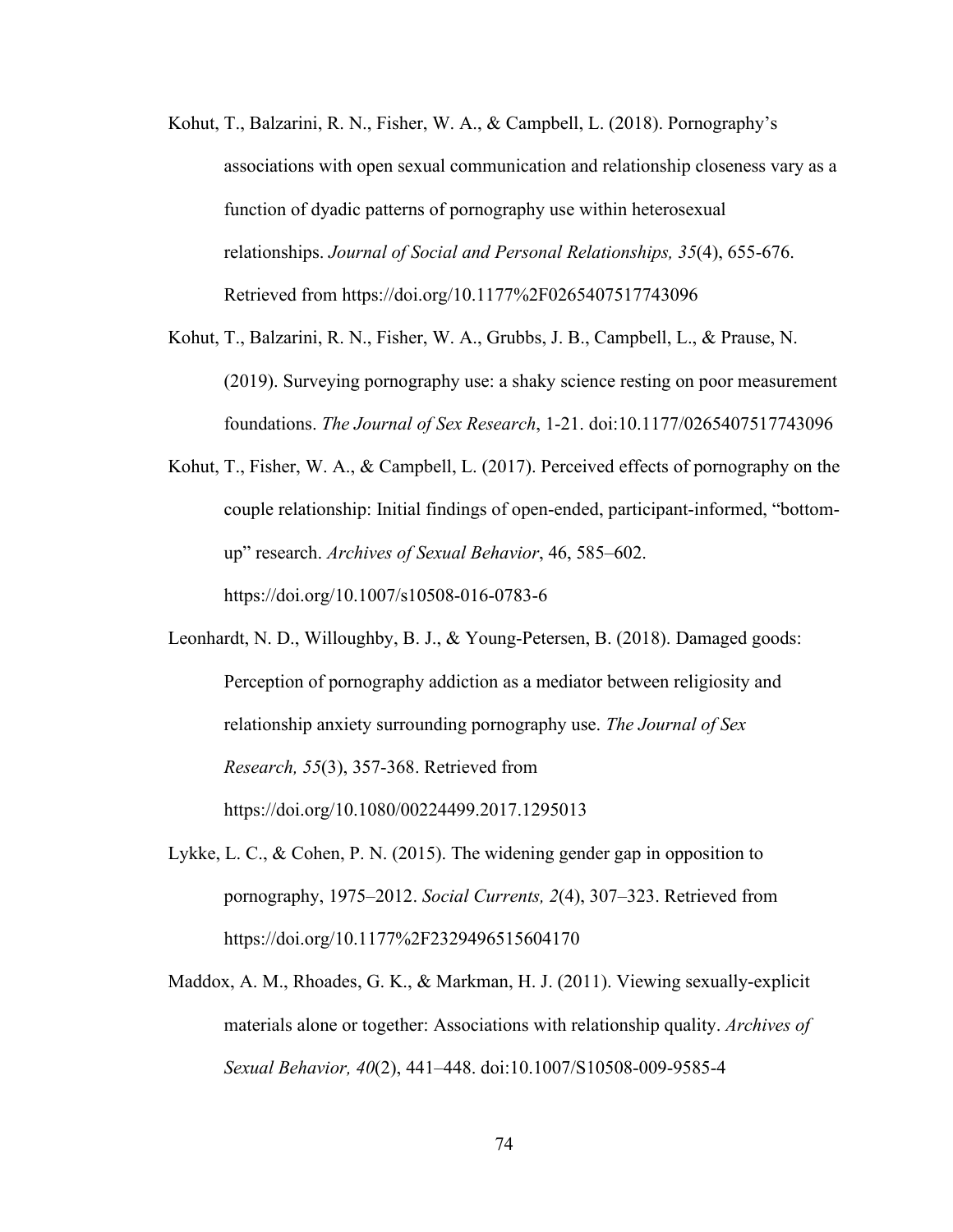- Manning, J. (2006). The impact of internet pornography on marriage and the family: A review of the research. *Sexual Addiction & Compulsivity, 13*(2-3), 131–165. doi:10.1080/10720160600870711
- McCubbin, H. I., Cauble, A. E., & Patterson, J. M. (1982). *Family stress, coping, and social support.* Thomas.
- McKee, A., Albury, K., & Lumby, C. (2008). The porn report. Melbourne, Australia: Melbourne University Press.
- Mead, G. H. (1934). *Mind, self and society* (Vol. 111). University of Chicago Press.: Chicago.
- Montgomery-Graham, S., Kohut, T., Fisher, W., & Campbell, L. (2015). How the popular media rushes to judgment about pornography and relationships while research lags behind. *The Canadian Journal of Human Sexuality,* 24, 243–256. doi: 10.3138/cjhs.243-A4
- Neff, K. D. (2011). Self‐compassion, self‐esteem, and well‐being. *Social and personality psychology compass, 5*(1), 1-12. Retrieved from https://doi.org/10.1111/j.1751- 9004.2010.00330.x
- Nelson, L. J., Padilla-Walker, L. M., & Carroll, J. S. (2010). "I believe it is wrong but I still do it": A comparison of religious young men who do versus do not use pornography. *Psychology of Religion and Spirituality, 2*(3), 136. doi: 10.1037/a0019127
- Newstrom, N., & Harris, P. (2016). Pornography and couples: What does the research tell us? *Contemporary Family Therapy, 38*(4), 412-423. doi: 10.1007/s10591-016- 9396-4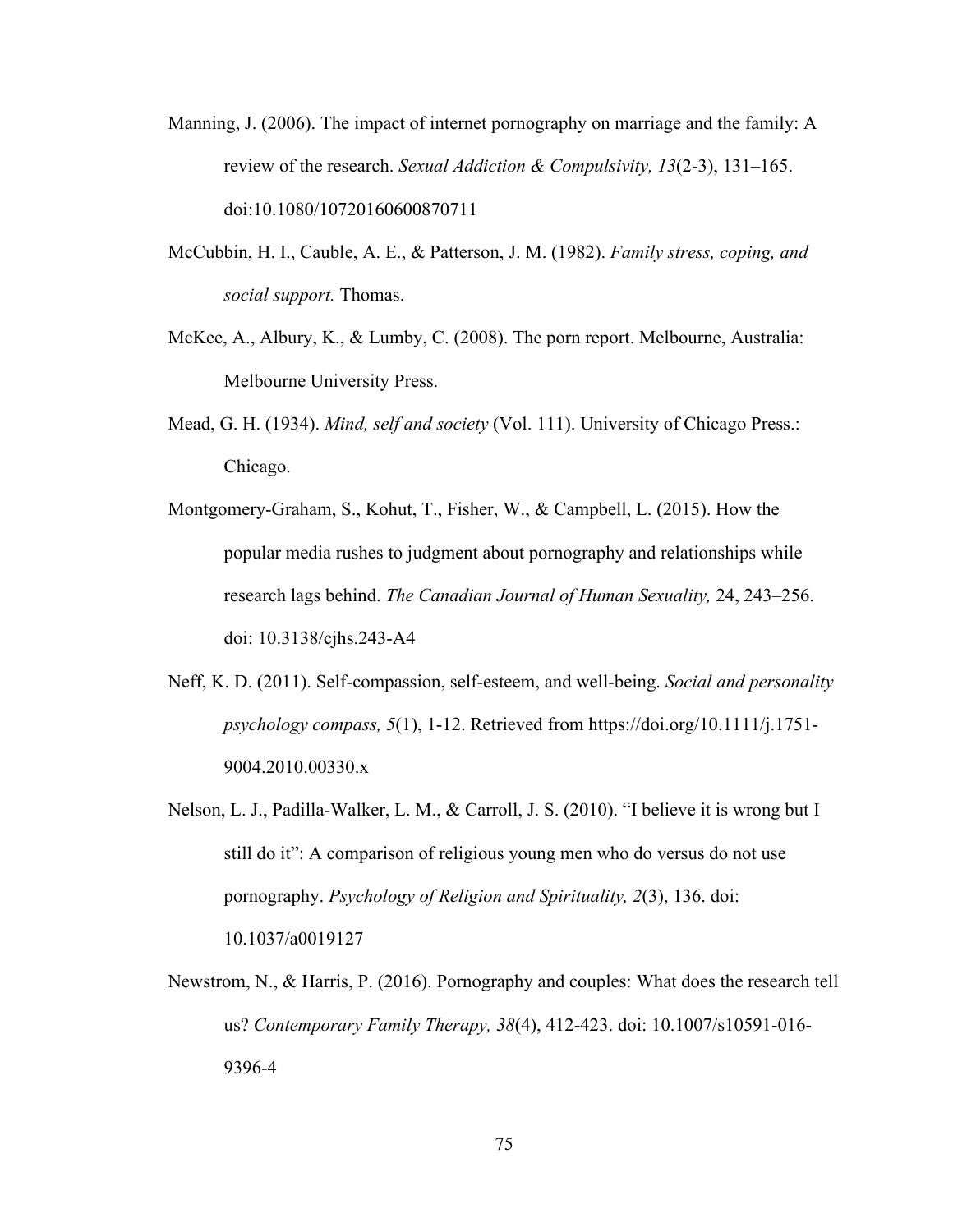- Olmstead, S. B., Negash, S., Pasley, K., & Fincham, F. D. (2013). Emerging adults' expectations for pornography use in the context of future committed romantic relationships: A qualitative study. *Archives of Sexual Behavior, 42*(4), 625–635. doi:10.1007/s10508-012-9986-7
- O'Reilly, S., Knox, D., & Zusman, M. E. (2007). College student attitudes toward pornography use. *College Student Journal, 41*(2), 402-407.
- Orth, U., Robins, R., & Widaman, K. (2012). Life-span development of self-esteem and its effects on important life outcomes. *Journal of Personality and Social Psychology, 102*(6), 1271-1288. doi:10.1037/a0025558
- Perry, S. L. (In Press). Pornography use and marital quality: Testing the moral incongruence hypothesis. *Personal Relationships*. Retrieved from https://doi.org/10.17605/OSF.IO/XM2TP
- Perry, S. L. (2016). From bad to worse? Pornography consumption, spousal religiosity, gender, and marital quality. *Sociological Forum* (Vol. 31, No. 2, pp. 441-464). doi:10.1111/socf.12252
- Perry, S. L. (2018). Pornography use and depressive symptoms: Examining the role of moral incongruence. *Society and Mental Health, 8*(3), 195-213. doi:10.1177/2156869317728373

Perry, S., & Schleifer, C. (2018). Till porn do us part? A longitudinal examination of pornography use and divorce. *The Journal of Sex Research, 55*(3), 284–296. doi:10.1080/00224499.2017.1317709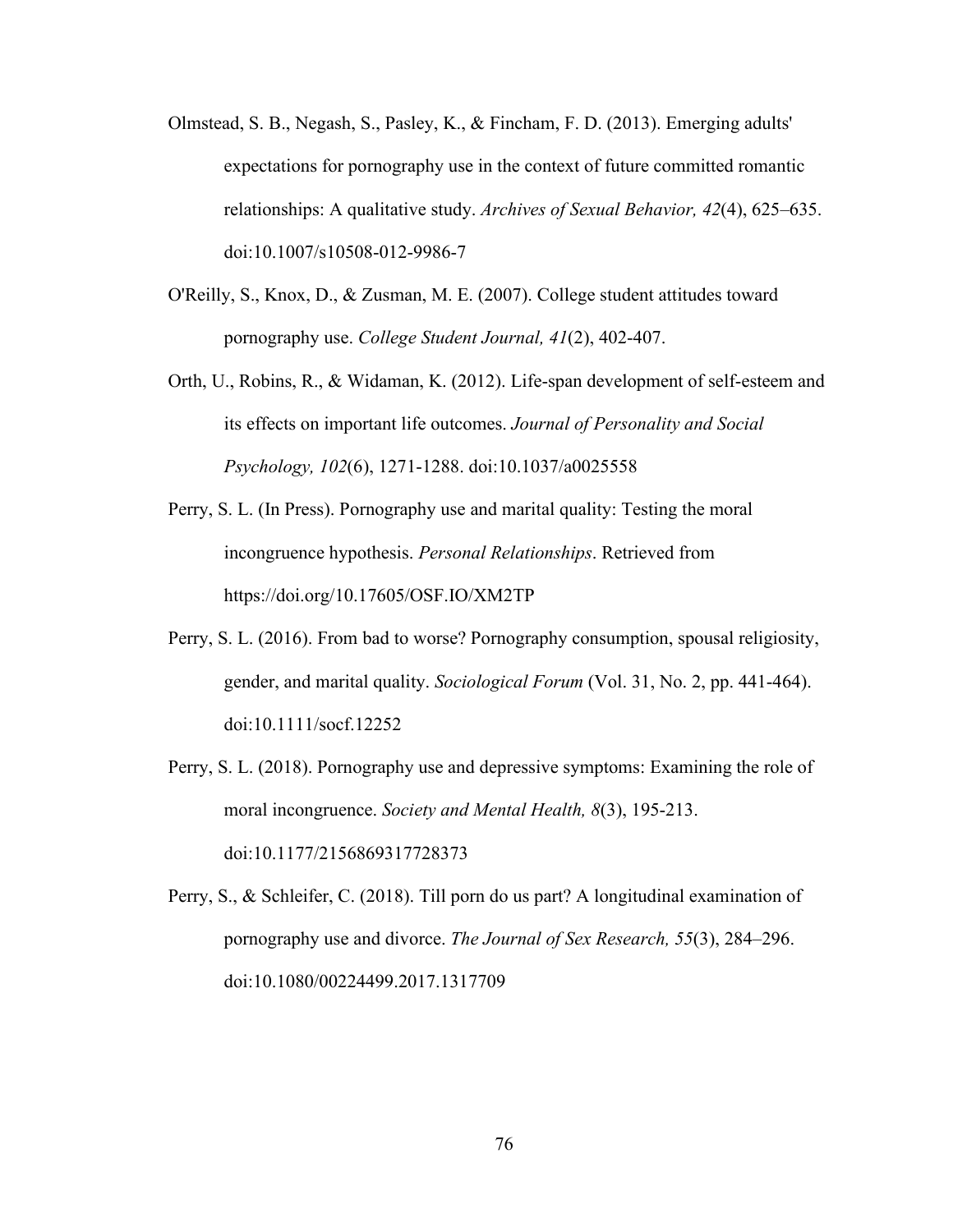Peter, J., & Valkenburg, P. M. (2010). Processes underlying the effects of adolescents' use of sexually explicit Internet material: The role of perceived realism. *Communication Research, 37*(3), 375–399. doi:10.1177/0093650210362464

Perry, S. L., & Whitehead, A. L. (2019). Only bad for believers? Religion, pornography use, and sexual satisfaction among American men. *The Journal of Sex Research, 56*(1), 50-61. Retrieved from https://doi.org/10.1080/00224499.2017.1423017

- Poulsen, F., Busby, D., & Galovan, A. (2013). Pornography use: Who uses it and how it is associated with couple outcomes. *Journal of Sex Research, 50*(1), 1–12. doi:10.1080/00224499.2011.648027
- Price, J., Patterson, R., Regnerus, M., & Walley, J. (2016). How much more XXX is Generation X consuming? Evidence of changing attitudes and behaviors related to pornography since 1973. *Journal of Sex Research, 53*(1), 12–20. Retrieved from https://doi-org.ezproxy.uky.edu/10.1080/00224499.2014.1003773
- Rasmussen, K. (2016). A historical and empirical review of pornography and romantic relationships: Implications for family researchers. *Journal of Family Theory & Review, 8*(2), 173–191. doi:10.1111/jftr.12141

Rasmussen, K., & Bierman, A. (2016). How does religious attendance shape trajectories of pornography use across adolescence?. *Journal of Adolescence*, 49, 191-203. Retrieved from https://doi-

org.ezproxy.uky.edu/10.1016/j.adolescence.2016.03.017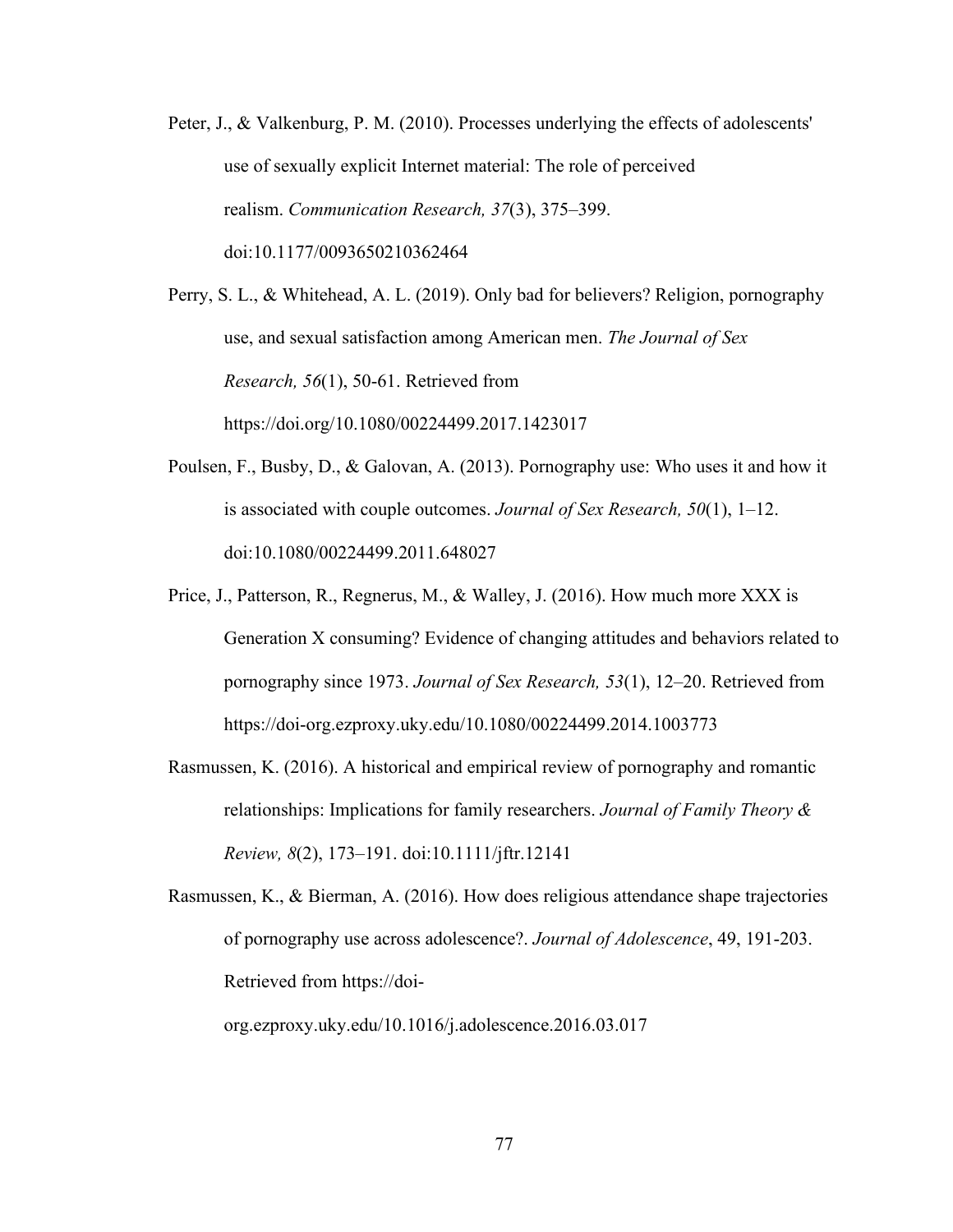- Rasmussen, K., & Bierman, A. (2017). Religious and community hurdles to pornography consumption: A national study of emerging adults. *Emerging Adulthood, 5*(6), 431-442. doi:10.1177/2167696817702066
- Rasmussen, K. R., Grubbs, J. B., Pargament, K. I., & Exline, J. J. (2018). Social desirability bias in pornography-related self-reports: The role of religion. *The Journal of Sex Research, 55*(3), 381-394. doi:10.1080/00224499.2017.1399196
- Resch, M. N., & Alderson, K. G. (2014). Female partners of men who use pornography: Are honesty and mutual use associated with relationship satisfaction?. *Journal of Sex & Marital Therapy, 40*(5), 410-424. doi:10.1080/0092623X.2012.751077
- Rogala, C., & Tydén, T. (2003). Does pornography influence young women's sexual behavior? *Women's Health Issues, 13*(1), 39–43. doi:10.1016/S1049- 3867(02)00174-3
- Rosenberg, M. (1965). Rosenberg self-esteem scale (RSE). *Acceptance and commitment therapy. Measures package*, *61*(52), 18.
- Rubin, G. (2010). Blood under the bridge: Reflections on "thinking sex". *GLQ: A Journal of Lesbian and Gay Studies*, *17*(1), 15–48. doi:10.1215/10642684-2010-015
- Sander, J., & Böcker, S. (1993). Die Deutsche Form der Relationship Assessment Scale (RAS): Eine kurze Skala zur Messung der Zufriedenheit in einer Partnerschaft. *Diagnostica*.
- Short, M. B., Black, L., Smith, A. H., Wetterneck, C. T., & Wells, D. E. (2012). A review of internet pornography use research: Methodology and content from the past 10 years. *Cyberpsychology, Behavior, and Social Networking, 15*(1), 13–23. doi:10.1089/cyber.2010.0477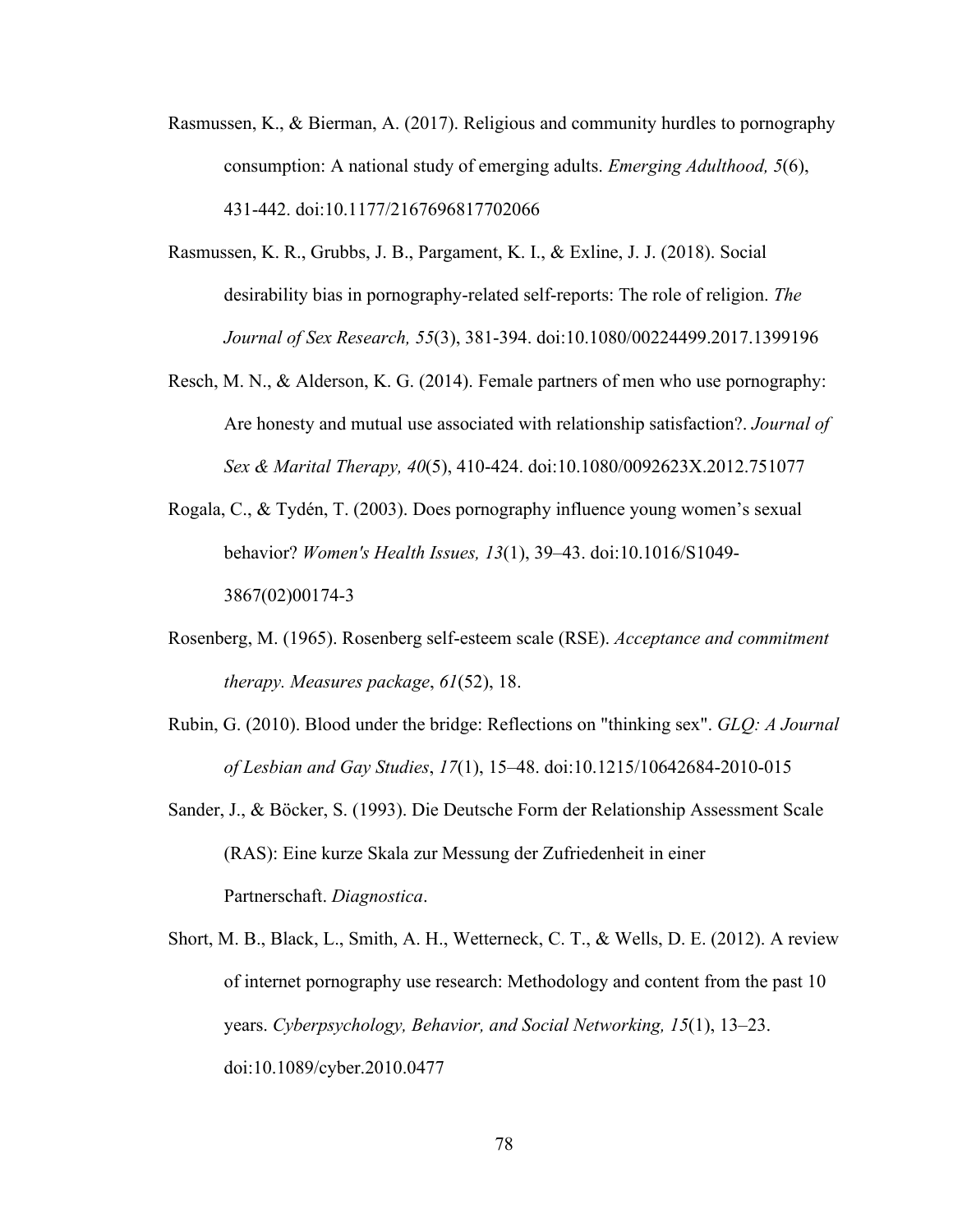- Stewart, D., & Szymanski, N. (2012). Young adult women's reports of their male romantic partner's pornography use as a correlate of their self-esteem, relationship quality, and sexual satisfaction. *Sex Roles, 67*(5-6), 257-271. doi:10.1007/s11199-012-0164-0
- Szymanski, D., Feltman, M., & Dunn, C. (2015). Male partners' perceived pornography use and women's relational and psychological health: The roles of trust, attitudes, and investment. *Sex Roles, 73*(5-6), 187-199. Retrieved from https://doiorg.ezproxy.uky.edu/10.1007/s11199-015-0518-5
- Thauvette, C. (2012). Defining early modern pornography: The case of "venus and adonis". *Journal for Early Modern Cultural Studies, 12*(1), 26–48. Retrieved from http://www.jstor.org/stable/23242178
- Thibaut, J. W., & Kelley, H. H. (1959). *The social psychology of groups*. New York: Wiley.
- Træen, B., Nilsen, T. S. R., & Stigum, H. (2006). Use of pornography in traditional media and on the Internet in Norway. *Journal of Sex Research, 43*(3), 245-254. doi:10.1080/00224490609552323
- Weinberg, M. S., Williams, C. J., Kleiner, S., & Irizarry, Y. (2010). Pornography, normalization, and empowerment. *Archives of Sexual Behavior, 39*(6), 1389–401. Retrieved from http://dx.doi.org.ezproxy.uky.edu/10.1007/s10508-009-9592-5
- Willoughby, B. J., Carroll, J. S., Busby, D. M., & Brown, C. C. (2016). Differences in pornography use among couples: Associations with satisfaction, stability, and relationship processes. *Archives of Sexual Behavior, 45*(1), 145–158. doi:10.1007/s10508-015-0562-9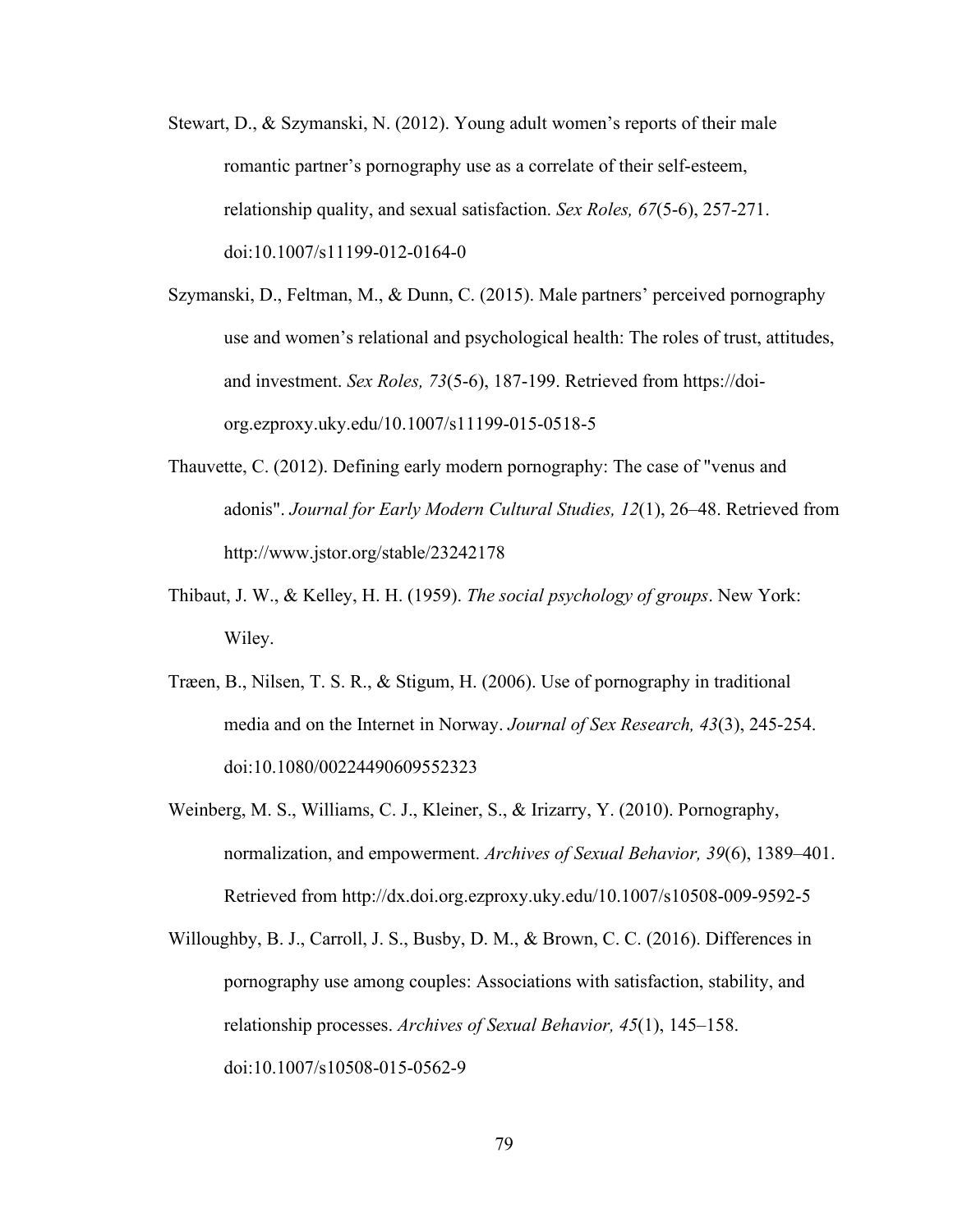- Wright, P. J. (2013). US males and pornography, 1973–2010: Consumption, predictors, correlates. *Journal of Sex Research, 50*(1), 60-71. doi: 10.1080/00224499.2011.628132
- Wright, P. J., Bae, S., & Funk, M. (2013). United States women and pornography through four decades: Exposure, attitudes, behaviors, individual differences. *Archives of sexual behavior, 42*(7), 1131-1144. Retrieved from https://doiorg.ezproxy.uky.edu/10.1007/s10508-013-0116-y
- Wright, P., Steffen, N., & Sun, C. (2019). Is the relationship between pornography consumption frequency and lower sexual satisfaction curvilinear? Results from England and Germany. *The Journal of Sex Research, 56*(1), 9-15. doi: 10.1080/00224499.2017.1347912
- Young, K. S. (2008). Internet sex addiction: Risk factors, stages of development, and treatment. *American Behavioral Scientist, 52*(1), 21-37. Retrieved from https://doi.org/10.1177%2F0002764208321339
- Yucel, D., & Gassanov, M. A. (2010). Exploring actor and partner correlates of sexual satisfaction among married couples. *Social Science Research*, *39*(5), 725-738. https://doi.org/10.1016/j.ssresearch.2009.09.002
- Zeigler-Hill, V., Fulton, J., & Mclemore, C. (2011). The role of unstable self-esteem in the appraisal of romantic relationships. *Personality and Individual Differences, 51*(1), 51-56. doi:10.1016/j.paid.2011.03.009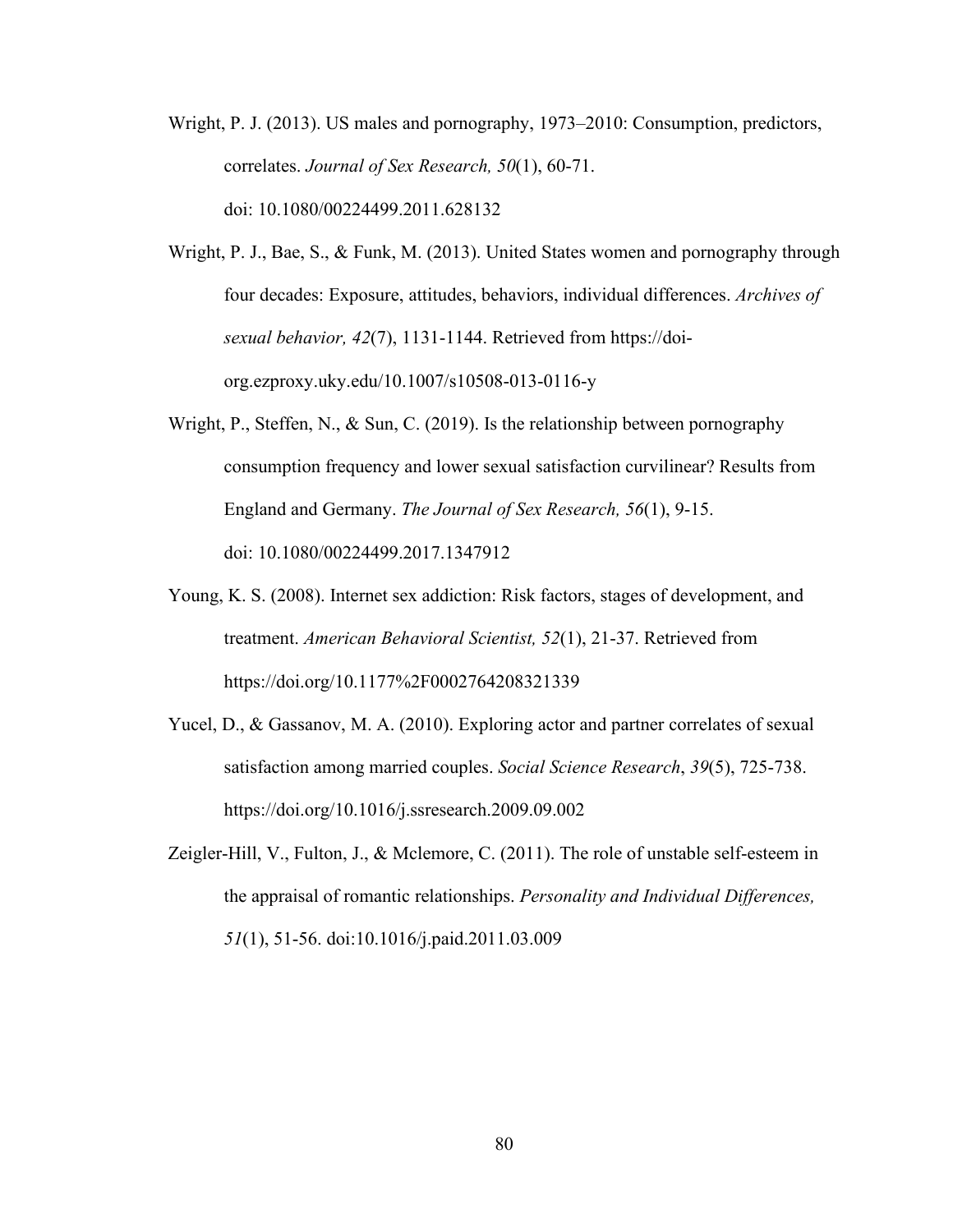Zitzman, S., & Butler, M. (2009). Wives' experience of husbands' pornography use and concomitant deception as an attachment threat in the adult pair-bond relationship. *Sexual Addiction & Compulsivity, 16*(3), 210–240. doi:10.1080/10720160903202679